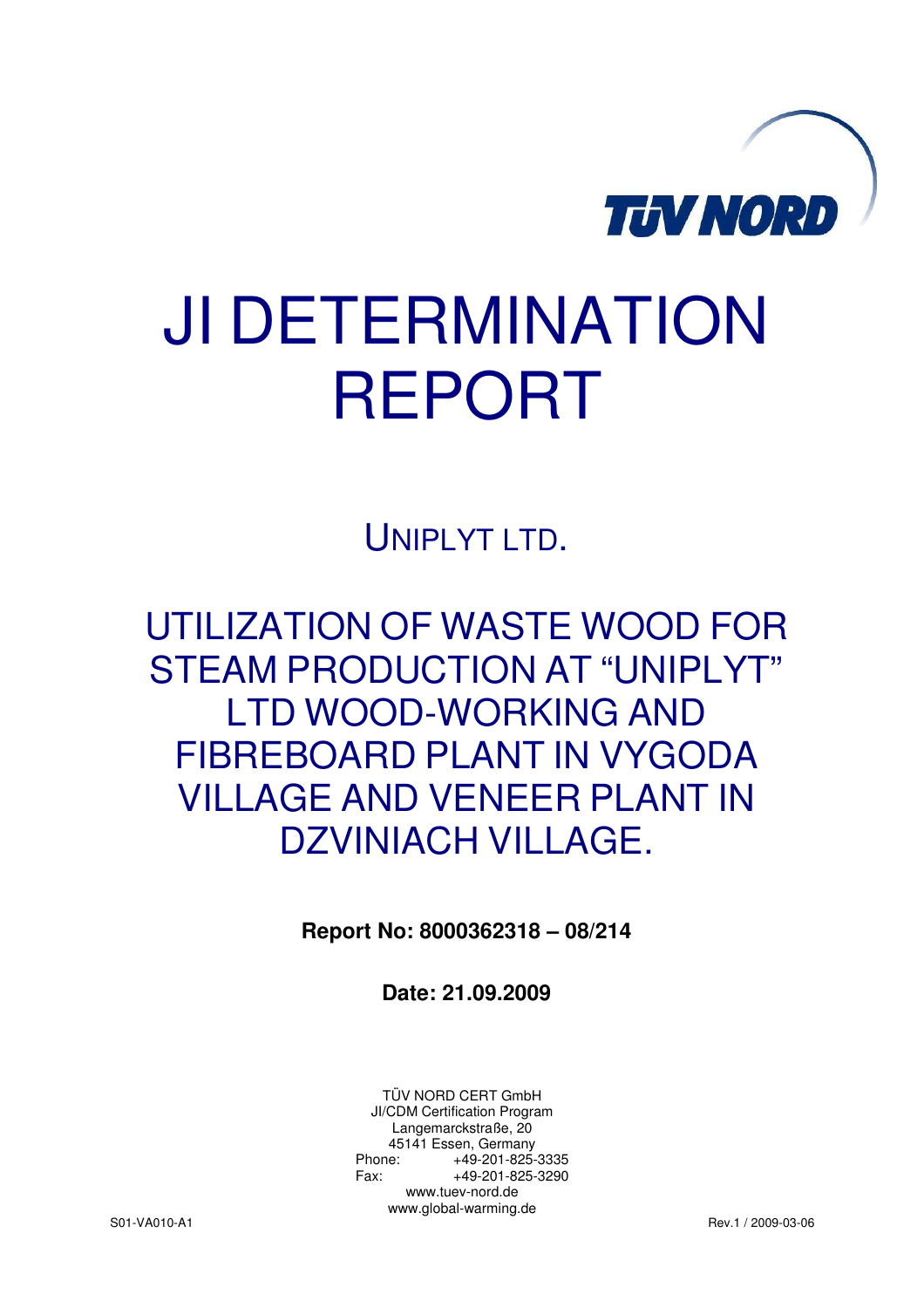

P-No.: 8000362318 – 08/214

| Date of first issue: | Project No.:                                                                    |
|----------------------|---------------------------------------------------------------------------------|
| 21.09.2009           | 8000362318 - 08/214                                                             |
| Final Approval by:   | Organisational unit:                                                            |
| Mr. Eric Krupp       | TÜV NORD JI/CDM Certification Program                                           |
| Client:              | Client ref.:                                                                    |
| Uniplyt Ltd.         | Mr. Volodymyr Pylypiv                                                           |
| Summary:             | $\boxtimes$ positive determination opinion<br>negative determination<br>opinion |

The Uniplyt ltd." has commissioned the TÜV NORD JI/CDM Certification Program to carry out the Determination PDD for the JI Track 1 project: "Utilization of waste wood for steam production at "Uniplyt" Ltd Wood-working and Fibreboard plant in Vygoda village and Veneer plant in Dzviniach village" with regard to the relevant requirements for the Joint Implementation project activities of the host country, as well as the criteria for consistent project operations and monitoring.

Within the project activity two new waste wood fired steam boilers will be installed at the production sites of the Uniplyt Ltd. A risk-based approach has been followed to perform this determination. In the course of the determination 10 Corrective Action Requests (CARs) and 1 Clarification Requests (CLs) were raised and successfully closed.

The review of the project design documentation (PDD Version 2 dated 17.09.2009) and additional documents related to baseline and monitoring methodology; the subsequent background investigation, follow-up interviews and review of comments by parties, stakeholders and NGOs have provided TÜV NORD JI/CDM CP with sufficient evidence to validate the fulfilment of the stated criteria. In detail the conclusions can be summarised as follows:

The project is in line with all relevant host country criteria (Ukraine) and all relevant UNFCCC requirements for JI project activities.

- An analysis as provided by the applied approved CDM methodology AM0036 version 2.1 demonstrates that the proposed project activity is not a likely baseline scenario.

 An analysis as provided by the applied approved CDM methodology AM0036 version 2.1 " demonstrates that the project activity will result in a reduction of anthropogenic emissions by sources that is additional to any that would otherwise occur;

The monitoring plan is transparent, adequate and provides for the collection and archiving of all relevant data necessary for determination project and baseline emissions within the project boundary during the crediting period;

The calculation of the project emission reductions is carried out in a transparent and conservative manner, so that the calculated emission reductions of 175,880 t CO2e is most likely to be achieved within the 5 years crediting period.

The conclusions of this report show, that the JI project, as it was described in the project documentation meets requirements as defined in Order # 718 and is in line with all criteria applicable for the determination of JI project activities.

| Report No.:<br>8000362318 - 08/214                                                                       |           | Subject Group:<br><b>Climate Protection</b> |    | <b>Indexing terms</b>                                                                              |                   |  |
|----------------------------------------------------------------------------------------------------------|-----------|---------------------------------------------|----|----------------------------------------------------------------------------------------------------|-------------------|--|
| Report title:                                                                                            |           |                                             |    |                                                                                                    |                   |  |
| "Utilization of waste wood for steam production at<br>"Uniplyt" Ltd Wood-working and Fibreboard plant in |           |                                             |    | Climate protection                                                                                 | Kyoto Protocol    |  |
| Vygoda village and Veneer plant in Dzviniach village                                                     |           |                                             | J۱ |                                                                                                    | Determination PDD |  |
| Work carried out by:                                                                                     |           |                                             |    |                                                                                                    |                   |  |
| Mr. Rainer Winter                                                                                        |           |                                             |    |                                                                                                    |                   |  |
| Mr. Evgeni Sud                                                                                           |           |                                             |    | IXI<br>No distribution without permission from<br>the client or responsible organisational<br>unit |                   |  |
| Final technical review by:                                                                               |           | Local technical review by                   |    |                                                                                                    |                   |  |
| Mr. Eric Krupp                                                                                           |           |                                             |    | Limited distribution                                                                               |                   |  |
| Date of this revision:                                                                                   | Rev. No.: | Number of pages:                            |    |                                                                                                    |                   |  |
| 21.09.2009<br>0                                                                                          |           | 105                                         |    | Unrestricted distribution                                                                          |                   |  |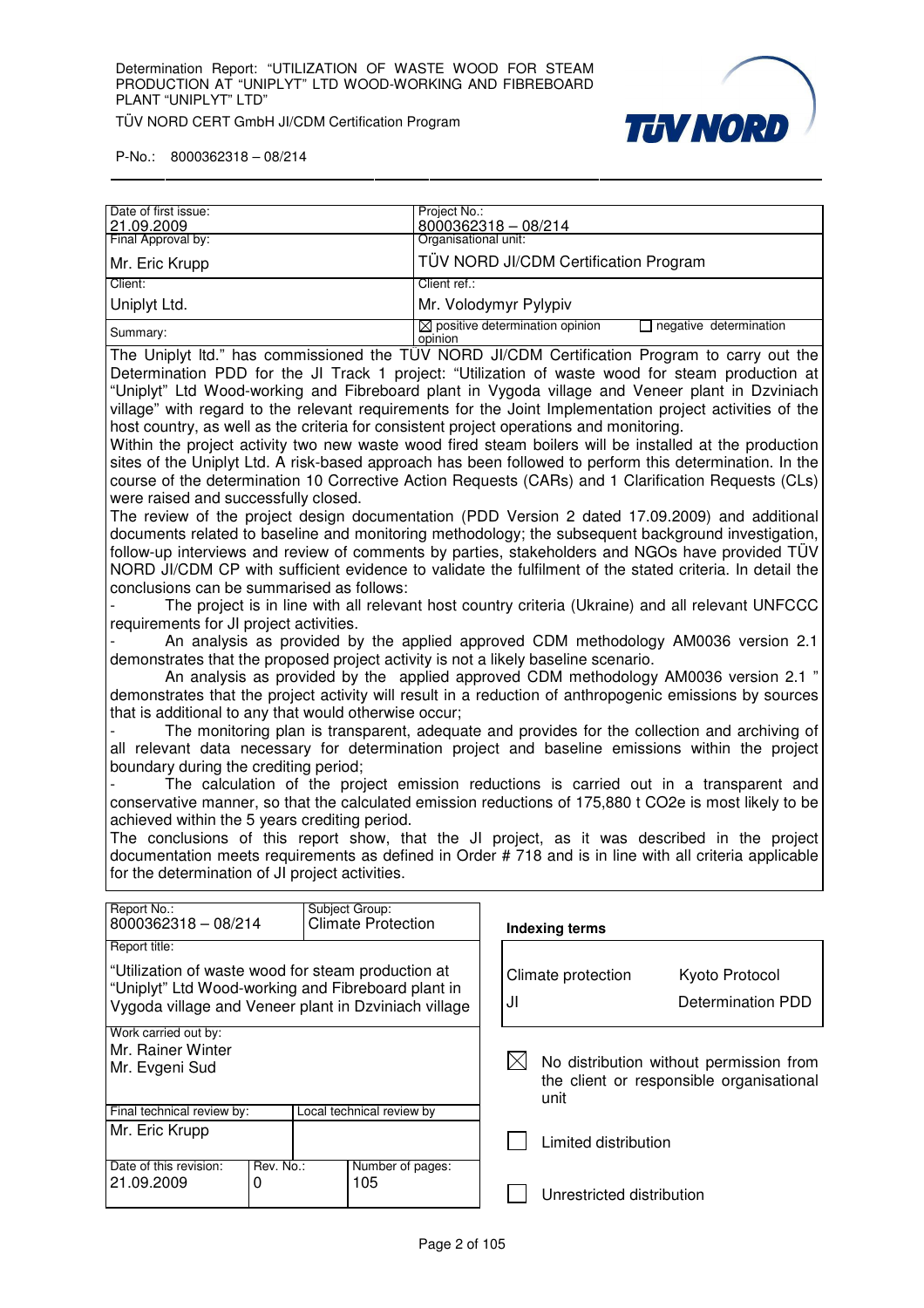

#### **Abbreviations**

| <b>BAU</b>       | Business as usual                                     |
|------------------|-------------------------------------------------------|
| <b>CL</b>        | Corrective Action / Clarification Action              |
| <b>CAR</b>       | <b>Corrective Action Request</b>                      |
| <b>CDM</b>       | <b>Clean Development Mechanism</b>                    |
| <b>ERU</b>       | <b>Emission Reduction Unit</b>                        |
| CO <sub>2</sub>  | Carbon dioxide                                        |
| CO <sub>2e</sub> | Carbon dioxide equivalent                             |
| <b>CP</b>        | <b>Certification Program</b>                          |
| <b>CR</b>        | <b>Clarification Request</b>                          |
| <b>DFP</b>       | <b>Designated Focal Point</b>                         |
| <b>FAR</b>       | <b>Forward Action Request</b>                         |
| <b>EB</b>        | <b>CDM Executive Board</b>                            |
| <b>EIA</b>       | <b>Environmental Impact Assessment</b>                |
| <b>GHG</b>       | Greenhouse gas(es)                                    |
| <b>IPCC</b>      | Intergovernmental Panel on Climate Change             |
| <b>IPP</b>       | <b>Independent Power Producer</b>                     |
| JI               | Joint Implementation                                  |
| <b>JISC</b>      | Joint Implementation Supervisory Committee            |
| <b>NCV</b>       | Net Calorific Value of Fuel                           |
| <b>ODA</b>       | <b>Official Development Assistance</b>                |
| <b>PDD</b>       | <b>Project Design Document</b>                        |
| <b>Th</b>        | Thousand                                              |
| QC/QA            | Quality control/Quality assurance                     |
| <b>UNFCCC</b>    | United Nations Framework Convention on Climate Change |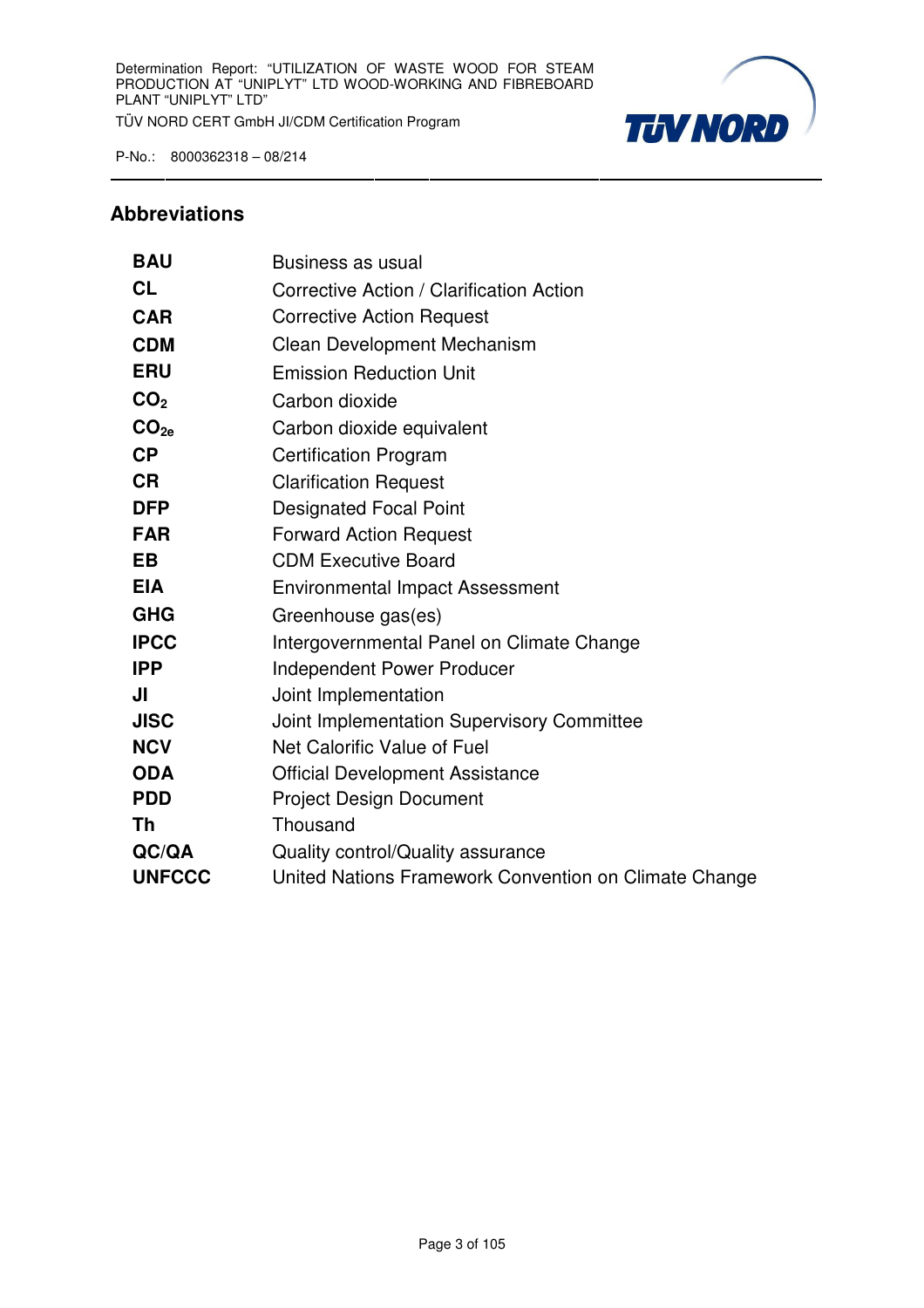

# **Table of Contents Page 2018**

| $\mathbf{1}$          |                                                                          |          |
|-----------------------|--------------------------------------------------------------------------|----------|
| $\overline{2}$<br>2.1 | <b>Project Characteristics</b>                                           | 5        |
| 2.2                   | <b>Involved Parties and Project Participants</b>                         | 6        |
| 2.3                   | <b>Project Location</b>                                                  | 6        |
| 2.4                   | <b>Technical Project Description</b>                                     | 6        |
| $\sqrt{3}$            |                                                                          |          |
| 3.1                   | <b>Validation Steps</b>                                                  | 9        |
| 3.2                   | Contract review                                                          | 10       |
| 3.3                   | Appointment of team members and technical reviewers                      | 10       |
| 3.4                   | <b>Consideration of Public Stakeholder Comments</b>                      | 10       |
| 3.5                   | <b>Validation Protocol</b>                                               | 11       |
| 3.6                   | <b>Review of Documents</b>                                               | 12       |
| 3.7                   | Follow-up Interviews                                                     | 12       |
| 3.8                   | Project comparison                                                       | 13       |
| 3.9                   | Resolution of Clarification and Corrective Action Requests               | 13       |
| 3.9.1<br>3.9.2        | Definition<br><b>Draft Validation</b>                                    | 13<br>13 |
| 3.9.3                 | <b>Final Validation</b>                                                  | 14       |
| 3.10                  | <b>Technical review</b>                                                  | 14       |
| 3.11                  | Final approval                                                           | 14       |
| 4                     |                                                                          |          |
| 5                     |                                                                          |          |
| 6                     |                                                                          |          |
| $\overline{7}$        |                                                                          |          |
|                       |                                                                          |          |
|                       |                                                                          |          |
|                       |                                                                          |          |
|                       |                                                                          |          |
|                       |                                                                          |          |
|                       | ANNEX 6: APPOINTMENT CERTIFICATES OF TEAM MEMBERSFEHLER! TEXTMARKE NICHT |          |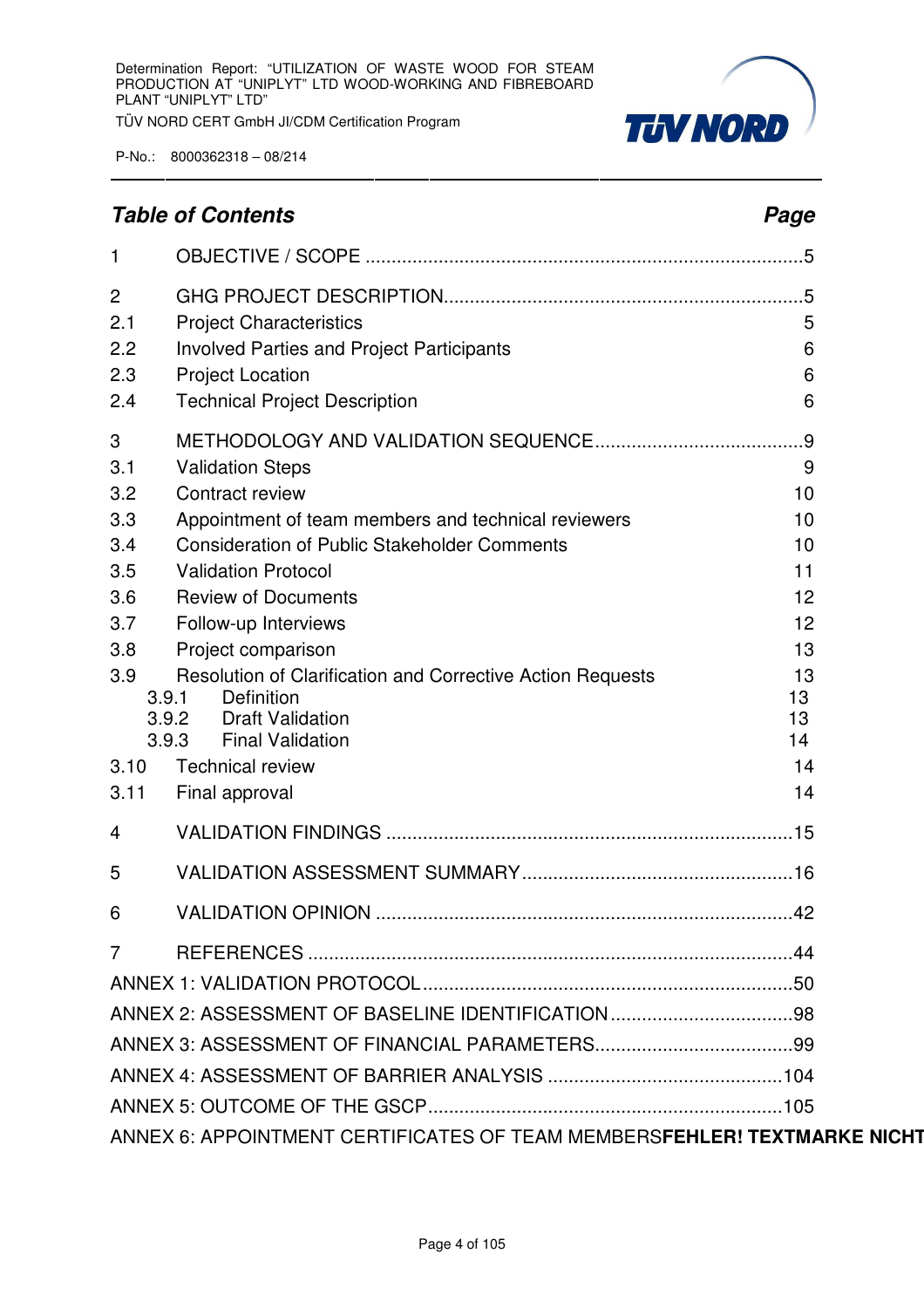

# **1 OBJECTIVE / SCOPE**

**Uniplyt LTD.** has commissioned the TÜV NORD JI/CDM Certification Program (CP) to make a determination of the project

"Utilization of waste wood for steam production at "Uniplyt" Ltd Wood-working and Fibreboard plant in Vygoda village and Veneer plant in Dzviniach village"

with regard to the relevant requirements for JI project activities

The purpose of a determination is to have an independent third party assess of the project design and is a requirement for all JI projects. In particular, the project's baseline, the monitoring plan (MP), and the project's compliance with relevant host country criteria are validated in order to confirm that the project design as documented is sound and reasonable and meets the stated requirements and identified criteria. Determination is seen as necessary to provide assurance to stakeholders of the quality of the project and its intended generation of emission reduction units (ERUs).

# **2 GHG PROJECT DESCRIPTION**

# **2.1 Project Characteristics**

Essential data of the project is presented in the following Table 2-1.

| Item                       |                                                                  | Data                        |                                                                                             |  |  |  |  |
|----------------------------|------------------------------------------------------------------|-----------------------------|---------------------------------------------------------------------------------------------|--|--|--|--|
| Project title              | "Utilization of waste wood for steam production at "Uniplyt" Ltd |                             |                                                                                             |  |  |  |  |
|                            | Wood-working and Fibreboard plant in Vygoda village and Veneer   |                             |                                                                                             |  |  |  |  |
|                            |                                                                  | plant in Dzviniach village" |                                                                                             |  |  |  |  |
| JI Procedure               |                                                                  | Track 1                     | Track 2                                                                                     |  |  |  |  |
| Project size               |                                                                  |                             | <b>Small Scale</b><br>Large Scale                                                           |  |  |  |  |
|                            | $\boxtimes$                                                      |                             | Energy Industries (renewable-/non-renewable sources)                                        |  |  |  |  |
|                            |                                                                  | 2                           | Energy distribution                                                                         |  |  |  |  |
|                            |                                                                  | 3                           | Energy demand                                                                               |  |  |  |  |
|                            | $\boxtimes$                                                      | 4                           | Manufacturing industries                                                                    |  |  |  |  |
|                            |                                                                  | 5                           | Chemical industry                                                                           |  |  |  |  |
|                            |                                                                  | 6                           | Construction                                                                                |  |  |  |  |
| <b>Project Scope</b>       |                                                                  | 7                           | Transport                                                                                   |  |  |  |  |
| (according to UNFCCC       |                                                                  | 8                           | Mining/Mineral production                                                                   |  |  |  |  |
| sectoral scope numbers for |                                                                  | 9                           | Metal production                                                                            |  |  |  |  |
| CDM)                       |                                                                  | 10                          | Fugitive emissions from fuels (solid, oil and gas)                                          |  |  |  |  |
|                            |                                                                  | 11                          | Fugitive emissions from production and<br>consumption<br>οf<br>halocarbons and hexafluoride |  |  |  |  |
|                            |                                                                  | 12                          | Solvents use                                                                                |  |  |  |  |
|                            |                                                                  | 13                          | Waste handling and disposal                                                                 |  |  |  |  |
|                            |                                                                  | 14                          | Afforestation and Reforestation                                                             |  |  |  |  |
|                            |                                                                  | 15                          | Agriculture                                                                                 |  |  |  |  |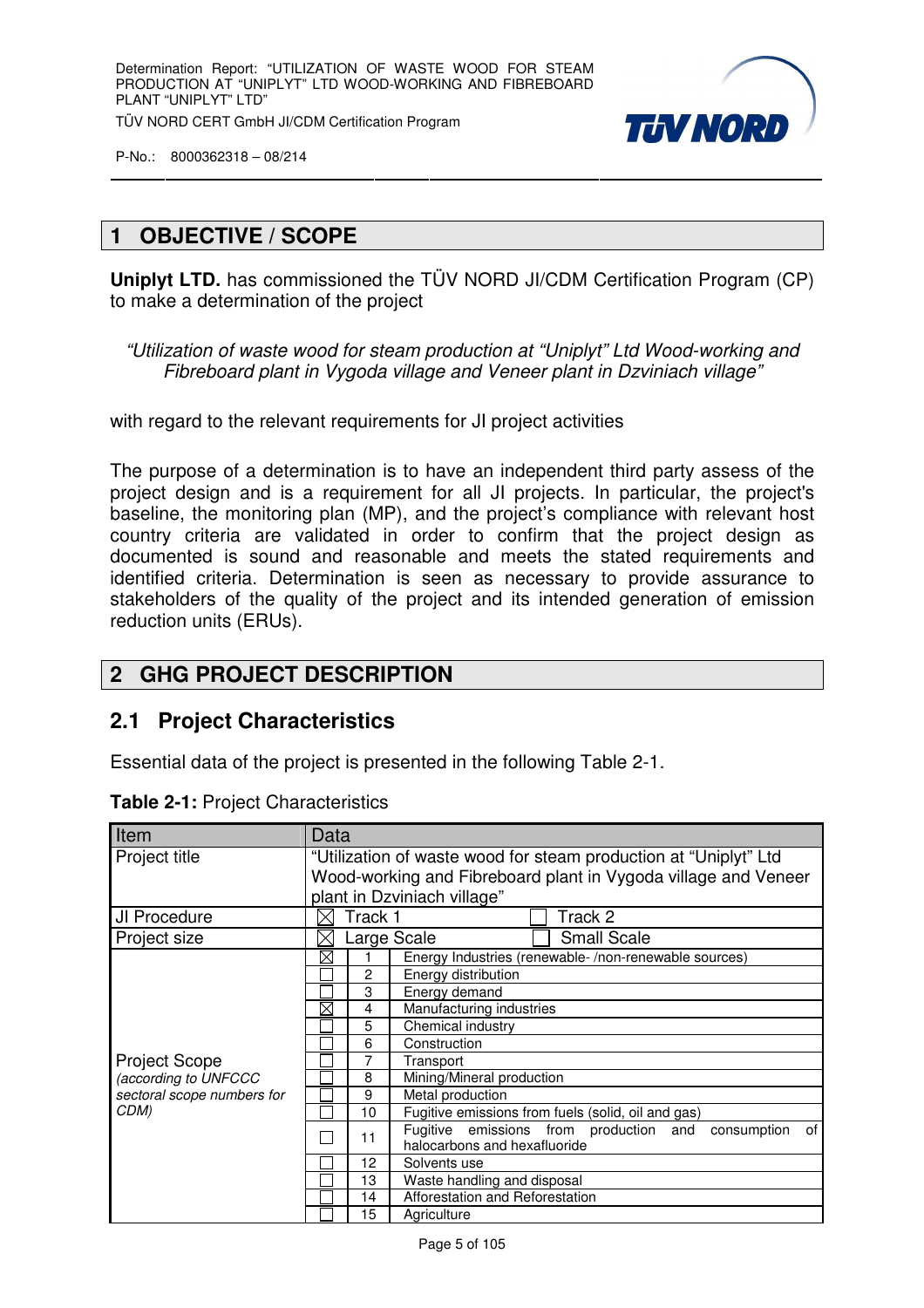

| <b>Applied Methodology</b>             | AM0036 "Fuel switch from fossil fuels to biomass residues in<br>boilers for heat generation", version 2. |
|----------------------------------------|----------------------------------------------------------------------------------------------------------|
| <b>Crediting period</b>                | 2008-2012                                                                                                |
| Start of crediting period   01.01.2008 |                                                                                                          |

# **2.2 Involved Parties and Project Participants**

The following parties to the Kyoto Protocol and project participants are involved in this project activity (Table 2-2).

| <b>Characteristic</b> | Party   | <b>Project Participant</b> |
|-----------------------|---------|----------------------------|
| Host party            | Ukraine | "Uniplyt" Ltd              |

# **2.3 Project Location**

The details of the project location are given in table 2-3:

| <b>Table 2-3:</b> | <b>Project Location</b> |
|-------------------|-------------------------|
|-------------------|-------------------------|

| No.                      | <b>Project Location</b>      |
|--------------------------|------------------------------|
| <b>Host Country</b>      | Ukraine                      |
| Region:                  | Ivano Frankivsk              |
| Project location address | Vygoda and Dzviniach village |

# **2.4 Technical Project Description**

The technical key data are provided in tables 2-4a and 2-4b below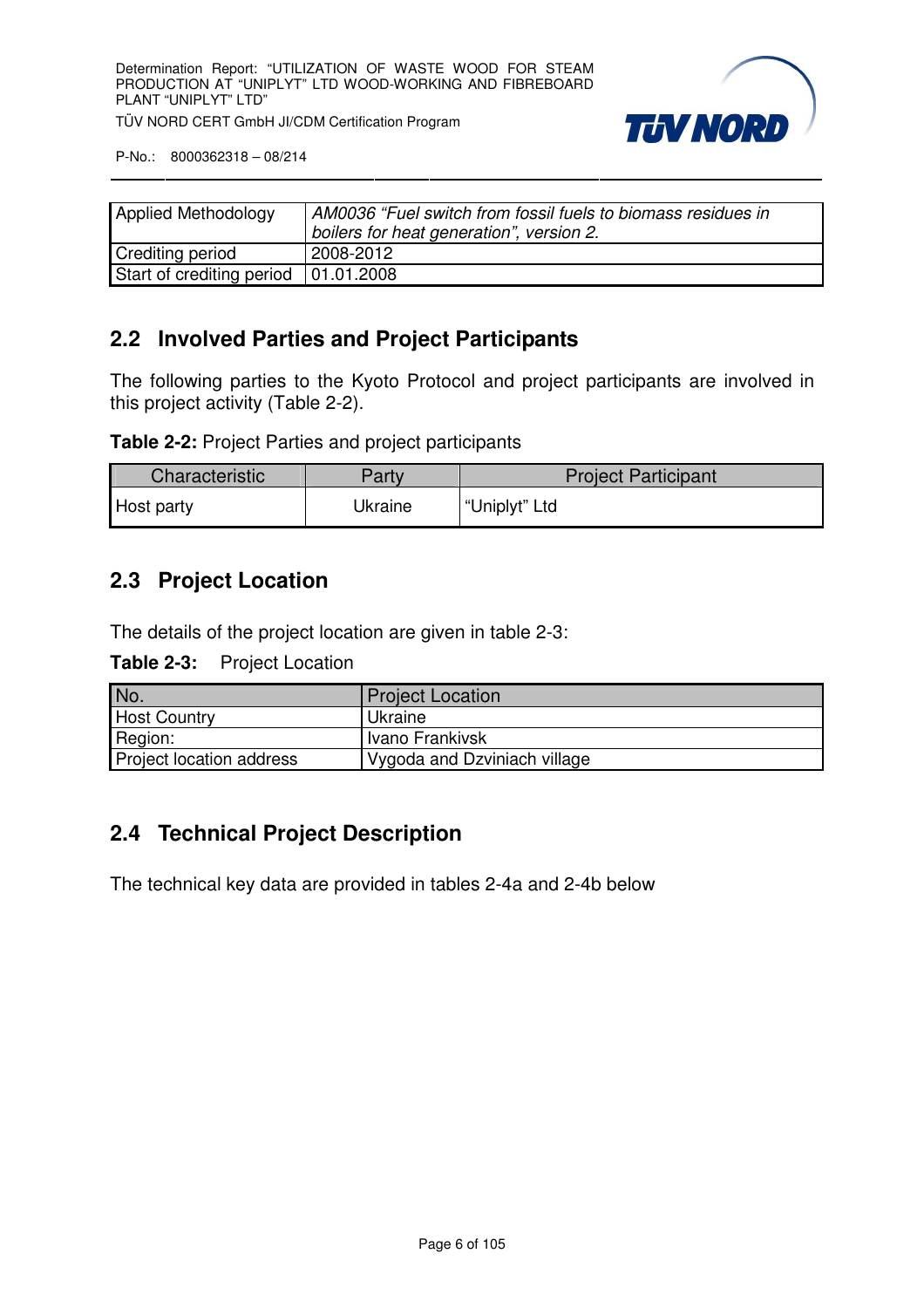

| Key<br>parameters:                                 |                                                                                                                                                                                                                        |                                                          | Vygoda                                                   |                                                                 |                                                                 | <b>Dzviniach</b>                                                                                                                                                                                                                                         |                                                           |
|----------------------------------------------------|------------------------------------------------------------------------------------------------------------------------------------------------------------------------------------------------------------------------|----------------------------------------------------------|----------------------------------------------------------|-----------------------------------------------------------------|-----------------------------------------------------------------|----------------------------------------------------------------------------------------------------------------------------------------------------------------------------------------------------------------------------------------------------------|-----------------------------------------------------------|
| Ordinal<br>Number:                                 | No <sub>1</sub>                                                                                                                                                                                                        | No <sub>2</sub>                                          | N <sub>2</sub> 3                                         | No <sub>4</sub>                                                 | No <sub>5</sub>                                                 | <b>N</b> <sup>26</sup>                                                                                                                                                                                                                                   | Nº7                                                       |
| Manufacturer                                       | DKVR-<br>10/39                                                                                                                                                                                                         | DKVR-<br>10/39                                           | DKVR-<br>10/39                                           | DE-<br>25/14                                                    | DE-<br>25/14                                                    | E-<br>2,5/09                                                                                                                                                                                                                                             | E-<br>2,5/09                                              |
| Type:                                              | Natural<br>Gas<br>Fired<br><b>Steam</b><br><b>Boiler</b>                                                                                                                                                               | Natural<br>Gas<br>Fired<br><b>Steam</b><br><b>Boiler</b> | <b>Natural</b><br>Gas<br>Fired<br>Steam<br><b>Boiler</b> | <b>Natural</b><br>Gas<br>Fired<br><b>Steam</b><br><b>Boiler</b> | <b>Natural</b><br>Gas<br>Fired<br><b>Steam</b><br><b>Boiler</b> | Natural<br>Gas<br>Fired<br><b>Steam</b><br><b>Boilers</b>                                                                                                                                                                                                | Natural<br>Gas<br>Fired<br><b>Steam</b><br><b>Boilers</b> |
| Capacity:                                          | 7,4 MW                                                                                                                                                                                                                 | 7,4 MW                                                   | $\overline{7}$ ,4 MW                                     | <b>19 MW</b>                                                    | <b>19 MW</b>                                                    | 1,9<br><b>MW</b>                                                                                                                                                                                                                                         | $1,9$ MW                                                  |
| <b>Steam</b><br>Pressure:                          | 39 bar                                                                                                                                                                                                                 | 39 bar                                                   | 39 bar                                                   | 13 bar                                                          | 13 bar                                                          | 8 bar                                                                                                                                                                                                                                                    | 8 bar                                                     |
| Manufacturin<br>g Date:                            | 1987                                                                                                                                                                                                                   | 1989                                                     | 1990                                                     | 1985                                                            | 1985                                                            | 1993                                                                                                                                                                                                                                                     | 1994                                                      |
| Commission-<br>ing Date:                           | 1989                                                                                                                                                                                                                   | 1990                                                     | 1994                                                     | 1989                                                            | 1989                                                            | 2002                                                                                                                                                                                                                                                     | 1999                                                      |
| Lifetime:                                          | 20<br>years                                                                                                                                                                                                            | 20<br>years                                              | 20<br>years                                              | 20<br>years                                                     | 20<br>years                                                     | 20<br>years                                                                                                                                                                                                                                              | 20<br>years                                               |
| <b>Next</b><br>examination                         | 11/2011                                                                                                                                                                                                                | 12/2011                                                  | 06/2011                                                  | 03/2009                                                         | 04/2010                                                         | 07/2011                                                                                                                                                                                                                                                  | 02/2016                                                   |
| Operation<br>within<br>the<br>Project<br>Activity: | 2 boilers will remain as a<br>boiler,<br>whereas<br>reserve<br>boiler<br>will<br>another<br>be<br>dismantled.<br><b>The</b><br>decision<br>which boilers will serve as<br>reserve boilers has not yet<br>been reached. |                                                          |                                                          | <b>Boiler</b><br>will<br>be<br>dismantl<br>ed                   | <b>Boiler</b><br>will<br>be<br>dismant<br>led                   | $\mathbf{1}$<br>boiler<br>will<br>remain<br>as<br>a<br>boiler,<br>reserve<br>whereas another<br>boiler<br>will<br>be<br><b>The</b><br>dismantled.<br>which<br>decision<br>boiler will serve<br>as<br>a<br>reserve<br>boiler has not yet<br>been reached. |                                                           |

#### **Table 2-4a:** Technical data of the project activity

The project activity involves replacement of the natural gas fired steam boilers by waste wood fired boiler at "Uniplyt" Ltd. Within the implementation of the project activity two waste wood fired steam boilers will be installed at each site, i.e. one waste wood fired steam boiler will be installed in Vygoda and one Dzviniach village. Each waste wood fired boiler is designed in such a manner that it is able to cover the heat demand of the relevant site. For detailed key parameters of waste wood fired boilers at both sites please refer to **Table 2-4a**.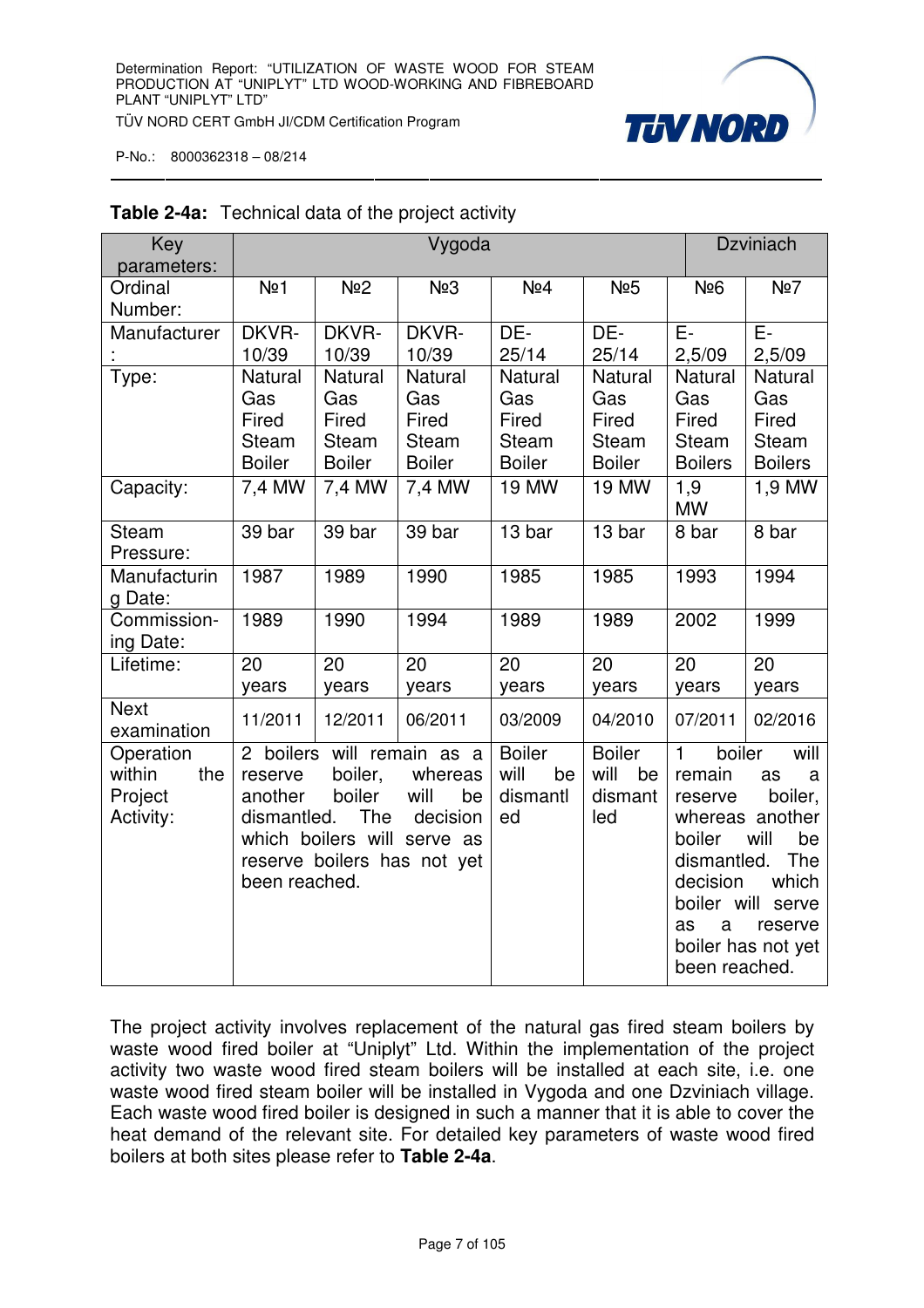

Currently there are 5 operational natural gas fired steam boilers<sup>1</sup> at the fibreboard plant in Vygoda and 2 natural gas fired steam boilers at the veneer plant in Dzviniach. After the implementation of the project activity following equipment will be kept as reserve or dismantled:

- at wood-working and fibreboard plant located in **Vygoda** three out of five operational natural gas fired boilers will put out of operation and the remaining two will be kept as reserve.
- at veneer plant located in **Dzviniach** village out of two operational natural gas fired boilers one will be put out of operation and one will be kept as reserve.

The waste wood fired boiler at the fibreboard plant in Vygoda is in the process of construction and is expected to be operational in 2009. For detailed key parameters of natural gas fired boilers at both sites please refer to **Table 2-4b**

The project implementation at the veneer plant in Dzviniach is in the tendering stage and is expected to be operational in 2010. There is a technical specification of the required waste wood fired boiler. Based on the technical specification tender documents have been developed. Tender documents have been sent to five technology suppliers. At present commercial offers from technology suppliers are expected.

| Key parameters:        | Vygoda                        | <b>Dzviniach</b>                  |
|------------------------|-------------------------------|-----------------------------------|
| <b>Ordinal Number:</b> | N <sub>2</sub> 8              | N <sub>29</sub>                   |
| Manufacturer:          | Vyncke JNO-HD LCX             | Will<br>after<br>identified<br>be |
|                        |                               | financial closure                 |
| Type:                  | Waste wood fired steam boiler | Waste<br>fired<br>steam<br>wood   |
|                        |                               | boiler                            |
| Capacity:              | 13,3 MW                       | 8 MW                              |
| <b>Steam Pressure:</b> | 20 bar                        |                                   |
| Manufacturing          | 2008                          | 2009                              |
| Date:                  |                               |                                   |
| Commissioning          | 2009 expected                 | 2009 expected                     |
| Date:                  |                               |                                   |

**Table 2-4b:** Key parameters of Waste Wood Fired Boilers:

 $\overline{a}$  $1$  For detailed key parameters of natural gas fired boilers at both sites please refer to Table 1-3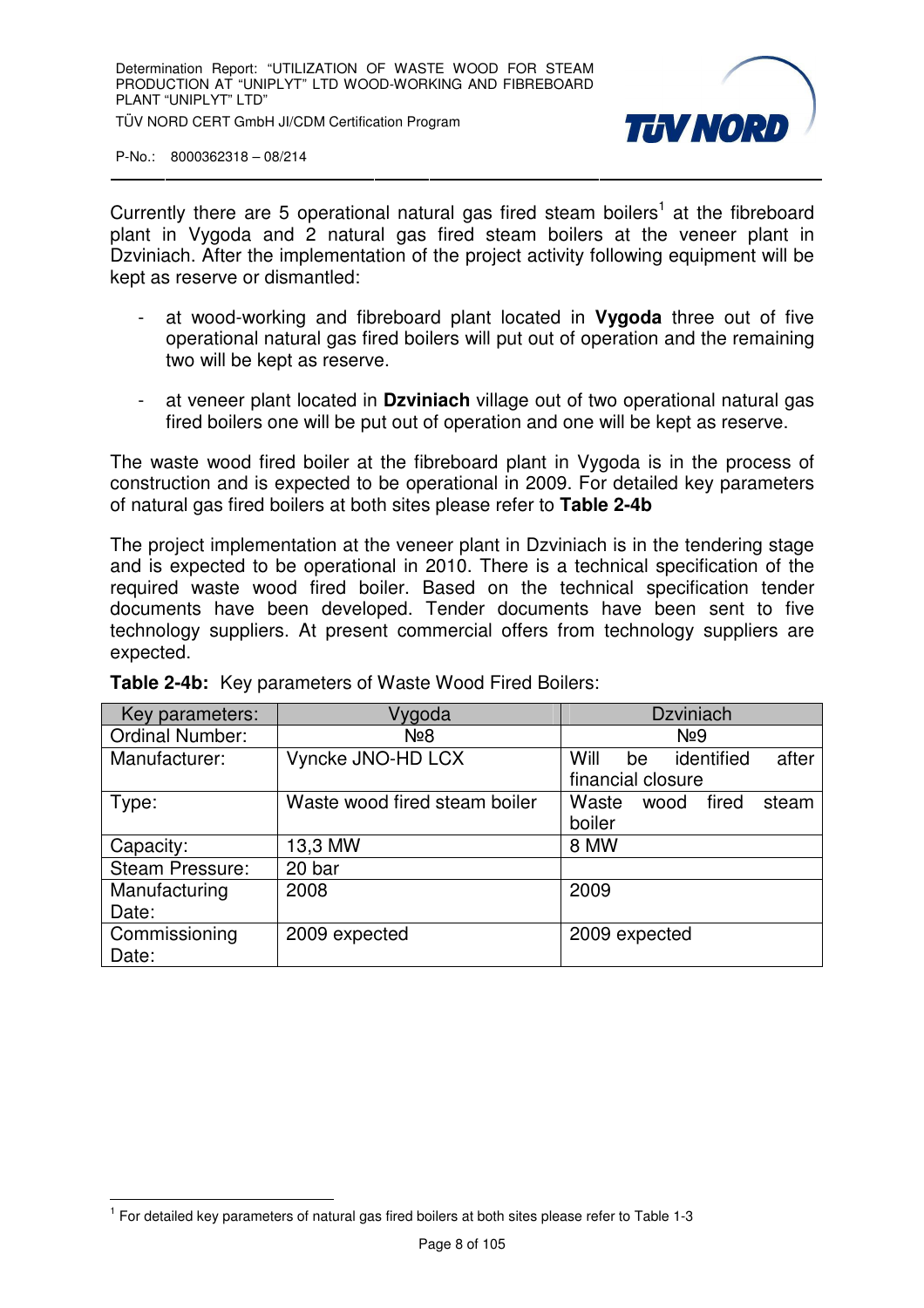

# **3 METHODOLOGY AND DETERMINATION PDD SEQUENCE**

# **3.1 Determination PDD Steps**

The determination of the project consisted of the following steps:

- Contract review
- Appointment of team members and technical reviewers
- Publication of the project design document (PDD)
- A desk review of the PDD<sup>/PDD/</sup> submitted by the client and additional supporting documents
- Determination planning,
- On-Site assessment,
- Background investigation and follow-up interviews with personnel of the project developer and its contractors,
- Draft determination reporting
- Resolution of corrective actions (if any)
- Final determination reporting
- Technical review
- Final approval of the determination.

The sequence of the validation is given in the table 3.1 below:

#### **Table 3.1:** Determination PDD sequence

| <b>Topic</b>                                                | <b>Time</b>    |
|-------------------------------------------------------------|----------------|
| Assignment of determination                                 | 01.07.2008     |
| Submission of PDD for global stakeholder commenting process | $16.07.08 -$   |
|                                                             | 14.08.08       |
| On-site visit                                               | 26.08.2008 and |
|                                                             | 27.08.2008     |
| Draft reporting finalised                                   | 05.09.2008     |
| Technical review on draft reporting finalised               | 04.09.2008     |
| Final reporting finalised                                   | 17.08.2009     |
| Technical review on final reporting finalised               | 17.08.2009     |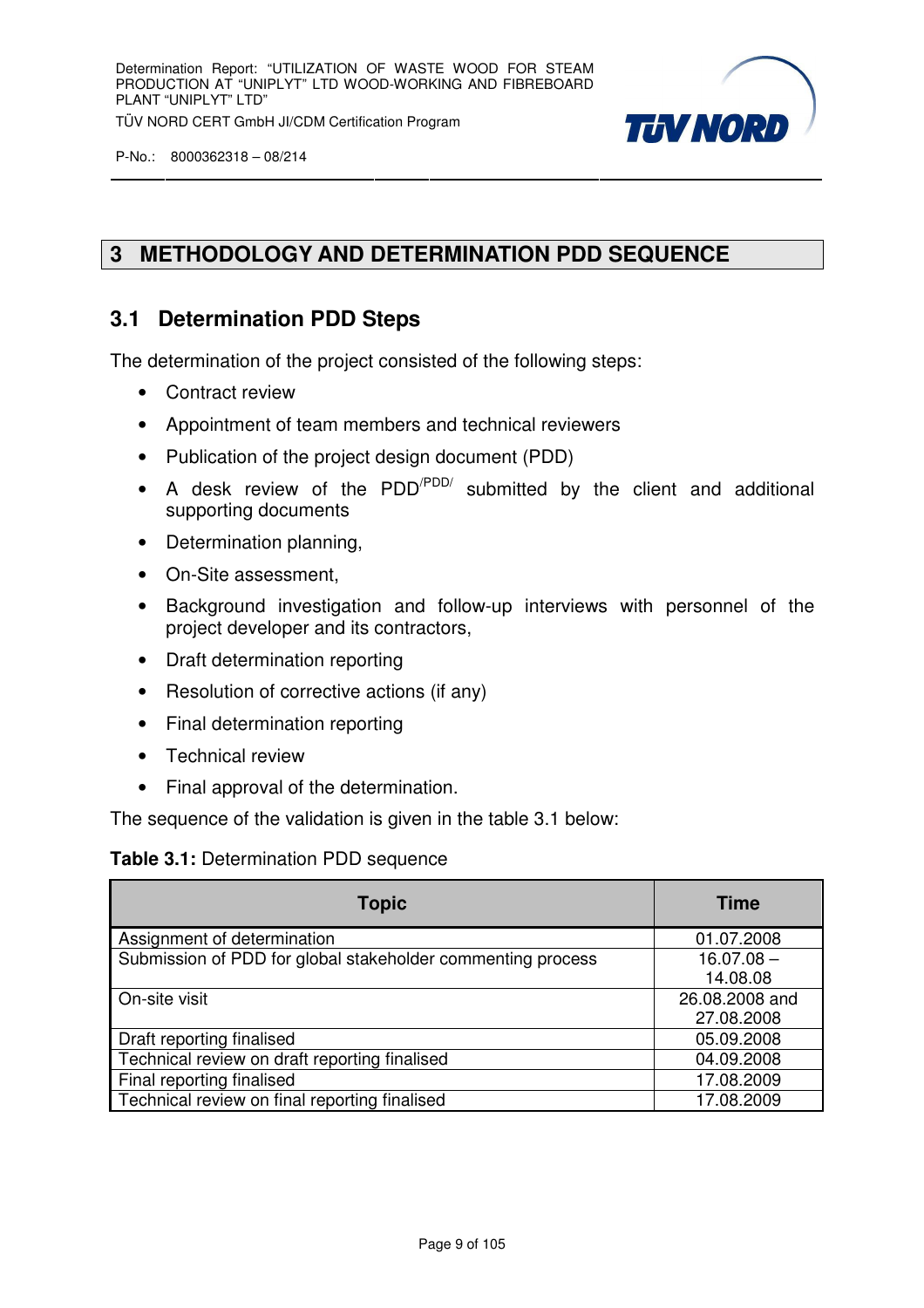

# **3.2 Contract review**

To assure that

- the project falls within the scopes for which accreditation is held.
- the necessary competences to carry out the verification can be provided,
- Impartiality issues are clear and in line with the JI accreditation requirements

a contract review was carried out before the contract was signed.

# **3.3 Appointment of team members and technical reviewers**

On the basis of a competence analysis and individual availabilities a verification team, consistent of one team leader and 2 additional team members, were appointed. Furthermore also the personnel for the technical review and the final approval were determined.

The list of involved personnel, the tasks assigned and the qualification status are summarized in the table 3-2 below.

|                                  | <b>Name</b>          | Company         | Function <sup>1)</sup> | Qualification<br>Ctatius <sup>2)</sup><br><b>Status</b> | competence<br><b>Sectoral</b> | competence<br><b>Technical</b> | Competence<br>country<br>Host | competence<br>Controlling |
|----------------------------------|----------------------|-----------------|------------------------|---------------------------------------------------------|-------------------------------|--------------------------------|-------------------------------|---------------------------|
| $\boxtimes$ Mr.<br>$\Box$<br>Ms. | <b>Rainer Winter</b> | <b>TÜV NORD</b> | TL.                    | <b>SA</b>                                               | X                             | X                              |                               | x                         |
| $\boxtimes$ Mr.<br>$\square$ Ms. | Evgeni Sud           | <b>TÜV NORD</b> | <b>TM</b>              | Е                                                       | X                             | $\mathsf{x}$                   | X                             |                           |
| $\boxtimes$ Mr.<br>$\Box$<br>Ms. | Sergej Friesen       | <b>TÜV NORD</b> | Τ                      | Τ                                                       |                               |                                | Χ                             |                           |
| ⊠<br>Mr.<br>Ms.                  | Eric Krupp           | <b>TÜV NORD</b> | TR, FA                 | <b>SA</b>                                               | X                             | $\boldsymbol{\mathsf{x}}$      | -                             | X                         |

**Table 3-2:** Involved Personnel

 $1)$  TL : Team Leader; TM : Team Member, TR: Technical review; FA: Final approval

<sup>2)</sup> GHG Auditor Status: A : Assessor; E : Expert; SA: Senior Assessor; T : Trainee; TE Technical Expert

# **3.4 Consideration of Public Stakeholder Comments**

Acc. to the modalities and procedures the draft PDD, as received from the project participants, has been made publicly available on the dedicated UNFCCC JI website prior to the determination activity commenced. Stakeholders have been invited to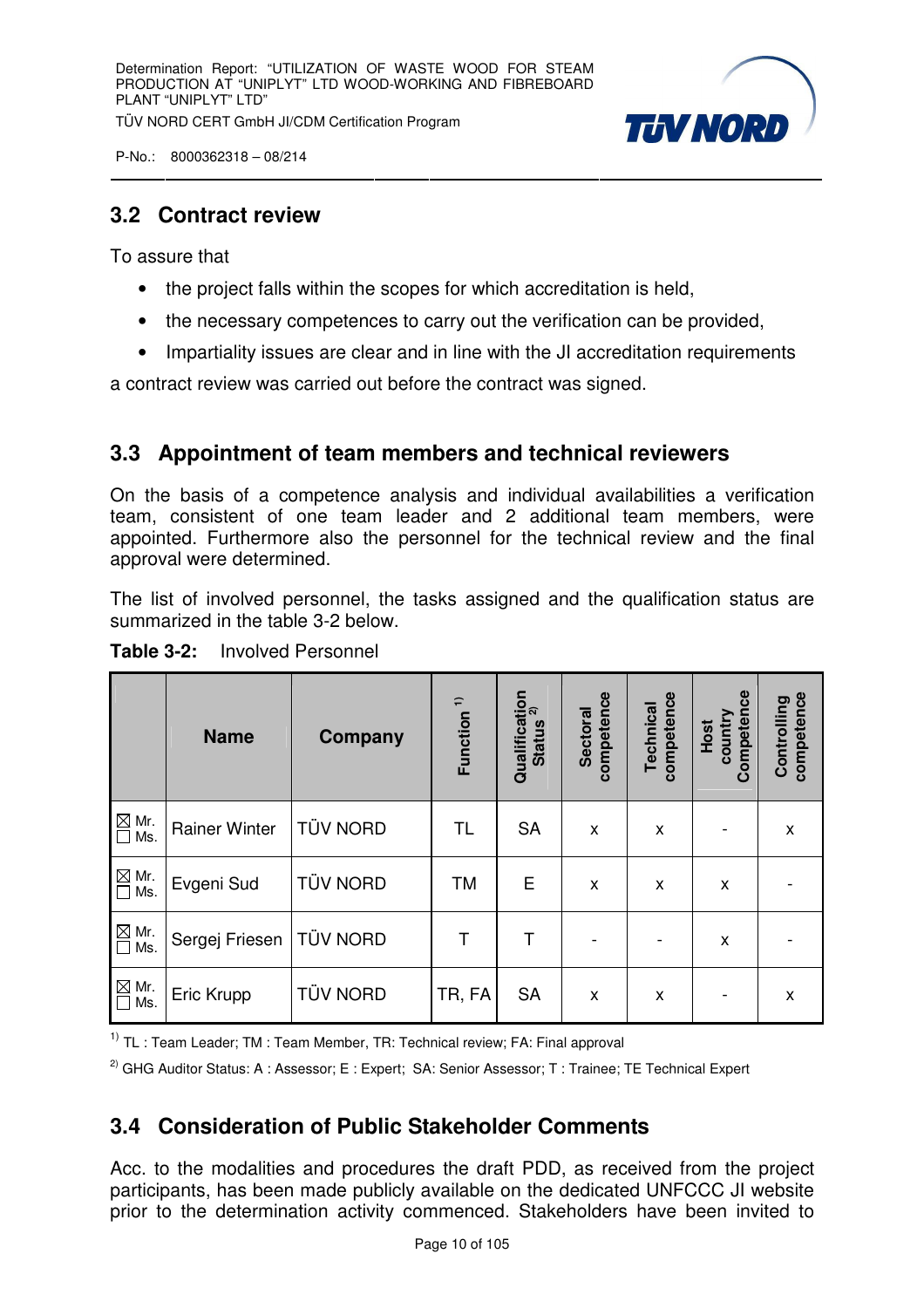

comment on the PDD within the 30 days public commenting period. In case comments were received, they are taken into account during the validation process. The comments and the discussion of the same are documented in annex 5 of this report.

The project was switched from JI Track-2 to JI Track-1 procedures. Upon request, the project design document (PDD) for "Utilization of waste wood for steam production at "Uniplyt" Ltd Wood-working and Fibreboard plant in Vygoda village and Veneer plant in Dzviniach village" has been withdrawn in accordance with the Procedures for the withdrawal of submissions under the verification procedure under the Joint Implementation Supervisory Committee. The final PDD version 2 provided on 17.09.2009 serves as the basis for the final assessment presented herewith.

# **3.5 Determination PDD Protocol**

In order to ensure consideration of all relevant assessment criteria, a determination protocol is used. The protocol shows, in a transparent manner, criteria and requirements, means of determination and the results from pre-determination the identified criteria. The determination protocol reflects the generic JI requirements each JI project has to meet as well as project specific issues as applicable. The determination protocol serves the following purposes:

- It organises, details and clarifies the requirements that a JI project is expected to meet;
- It ensures a transparent determination PDD process where the independent entity will document how a particular requirement has been validated and the result of the determination.

| <b>Determination Protocol Table A-1: Requirement checklist</b>                                                                                                                                                                                                                                           |                                                                                                                                                                                           |                                                                                                        |                                                                                                                                                                                                                        |                                                                                                                                           |
|----------------------------------------------------------------------------------------------------------------------------------------------------------------------------------------------------------------------------------------------------------------------------------------------------------|-------------------------------------------------------------------------------------------------------------------------------------------------------------------------------------------|--------------------------------------------------------------------------------------------------------|------------------------------------------------------------------------------------------------------------------------------------------------------------------------------------------------------------------------|-------------------------------------------------------------------------------------------------------------------------------------------|
| <b>Checklist Item</b>                                                                                                                                                                                                                                                                                    | <b>Determination PDD</b><br><b>Team Comment</b>                                                                                                                                           | <b>Reference</b>                                                                                       | <b>Draft</b><br><b>Conclusion</b>                                                                                                                                                                                      | <b>Final</b><br><b>Conclusion</b>                                                                                                         |
| The checklist items in<br>Table A-1 are linked to<br>the various<br>requirements the<br>project should meet.<br>The checklist is<br>organised in various<br>sections. Each section<br>is then further sub-<br>divided as per the<br>requirements of the<br>topic and the individual<br>project activity. | The section is used to<br>elaborate and discuss the<br>checklist item in detail. It<br>includes the assessment<br>of the determination team<br>and how the assessment<br>was carried out. | Gives<br>reference<br>to the<br>information<br>source on<br>which the<br>assessmen<br>t is based<br>on | Assessment<br>based on<br>evidence<br>provided if the<br>criterion is<br>fulfilled (OK), or<br>a CAR, CL or<br>FAR (see<br>below) is<br>raised. The<br>assessment<br>refers to the<br>draft<br>determination<br>stage. | In case a<br>corrective<br>action or a<br>clarification<br>the final<br>assessment<br>at the final<br>determination<br>stage is<br>given. |

The determination protocol as described in Figure 1.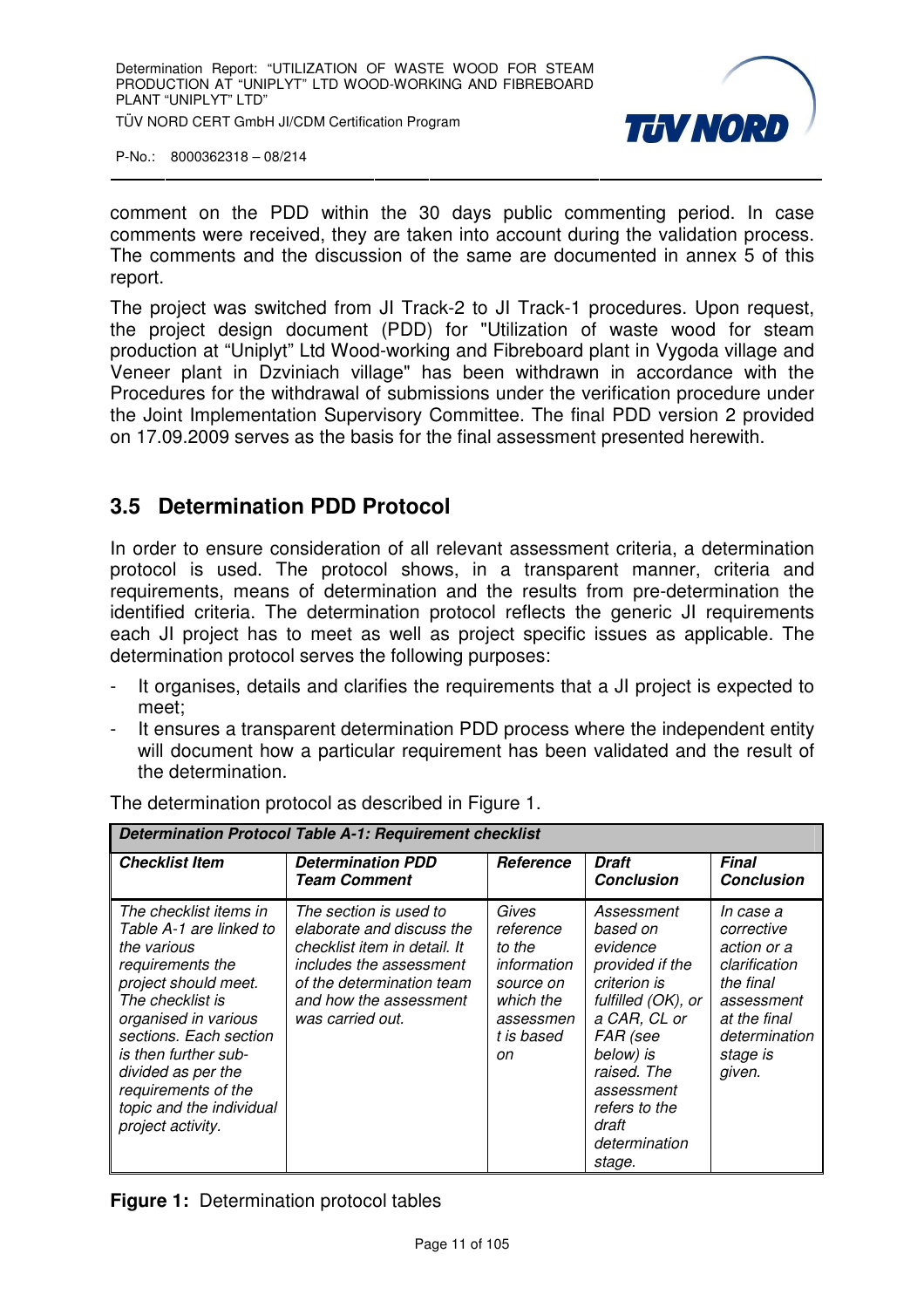

The completed determination protocol is enclosed in Annex 1 to this report.

# **3.6 Review of Documents**

The published PDD (version 1) and supporting background documents related to the project design and baseline were reviewed.

Furthermore, the determination team used additional documentation by third parties like host party legislation, technical reports referring to the project design or to the basic conditions and technical data.

# **3.7 Follow-up Interviews**

The determination team has carried out interviews in order to assess the information included in the project documentation and to gain additional information regarding the compliance of the project with the relevant criteria applicable for JI.

During determination the determination team has performed interviews to confirm selected information and to resolve issues identified in the document review. The main topics of the interviews are summarized in table 3-3.

| <b>Interviewed Persons / Entities</b>                   | Interview topics                                                                                                                                                                                                                                                                                                                                                                                                                                                                                                                                                                                                                                                                                                                                                                                                                                                                       |
|---------------------------------------------------------|----------------------------------------------------------------------------------------------------------------------------------------------------------------------------------------------------------------------------------------------------------------------------------------------------------------------------------------------------------------------------------------------------------------------------------------------------------------------------------------------------------------------------------------------------------------------------------------------------------------------------------------------------------------------------------------------------------------------------------------------------------------------------------------------------------------------------------------------------------------------------------------|
| Project proponent representatives<br>Project consultant | Chronological description of the project activity with<br>$\blacksquare$<br>documents of key steps of the implementation.<br>Current status of plant design<br>$\overline{\phantom{a}}$<br>Technical details of the project realization, project<br>feasibility, designing, operational<br>life<br>time,<br>monitoring of the project<br><b>Host Government Approval</b><br>Approval procedures and status<br>Monitoring and measurement equipment<br>and<br>system.<br><b>Financial aspects</b><br>Crediting period<br>Project activity starting date<br>ERU allocation / ownership<br>Baseline study assumptions<br>Additionality<br>$\overline{\phantom{a}}$<br>Monitoring<br>$\overline{\phantom{a}}$<br>Roles & responsibilities of the project participants<br>w.r.t. project management, monitoring and reporting<br><b>National Legislation</b><br>Editorial issues of the PDD |

|  | <b>Table 3-3:</b> Interviewed persons and interview topics |  |
|--|------------------------------------------------------------|--|
|--|------------------------------------------------------------|--|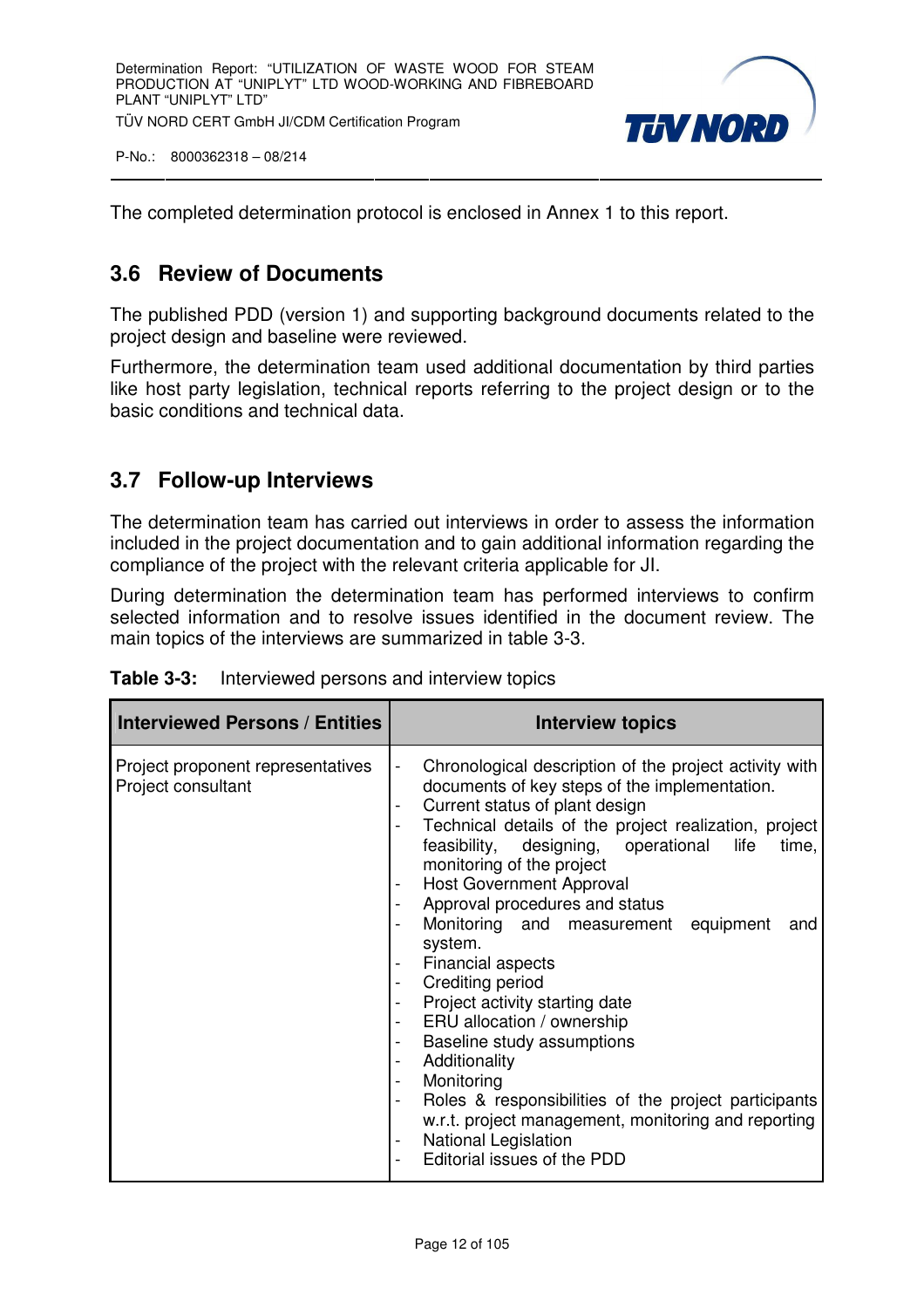

A comprehensive list of all interviewed persons is part of section 7 'References'.

# **3.8 Project comparison**

The determination team has compared the proposed JI project activity with similar projects or technology that have similar or comparable characteristics and with similar projects in the host country in order to achieve additional information esp. regarding:

- Project technology
- Additionality issues
- Reasons for reviews, requests for reviews and rejections within the JI registration process.

# **3.9 Resolution of Clarification and Corrective Action Requests**

#### **3.9.1 Definition**

A **Corrective Action Request (CAR)** will be established where:

- mistakes have been made in assumptions, application of the methodology or the project documentation which will have a direct influence the project results,
- the requirements deemed relevant for validation of the project with certain characteristics have not been met or
- there is a risk that the project would not be registered by the UNFCCC or that emission reductions would not be able to be verified and certified.

A **Clarification Request (CL)** will be issued where information is insufficient, unclear or not transparent enough to establish whether a requirement is met.

A **Forward Action Request (FAR)** will be issued when certain issues related to project implementation should be reviewed during the first determination ERU.

#### **3.9.2 Draft Determination PDD**

After reviewing all relevant documents and taken all other relevant information into account, the determination team issues all findings in the course of a draft determination report and hands this report over to the project proponent in order to respond on the issues raised and to revise the project documentation accordingly.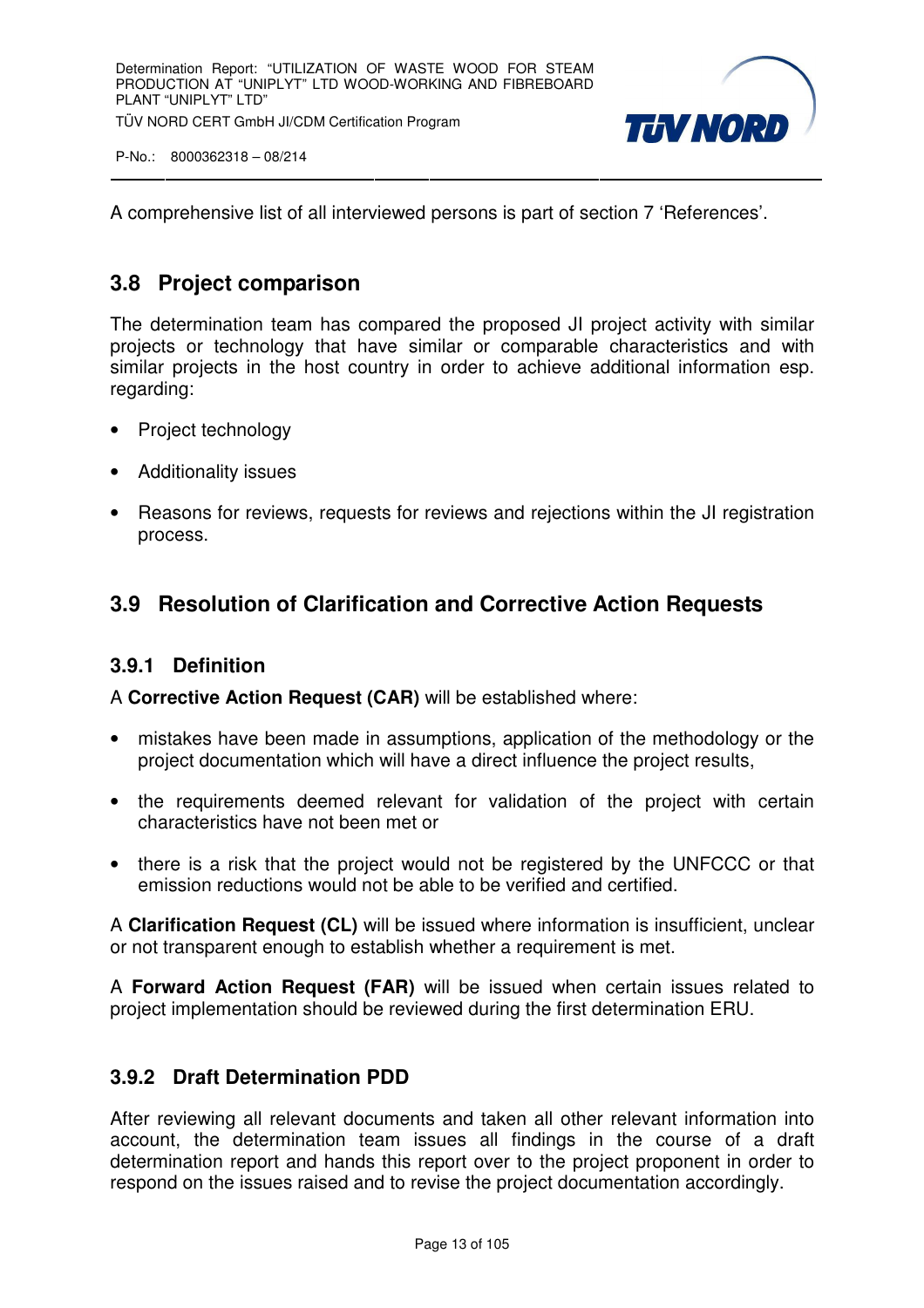

# **3.9.3 Final Determination PDD**

The final determination starts after issuance of the proposed corrective action (CA) of the CARs CLs and FARs by the project proponent. The project proponent has to reply on those and the requests are "closed out" by the determination team in case the response is assessed as sufficient. In case of raised FARs the project proponent has to respond on this, identifying the necessary actions to ensure that the topics raised in this finding are likely to be resolved at the latest during the first verification. The determination team has to assess whether the proposed action is adequate or not.

In case the findings from CARs and CLs cannot be resolved by the project proponent or the proposed action related to the FARs raised cannot be assessed as adequate, no positive determination opinion can be issued by the determination team.

The CAR(s) / CL(s) / FAR(s) are documented in chapter 4.

# **3.10 Technical review**

Before submission of the final determination report a technical review of the whole determination procedure is carried out. The technical reviewer is a competent GHG auditor being appointed for the scope this project falls under. The technical reviewer is not considered to be part of the verification team and thus not involved in the decision making process up to the technical review.

As a result of the technical review process the determination opinion and the topic specific assessments as prepared by the determination team leader may be confirmed or revised. Furthermore reporting improvements might be achieved.

# **3.11 Final approval**

After successful technical review of the final report an overall (esp. procedural) assessment of the complete determination will be carried out by a senior assessor located in the accredited premises of TÜV NORD.

Only after this step the request for Letter of Approval can be started (in case of a positive determination opinion).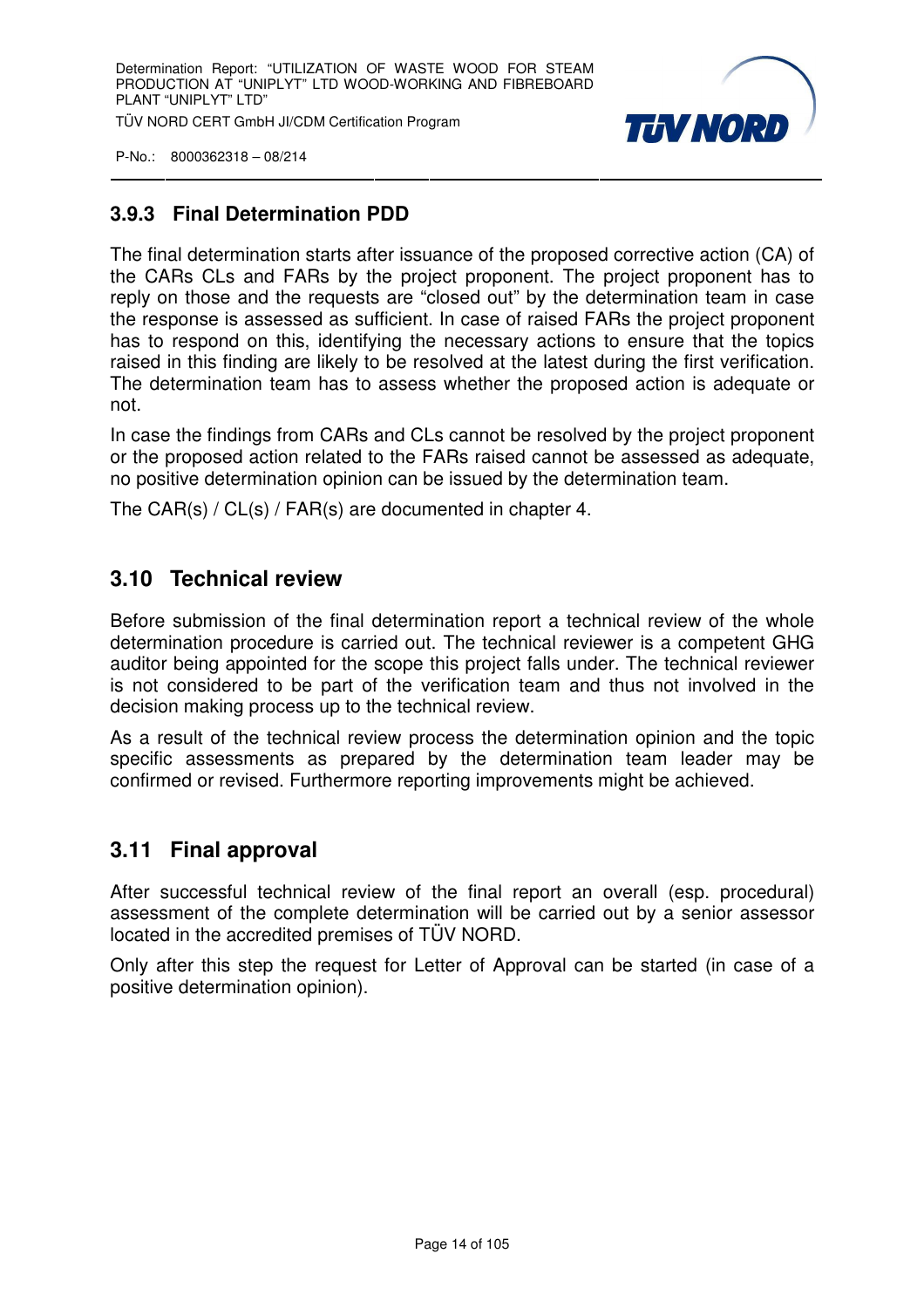

# **4 DETERMINATION FINDINGS**

In the following table the findings from the desk review of the published PDD, visits, interviews and supporting documents are summarised**:**

| Determination topic <sup>1)</sup>                                                                                                                                                                                            | No. of<br><b>CAR</b> | No. of<br><b>CL</b> | No. of<br><b>FAR</b> |
|------------------------------------------------------------------------------------------------------------------------------------------------------------------------------------------------------------------------------|----------------------|---------------------|----------------------|
| General description of project activity (A)<br><b>Project boundaries</b><br>Participation requirements<br>Technology to be employed<br>Contribution to sustainable development                                               | 1                    |                     |                      |
| Project baseline (B)<br><b>Baseline Methodology</b><br>Baseline scenario determination<br>Additionality determination<br>Calculation of GHG emission reductions<br>Project emissions<br><b>Baseline emissions</b><br>Leakage |                      |                     |                      |
| Duration of the Project / Crediting Period (C)                                                                                                                                                                               |                      |                     |                      |
| Monitoring Methodology (D)<br>Monitoring of<br>Project emissions<br><b>Baseline emissions</b><br>Leakage<br>Sustainable development indicators /<br>environmental impacts<br>Project management planning                     |                      | 1                   |                      |
| Estimation of greenhouse gas emission reductions (E)                                                                                                                                                                         | 1                    |                     |                      |
| Environnemental impacts (F)                                                                                                                                                                                                  |                      |                     |                      |
| Stakeholder Comments (G)                                                                                                                                                                                                     |                      |                     |                      |
| <b>SUM</b>                                                                                                                                                                                                                   | 10                   | 1                   |                      |

 $1)$  The letters in brackets refer to the determination protocol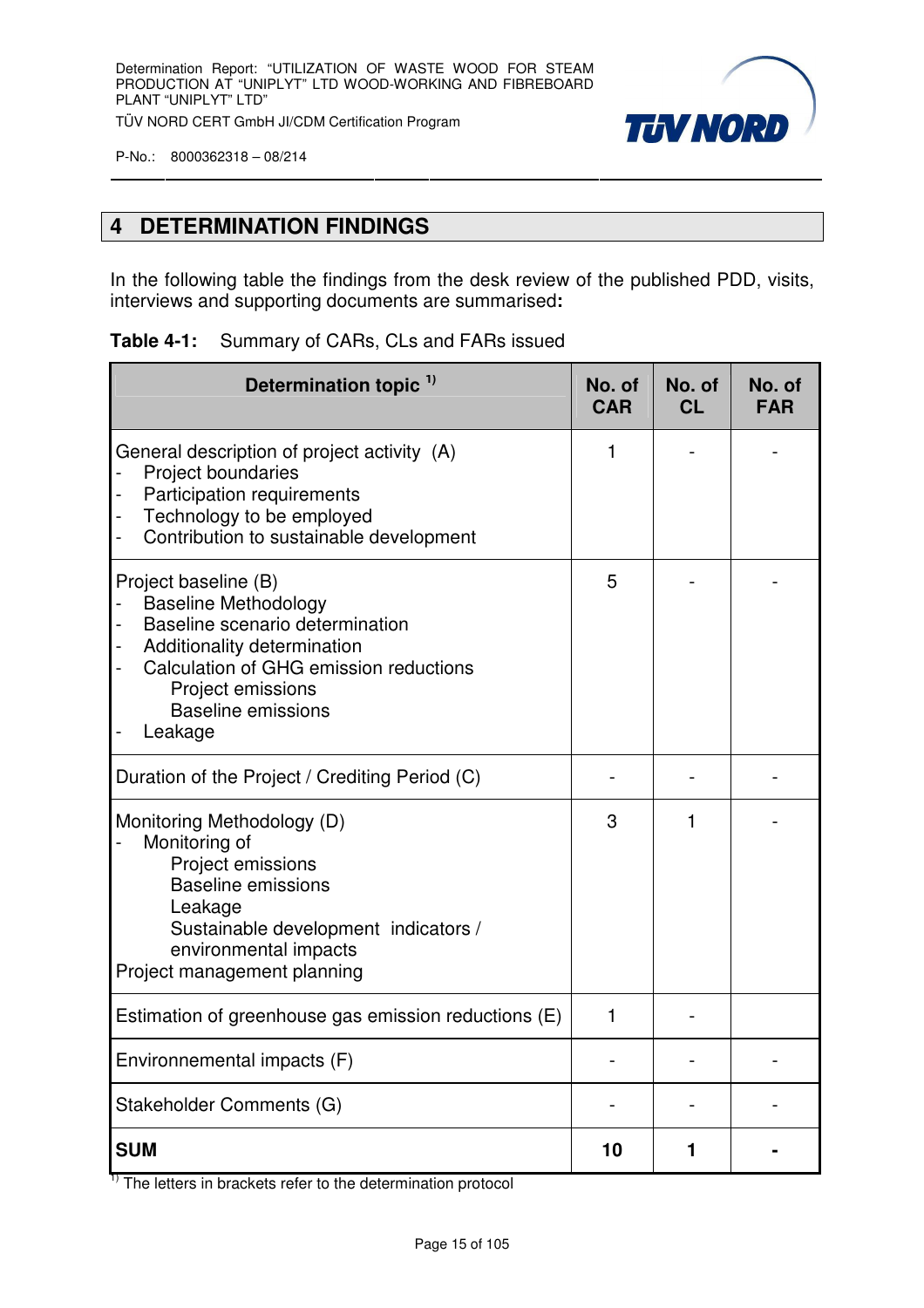

The following tables include all raised CARs, CLs and FARs. For an in depth evaluation of all determination items it should be referred to the determination protocols (see Annex 1).

The findings of determination process are summarized in the tables below.

|                                                                                                                                                                                                             | <b>Finding A1</b>                                                                                                                                                                                               |                                                                                                                                                           |            |  |
|-------------------------------------------------------------------------------------------------------------------------------------------------------------------------------------------------------------|-----------------------------------------------------------------------------------------------------------------------------------------------------------------------------------------------------------------|-----------------------------------------------------------------------------------------------------------------------------------------------------------|------------|--|
| <b>Classification</b>                                                                                                                                                                                       | <b>CAR</b>                                                                                                                                                                                                      | CL                                                                                                                                                        | <b>FAR</b> |  |
| Description of finding<br>Describe the finding in unam-<br>biguous style; address the<br>context (e.g. section)                                                                                             | Full address of both sites as well as the geographical coordinates<br>(Longitude and Latitude) for both sites should be provided in the<br>PDD.                                                                 |                                                                                                                                                           |            |  |
| <b>Corrective Action #1</b><br>This section shall be filled by<br>the PP. It shall address the cor-<br>rective action taken in details.                                                                     | Indicated at page 6<br>Zavods'ka st. 4, Vygoda village, Dolyna district, Ivano-Frankivsk<br>region, Ukraine<br>Stepanyaka st. 12, Dzviniach village, Bogorodchany district, Ivano-<br>Frankivsk region, Ukraine |                                                                                                                                                           |            |  |
| AIE Assessment #1<br>The assessment shall encom-<br>pass all open issues in annex A-<br>1. In case of non-closure,<br>additional corrective action and<br>AIE assessments (#2, #3, etc.)<br>shall be added. | Full address of both sites as well as the geographical coordinates<br>(Longitude and Latitude) for both sites have been provided in the<br>PDD and could be proved in the course of the determination.          |                                                                                                                                                           |            |  |
| <b>Conclusion</b><br>Tick the appropriate checkbox                                                                                                                                                          | $\boxtimes$ Appropriate action was taken<br>Additional action should be taken                                                                                                                                   | To be checked during the first periodic verification<br>Project documentation was corrected correspondingly<br>The project complies with the requirements |            |  |

|                                                                                                                                                                                                             | <b>Finding B1</b>                                                                                                                                                                                                                             |                                                                                                             |                                                                 |
|-------------------------------------------------------------------------------------------------------------------------------------------------------------------------------------------------------------|-----------------------------------------------------------------------------------------------------------------------------------------------------------------------------------------------------------------------------------------------|-------------------------------------------------------------------------------------------------------------|-----------------------------------------------------------------|
| <b>Classification</b>                                                                                                                                                                                       | CAR                                                                                                                                                                                                                                           | СL                                                                                                          | <b>FAR</b>                                                      |
| Description of finding<br>Describe the finding in unam-<br>biguous style; address the<br>context (e.g. section)                                                                                             | The Version of the Methodology applied for Baseline and<br>Addiotionality justification is not indicated. Reference to other Tools<br>should be also included.                                                                                |                                                                                                             |                                                                 |
| <b>Corrective Action #1</b><br>This section shall be filled by<br>the PP. It shall address the cor-<br>rective action taken in details.                                                                     | p.11, p.13, p.16<br>Approved baseline and monitoring methodology AM0036 "Fuel<br>switch from fossil fuels to biomass residues in boilers for heat<br>generation", version 2.1<br>"Tool for the determination and assessment of additionality" |                                                                                                             |                                                                 |
| AIE Assessment #1<br>The assessment shall encom-<br>pass all open issues in annex A-<br>1. In case of non-closure,<br>additional corrective action and<br>AIE assessments (#2, #3, etc.)<br>shall be added. |                                                                                                                                                                                                                                               | Addiotionality justification has been indicated in the<br>References to other Tools have been also included | The Version of the Methodology applied for Baseline and<br>PDD. |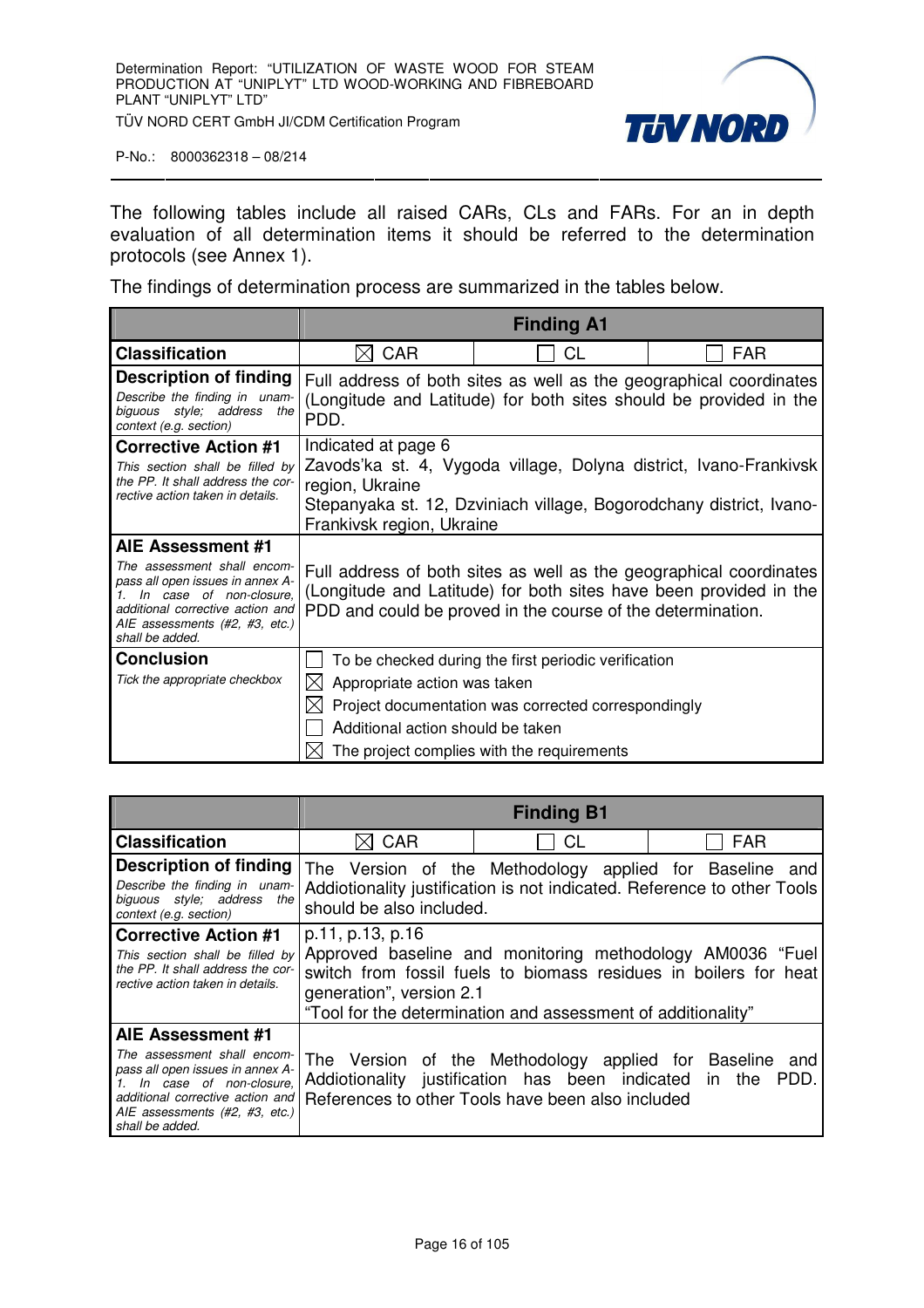

|                               | <b>Finding B1</b>                                          |
|-------------------------------|------------------------------------------------------------|
| <b>Conclusion</b>             | To be checked during the first periodic verification       |
| Tick the appropriate checkbox | Appropriate action was taken                               |
|                               | Project documentation was corrected correspondingly<br>IХI |
|                               | Additional action should be taken                          |
|                               | The project complies with the requirements                 |

|                                                                                                                                                                                                          |                                                                          | <b>Finding B2</b>                                                                                                                                                                                                                                                                                                                                       |     |
|----------------------------------------------------------------------------------------------------------------------------------------------------------------------------------------------------------|--------------------------------------------------------------------------|---------------------------------------------------------------------------------------------------------------------------------------------------------------------------------------------------------------------------------------------------------------------------------------------------------------------------------------------------------|-----|
| <b>Classification</b>                                                                                                                                                                                    | <b>CAR</b><br>IXI                                                        | СL                                                                                                                                                                                                                                                                                                                                                      | FAR |
| <b>Description of finding</b><br>Describe the finding in unam-<br>the<br>biguous style; address<br>context (e.g. section)                                                                                | requirements.                                                            | In the context of justification of the $9th$ point of the applicability the<br>remaining technical lifetime of each existing boiler should be<br>documented in accordance with the methodology.<br>In particular the typical average technical lifetime of boilers in the<br>country and sector should be determined as per methodology                 |     |
| <b>Corrective Action #1</b><br>This section shall be filled by<br>the PP. It shall address the cor-<br>rective action taken in details.                                                                  |                                                                          |                                                                                                                                                                                                                                                                                                                                                         |     |
| AIE Assessment #1<br>The assessment shall encom-<br>pass all open issues in annex A-<br>In case of non-closure.<br>additional corrective action and<br>AIE assessments (#2, #3, etc.)<br>shall be added. | methodology has been verified.                                           | In the course of determination it could be proved that determination<br>of the typical average technical lifetime of boilers has been carried<br>out based on the technical standards applicable for the considered<br>heat generation technology. The provided evidences have been<br>proved and the compliance with the applicability criteria of the |     |
| <b>Conclusion</b><br>Tick the appropriate checkbox                                                                                                                                                       | Appropriate action was taken<br>IХI<br>Additional action should be taken | To be checked during the first periodic verification<br>Project documentation was corrected correspondingly<br>The project complies with the requirements                                                                                                                                                                                               |     |

|                                                                                                                    |                                     | <b>Finding B3</b>                                                                                                            |                                                                                                                                         |
|--------------------------------------------------------------------------------------------------------------------|-------------------------------------|------------------------------------------------------------------------------------------------------------------------------|-----------------------------------------------------------------------------------------------------------------------------------------|
| <b>Classification</b>                                                                                              | $\boxtimes$ CAR                     | <b>CL</b>                                                                                                                    | <b>FAR</b>                                                                                                                              |
| Description of finding<br>Describe the finding in unam-<br>biguous style; address<br>the<br>context (e.g. section) | lifetime of the waste wood boilers. |                                                                                                                              | The justification of the baseline scenario should take into account<br>the technical lifetime of the existing boilers and the operation |
|                                                                                                                    | widespread in the country           | Please provide further evidences for the justification of the<br>alternative B(1). Please demonstrate that relevant laws and | regulations are systematically not enforced and non-compliance is                                                                       |
| <b>Corrective Action #1</b>                                                                                        |                                     |                                                                                                                              |                                                                                                                                         |
| This section shall be filled by<br>the PP. It shall address the cor-<br>rective action taken in details.           |                                     |                                                                                                                              |                                                                                                                                         |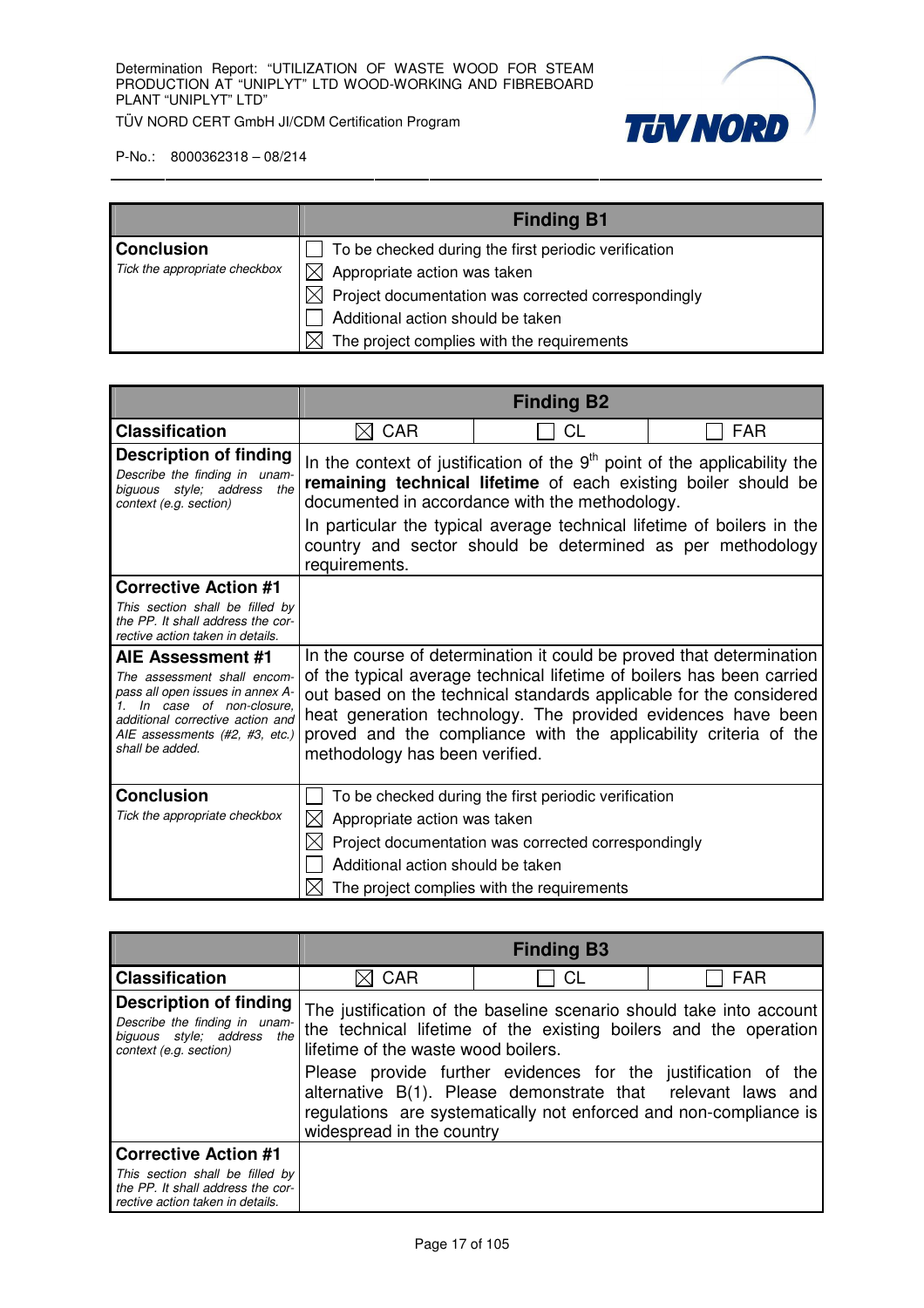

|                                                                                                                                                                                                                | <b>Finding B3</b>                                                                                                                                                                                                                                                                                                                                                                                                                                                                                                                                                                                                                                                                                                                                   |
|----------------------------------------------------------------------------------------------------------------------------------------------------------------------------------------------------------------|-----------------------------------------------------------------------------------------------------------------------------------------------------------------------------------------------------------------------------------------------------------------------------------------------------------------------------------------------------------------------------------------------------------------------------------------------------------------------------------------------------------------------------------------------------------------------------------------------------------------------------------------------------------------------------------------------------------------------------------------------------|
| AIE Assessment #1<br>The assessment shall encom-<br>pass all open issues in annex A-<br>In case of non-closure,<br>1.<br>additional corrective action and<br>AIE assessments (#2, #3, etc.)<br>shall be added. | Project participant has appropriately taken into account the<br>technical lifetime of the existing boilers and the operation lifetime of<br>the waste wood boilers the and elaborated the baseline in<br>accordance with the Scenario H(5). The baseline scenario for heat<br>generation is generation of heat in the existing steam boilers using<br>natural gas till 2011 and subsequent installation of the new natural<br>gas fired boilers after 2011.<br>Project participant interviewed wood-working companies located in<br>the region with respect to the disposal and demonstrated that non-<br>compliance is widespread. Evidences have been proved to the<br>determination team and the conclusion could be assessed as<br>appropriate. |
| <b>Conclusion</b>                                                                                                                                                                                              | To be checked during the first periodic verification                                                                                                                                                                                                                                                                                                                                                                                                                                                                                                                                                                                                                                                                                                |
| Tick the appropriate checkbox                                                                                                                                                                                  | Appropriate action was taken<br>⊠                                                                                                                                                                                                                                                                                                                                                                                                                                                                                                                                                                                                                                                                                                                   |
|                                                                                                                                                                                                                | Project documentation was corrected correspondingly                                                                                                                                                                                                                                                                                                                                                                                                                                                                                                                                                                                                                                                                                                 |
|                                                                                                                                                                                                                | Additional action should be taken                                                                                                                                                                                                                                                                                                                                                                                                                                                                                                                                                                                                                                                                                                                   |
|                                                                                                                                                                                                                | The project complies with the requirements                                                                                                                                                                                                                                                                                                                                                                                                                                                                                                                                                                                                                                                                                                          |

|                                                                                                                                                                                                          |                                                                          | <b>Finding CAR B4</b>                                                                                                                                                                                                                                                                                                              |            |
|----------------------------------------------------------------------------------------------------------------------------------------------------------------------------------------------------------|--------------------------------------------------------------------------|------------------------------------------------------------------------------------------------------------------------------------------------------------------------------------------------------------------------------------------------------------------------------------------------------------------------------------|------------|
| <b>Classification</b>                                                                                                                                                                                    | <b>CAR</b><br>IXI                                                        | <b>CL</b>                                                                                                                                                                                                                                                                                                                          | <b>FAR</b> |
| <b>Description of finding</b><br>Describe the finding in unam-<br>biguous style; address the<br>context (e.g. section)                                                                                   | Tool.                                                                    | Please indicate a most appropriate financial indicator<br>accordance with guidance of the Sub-step 2b of the Additionality                                                                                                                                                                                                         | in.        |
| <b>Corrective Action #1</b><br>This section shall be filled by<br>the PP. It shall address the cor-<br>rective action taken in details.                                                                  | generation costs.                                                        | The most appropriate financial indicators are levelized                                                                                                                                                                                                                                                                            | heat       |
| AIE Assessment #1<br>The assessment shall encom-<br>pass all open issues in annex A-<br>In case of non-closure.<br>additional corrective action and<br>AIE assessments (#2, #3, etc.)<br>shall be added. |                                                                          | The levelized heat generation costs have been selected as financial<br>indicator within the investment comparison analysis.<br>The calculation has been provided in excel spreadsheet. The<br>calculation has been reproduced by the determination team and<br>formula applied as well as the calculation results could be proved. |            |
| <b>Conclusion</b><br>Tick the appropriate checkbox                                                                                                                                                       | Appropriate action was taken<br>IХI<br>Additional action should be taken | To be checked during the first periodic verification<br>Project documentation was corrected correspondingly<br>The project complies with the requirements                                                                                                                                                                          |            |

|                       | <b>Finding B5</b> |  |     |
|-----------------------|-------------------|--|-----|
| <b>Classification</b> | <b>CAR</b>        |  | FAR |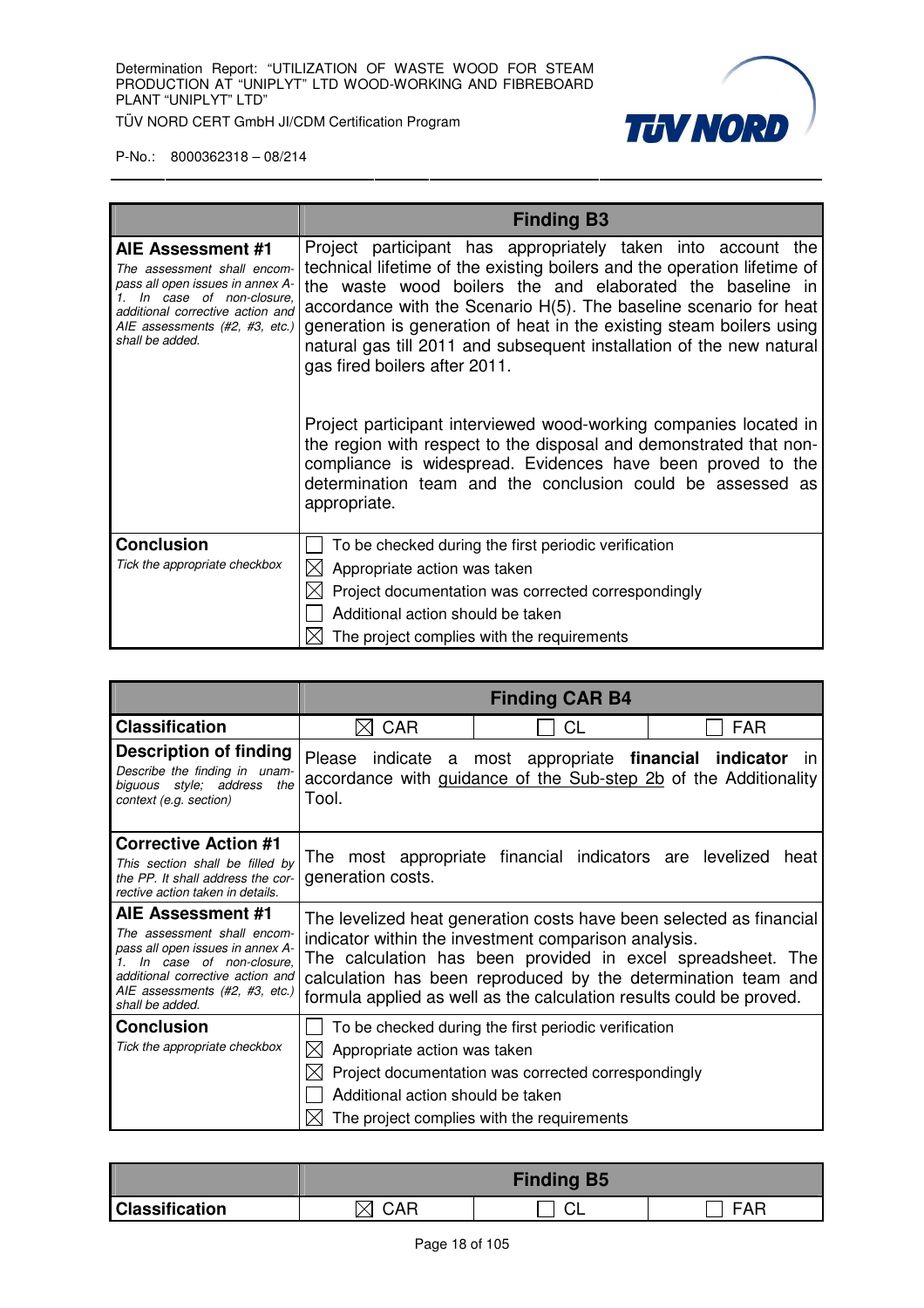

|                                                                                                                                                                                        | <b>Finding B5</b>                                                                                                                                                                                |
|----------------------------------------------------------------------------------------------------------------------------------------------------------------------------------------|--------------------------------------------------------------------------------------------------------------------------------------------------------------------------------------------------|
| Description of finding                                                                                                                                                                 | <b>Project boundary</b> should be presented more clearly. In particular                                                                                                                          |
| Describe the finding in unam-<br>biguous style; address the<br>context (e.g. section)                                                                                                  | please define (or list) which emission <b>sources</b> and gases are<br>included in the project boundary.                                                                                         |
| <b>Corrective Action #1</b>                                                                                                                                                            | All emission sources are indicated at page 23, table B3                                                                                                                                          |
| This section shall be filled by<br>the PP. It shall address the cor-<br>rective action taken in details.                                                                               | The CH4 emissions are included as conservative approach                                                                                                                                          |
| AIE Assessment #1                                                                                                                                                                      |                                                                                                                                                                                                  |
| The assessment shall encom-<br>pass all open issues in annex A-<br>1. In case of non-closure,<br>additional corrective action and<br>AIE assessments (#2, #3, etc.)<br>shall be added. | Emission sources and gases are included in the project boundary<br>and summarized in a table form in the PDD. Project boundary has<br>been provided in clear and transparent way. In particular: |
| <b>Conclusion</b>                                                                                                                                                                      | To be checked during the first periodic verification                                                                                                                                             |
| Tick the appropriate checkbox                                                                                                                                                          | Appropriate action was taken                                                                                                                                                                     |
|                                                                                                                                                                                        | Project documentation was corrected correspondingly                                                                                                                                              |
|                                                                                                                                                                                        | Additional action should be taken                                                                                                                                                                |
|                                                                                                                                                                                        | The project complies with the requirements                                                                                                                                                       |

|                                                                                                                                         |                                  | <b>Finding D1</b>                                                                                                                                                                                                                                                                                                                  |             |
|-----------------------------------------------------------------------------------------------------------------------------------------|----------------------------------|------------------------------------------------------------------------------------------------------------------------------------------------------------------------------------------------------------------------------------------------------------------------------------------------------------------------------------|-------------|
| <b>Classification</b>                                                                                                                   | $\boxtimes$ CAR                  | СL                                                                                                                                                                                                                                                                                                                                 | <b>FAR</b>  |
| <b>Description of finding</b><br>Describe the finding in unam-<br>biguous style; address<br>the<br>context (e.g. section)               | In particular                    | Procedures for monitoring of the <b>project emissions</b> (section<br>D.1.1.1. and D.1.1.2.) are not exactly in line with the methodology.                                                                                                                                                                                         |             |
|                                                                                                                                         |                                  | (a) CO2 emissions from <b>on-site fossil fuel</b> combustion can be<br>included for purposes attributable to the project activity but other<br>than for heat generation. Please review this issue in the PDD.                                                                                                                      |             |
|                                                                                                                                         |                                  | (b) CO2 emissions from on-site electricity consumption attributable<br>to the project activity are not included in the monitoring.                                                                                                                                                                                                 |             |
|                                                                                                                                         | PDD.                             | (c) CO2 emissions from off-site transportation of biomass<br>residues to the project site (tCO2/yr) should be included to the<br>monitoring. In this context the chosen option as per methodology to<br>determine emissions from transportation should be indicated in the                                                         |             |
|                                                                                                                                         | the monitoring plan.             | (d) Please clarify the baseline scenario for waste wood and decide<br>whether CH4 emissions from combustion of biomass residues in<br>the boiler(s) should/can be included to the project boundary and to                                                                                                                          |             |
| <b>Corrective Action #1</b><br>This section shall be filled by<br>the PP. It shall address the cor-<br>rective action taken in details. | measurements are present in PDD. | P.30 - formulae is corrected, all necessary emissions are included<br>As far as fossil fuel combustion is attributable to the project activity<br>for heat generation only, it can be excluded from calculations.<br>Electricity meters used for on-site electricity<br>For off-site transportation emissions Option 1 was chosen. | consumption |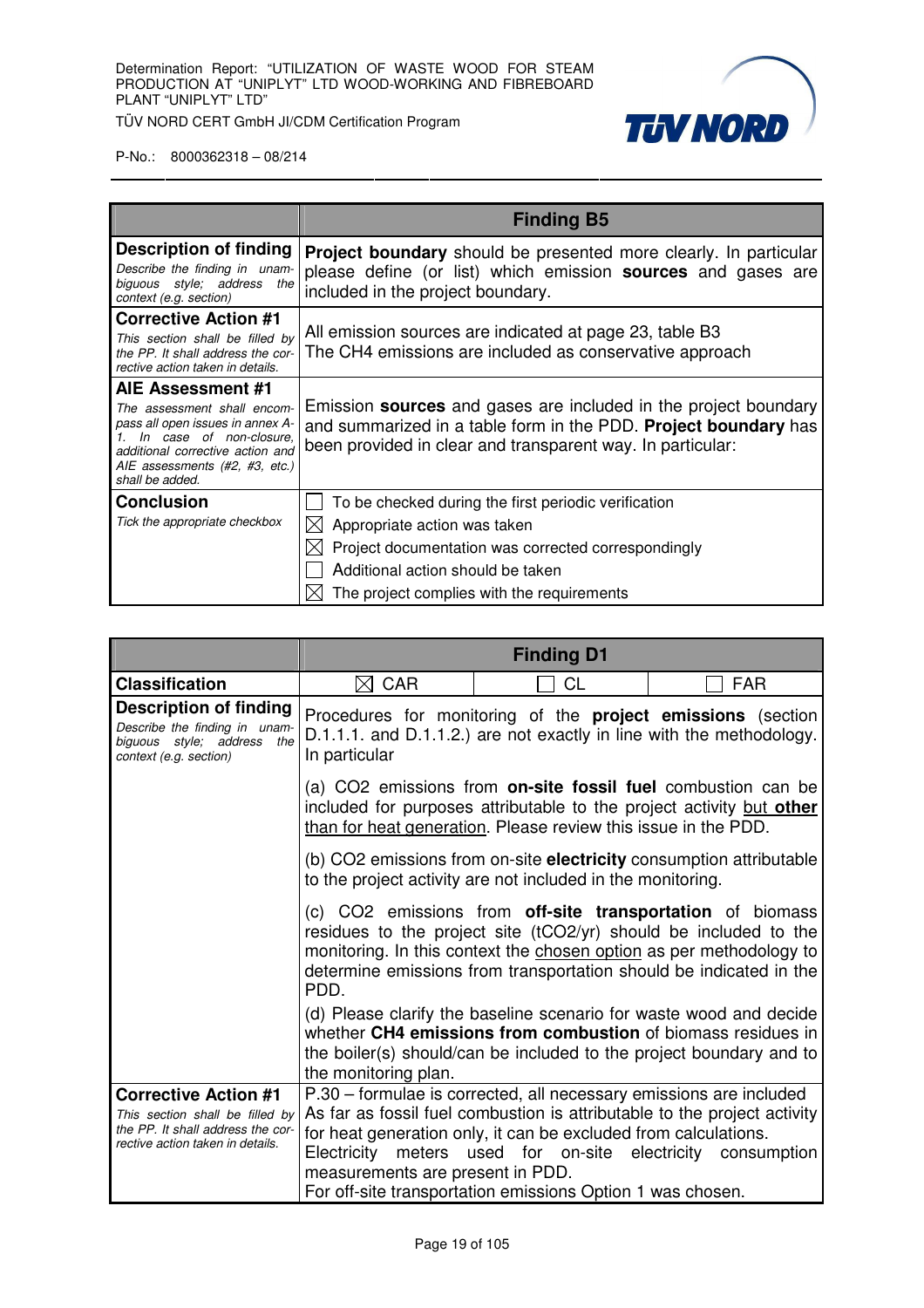**TUV NORD** 

TÜV NORD CERT GmbH JI/CDM Certification Program

|                                                                                                                                                        | <b>Finding D1</b>                                                                                                                                                                                    |  |
|--------------------------------------------------------------------------------------------------------------------------------------------------------|------------------------------------------------------------------------------------------------------------------------------------------------------------------------------------------------------|--|
| AIE Assessment #1<br>The assessment shall encom-<br>pass all open issues in annex A-<br>1. In case of non-closure,<br>additional corrective action and | The monitoring provisions for the project emissions have been<br>appropriately in accordance with methodology requirements.<br>For details on the assessment please refer to the section B.6. of the |  |
| AIE assessments (#2, #3, etc.)<br>shall be added.                                                                                                      | validation protocol.                                                                                                                                                                                 |  |
| <b>Conclusion</b>                                                                                                                                      | To be checked during the first periodic verification                                                                                                                                                 |  |
| Tick the appropriate checkbox                                                                                                                          | $\boxtimes$ Appropriate action was taken                                                                                                                                                             |  |
|                                                                                                                                                        | Project documentation was corrected correspondingly                                                                                                                                                  |  |
|                                                                                                                                                        | Additional action should be taken                                                                                                                                                                    |  |
|                                                                                                                                                        | The project complies with the requirements                                                                                                                                                           |  |

|                                                                                                                        | <b>Finding D2</b> |                      |                                                                                                                                                                                                                                                                                                 |            |
|------------------------------------------------------------------------------------------------------------------------|-------------------|----------------------|-------------------------------------------------------------------------------------------------------------------------------------------------------------------------------------------------------------------------------------------------------------------------------------------------|------------|
| <b>Classification</b>                                                                                                  |                   | <b>CAR</b>           | СL                                                                                                                                                                                                                                                                                              | <b>FAR</b> |
| <b>Description of finding</b><br>Describe the finding in unam-<br>biguous style; address the<br>context (e.g. section) | provided:         |                      | If project participant decides to include CH4 emissions from<br><b>combustion</b> of biomass residues following information should be                                                                                                                                                           |            |
|                                                                                                                        |                   |                      | (a) How the <b>CH4 emission factor</b> for biomass is determined,<br>i.e. measurements at the plant site or use IPCC default<br>values, as per in Table 4 of the Methodology. Please refer<br>to the AM0036 requirements on page 18 and 32 and<br>provide the necessary information in the PDD. |            |
|                                                                                                                        |                   | CH4 emission factor. | (b) Please indicate the <b>conservativeness factor</b> to determine                                                                                                                                                                                                                             |            |
|                                                                                                                        |                   |                      | (c) Please include $NCV_k$ (NCV of biomass) to monitoring.<br>Please provide the monitoring of this parameter in<br>accordance with requirements of the methodology (pl. refer<br>to page 31 of the methodology). If applicable, please<br>specify this for all different types of biomass.     |            |
|                                                                                                                        |                   |                      | (d) Please include $BF_{p,j,k,y}$ to the monitoring and specify the<br>monitoring concept of this parameter. If applicable, please<br>specify this for all different types of biomass.                                                                                                          |            |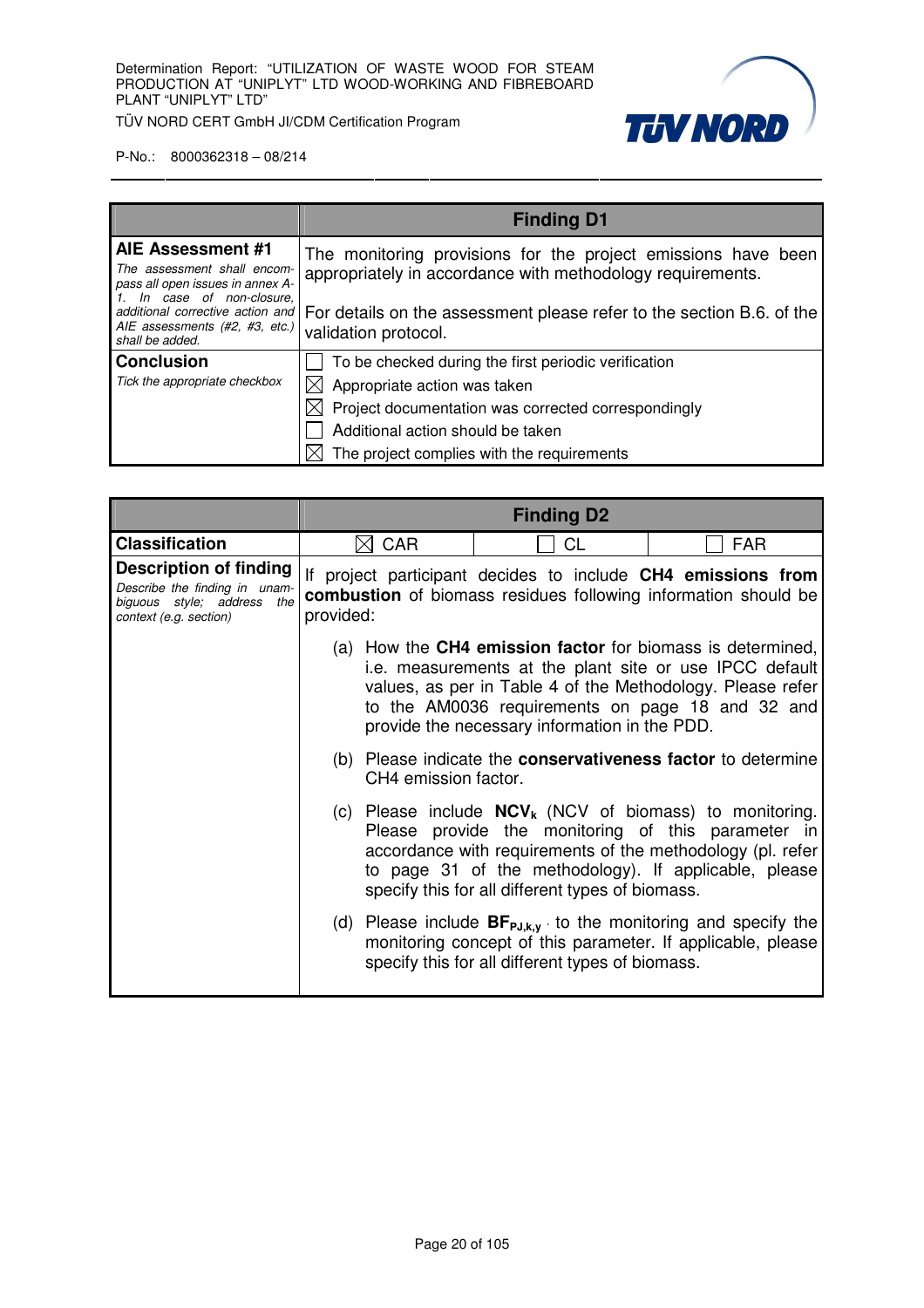

|                                                                                                                                                                                                             | <b>Finding D2</b>                                                                                                                                                                                                                                                                                                                                                                                                                                                                                                                                                                                                                          |
|-------------------------------------------------------------------------------------------------------------------------------------------------------------------------------------------------------------|--------------------------------------------------------------------------------------------------------------------------------------------------------------------------------------------------------------------------------------------------------------------------------------------------------------------------------------------------------------------------------------------------------------------------------------------------------------------------------------------------------------------------------------------------------------------------------------------------------------------------------------------|
| <b>Corrective Action #1</b><br>This section shall be filled by<br>the PP. It shall address the cor-<br>rective action taken in details.                                                                     | All necessary data are indicated.<br>emission factor was calculated in accordance<br>with<br>The<br>Methodology and equal 41.1 kg/Tj. This value is constant.<br>To determine the CH4 emission factor the IPCC default value is<br>used. The uncertainty of the CH4 emission factor is in many cases<br>relatively high. In order to reflect this and for the purpose of<br>providing conservative estimates of emission reductions, a<br>conservativeness factor must be applied to the CH4 emission<br>factor. The level of the conservativeness factor depends on the<br>uncertainty range of the estimate for the CH4 emission factor. |
|                                                                                                                                                                                                             | Where W $NCV_{K} = NCV_{wet,10\%} = \frac{100}{100-W}$<br>moisture<br>$=$<br>content of waste wood.<br>Waste wood volume is calculated taking into consideration screws'<br>volume and rotating frequence and using passport data on waste<br>wood density.<br>Amount of combusted wood can be cross-checked from the amount<br>of produced steam considering boiler efficiency and NCV of waste<br>wood                                                                                                                                                                                                                                   |
| AIE Assessment #1<br>The assessment shall encom-<br>pass all open issues in annex A-<br>1. In case of non-closure,<br>additional corrective action and<br>AIE assessments (#2, #3, etc.)<br>shall be added. | provisions for the CH4 emissions<br>monitoring<br>from<br>The<br>combustion of<br>biomass residues have been appropriately<br>completed in accordance with methodology requirements.<br>For details on the assessment please refer to the section B.6. of the<br>validation protocol.                                                                                                                                                                                                                                                                                                                                                      |
| <b>Conclusion</b><br>Tick the appropriate checkbox                                                                                                                                                          | To be checked during the first periodic verification<br>$\boxtimes$ Appropriate action was taken<br>$\boxtimes$ Project documentation was corrected correspondingly<br>Additional action should be taken<br>$\boxtimes$ The project complies with the requirements                                                                                                                                                                                                                                                                                                                                                                         |

|                                                                                                                                                                                                       |                 | <b>Finding D3</b>                                                                                                                                                                             |            |
|-------------------------------------------------------------------------------------------------------------------------------------------------------------------------------------------------------|-----------------|-----------------------------------------------------------------------------------------------------------------------------------------------------------------------------------------------|------------|
| <b>Classification</b>                                                                                                                                                                                 | $\boxtimes$ CAR | CL                                                                                                                                                                                            | <b>FAR</b> |
| <b>Description of finding</b> $ $ Please specify the type of measurement equipment, accuracy<br>Describe the finding in unam-<br>the <sup>1</sup><br>biguous style; address<br>context (e.g. section) | parameters.     | class, calibration periods measurement frequency, recording<br>frequency, recording devices (log books, electronic files, etc.).<br>Please include the monitoring procedures for the relevant |            |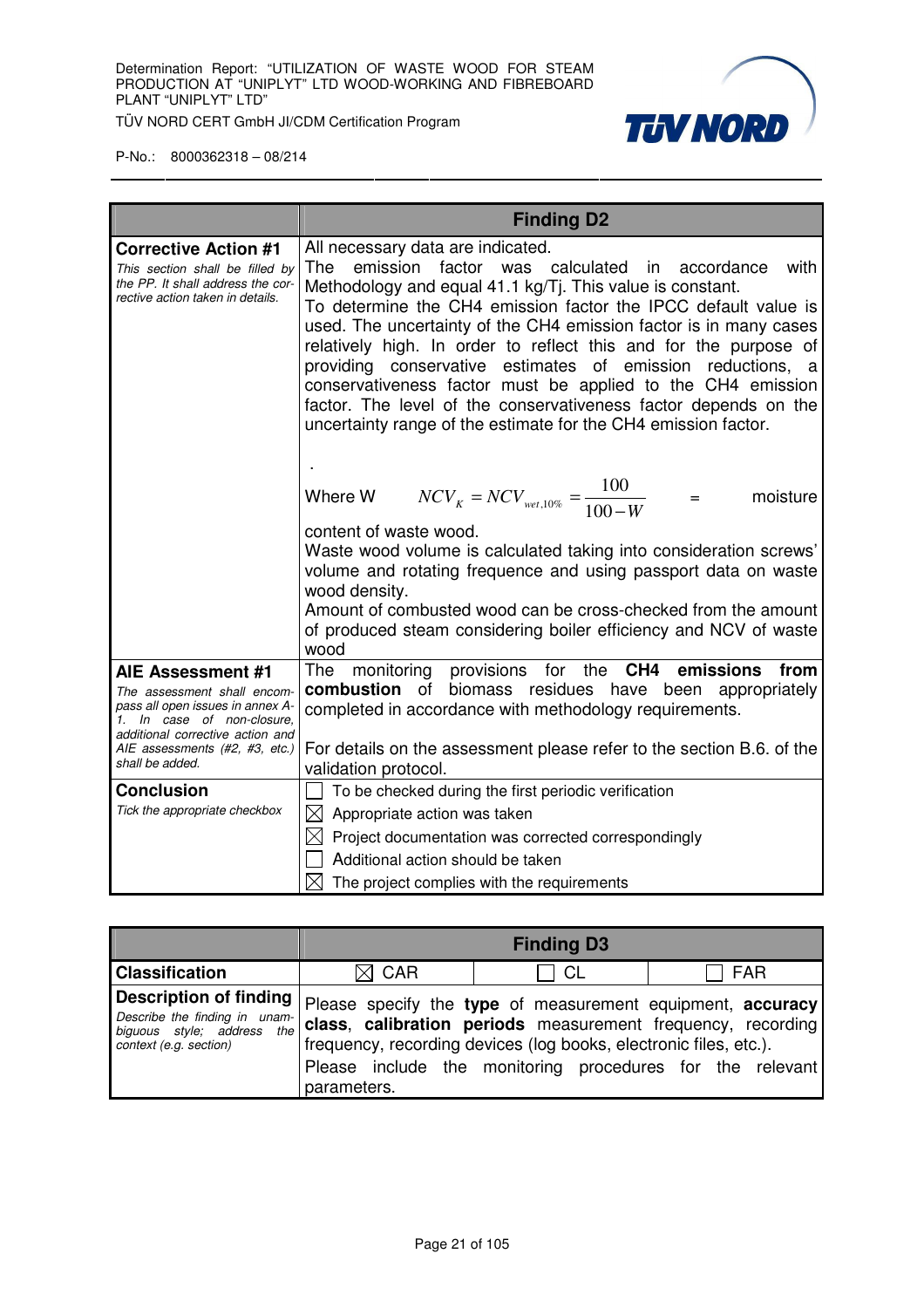

|                                                                                                                                                        | <b>Finding D3</b>                                                                                                                                                                                                                                                                                                                                                                                                                                                                                                                                                                         |
|--------------------------------------------------------------------------------------------------------------------------------------------------------|-------------------------------------------------------------------------------------------------------------------------------------------------------------------------------------------------------------------------------------------------------------------------------------------------------------------------------------------------------------------------------------------------------------------------------------------------------------------------------------------------------------------------------------------------------------------------------------------|
| <b>Corrective Action #1</b><br>This section shall be filled by<br>the PP. It shall address the cor-<br>rective action taken in details.                | Flow meters will be subject to a regular maintenance and periodical<br>calibration according to the manufacturer's recommendation to<br>ensure accuracy. Power meters will be periodically calibrated<br>according to the manufacturer's recommendation to ensure<br>accuracy. The temperature gauge should be subject to a regular<br>maintenance and testing regime to ensure accuracy. The pressure<br>gauge should be subject to a regular maintenance and testing<br>regime to ensure accuracy. At least once a year all meters must be<br>certified by state authorised laboratory. |
| AIE Assessment #1<br>The assessment shall encom-<br>pass all open issues in annex A-<br>1. In case of non-closure.<br>additional corrective action and | The type of measurement equipment, accuracy class, calibration<br><b>periods</b> measurement frequency, recording frequency, recording<br>devices has been duly elaborated in the PDD.                                                                                                                                                                                                                                                                                                                                                                                                    |
| AIE assessments (#2, #3, etc.)<br>shall be added.                                                                                                      | Accuracy class and calibration procedures are in line with Ukrainian<br>regulations.                                                                                                                                                                                                                                                                                                                                                                                                                                                                                                      |
|                                                                                                                                                        | For details on the assessment please refer to the section B.6. of the<br>validation protocol.                                                                                                                                                                                                                                                                                                                                                                                                                                                                                             |
| <b>Conclusion</b>                                                                                                                                      | To be checked during the first periodic verification                                                                                                                                                                                                                                                                                                                                                                                                                                                                                                                                      |
| Tick the appropriate checkbox                                                                                                                          | $\boxtimes$ Appropriate action was taken                                                                                                                                                                                                                                                                                                                                                                                                                                                                                                                                                  |
|                                                                                                                                                        | Project documentation was corrected correspondingly                                                                                                                                                                                                                                                                                                                                                                                                                                                                                                                                       |
|                                                                                                                                                        | Additional action should be taken                                                                                                                                                                                                                                                                                                                                                                                                                                                                                                                                                         |
|                                                                                                                                                        | The project complies with the requirements                                                                                                                                                                                                                                                                                                                                                                                                                                                                                                                                                |

|                                                                                                                                         |                                                                                                                                                                                                                                                                                                                                                                                                                                                                                                                                                                                                                   | <b>Finding D4</b>                                                                                                                                                                     |            |
|-----------------------------------------------------------------------------------------------------------------------------------------|-------------------------------------------------------------------------------------------------------------------------------------------------------------------------------------------------------------------------------------------------------------------------------------------------------------------------------------------------------------------------------------------------------------------------------------------------------------------------------------------------------------------------------------------------------------------------------------------------------------------|---------------------------------------------------------------------------------------------------------------------------------------------------------------------------------------|------------|
| <b>Classification</b>                                                                                                                   | CAR                                                                                                                                                                                                                                                                                                                                                                                                                                                                                                                                                                                                               | <b>CL</b>                                                                                                                                                                             | <b>FAR</b> |
| Description of finding<br>Describe the finding in unam-<br>biguous style; address the<br>context (e.g. section)                         |                                                                                                                                                                                                                                                                                                                                                                                                                                                                                                                                                                                                                   | Please provide in section D.2. the relevant <b>Quality control</b> and<br>quality assurance procedures for the relevant monitoring<br>parameters as required through the methodology. |            |
| <b>Corrective Action #1</b><br>This section shall be filled by<br>the PP. It shall address the cor-<br>rective action taken in details. | During the project all the meters and instruments will be calibrated<br>regulary as per industry practices. All the data concerning<br>calibration will be collected and archived at the enterprise and<br>issued for verification as required. All measurement equipment<br>have appropriative sertification.<br>Heat meters are regulary calibrated and corss-checked with<br>balance date.<br>Weighting equipment is calibrated once/twice per year.<br>Laboratory equipment is calibrated once per year.<br>All the monitored data will be archived once a year and will be<br>storaged during 5-year period. |                                                                                                                                                                                       |            |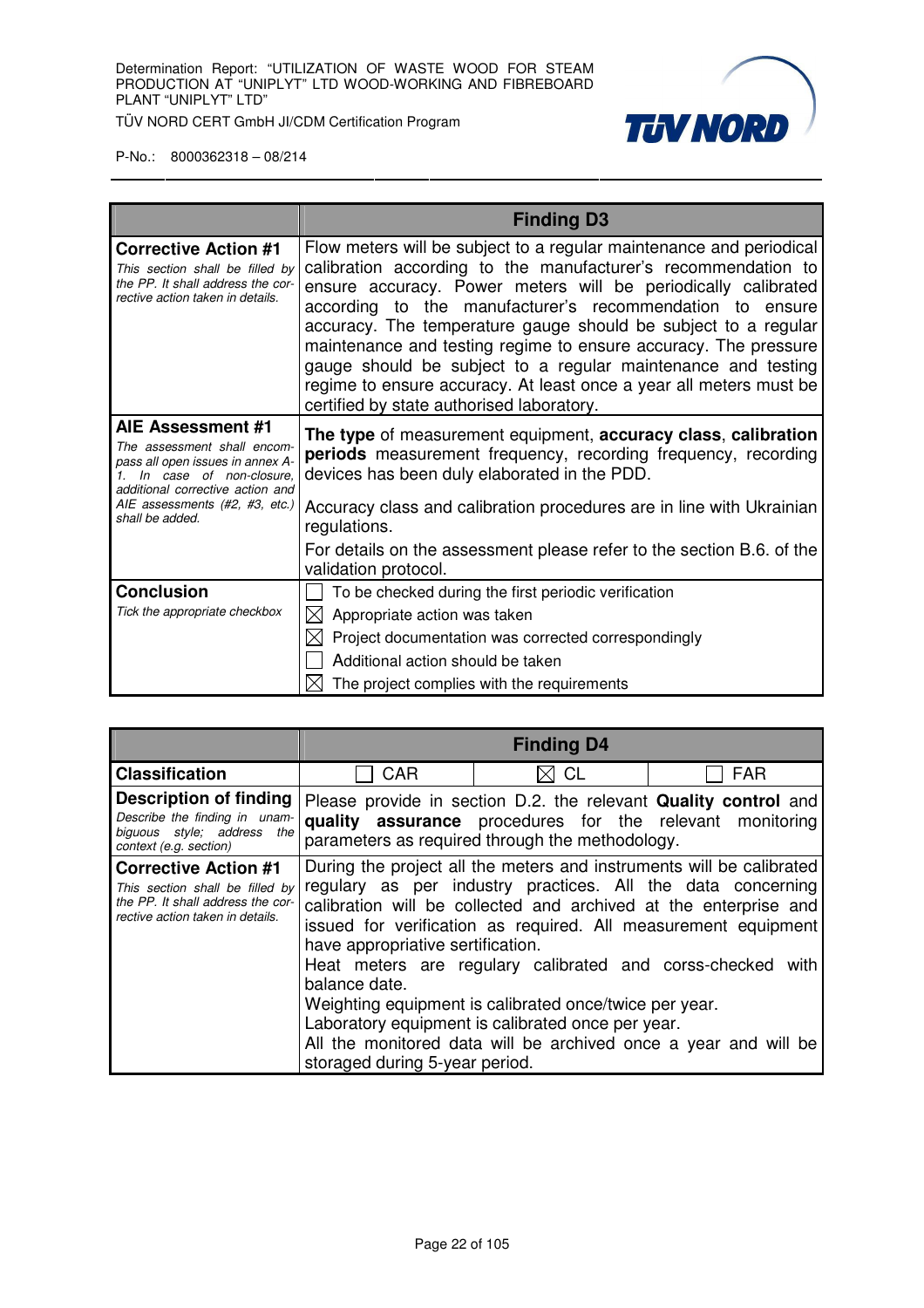**TUV NORD** 

TÜV NORD CERT GmbH JI/CDM Certification Program

|                                                                                                                                                                                                                 | <b>Finding D4</b>                                                                                                                                                                                                                                                                                                                                                                                                                                                                                                            |
|-----------------------------------------------------------------------------------------------------------------------------------------------------------------------------------------------------------------|------------------------------------------------------------------------------------------------------------------------------------------------------------------------------------------------------------------------------------------------------------------------------------------------------------------------------------------------------------------------------------------------------------------------------------------------------------------------------------------------------------------------------|
| <b>AIE Assessment #1</b><br>The assessment shall encom-<br>pass all open issues in annex A-<br>In case of non-closure,<br>additional corrective action and<br>AIE assessments (#2, #3, etc.)<br>shall be added. | Project participant has elaborated procedures for data management<br>and processing within the particular stages of the monitoring.<br>Double check procedures have been introduced to ensure high<br>quality project management. Different tasks within the monitoring<br>are clearly allocated to the personal of the different departments of<br>the. Personal and the corresponding tasks/responsibilities of the<br>project monitoring are clearly defined. Furthermore all procedures<br>have been clearly documented. |
| <b>Conclusion</b><br>Tick the appropriate checkbox                                                                                                                                                              | To be checked during the first periodic verification<br>$\boxtimes$ Appropriate action was taken<br>$\boxtimes$ Project documentation was corrected correspondingly<br>Additional action should be taken<br>The project complies with the requirements                                                                                                                                                                                                                                                                       |

|                                                                                                                                                                                          |                                                                                                                                                                                                                                                                                                                                                                                    | <b>Finding E1</b>                                                 |                                                                                                                                        |
|------------------------------------------------------------------------------------------------------------------------------------------------------------------------------------------|------------------------------------------------------------------------------------------------------------------------------------------------------------------------------------------------------------------------------------------------------------------------------------------------------------------------------------------------------------------------------------|-------------------------------------------------------------------|----------------------------------------------------------------------------------------------------------------------------------------|
| <b>Classification</b>                                                                                                                                                                    | $\boxtimes$ CAR                                                                                                                                                                                                                                                                                                                                                                    | CL                                                                | <b>FAR</b>                                                                                                                             |
| <b>Description of finding</b><br>Describe the finding in unam-<br>biguous style; address the<br>context (e.g. section)                                                                   | according to corrections in section D.<br>table form).                                                                                                                                                                                                                                                                                                                             | Please correct the estimation of emission reductions in section E | Please include a justification for values of parameters used within<br>the estimation of Project and Baseline emissions (preferably in |
| <b>Corrective Action #1</b><br>This section shall be filled by<br>the PP. It shall address the cor-<br>rective action taken in details.                                                  | All the corrections were included to sec.E                                                                                                                                                                                                                                                                                                                                         |                                                                   |                                                                                                                                        |
| AIE Assessment #1<br>The assessment shall encom-<br>pass all open issues in annex A-<br>1. In case of non-closure.<br>additional corrective action and<br>AIE assessments (#2, #3, etc.) | The calculation of estimated emission reduction reductions has<br>been corrected and included out in the section E of the PDD. The<br>calculations as presented in this section strictly follow the algorithm<br>developed in the monitoring plan.                                                                                                                                 |                                                                   |                                                                                                                                        |
| shall be added.                                                                                                                                                                          | The determination team has reproduced the calculation of the<br>forecasted emission reduction by applying the formulae for project,<br>baseline and leakage emissions as described in the PDD. The<br>expected amount of emission reductions as stated in the PDD could<br>be proved through the carrying out own estimations based on the<br>input values as provided in the PDD. |                                                                   |                                                                                                                                        |
| <b>Conclusion</b>                                                                                                                                                                        |                                                                                                                                                                                                                                                                                                                                                                                    | To be checked during the first periodic verification              |                                                                                                                                        |
| Tick the appropriate checkbox                                                                                                                                                            | $\boxtimes$ Appropriate action was taken                                                                                                                                                                                                                                                                                                                                           |                                                                   |                                                                                                                                        |
|                                                                                                                                                                                          | ⊠<br>Additional action should be taken                                                                                                                                                                                                                                                                                                                                             | Project documentation was corrected correspondingly               |                                                                                                                                        |
|                                                                                                                                                                                          | IXI                                                                                                                                                                                                                                                                                                                                                                                | The project complies with the requirements                        |                                                                                                                                        |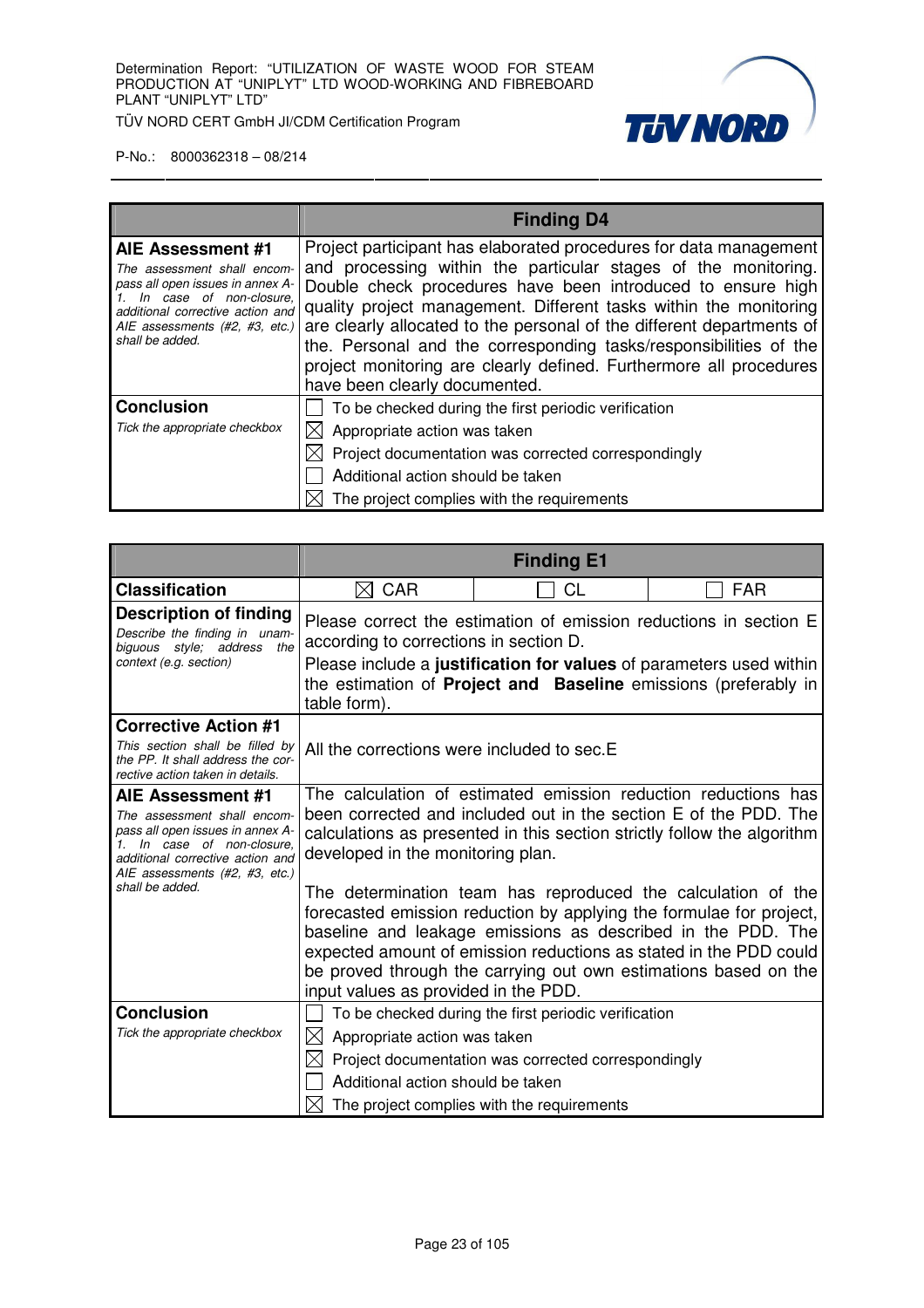

# **5 DETERMINATION ASSESSMENT SUMMARY**

# **5.1 General Description of the Project Activity**

#### **5.1.1 Participation**

**LOA:** A positive determination opinion as confirmed by an Independent Entity is a prerequisite for the Host Country Approval that can be issued on request by the Designated Focal Point of the Ukraine.

**Project Participants:** Project participant involved in the project activity is the Uniplyt LTD.

#### **5.1.2 PDD editorial Aspects**

Project Design Document Form Version 01 – in effect as of 15 June 2006 – has been used. This is the latest version of the PDD form. Guidelines for users of the JI PDD form Version 03 (JISC 13) have been used for completing the PDD. According to the JISC 13th meeting, these Guidelines should be taken into account for all PDDs to be published from 1 January 2009.

#### **5.1.3 Technology to be employed.**

The project activity involves replacement of the natural gas fired steam boilers by waste wood fired boiler at "Uniplyt" Ltd. Within the implementation of the project activity two waste wood fired steam boilers will be installed at each site, i.e. one waste wood fired steam boiler will be installed in Vygoda and one Dzviniach village. Each waste wood fired boiler is designed in such a manner that it is able to cover the heat demand of the relevant site. For detailed key parameters of waste wood fired boilers at both sites please refer to Table 2-4a and 2-4b.

The description of the project activity is considered to be accurate, complete, presented in a detailed manner and in line with provided evidences and results of the on-site inspection.

# **5.1.4 Small Scale Projects**

Not applicable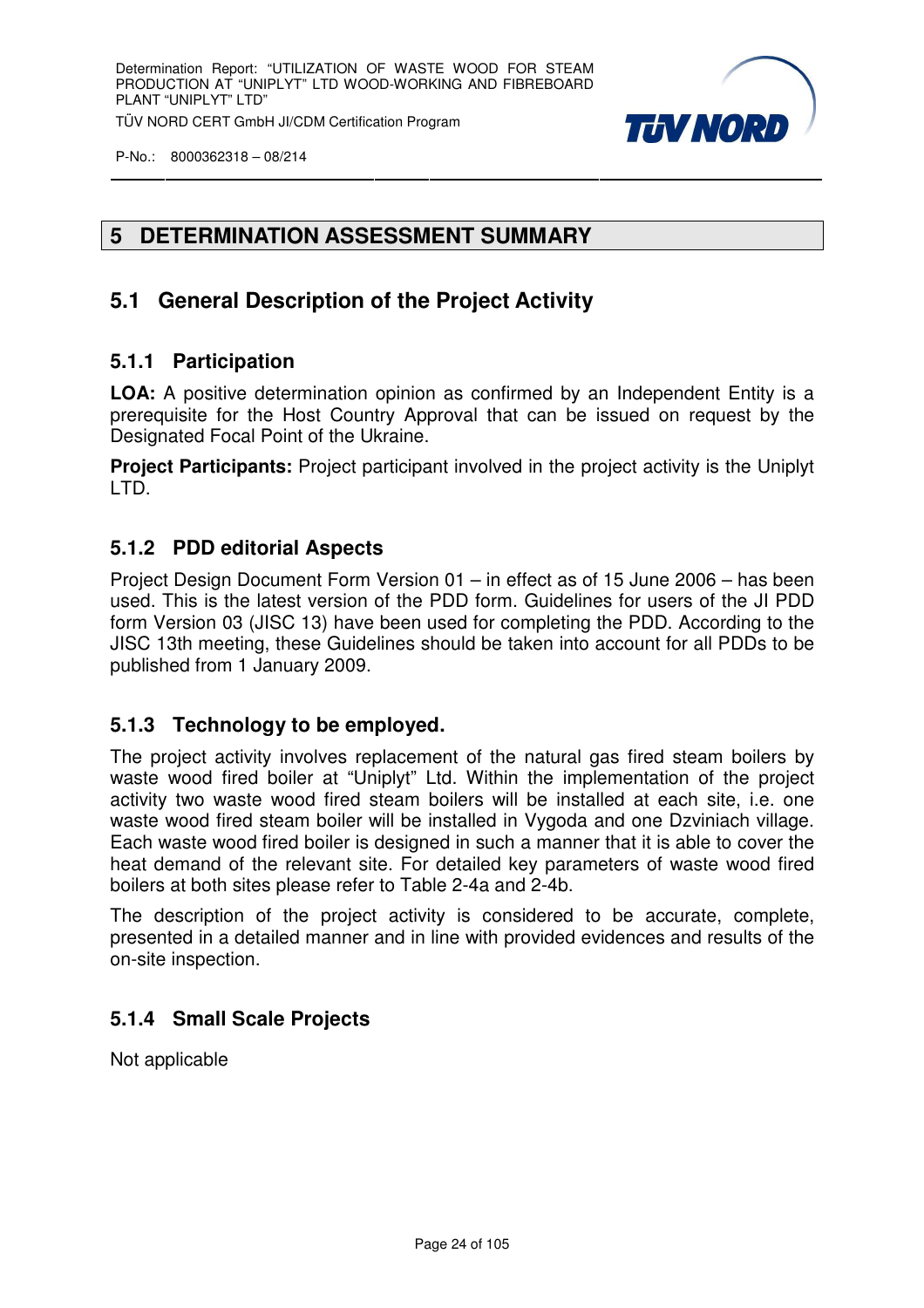

# **5.2 Project Baseline, Additionality and Monitoring Plan**

#### **5.2.1 Application of the Methodology**

The project applies the CDM approved methodology AM0036 "Fuel switch from fossil fuels to biomass residues in boilers for heat generation", version 2.1. The methodology draws upon the latest version of the Tool for the demonstration and assessment of additionality. As presented in the table below it was concluded that the methodology is applicable for the considered project activity.

|  | Table 5-2.1 Applicability criteria assessment |
|--|-----------------------------------------------|
|--|-----------------------------------------------|

| <b>Applicability Criteria</b>                                                                                                                                                                                                                                                                                                                                                                                                                                                                                                                                                                                                                                                                               | <b>Assessment</b>                                                                                                                                                                                                                                                                    |  |
|-------------------------------------------------------------------------------------------------------------------------------------------------------------------------------------------------------------------------------------------------------------------------------------------------------------------------------------------------------------------------------------------------------------------------------------------------------------------------------------------------------------------------------------------------------------------------------------------------------------------------------------------------------------------------------------------------------------|--------------------------------------------------------------------------------------------------------------------------------------------------------------------------------------------------------------------------------------------------------------------------------------|--|
| The heat generated in the boiler(s) is<br>Not used for power generation; or If<br>power is generated with heat from the<br>boilers, it is not increased as a result of<br>the project activity, i.e, a) site, the<br>power generation capacity installed<br>unchanged<br>due<br>remains<br>the<br>to<br>implementation of the project activity<br>and this power generation capacity is<br>maintained at the pre-project level<br>throughout the crediting perio; and b)<br>the annual power generation during the<br>crediting period is not more than 10%<br>larger than the highest annual power<br>generation in the most recent three<br>years prior to the implementation of the<br>project activity. | During the on-site-visit it could be verified<br>that heat generated in boilers is solely used<br>fort he need of the woodworking production<br>facilities at both plants and not for power<br>generation.<br><b>Thus</b><br>this<br>criterion<br>is<br>considered to be fulfilled.  |  |
| residues<br>The<br>of<br>biomass<br><b>use</b><br>increasing the use of biomass residues<br>beyond historical levels is technically<br>not possible at the project site without<br>a significant capital investment in                                                                                                                                                                                                                                                                                                                                                                                                                                                                                      | or There<br>is<br>biomass fired equipment<br>no<br>installed at both project sites. For this<br>reason the use of biomass residues can be<br>achieved<br>replacement<br>through<br>and<br>installation of new biomass fired boilers<br>which lead to significant capital investment. |  |
| Either the retrofit or replacements of<br>existing boilers or the installation of<br>new boilers;                                                                                                                                                                                                                                                                                                                                                                                                                                                                                                                                                                                                           |                                                                                                                                                                                                                                                                                      |  |
| Or in a new dedicated biomass supply<br>chain established for the purpose of<br>the project (e.g. collecting and cleaning<br>contaminated new sources of biomass<br>residues that could otherwise not be<br>used for energy purposes).                                                                                                                                                                                                                                                                                                                                                                                                                                                                      |                                                                                                                                                                                                                                                                                      |  |
|                                                                                                                                                                                                                                                                                                                                                                                                                                                                                                                                                                                                                                                                                                             | Existing boilers at the project site have During the on-site visit it could be verified                                                                                                                                                                                              |  |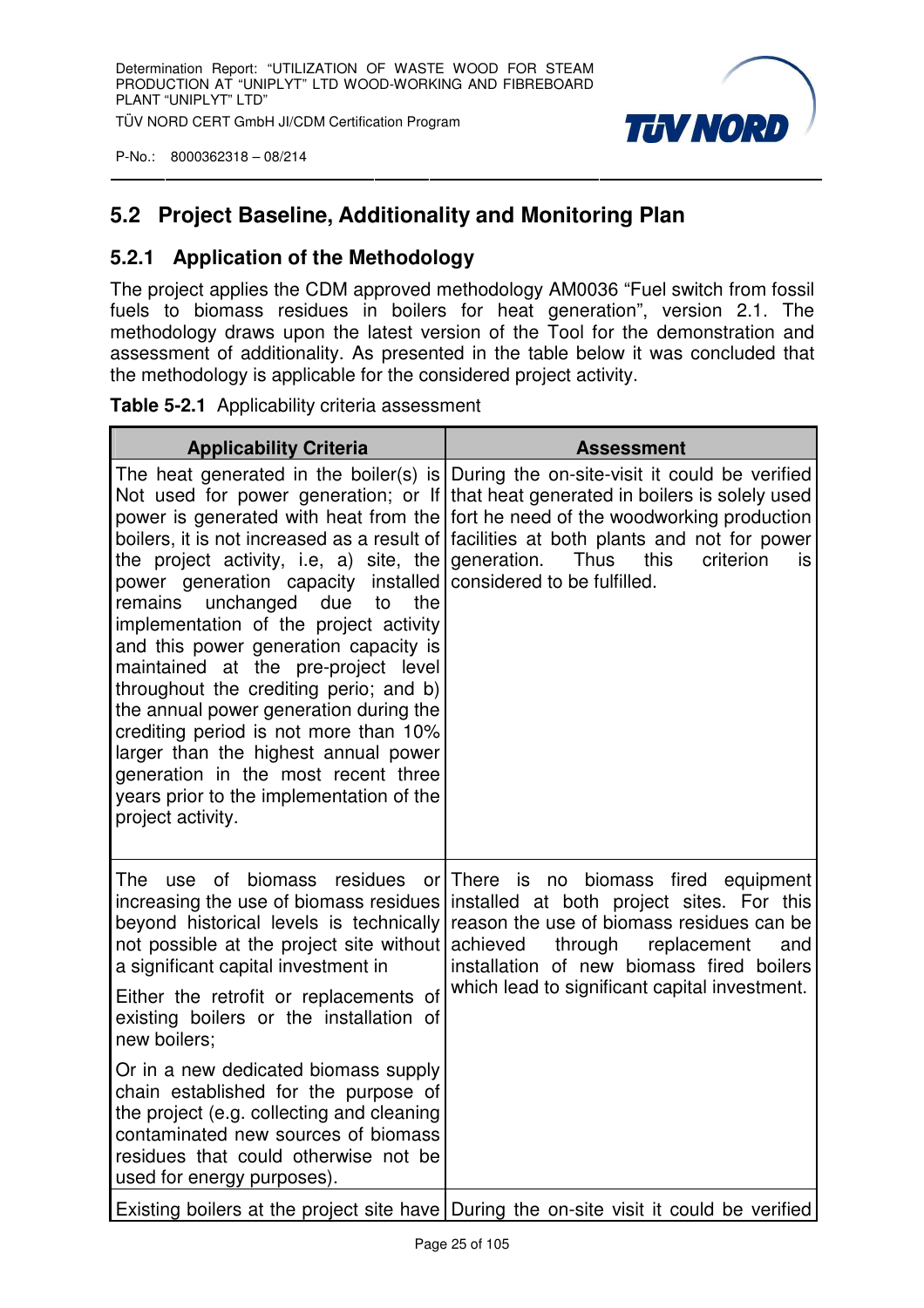

| biomass) for heat generation during Also according to<br>activity.                                                                                                                                                                            | used <b>no biomass</b> or have used only that existing boilers at both sites are gas<br>biomass residues (but no other type of fired boilers and have not used biomass.<br>the<br>technical<br>the most recent three years2 prior to specification natural gas and mazut are the<br>the implementation of the project only fuels to be combusted in existing<br>boilers.                                                                                                                                                                                                                                                                                      |
|-----------------------------------------------------------------------------------------------------------------------------------------------------------------------------------------------------------------------------------------------|---------------------------------------------------------------------------------------------------------------------------------------------------------------------------------------------------------------------------------------------------------------------------------------------------------------------------------------------------------------------------------------------------------------------------------------------------------------------------------------------------------------------------------------------------------------------------------------------------------------------------------------------------------------|
| No biomass types other than biomass<br>residues, as defined above, are used<br>in the boiler(s) during the crediting<br>period (some fossil fuels may be co-<br>fired);                                                                       | Both boilers are designed to waste wood<br>combustion. This could be verified based<br>on the<br>technical specification of the<br>biomass boiler installed at Vygoda site.<br>TUV has reviewed the tender documents<br>for the second boiler to be installed at<br>Dzviniach site and gained a sufficient<br>confidence that this boiler will be designed<br>for combustion of the waste wood.                                                                                                                                                                                                                                                               |
| from a<br>project shall not result in an increase of processing capacity of raw input.<br>the processing capacity of raw input<br>(e.g. sugar, rice, logs, etc.) or in other<br>substantial changes (e.g. product<br>change) in this process; | For projects that use biomass residues Fuel (waste wood) to be used in the new<br>production process (e.g. equipment does not serve as an input for<br>production of sugar or wood panel further production process and for this<br>boards), the implementation of the reason will not result in an increase of the<br>Furthermore the implementation of the<br>project<br>will<br>result in<br>the<br>change<br>(replacement) of the heat generation<br>equipment. The new equipment will deliver<br>steam at the same parameters to the<br>woodworking production facilities and will<br>not result in a substantial change of the<br>wood working process. |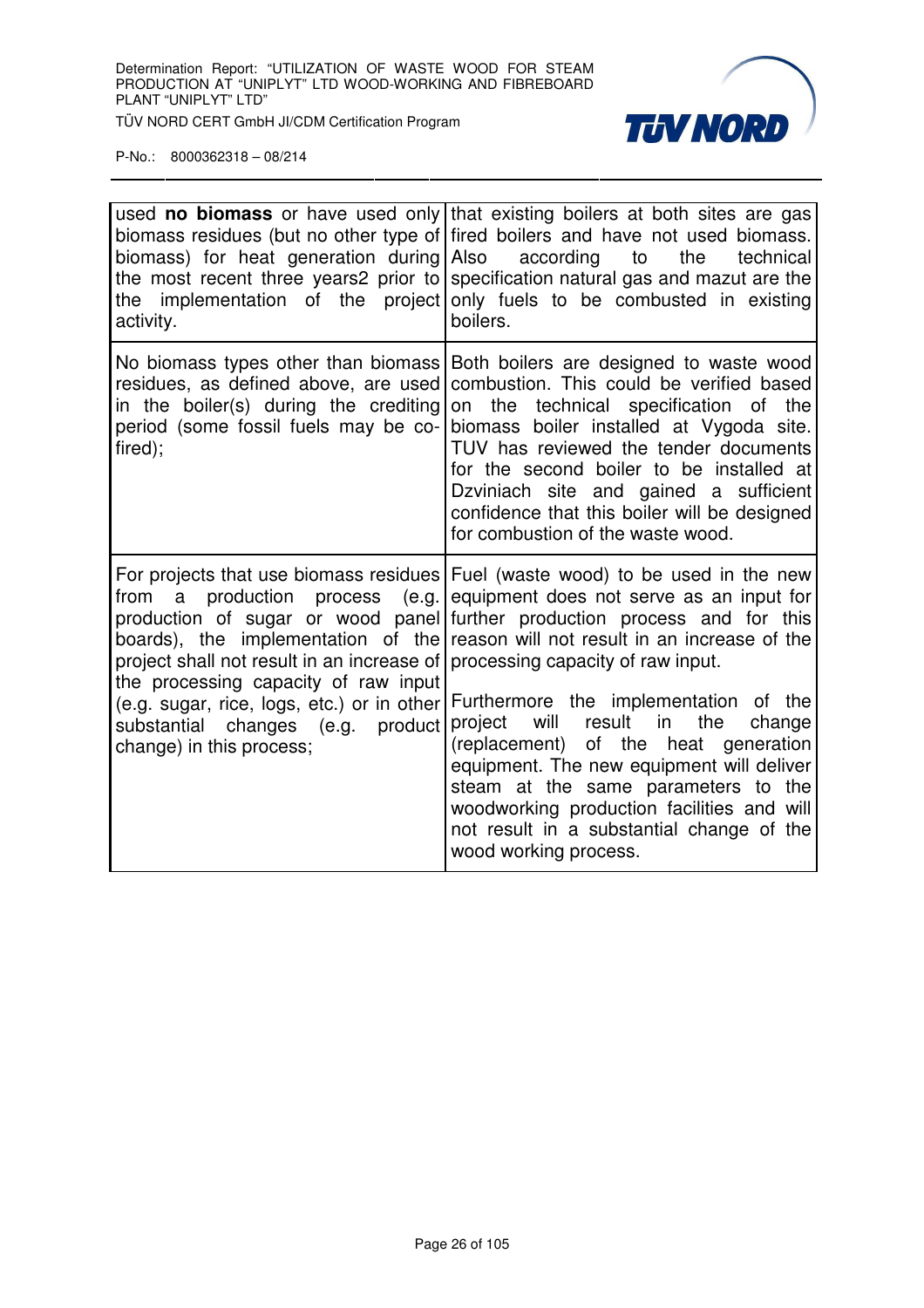

| stored for more than one year                                                                                                                                                                                                                                                                                                                | The biomass residues used at the $\mathsf{As}$ per the feasibility study carried out for<br>project site, site where the project this project waste wood will be sourced<br>activity is implemented, should not be form own production facilities of Uniplyt and<br>purchased from external sources. Taking<br>into account that waste wood from own<br>sources will be not sufficient to cover the<br>total waste wood need of the biomass<br>boilers TUV is of the opinion that the<br>biomass residues used at the project site,<br>site<br>where the project<br>activity<br>is<br>implemented, will be directly consumed<br>and not be stored for more than one year |
|----------------------------------------------------------------------------------------------------------------------------------------------------------------------------------------------------------------------------------------------------------------------------------------------------------------------------------------------|--------------------------------------------------------------------------------------------------------------------------------------------------------------------------------------------------------------------------------------------------------------------------------------------------------------------------------------------------------------------------------------------------------------------------------------------------------------------------------------------------------------------------------------------------------------------------------------------------------------------------------------------------------------------------|
| transportation or mechanical<br>from<br>treatment of the biomass residues, are<br>prepare the biomass<br>required to<br>residues for fuel combustion, i.e. fuels is not required.<br>process the biomass<br>projects that<br>residues prior to combustion (e.g.<br>esterification of waste oils) are not<br>eligible under this methodology. | No significant energy quantities, except The waste wood will be directly combusted<br>in the boilers without any preparation that<br>requires significant energy quantities (like<br>esterification). Co-firing of other (fossil)                                                                                                                                                                                                                                                                                                                                                                                                                                        |
| site<br>the<br>generated<br>at<br>project<br>project site<br>transported to the<br>trucks.                                                                                                                                                                                                                                                   | The biomass residues are directly Yes, waste wood is a biomass residue that<br>or remains from<br>the wood-working<br>and<br>by   fibreboard processes.<br>The waste wood that will be delivered by<br>trucks will also be a biomass residue that<br>from the wood-working<br>remains<br>and<br>fibreboard processes in other plants. This<br>could be verified based on the technical<br>specification and commercial offers of the<br>envisioned waste wood suppliers,                                                                                                                                                                                                 |
| In case of project activities that involve<br>the replacement or retrofit of existing<br>boiler(s), all boiler(s) existing at the<br>project site prior to the implementation<br>of the project activity should be able to<br>operate until the end of the crediting<br>without<br>any retrofitting<br>period<br>or<br>replacement           | Considering the information on the energy<br>sector in Ukraine a sufficient confidence<br>could be gained that that the average<br>units in<br>lifetime of steam generation<br>Ukraine is definitely higher than 20 years.<br>Furthermore the boilers were properly<br>maintained and are allowed to be operated<br>2011.<br>Taking<br>this<br>into<br>account<br>till<br>determination<br>team concluded that the<br>will be able to operate<br>boilers<br>three<br>additional 1-1,5 years after 2011 and hence<br>until the end of the crediting period in 2012.                                                                                                       |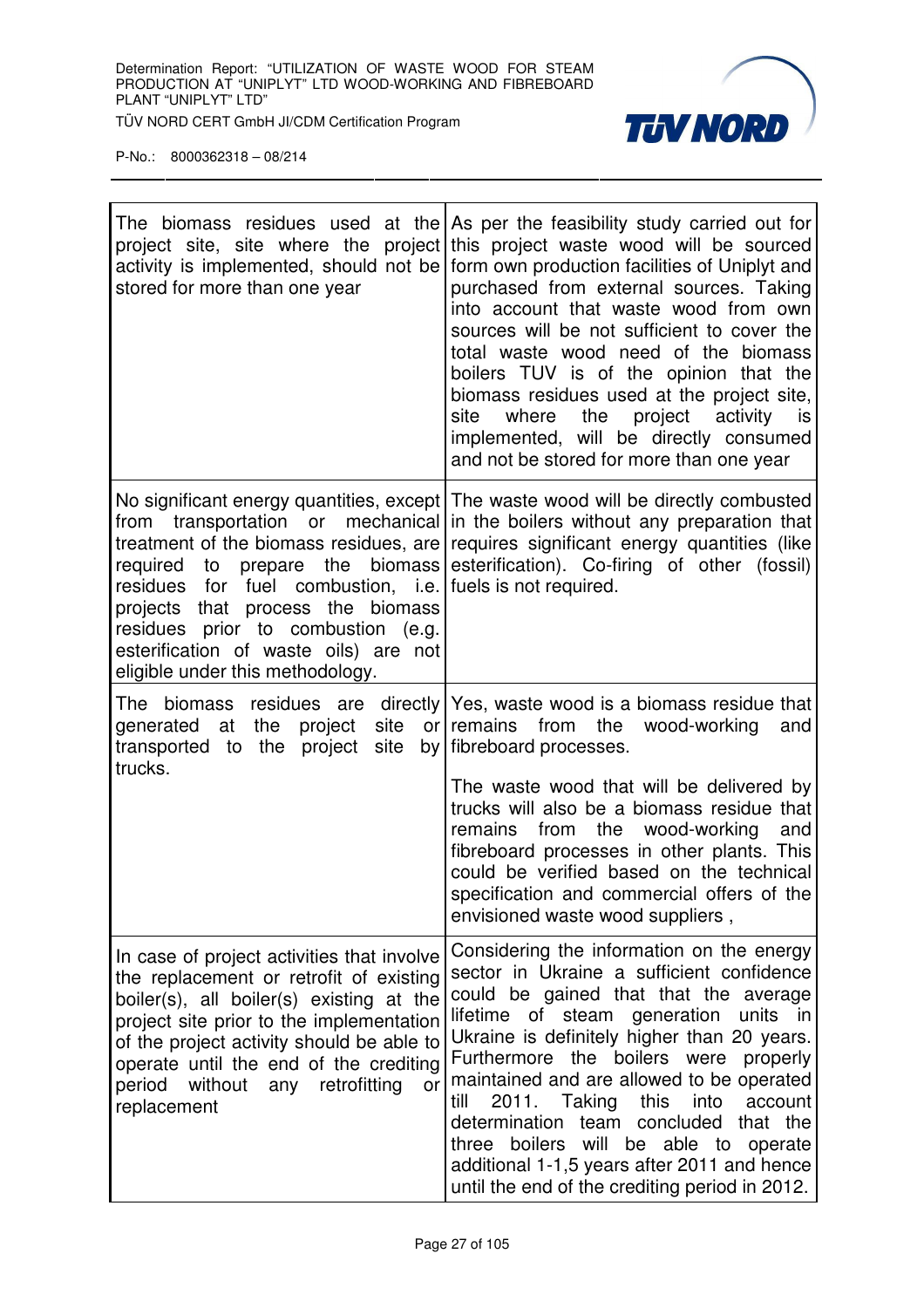

|                                                                         | For this reason TUV is of the opinion that<br>the project participant could appropriately<br>demonstrate that the existing boilers will be<br>able to operate till the end of the crediting<br>period.<br>A detailed analysis on this issue is carried<br>in section 5.2.3. |
|-------------------------------------------------------------------------|-----------------------------------------------------------------------------------------------------------------------------------------------------------------------------------------------------------------------------------------------------------------------------|
| baseline scenario(s):                                                   | Furthermore, this methodology is only   For heat generation the case H5 has been<br>applicable if the most plausible identified as the e most plausible scenario.                                                                                                           |
| • For heat generation is either case H2<br>or case H <sub>5</sub> ; and | For the use of biomass residues the case<br>B1 - dumping and decay of biomass<br>residues under mainly aerobic conditions                                                                                                                                                   |
| • For the use of biomass residues is<br>case B1, B2, B3, B4 and/or B5.  | has been identified as the e most plausible<br>scenario.                                                                                                                                                                                                                    |
|                                                                         | Hence this applicability criterion deemed to<br>be also fulfilled                                                                                                                                                                                                           |

#### **5.2.2 Project Boundary**

The project´s spatial and system boundaries are clearly defined in the project documentation. The spatial extent of the project boundary includes the wood-working and fibreboard plant located in Vygoda village and veneer plant located in Dzviniach village as well as all the power plants connected physically to the baseline Grid (i.e. Ukraine). The boundary encompasses natural gas fired boilers for heat generation that will be displaced by biomass boilers.

Furthermore a part of the waste wood will be transported by trucks for this reason the CO2-emission sources from off-site transportation have been correctly included in the project boundary. The waste wood will be directly combusted in the boilers without preparation. Co-firing of other (fossil) fuels is not required. The CO2 emissions due to the electricity consumption of the waste wood boilers for their own needs will be determined and taken into account within the calculation of emission reductions.

Furthermore project participant decided to include CH4 emissions from the treatment of biomass residues in the baseline and from combustion of biomass residues in the boilers in the project boundary. This is in line with the methodology because dumping and decay of biomass residues under mainly aerobic conditions has been identified as a baseline scenario.

# **5.2.3 Baseline Identification**

The description of baseline identification in the PDD is transparent and verifiable. The procedure to arrive to the baseline is in line with the applied project specific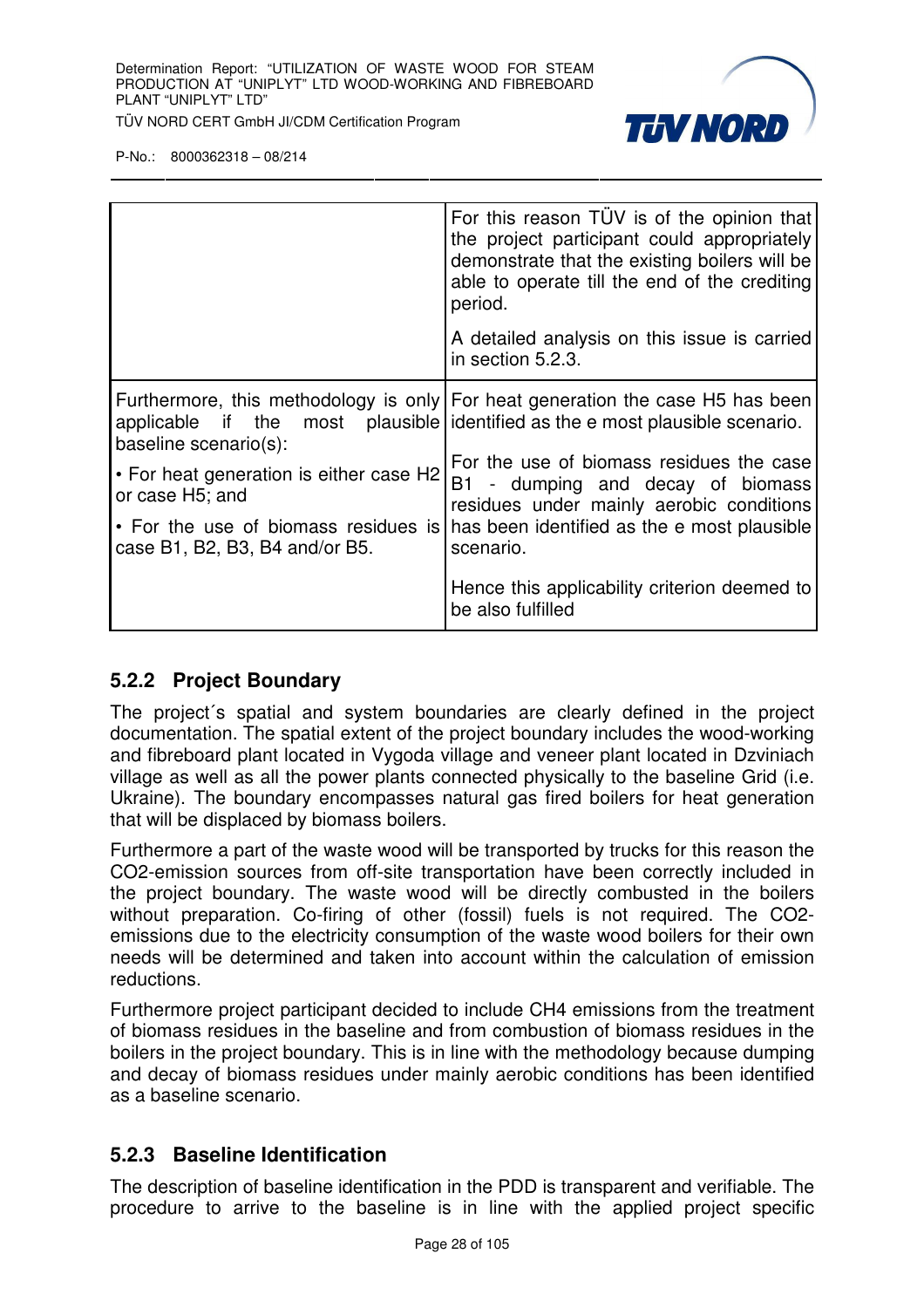

methodology. All plausible alternatives have been identified. Only alternatives were excluded which are assessed not to be plausible alternatives. Within the financial analysis it could be demonstrated that the identified most plausible alternative (i.e. baseline scenario) is financially more attractive than the project scenario.

For identification of the most plausible baseline scenario, project participant has used the stepwise procedure as per the methodology. Within the Step 1 realistic and credible alternatives for heat generation and treatment of the biomass residues have been separately determined.

#### **Assessment of the identified alternatives**

**Alternative H1:** Determination team is of the opinion that alternative H1 **–** the proposed project activity not undertaken as JI project is a realistic and credible alternative scenario because it describes the JI project activity.

The approvals for project implementation as issued by the local authorities/administration have been provided  $(2.1/(L-2)/L-3)$  and were proved.

**Alternative H5** – is the generation of heat in the existing steam boilers using natural gas till 2011 and subsequent installation of the new natural gas fired boilers after 2011.

In a pre-project situation Uniplyt operated 5 boilers natural gas boilers of the type DKVR-10/39, DE-25/14 and E-2,5/09. Natural gas based heat generation represents the current situation. For this reason the continuation of the current practice and operation of the natural gas fired boilers has been assessed as a plausible and realistic scenario.

According to the technical specification almost all boilers can be operated till 2011. There are two boilers of the type DE-25/14 that has to undergo a technical inspection in 03/2009 and 09/2010. According to the information provided in the technical documents it could be verified that the boilers were properly maintained and all necessary reparation works were carried out. For this reason it can be with a sufficient confidence assumed that the two boilers will be able to operate additional 1-1,5 years till 2011.

Furthermore according to the information provided within different studies on Ukrainian energy market carried out by reputed organisations the typical average technical lifetime energy units is higher than 20 years. For example according to the Comparative Analysis,  $EU$  and Ukraine carried out by UNDP<sup>2</sup> in 2007 fossil fuel fired energy generation capacities have been in operation for **30 years**/ BIA-9/. Also according to the Ministry of fuel and energy in Ukraine, more than 60% of energy units have being in service longer than 200,000 hours that corresponds to at least 23 years<sup>/BIA-6/3</sup>. Furthermore as per the EBRD<sup>4</sup> study carried out in 2007 the average age of large energy generation units was even between 36 and 42 years  $BIA-7/5$ .

 2 United Nations Development Programme

 $3$  23 years corresponds approx. to 200.000 hours divided by 8760 hours per year

<sup>4</sup> European Bank for Reconstruction and Development

<sup>&</sup>lt;sup>5</sup> Though this average lifetime has been considered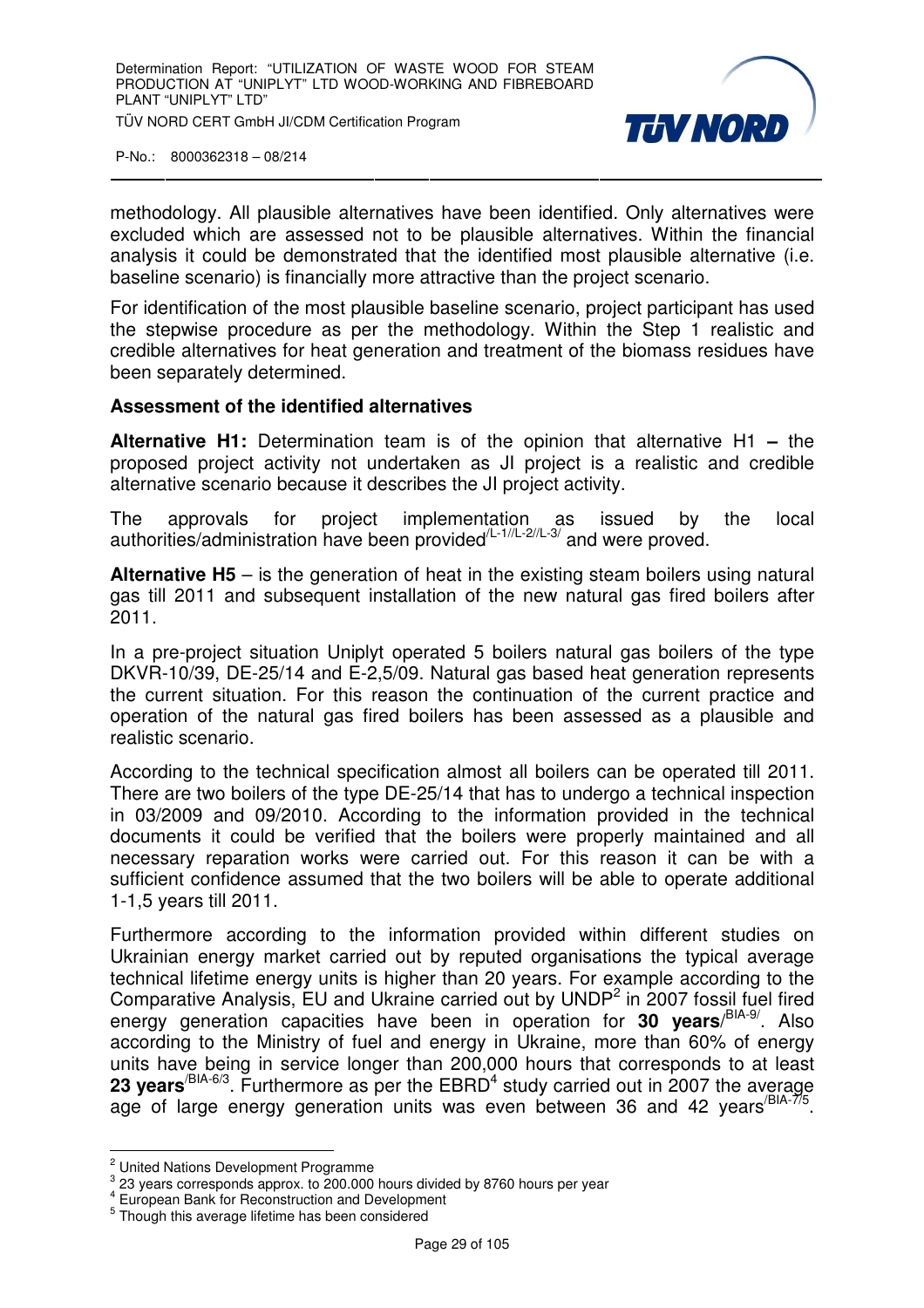

Moreover according to the national reports on climate change there are approx. 100.000 boiler houses in Ukraine and a large part of them are in an insufficient technical condition and requires replacement<sup>/BIA-2/</sup>. This is also supported by the recent study carried out by  $IEA<sup>6</sup>$ . According to the IEA study the Ukrainian heat generating facilities are ineffective because of the outdated equipment<sup>/BIA-6//BIA-10/</sup>. Considering the information on the energy sector in Ukraine a sufficient confidence could be gained that that the average lifetime of steam generation units in Ukraine is definitely higher than 20 years and further operation of the outdated equipment is widespread in the country. Furthermore the boilers were properly maintained. Taking this into account determination team concluded that all installed boilers will be able to operate till 2011.

**Alternative H(3):** Continued operation of the existing boiler(s) using a different fuel (mix) as per the AM0036 has been appropriately not considered because the existing boilers cannot be operated with a different fuel  $mix^7$ 

**Alternative H(4):** The boilers are in an appropriate technical condition and operating in accordance with the technical specification. For this reason determination agreed with the exclusion of the improvement of the performance of the existing boiler(s) as per alternative H(4) of AM0036 from further consideration.

#### **Use of Biomass residues**

For the use of the biomass residues the relevant alternatives as per the methodology have been analyzed to identify the most realistic and credible alternative. In particular:

Dumping and decay of biomass residues both under aerobic and anaerobic conditions as well as uncontrolled burning without utilizing for energy purposes have been appropriately assessed as not consistent with the Ukrainian laws and regulation on waste management (in particular Ukrainian Law on Waste, Nr. 3073 as of 2002). Hence project participant appropriately concluded that the alternative **B(1), B(2)** and **B(3)** as per AM0036 are not in compliance with legal and regulatory requirements of Ukraine.

However within the first step project participant demonstrated that regulations relevant for the alternative **B(1)** are systematically not enforced and non-compliance **is widespread** in the country. For this purpose project participant interviewed woodworking companies located in the region with respect to the disposal and demonstrated that non-compliance is widespread. Evidences have been proved to the determination team and the conclusion could be assessed as appropriate.

The non-compliance with the applicable laws and regulations as presented in the PDD can be further supported by information provided by the analysis of the environmental performance of Ukraine, carried out in 2007 by the economic commission for Europe (United Nations)/BIA-9/. According to this study industrial waste

e<br>Enternational Energy Agency

 $7$  According to the technical specification the boilers are natural gas and mazut fired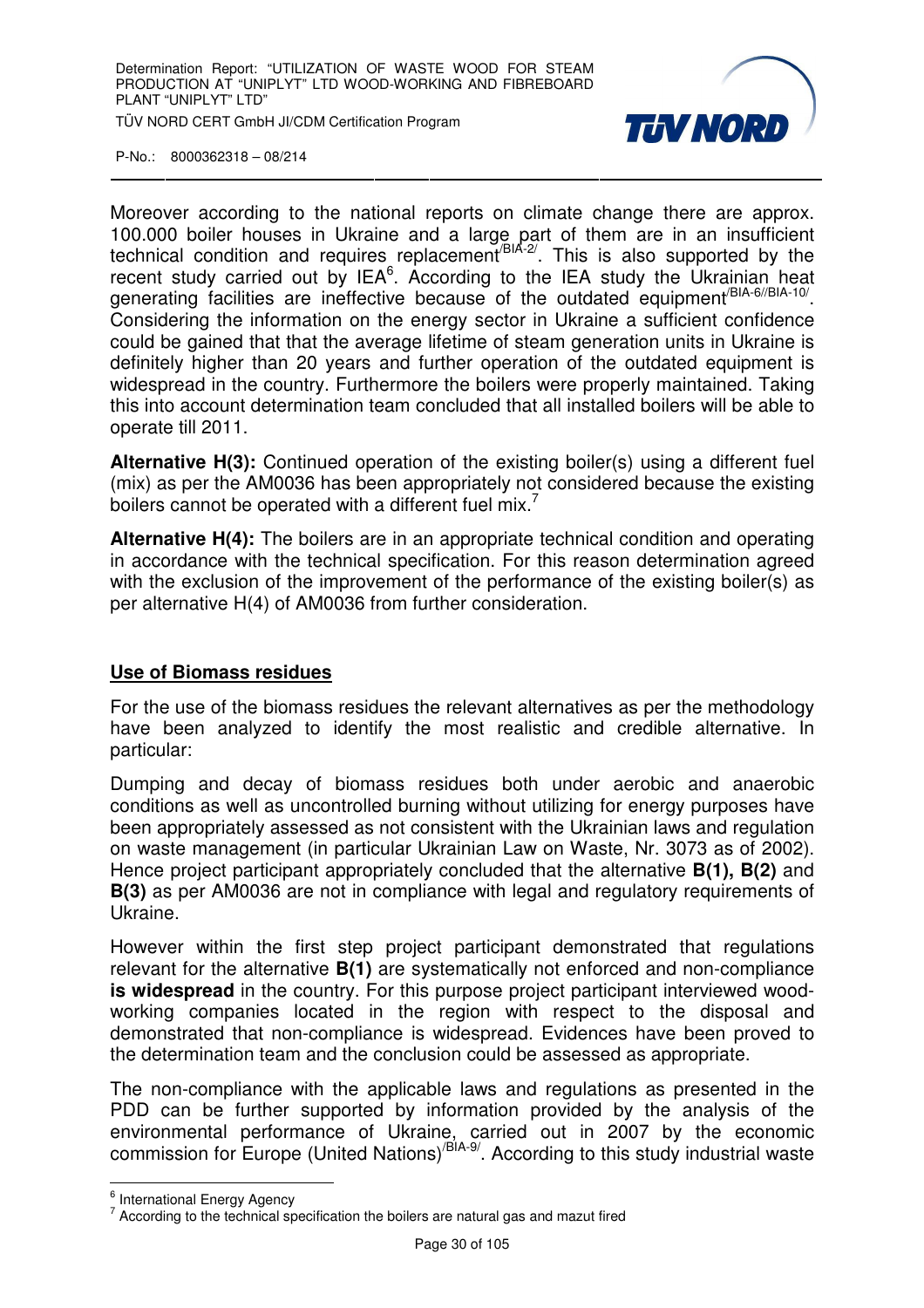

that comes inter alia from wood, pulp and paper industries is typically disposed of in landfills, particularly on the **grounds of enterprises**. As per this study only 18 per cent of industrial waste (e.g. wood waste, etc.) generated in 2004 was recycled and reused. The remaining **82 per cent** was stored at industrial sites or disposed of in landfills or sludge ponds. This study came to the conclusion that introducing of cleaner production in Ukraine has advanced slowly. One of the few investments in this field was the pilot project in the framework of the Tacis/Phare Cross-border Cooperation Programme in Ukraine and Romania. The project was implemented in three Ukrainian wood-processing companies in Chernivtsi oblast. Furthermore there are two cleaner production centres, in Kyiv and Dnipropetrovsk. However, these two centres are not very active and have only developed a few small-scale projects.

The non-compliance with the applicable laws and regulations can be also supported by National Environmental Policy of Ukraine carried out by the Ministry for Environmental Protection of Ukraine, Global Environmental Facility and the United Nations Development Programme where the Law of Ukraine, "**On waste materials," is considered to be less effective**, because the appropriate infrastructure and financing to deal with waste materials has not been secured/BIA-11/. The National Environmental Policy of Ukraine also indicates that Ukraine's current situation regarding the accumulation of waste materials is very disturbing since, despite production decreases, it is not being improved. The areas of storing hard, common waste materials often do not satisfy sanitary hygienic requirements. The majority (**80 percent) goes to surface dumps** that aren't adjusted garbage areas, thereby polluting the environment<sup>/BIA-11/</sup>.

Taking into account the information on the waste management in Ukraine as provided within the different studies as well as considering the examination of the current practice as carried out by the project participant a sufficient confidence has been gained that dumping and decay of biomass residues under aerobic conditions is widespread in the country (and in the region). For this reason this alternative (B1) has been included in further consideration.

**Alternative B(4)** In the PDD the alternative B(4) as per AM0036 - the biomass residues are sold to other consumers in the market and the predominant use of the biomass residues in the region/country is for energy purposes (heat and/or power generation) – was excluded from further consideration.

The exclusion can be justified based on the information as provided by the above mentioned data sources industrial waste in Ukraine. According to the National Environmental Policy of Ukraine<sup>/BIA-11/</sup> and analysis of the environmental performance of Ukraine<sup>/BIA-9</sup>/ waste wood is basically disposed on the grounds of enterprises or on the unmanaged landfills. As shown within current practice analysis a small amount of waste-wood is not sold but mainly offered free of charge for private consumers in the neighbourhood. However there is no information available that could support that this waste wood is used for heat/power generation purposes. In the course of determination it was found out that Uniplyt is also in a similar situation and only a very small amount of waste wood is taken by the population from the neighbourhood. It should be also noted that there is no reliable information about the use of the waste wood offered to the population.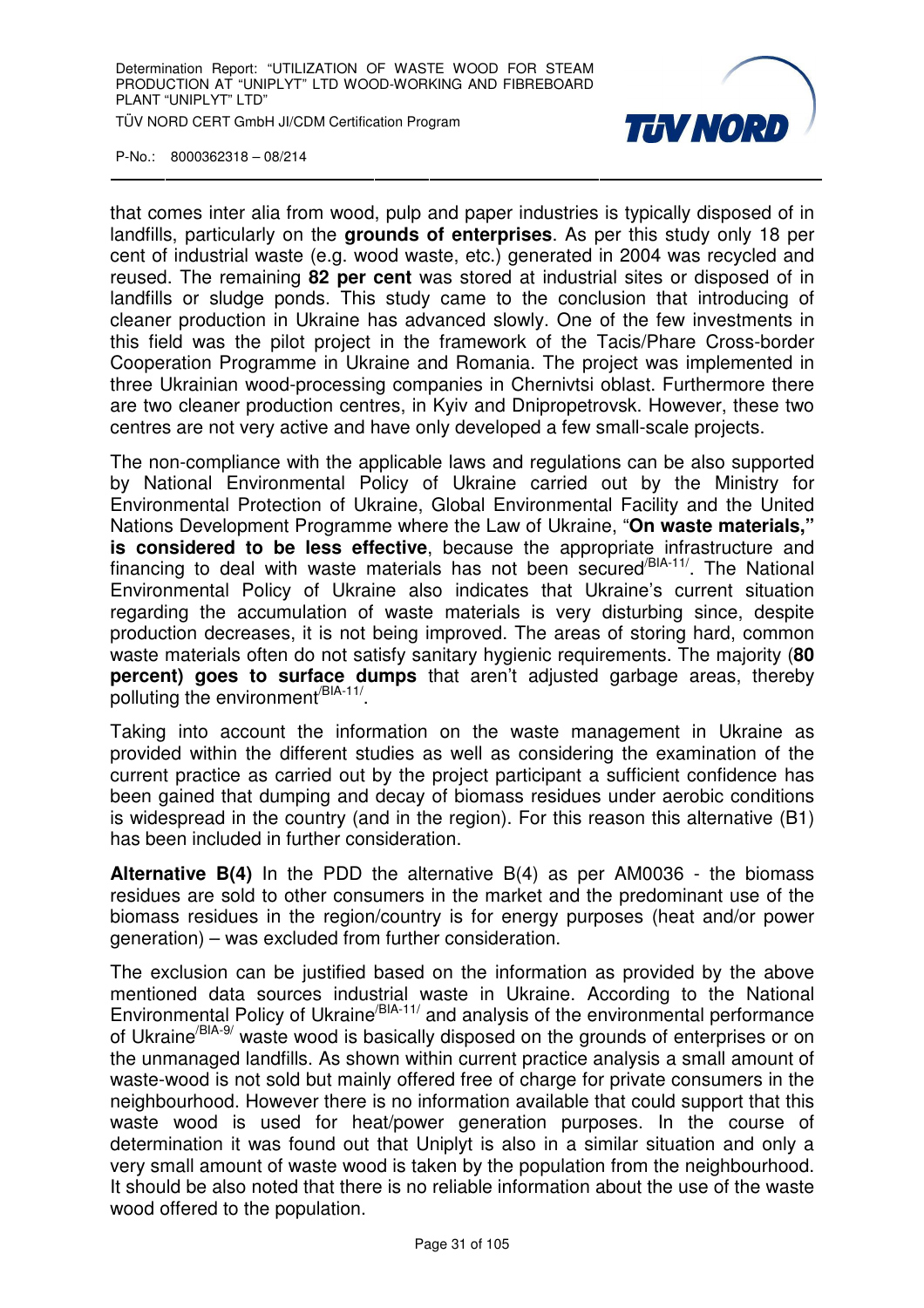

Taking this into account determination team agreed that B(4) cannot be considered as predominant option for the use of the waste wood residues and for this reason B(4) can be excluded from further consideration.

**Alternative B(5)** The use of waste wood as feedstock in a process (e.g. in the pulp and paper industry) is correctly excluded from further consideration. Waste wood remaining from wood-working processes on wood-working and fibreboard plant cannot be used as a feedstock. For this reason the exclusion of alternative B(5) from further consideration is appropriate.

**Any other use of the biomass residues (alternative B(8)** As already indicated all studies on waste disposal carried out by reputed organisations as described above came to a conclusion that industrial waste in Ukraine is mainly disposed on premises of the company or disposed of in landfills or sludge ponds. No use of biomass residues in other processes and industry sectors has been observed. (All studies express the recommendation for the use biomass residues in other processes instead of disposing it). For this reason the exclusion of the biomass use for fertilizer and/or bio fuels production was appropriately excluded from further consideration.

Summarizing the mentioned above the outcome of the Step 1 is as follows:

The realistic and credible alternatives for **heat generation** are:

- H(1) The proposed project activity not undertaken as JI project
- H(5) the generation of heat in the existing steam boilers using natural gas till 2011 and subsequent installation of the new natural gas fired boilers after 2011.

The realistic and credible alternatives for **biomass residues** are:

- B(1)The waste wood is dumped or left to decay under the mainly aerobic conditions. This applies, for example, to dumping and decay of wood residues on fields.
- B(7) The waste wood is used for heat generation at the project site not undertaken as a JI project.

As more than one credible and plausible alternative for heat generation and for the use of biomass residues remained, project participants have correctly conducted an **investment analysis** as per the Step 3 of the methodology. According to the methodology investment analysis should be carried out for all combinations alternatives for heat generation and the use of biomass residues that are remaining after the previous step. Following combinations have been appropriately identified.

 $A(1) = H(1) + B(7)$  - Project activity not undertaken as JI project

 $A(2) = H(5) + B(1) -$ Continuation of the current practice and later installation of the new gas boilers.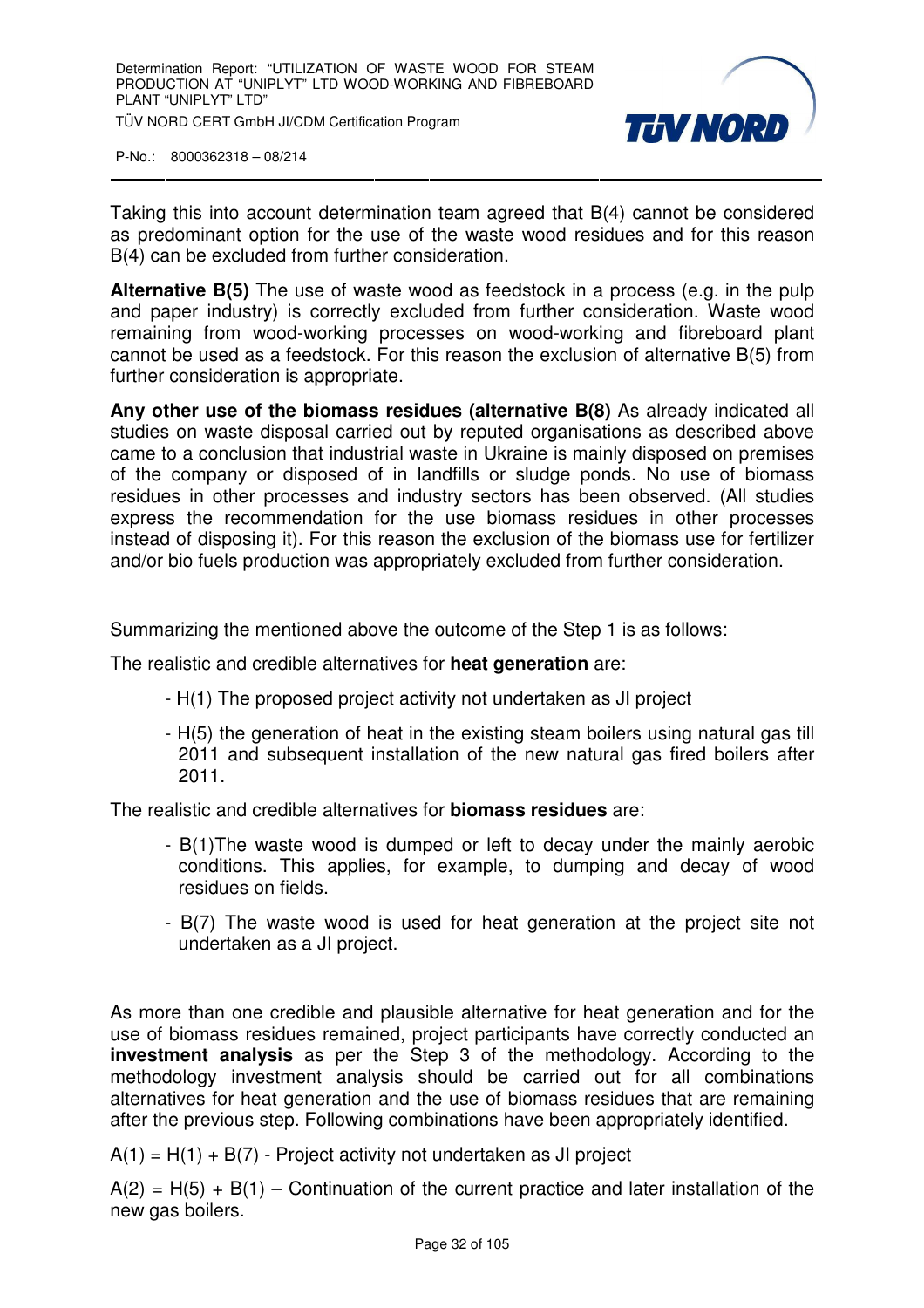

#### **Financial indicator**

Investment comparison analysis applied for identification of the baseline is in line with provisions of the Additionality tool  $T^{\mathcal{A}}$ . The selected financial indicator – the levelized costs for heat generation – has been identified in a line with the provisions of the Additionality tool<sup> $TA$ </sup>. Within the investment analysis levelized heat costs within the baseline and project scenario have been calculated and compared. It could be demonstrated that the levelized costs of the natural gas based heat generation is lower than the levelized costs of the waste wood based heat generation.

The applied values within the financial analysis have been based on the assumptions made at the time of the management decision and have been elaborated in the feasibility study and deemed to be appropriate. For details please refer to the Annex 3 – assessment of the financial parameter.

The applied formula for the calculation of the levelized cost has been assessed as correct<sup>/LC/.</sup>.

#### **Sensitivity analysis**

The included sensitivity analysis shows that the conclusion regarding the financial/economic attractiveness is robust to variations (+/- 10%) in the critical assumptions like investment cost, natural gas price and waste wood price. Determination team has reproduced the sensitivity analysis and it could be proved that the conclusion is robust even assuming 10% lower investment cost for waste wood boiler, 10% higher natural gas price and 10% lower waste wood price.

The variation of +/- 10% has been assessed as appropriate. The investment costs for one boiler have been based on the proposals form a technology supplier and deemed to be constant. The costs for the second boiler have been assumed based on the tender documents<sup>/IP-WW/,</sup> so that the variation of - 10% has been also assessed as appropriate.

#### **5.2.4 Additionality Determination**

#### **Consideration of JI in decision making (if project start before determination PDD)**

The starting date is the date of the management decision. The date has been defined in line with JI glossary of terms. The evidence for the management decision has been provided and the date of the decision could be proved. Thus based on provided evidences it could be concluded that JI was considered at the time of the decision making. The corresponding evidences<sup>/MPC//MM//BPV//TS/</sup> have convinced that without benefits out of JI the project would be not financial viable. Furthermore the impact of JI has been calculated and it could be demonstrated that benefits out of JI would make the project financial attractive. The consideration of JI has been assessed as serious.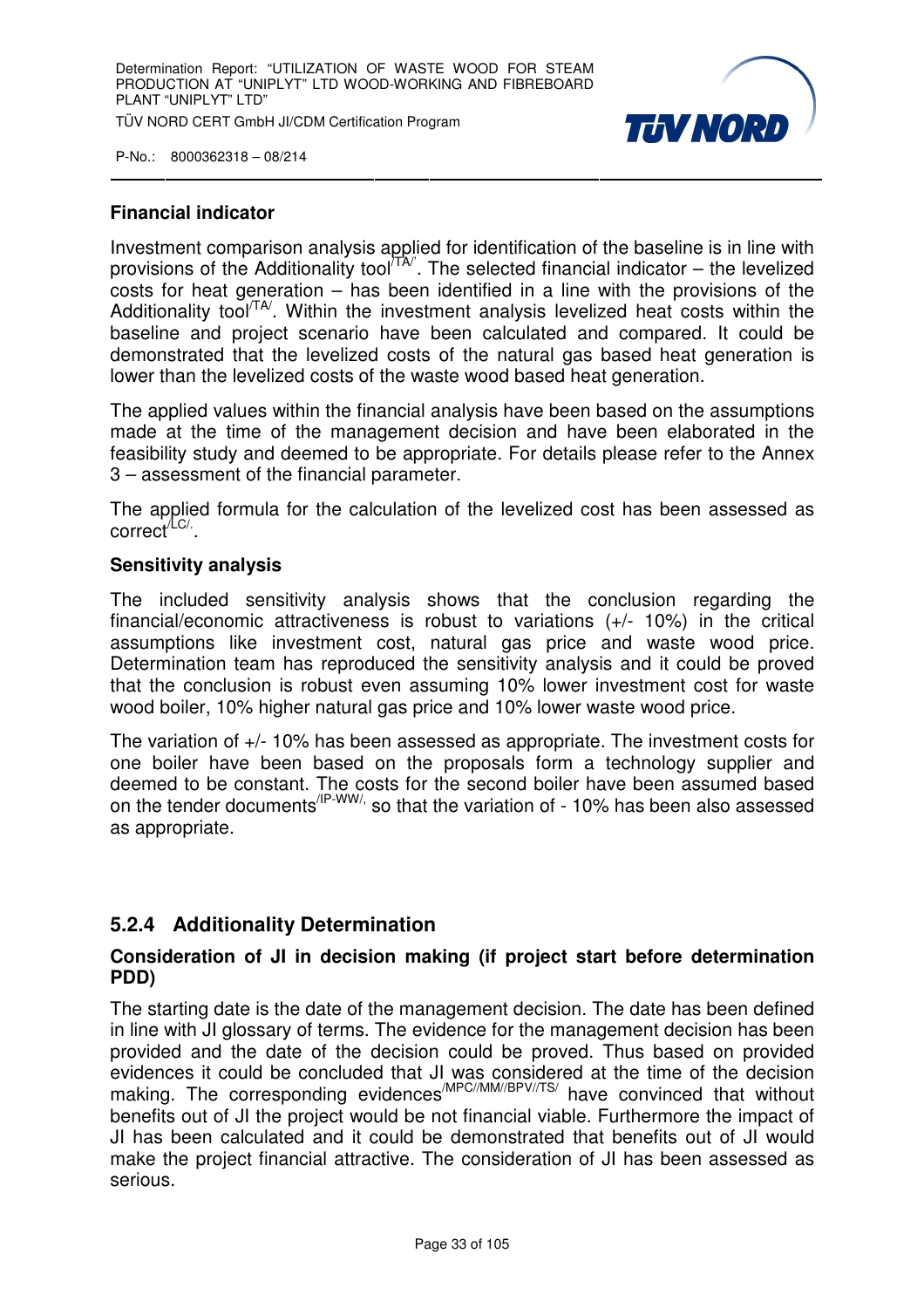

#### **Application of methodology / methodological tools**

PP has justified the additionality by means of applying Additionality Tool<sup> $\text{TA}$ </sup>. This is in line with methodology (AM0036). In accordance with the Additionality Tool the additionality has to be justified through identification of the baseline scenario and common practice analysis. For the baseline identification an investment comparison analysis and barrier analysis have been carried out.

#### **Investment analysis**

Investment analysis shows that the project scenario is not the most attractive alternative or economically feasible without benefits from ERU sales. All parameters applied within the investment analysis have been assessed as plausible. Applied benchmark has been supported by evidences chosen and has been assessed as appropriate.

#### **Barrier analysis**

A detailed barrier analysis has been carried out by PP: In most cases the identified barriers have been assessed as a serious difficulty w.r.t the project implementation.

Determination team analysed In the course of the determination a sufficient confidence could be gained that an immense effort has been spent by the project participant to overcome the identified barriers. The justification of the barriers supported by evidence and substantiated. Furthermore the determination team is of the opinion that argumentation as provided by the project participant in this context is convincing.

However the identified barriers could not be assessed as a sufficient to prevent the implementation of this alternative.

#### **Common practice analysis**

Yes, Ukraine has been appropriately identified as region for the common practice analysis.

As per the PDD the waste wood heat generation activities similar to that of the project activity were not observed at the time of the management decision (2005) so that it was concluded that project type (e.g. technology or practice) has not diffused in the relevant sector and region.

Determination team has carried out a background analysis. By doing this publicly available data sources like studies, surveys, market research and official information as provided in the reporting to the UNFCCC have been analyzed. The main results and conclusions are presented summarized in section 5.2.3. in the context of the baseline identification. The conclusion as per the PDD could be verified.

The common practice analysis provided in the PDD is accurate. The information and data sources used are appropriately references and could be proved in the course of determination. A sufficient confidence could be gained that the proposed project type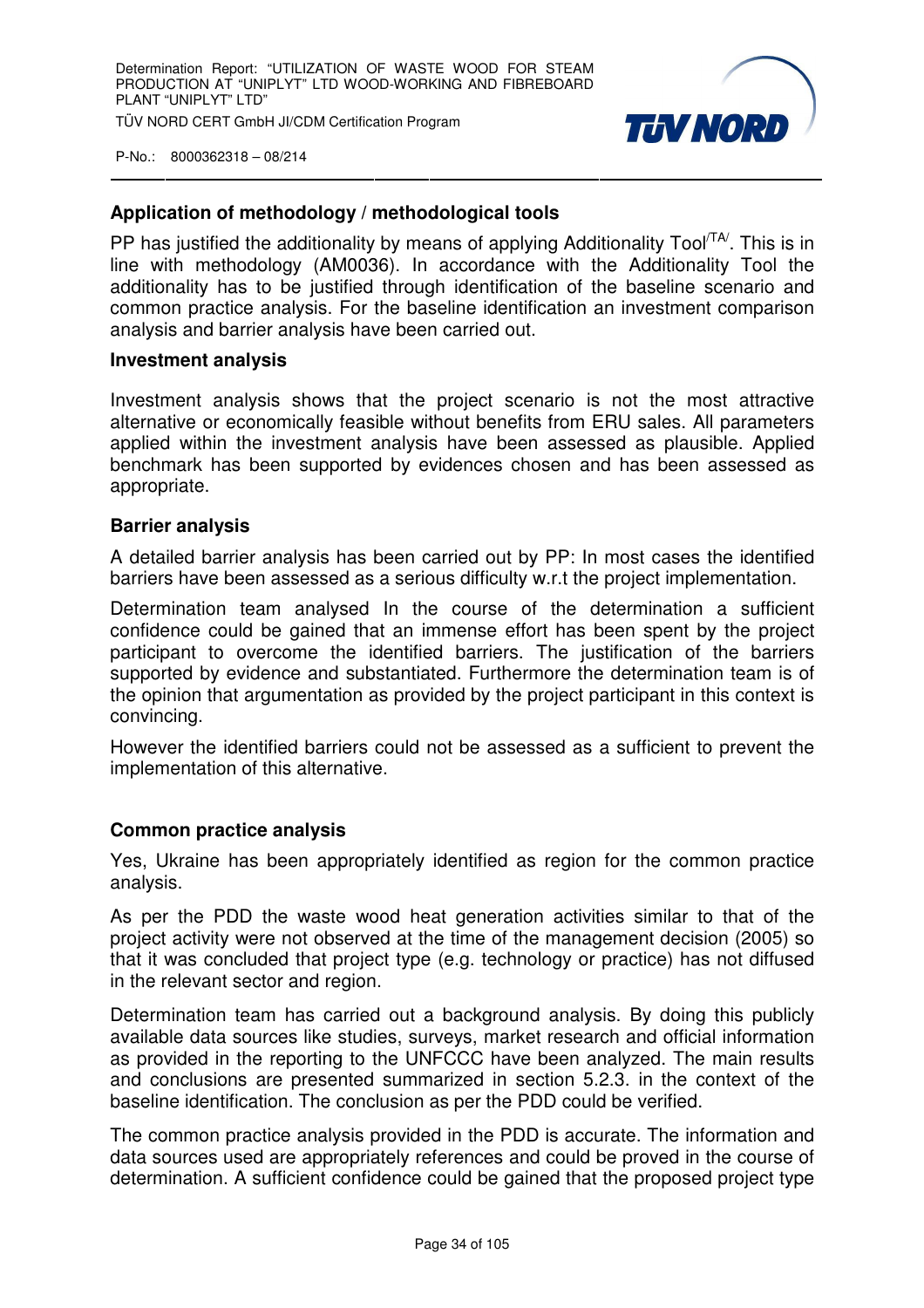

(i.e.. technology and/or practice) has not diffused in the relevant sector and geographical area and the time the project started.

#### **Summary**

Identification of the baseline and the common practice analysis have been appropriately carried out in the PDD. For details please refer to the section 5.2.3. In particular it was demonstrated that natural gas based heat generation is economically most attractive than the waste wood based heat generation. Hence it can be concluded that the additionality justification has been appropriately justified. Hence the determination team concluded that the baseline scenario has been appropriately elaborated and additionality has been appropriately justified. All conclusions could be supported by the evidences.

#### **5.2.5 Monitoring Methodology / Monitoring Plan**

The monitoring plan covers all monitoring parameters given in the applied monitoring methodology. The monitoring plan can be implemented and are all monitoring arrangements are feasible within the project design.

The project involves utilization of waste wood for heat generation. In the absence of project activity the heat would be otherwise generated in the natural gas based steam boilers. According to this, the developed monitoring includes for

#### **Baseline emissions**:

- Baseline emissions from fossil fuel combustion for heat generation in the boiler(s) (tCO2 /yr)
- baseline emissions due to uncontrolled burning or decay of the biomass residues (tCO2e/yr)

#### **Project emissions:**

- CO2 emissions from off-site transportation of biomass residues to the project site (tCO2/yr)
- CH4 emissions from combustion of biomass residues in the boiler(s)
- the CO2 emissions from on-site electricity consumption (PECO2,EC,y)

Yes, all monitoring parameters required by the applied methodology contained in the monitoring plan.

The relevant monitoring parameters will be determined and stored in electronic and paper form.

The monitoring system for determination of the project and baseline emissions has been provided in a clear and transparent manner. The measurement equipment/procedure, the monitoring frequency and QA/QC procedures were appropriately described and are in compliance with the requirements of the methodology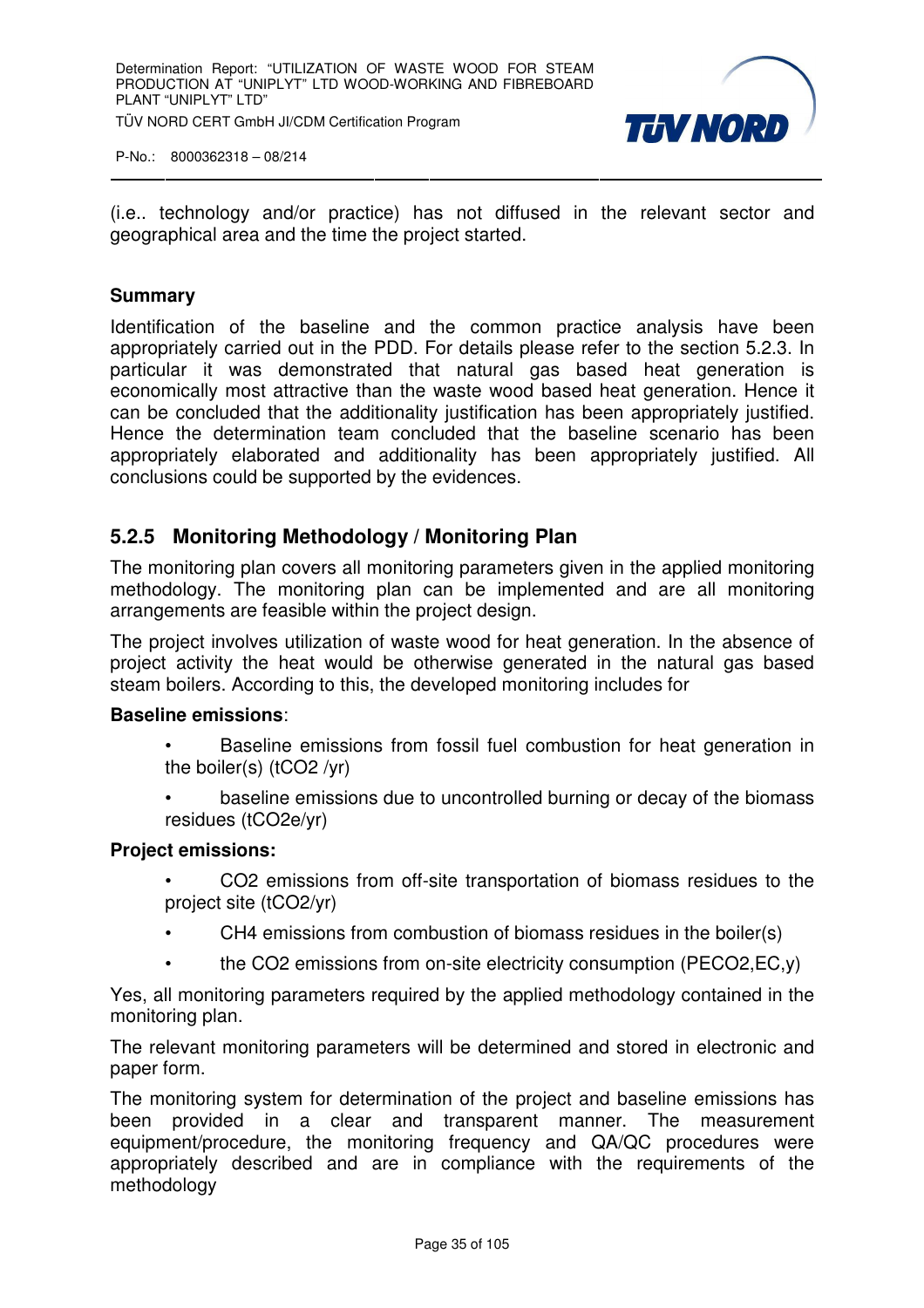

PP has provided a detailed technical specification of the metering equipment. The information provided indicates the accuracy class, calibration procedures and responsibilities. Hence the determination team is of the opinion that PP has duly elaborated the applied monitoring equipment.

In the course of the on-site visit it could be observed that PP has a well experienced personnel and a good monitoring system for the existing equipment (natural gas boilers). Considering this a sufficient confidence could be gained that monitoring arrangements required for the JI project activity will be properly incorporated in the existing monitoring system of the company.

Project participant has elaborated procedures for data management and processing within the particular stages of the monitoring. Double check procedures have been introduced to ensure high quality project management. Different tasks within the monitoring are clearly allocated to the personal of the different departments of the. Personal and the corresponding tasks/responsibilities of the project monitoring are clearly defined. Furthermore all procedures have been clearly documented. The responsibilities are clearly defined and indicated in the PDD.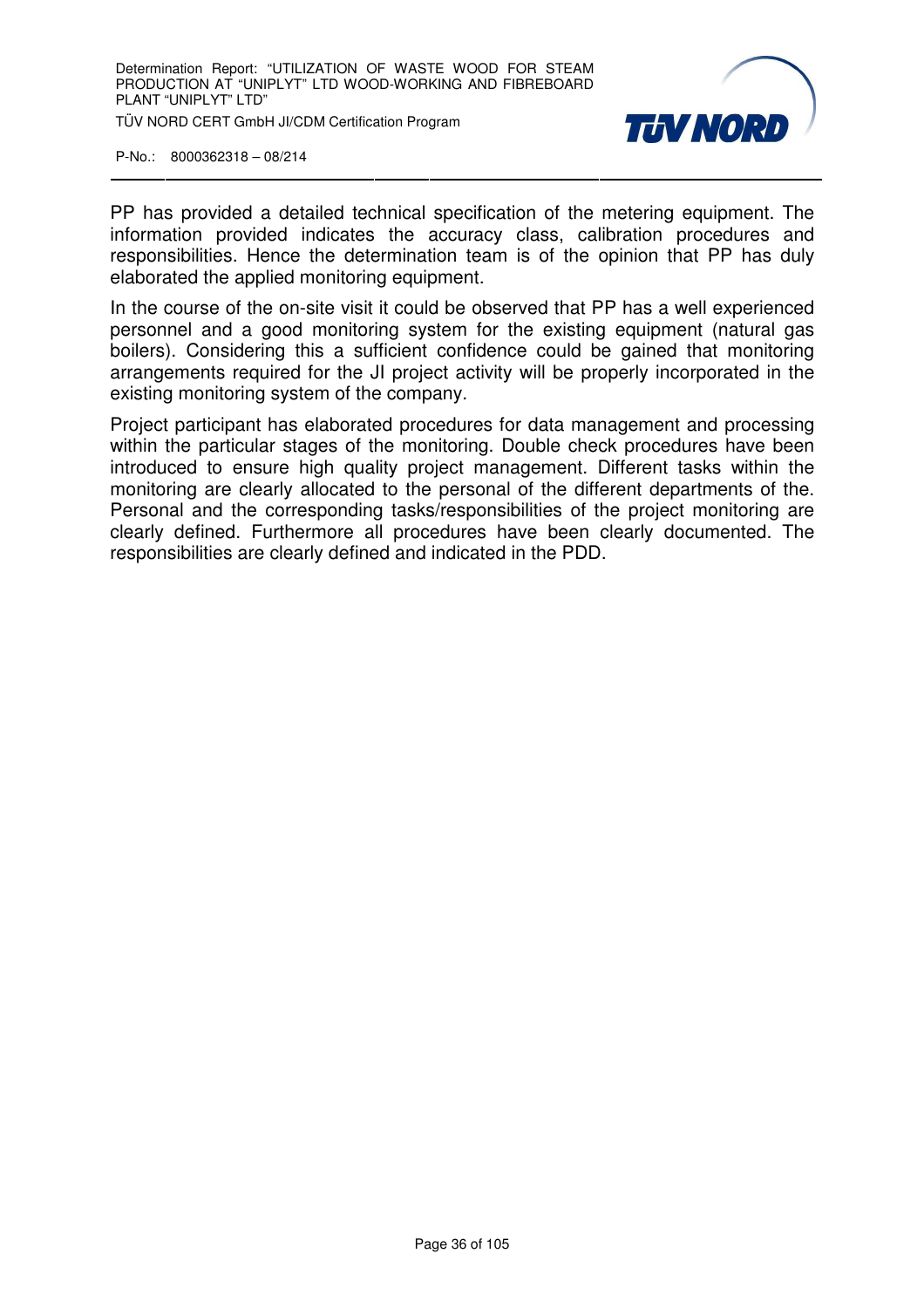TÜV NORD CERT GmbH JI/CDM Certification Program



P-No.: 8000362318 – 08/214

# **5.2.6 Leakage**

According to the methodology project participant should explain why leakage effects can be ruled out through demonstrating that does not result in increased use of fossil fuels or other GHG emissions elsewhere.

For this purpose project participant interviewed the waste wood working companies in the region. The interviewed companies are envisioned and potential suppliers to the project activity. The companies are located in the region of the project activity and for this reason were appropriately identified as representative sample of suppliers.

According to the information given by these companies the waste wood which remains from wood-working production processes is not utilized for energy generation by the interviewed companies. Waste wood is mainly stored at premises of these companies and offered to population free of charge. Though it can be assumed that the population uses waste wood for heat generating purposes there is no reliable information about the exact use of the waste wood offered to the population. Furthermore the amount of the waste wood supplied to the population is very small in comparison to the amount disposed.

In the course of determination it could be verified that the analysis of handling waste wood in the region as presented by project participant is in line with the information provided by the wood working companies. Provided The capacity is as per the technical specification and the feasibility study. The corresponding supporting documents and evidences have been checked and the analysis of common practice for waste wood disposal could be proved.

Further confidence that the project activity will not result in increased use of fossil fuels or other GHG emissions elsewhere (and in particular at the wood working companies) could be gained through the examination of the waste management in Ukraine as provided within the studies carried out by reputed organisations as presented in section 4.2.2. within the analysis of alternative B1.

Taking into account argumentation and supported documents as provided by the project participant as well as information as provided in the surveys and studies on the waste management in Ukraine determination team agreed that leakage effects can be ruled out.

# **5.2.7 Calculation of GHG Emission Reductions**

The calculation has been done as per applied project specific methodology. All data not to be monitored have been assessed as correct. The values for the monitoring parameters assumed within the calculation are plausible. It could be concluded that the estimated emission reductions are plausible and conservative.

According to the final PDD the project is expected to reduce emissions of 5,782,430 tCO2e over the 5 years crediting period.

The calculation of the GHG emission reductions is carried out in the corresponding excel spreadsheets and the out come is presented in section E of the PDD. The calculation is in line with the applied methodology and is presented in a complete and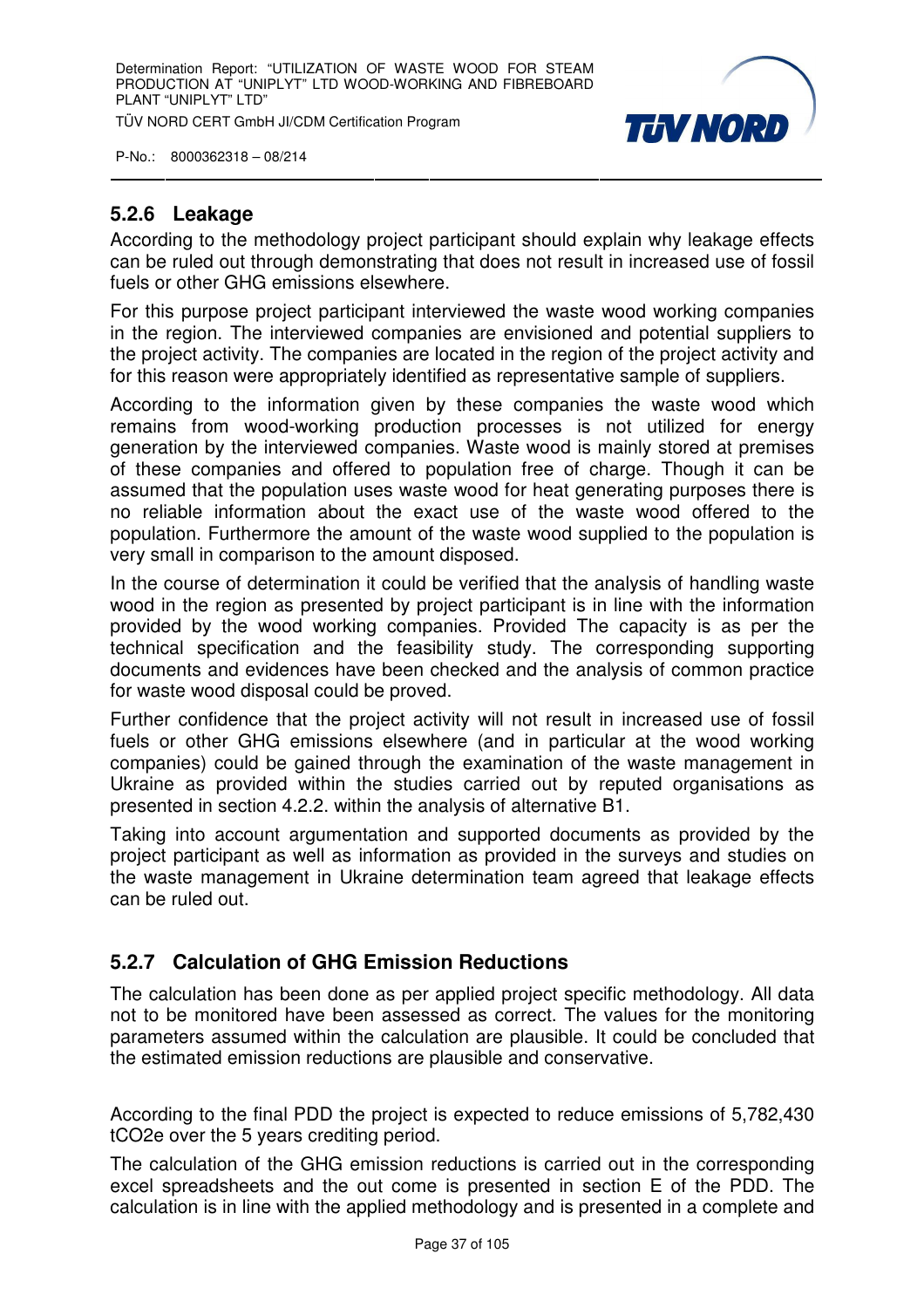

transparent manner. Emission reductions have been calculated as difference between the Baseline emissions, minus the project emissions and leakage.

The **project emissions** result from electricity consumption that is attributable to the project activity, the CO2 emissions from off-site transportation of biomass residues that are combusted in the boiler(s) to the project site, and from the CH4 emissions from combustion of biomass residues for heat generation.

# **To calculate CO2 emissions from off-site transportation**

CO2 emissions from off-site transportation are estimated based on assumption for the number of trucks, the average round trip distance as well as average CO2 emission factor for the trucks. **Number of trucks** has been appropriately estimated based on the required amount of the waste wood and the payload of the trucks. The **average round trip distance** has been estimated for the two sites separately. The estimated distance is in line with location of envisioned fuel suppliers and for this reason is considered to be appropriately estimated. The average **CO2 emission factor for the trucks**  has been determined based on the IPCCC information. The applied values have been proved, the determination team has reproduced the calculation and the CO2 emissions from off-site transportation in 0.00121 TCO2/km could be proved.

# **CO2 emissions from the from electricity consumption**

**Grid emission factor** for the Ukrainian grid of 0,896 tCO2/MWh is based on the standardized emission factors for the Ukrainian electricity grid as determined by the Global Carbon B.V. and verified by TUV  $SUD<sup>EE/</sup>$ . The documents have been checked and the value applied in the calculation could be proved.

**The electricity consumption** of the project activity has been estimated based on the information provided by the technology supplier and own experience of the project participants. This issue was discussed during the site visit and sufficient confidence was gained that the value has been estimated in conservative manner.

# **CH4 emissions from combustion of biomass residues for heat generation**

CH4 emissions from combustion of biomass residues for heat generation is based on the CH4 emission factor for the combustion of the biomass residues in the boilers, Net calorific value of the biomass and the quantity of biomass residue type k used for heat generation as a result of the project activity.

**CH4 emission factor for the combustion** of the biomass residues has been assumed based on the IPCC default values as per the methodology. Project participant has in appropriate manner applied right default CH4 emission factor for combustion of waste wood and the highest conservativeness factor.

**Net calorific value** of the biomass The assumed net calorific value of waste wood to be combusted in the new biomass boilers is 10.3 GJ/t. The water content of the biomass is 36%. Both values have been assumed based on the on site measurements and own estimates. The estimated NCV on dry basis is assumed to be 16,1 MJ/t. This issue was discussed during the site visit and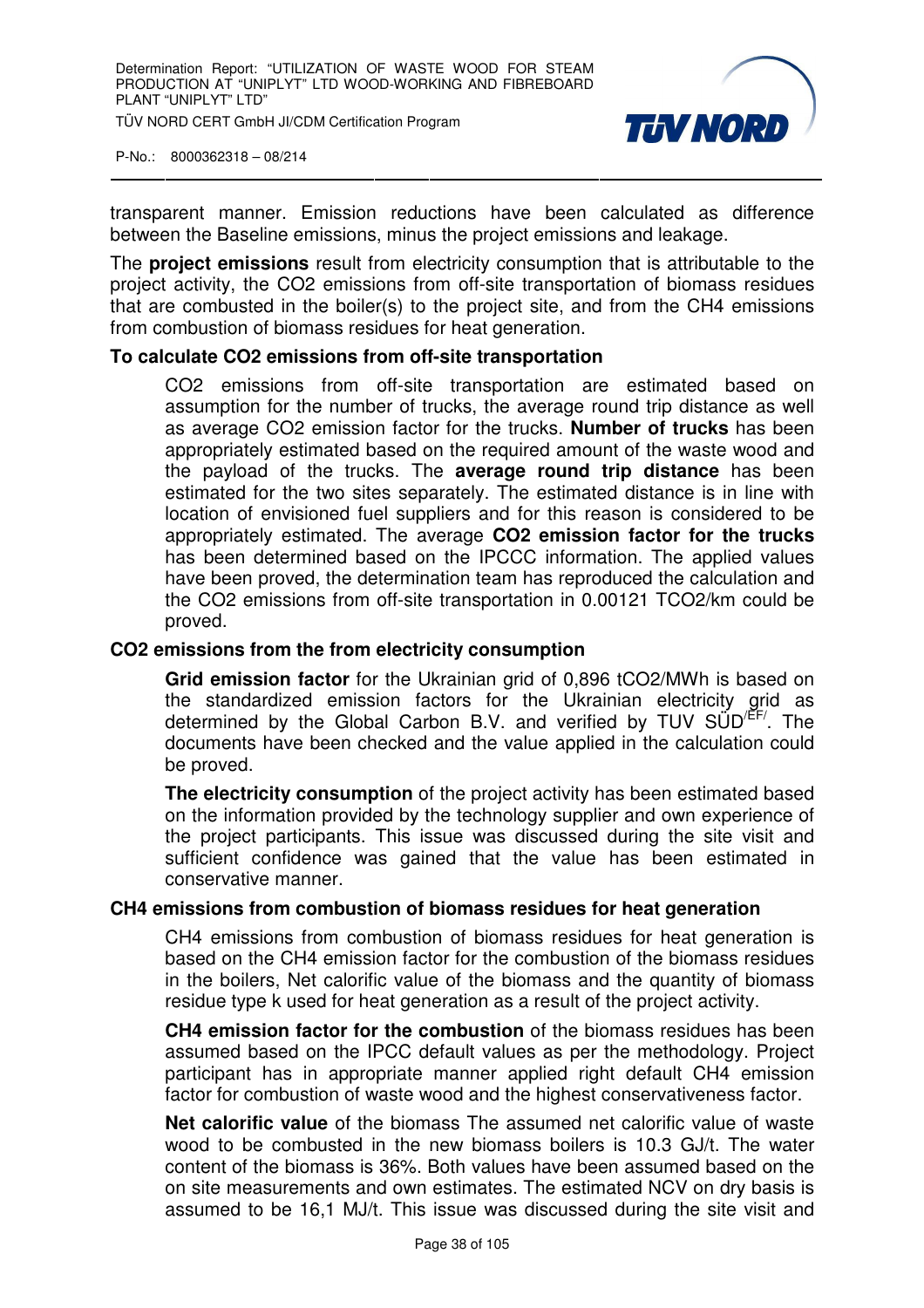

sufficient confidence was gained that the value has been estimated in appropriately. Furthermore this value is higher as the IPCC default value (15,6 MJ/t), so that the conservative nature is considered to be provided.

**Quantity of biomass residue** was determined based on the boilers' thermal capacity, the nominal operating hours, the efficiency and the nominal loading rate and the net calorific value of the biomass. The assumed boilers' thermal capacity is in line with the envisioned capacity of the two biomass boilers /TS//TSD//FS/. The efficiency is as per the technical specification. The documents have been checked and the value applied could be proved. Nominal operating hours and the nominal loading rate are plausible and considered to be properly estimated. As mentioned above the net calorific value of the biomass has been estimated in a conservative manner.

The determination team has reviewed the calculation of the CH4 emissions from combustion of biomass residues for heat generation as presented in the corresponding excel spreadsheets and it could be proved that the calculation has been done appropriately.

**Baseline emissions** include CO2 emissions from fossil fuel combustion in the boilers in the absence of the project activity and the CH4 emissions from the treatment of biomass residues in the absence of the project activity.

# **CO2 emissions from fossil fuel combustion**

on the Baseline emissions from fossil fuel combustion in the boilers are determined by multiplying the heat generated with fossil fuels that are displaced by biomass residues with the CO2 emission factor of the least carbon-intensive fossil fuels that would be used in the absence of the project activity and by dividing by the average net efficiency of heat generation in the boiler(s).

**Heat generated with incremental biomass residues** was determined based on the boilers' thermal capacity, the nominal operating hours, and nominal loading rate. As indicated above the assumed boilers' thermal capacity is in line with the envisioned capacity of the two biomass boilers. The nominal operating hours, and nominal loading rate are considered to be appropriate estimated.

**CO2 emission factor** of the fossil fuel displaced by biomass residues has been appropriately determined. Natural gas has been correctly identified as a fossil fuel that would be displaced by the biomass residues. The CO2 emission factor is in line with IPCC values.

**Average net efficiency of heat generation in the gas fired boilers** is assumed to be 89%. This value has been determined based on the measured efficiency prior to the project activity. In the last three years prior to the project activity the measured efficiency was in a range between 81% and 86%. As per the manufacturer information boiler efficiency is 89%. The higher value among the measured efficiency prior to the implementation of the project activity and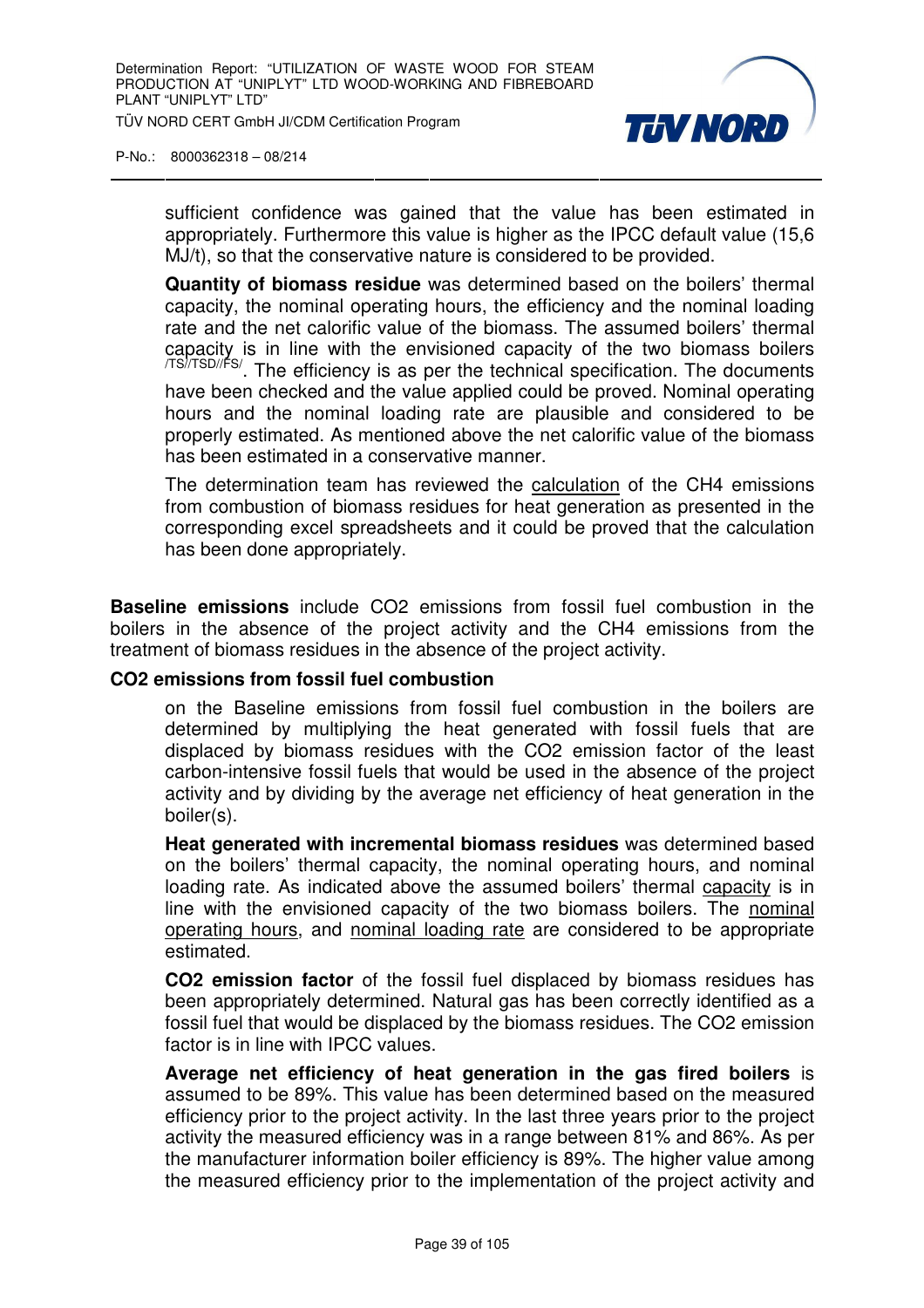

manufacturer's information on the efficiency has been applied. This is in line with the methodology.

TUV has reviewed the calculation and it could be proved that the calculation has been done appropriately.

**CH4 emissions from the treatment of biomass** residues in the absence of the project activity

The baseline emissions due to uncontrolled burning or aerobic decay of the biomass residues have been appropriately determined in accordance with the identified baseline scenario – the biomass residues are dumped or left to decay under mainly aerobic conditions (scenario B1).

The CH4 emissions from the treatment of biomass are calculated by multiplying the quantity of biomass residues that would not be used in the absence of the project activity with the net calorific value and an appropriate emission factor,

# **Quantity of biomass residue**

Biomass to be combusted in the waste wood boilers will be both from the own wood working facilities and from external sources. As already indicated biomass coming from other wood working companies would be left to decay under aerobic conditions on the unmanaged landfills and/or offered for the population.

Though it can be assumed that the population uses waste wood for heat generating purposes there is no reliable information about the exact use of the waste wood offered to the population. To provide a conservative nature project participant excluded waste wood from external sources and estimated CH4 emissions from aerobic decay of biomass based on the waste wood from the own sources. Though this is not exactly in line with the monitoring plan this assumption is considered to be conservative and for this reason has been assessed as appropriate.

**Net calorific value** of the biomass: As already indicated in this section has been appropriate determined based on the on-site measurements of NCV on wet basis and the wet content.

**CH4 emission factor** for uncontrolled burning of the biomass 41 kgCH4/TJ is based on the IPCC values. Appropriate conservativeness factor has been applied. The determination is in line with the methodology and appropriate.

**GWP** is appropriately assumed to be 21

# **5.2.8 Project Management Planning**

The project management planning is appropriate for the purpose of the projects monitoring. Please refer to the comments under monitoring section (section 5.2.6)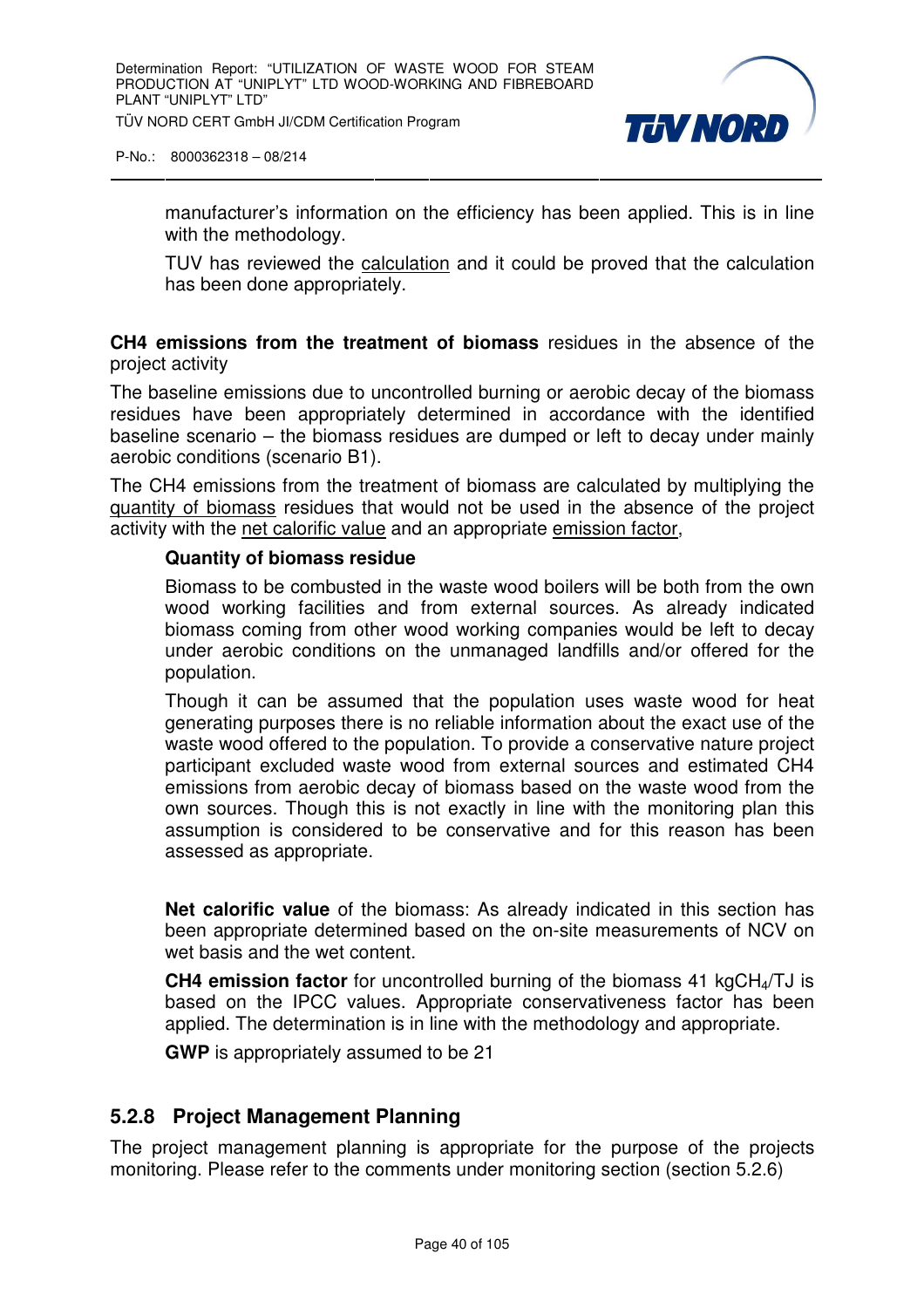

# **5.2.9 Crediting Period**

The choice of the crediting period is appropriate. The crediting period starting date is appropriate.

# **5.2.10 Environmental Impacts**

The project documentation contains an analysis of environmental impacts. An EIA is required from host country. EIA was carried out in accordance with the requirement of host country.

# **5.2.11 Comments by Local Stakeholders**

All relevant local stakeholders have been invited to comment on the project. No comments were received.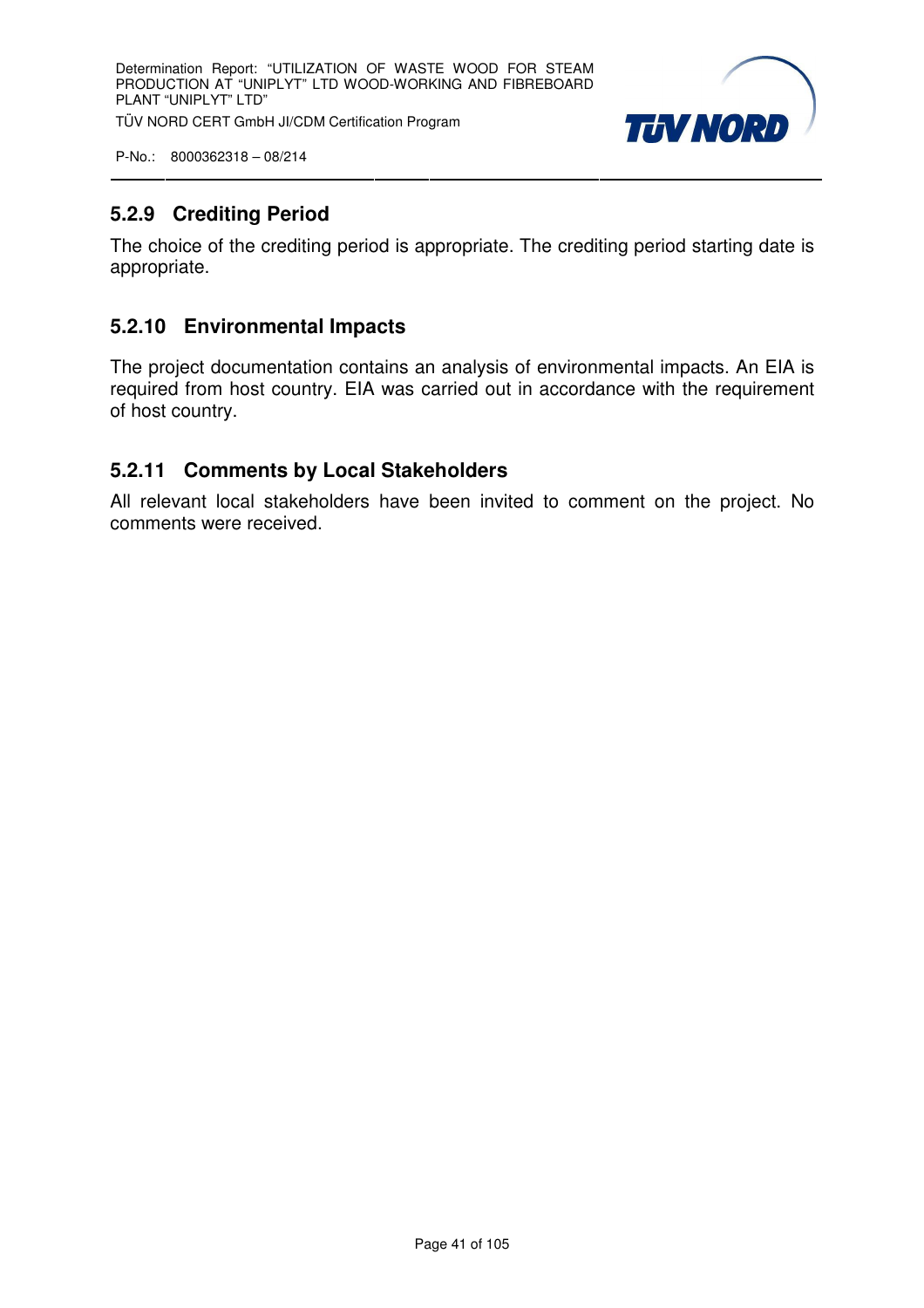

# **6 DETERMINATION OPINION**

The Uniplyt ltd." has commissioned the TÜV NORD JI/CDM Certification Program to carry out the Determination PDD for the JI Track 1 project: " Utilization of waste wood for steam production at "Uniplyt" Ltd Wood-working and Fibreboard plant in Vygoda village and Veneer plant in Dzviniach village" with regard to the relevant requirements for the Joint Implementation project activities of the host country, as well as the criteria for consistent project operations and monitoring.

Within the project activity two new waste wood fired steam boilers will be installed at the production sites of the Uniplyt Ltd. The existing natural gas based heat generation equipment will be mainly dismantled. The proposed project activity will result in the decrease of the GHG emissions through the replacement of the natural gas by the waste wood and avoiding methane emissions through landfilling the waste wood which would occur otherwise.

A risk-based approach has been followed to perform this determination. In the course of the determination 10 Corrective Action Requests (CARs) and 3 Clarification Requests (CLs) were raised and successfully closed.

The review of the project design documentation (PDD Version 2 dated 17.09.2009) and additional documents related to baseline and monitoring methodology; the subsequent background investigation, follow-up interviews and review of comments by parties, stakeholders and NGOs have provided TÜV NORD JI/CDM CP with sufficient evidence to validate the fulfilment of the stated criteria. In detail the conclusions can be summarised as follows:

The project is in line with all relevant host country criteria (Ukraine) and all relevant UNFCCC requirements for JI project activities.

- An analysis as provided by the applied approved CDM methodology AM0036 version 2.1 demonstrates that the proposed project activity is not a likely baseline scenario.

 An analysis as provided by the applied approved CDM methodology AM0036 version 2.1 " demonstrates that the project activity will result in a reduction of anthropogenic emissions by sources that is additional to any that would otherwise occur;

The monitoring plan is transparent, adequate and provides for the collection and archiving of all relevant data necessary for determination project and baseline emissions within the project boundary during the crediting period;

The calculation of the project emission reductions is carried out in a transparent and conservative manner, so that the calculated emission reductions of 175,880 t CO2e is most likely to be achieved within the 5 years crediting period.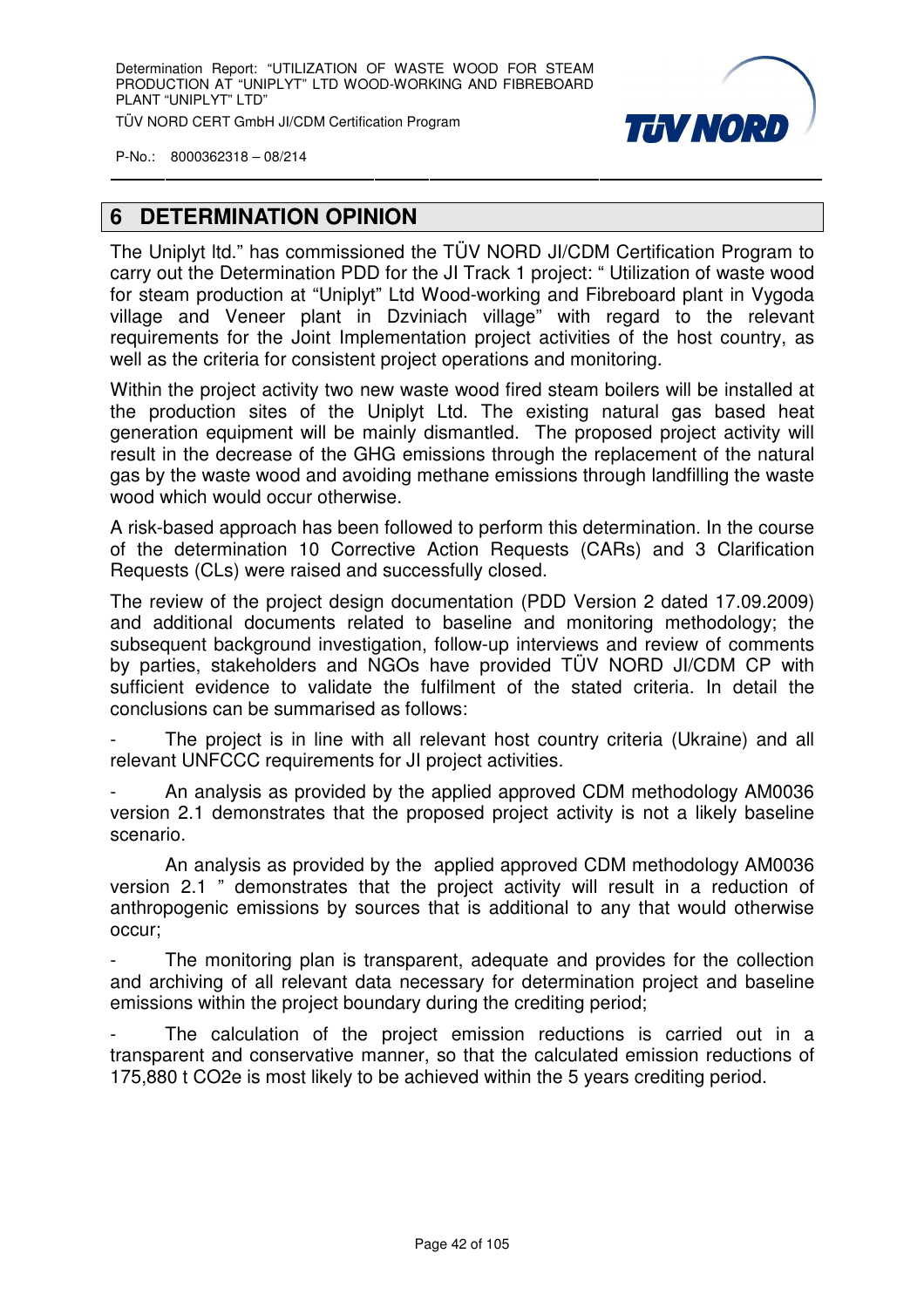

Essen, 21.09.2009 Essen, 21.09.2009

Mr Rainer Winter, Team Leader TÜV NORD JI/CDM CP Validation Team Leader

Eric Krupp Final Approval Person TÜV NORD JI/CDM CP Final Approval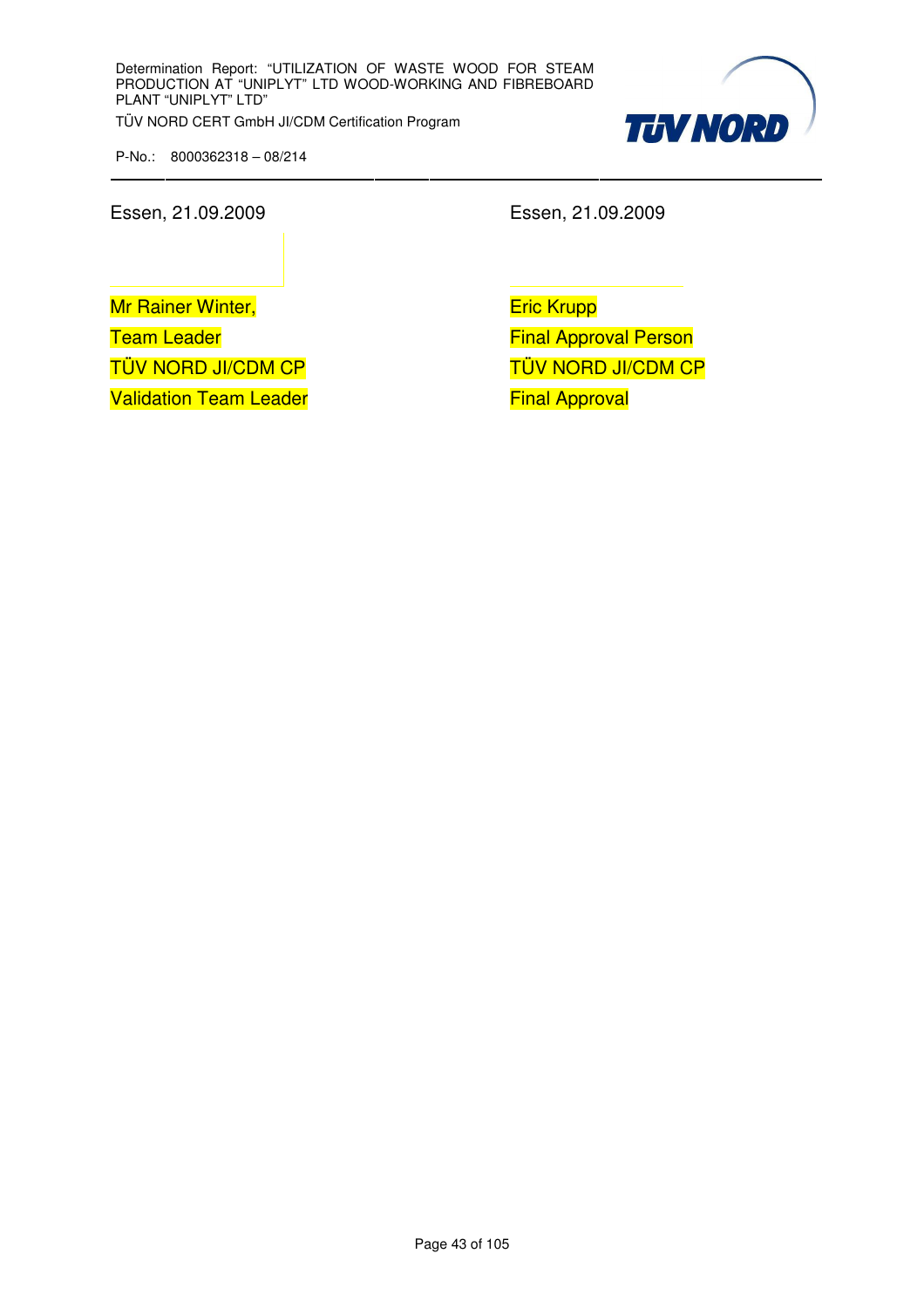

# **7 REFERENCES**

# **Table 7-1**: Documents provided by the project participant

| <b>Reference</b> | <b>Document</b>                                                                                                                 |
|------------------|---------------------------------------------------------------------------------------------------------------------------------|
| /LOE/            | Letter of Endorsement                                                                                                           |
| /BPV/            | Business plan of the investment project for the waste-wood fired boiler<br>"Vyncke" at Vygoda village                           |
| /CA1/            | Credit agreement № 5408K10 (21.04.2008)                                                                                         |
| /CA2/            | Credit agreement Nº 5406K29 (31.07.2006)                                                                                        |
| /CGM/            | Certificate and general technical data of the gas metering device                                                               |
| /CGS/            | Certificate of gas specification (06.11.2006)                                                                                   |
| /CP-WW/          | Analysis of current practice on the disposal of the waste wood (Proof<br>that Leakage can be ruled out)                         |
| /CWRS/           | Certificate of waste realization $N2$ (sawdust)                                                                                 |
| /CWRL/           | Certificate of waste realization $N28$ (lump plate waste)                                                                       |
| /EEC/            | Expert report of the correspondence of the object/site to the normative<br>acts of the energy efficiency committee (23.07.2007) |
| /FS/             | Technical specification of the economic and technology details of the<br>Uniplyt project activity.                              |
| /IP-Gas/         | Gas contract and Proof for the gas price                                                                                        |
| $/IP-WW/$        | Contract with waste wood suppliers and proof for the waste wood price                                                           |
| /IP-WW1/         | Historical waste wood prices                                                                                                    |
| $/IP-ET/$        | Electricity tariff as per the electricity supplying company                                                                     |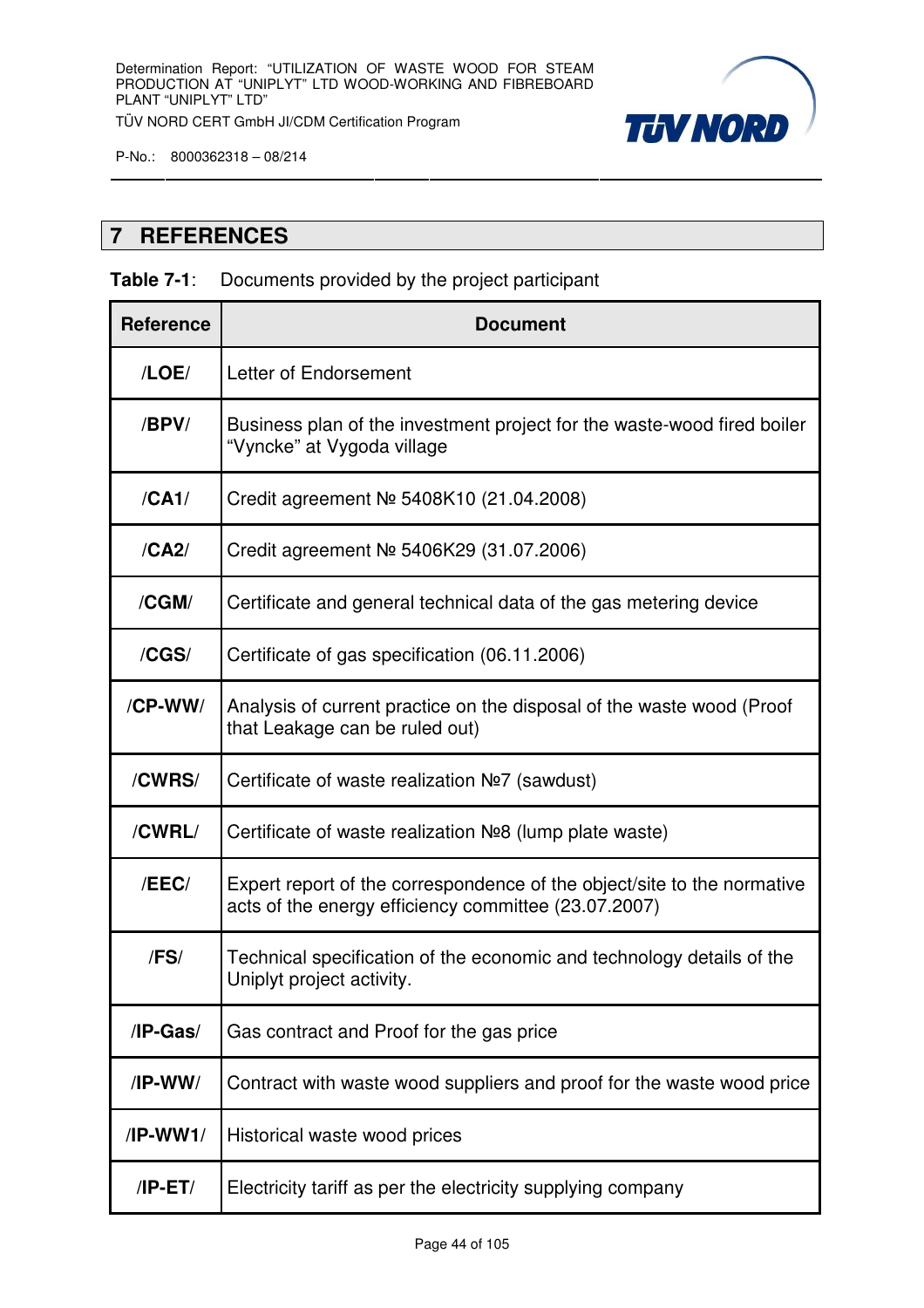

| $/L-1/$     | Certificate of the state environmental inspection regarding the waste<br>wood fired project (10.08.2007)                                                                                                                           |
|-------------|------------------------------------------------------------------------------------------------------------------------------------------------------------------------------------------------------------------------------------|
| $/L-2/$     | Expert report of the department of the normative-technical work<br>(24.07.2007)                                                                                                                                                    |
| $/L-3/$     | Certificate of the complex state inspection (20.08.2007)                                                                                                                                                                           |
| /LPC/       | Environmental Impact Assessment - License Energy and<br>Environmental Expertise (16.08.2007)                                                                                                                                       |
| $1$ LPS $/$ | Tender for the biomass boiler in Dzviniach. (List of companies to which<br>the technical assignment for the supply of the waste-wood fired boiler<br>for the Veneer Plant "Uniplyt" Ltd. in Dzviniach has been sent to)            |
| /M-Gas/     | Technical specification of the gas metering device "FLOUKOR"                                                                                                                                                                       |
| $/M-Gas2/$  | Technical specification of the temperature transmitter PT                                                                                                                                                                          |
| /M-Gas3/    | Layout plan of the project site in Dzviniach village                                                                                                                                                                               |
| /MPC/       | Minutes of project consideration (18.07.2007)                                                                                                                                                                                      |
| /MM/        | Management Decision and minutes of meeting including and the proof<br>that benefits from ERU were seriously considered within the<br>management decision.                                                                          |
| /NGU/       | Monthly reports on utilization/use of the natural gas by "Uniplyt" Ltd.<br>$(2006 - 2007)$                                                                                                                                         |
| /PDD/       | Project Design Document Version 1 (published version) "Utilization of<br>waste wood for steam production at "Uniplyt" Ltd Wood-working and<br>Fibreboard plant "Uniplyt" Ltd""<br>Project Design Document Version dated 17.09.2009 |
| /TS-B1/     | Technical specification and the commercial proposal of the biomass<br>boiler to be installed in Vygoda.                                                                                                                            |
| /TS/        | Technical specification and commercial proposal for the biomass boiler<br>"Vyncke" at Vygoda village.                                                                                                                              |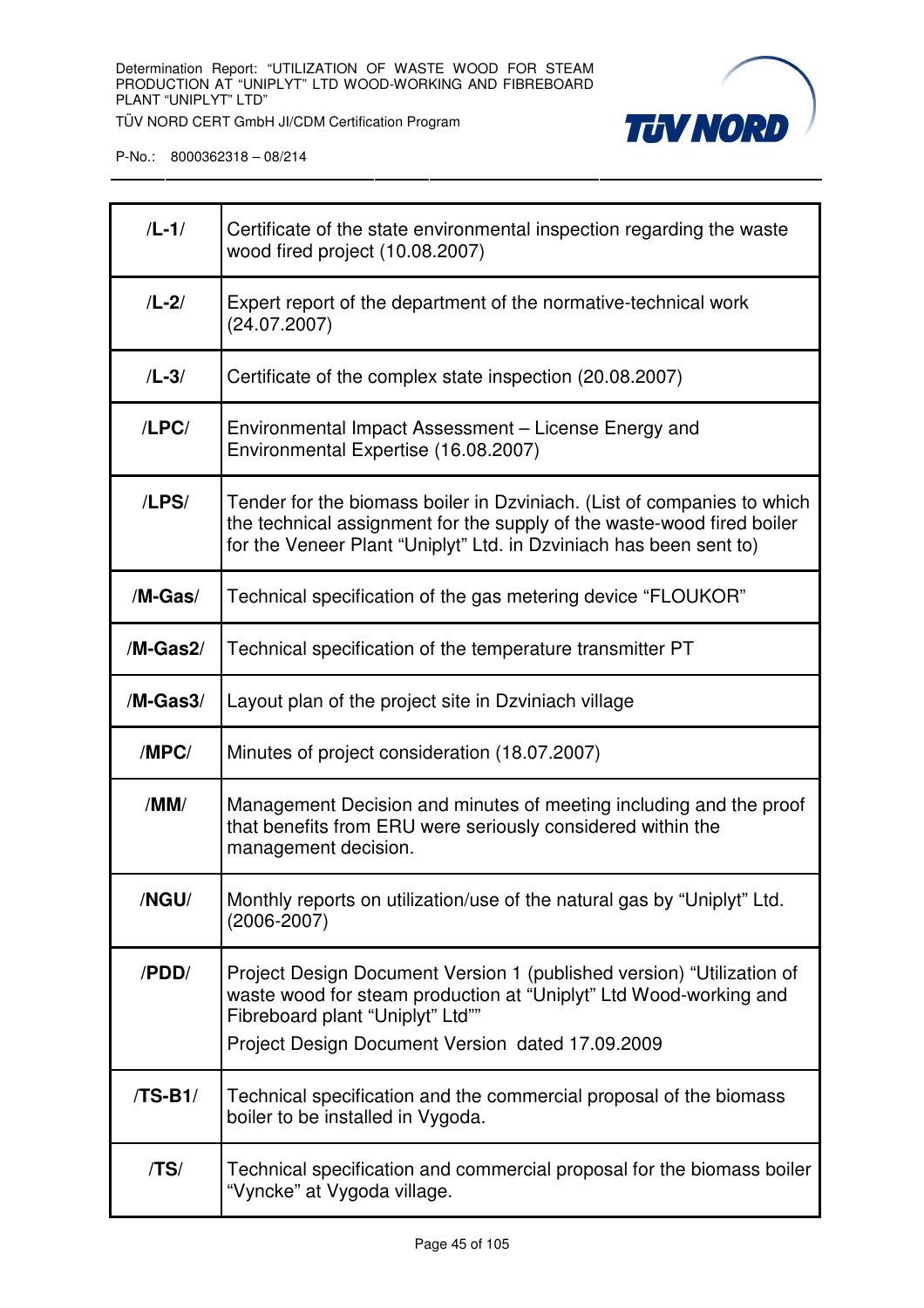

| /TSD/       | Tender documents for biomass boiler in Dzviniach.                                                                                 |
|-------------|-----------------------------------------------------------------------------------------------------------------------------------|
| /TS-DKVR/   | Technical specification and Certificate of the quality of boiler<br>manufacturing of the type DKVR-10/39 in Vygoda                |
| /TS-ED//    | Technical specification and Certificate of the quality of boiler<br>manufacturing (E-25/14) in Dzviniach                          |
| /TS-EV/     | Technical specification and Certificate of the quality of boiler<br>manufacturing of the type (E-25/14) in Vygoda                 |
| /TSH/       | Technical specification for heat meter at Veneer plant (in case this is<br>not provided in boiler specification/tender documents) |
| /WSR/       | Requirements concerning waste storage and removal (Article 33)                                                                    |
| <b>XLS/</b> | Investment calculation spreadsheet                                                                                                |

|  |  |  |  | <b>Table 7-2:</b> Background investigation and assessment documents |  |
|--|--|--|--|---------------------------------------------------------------------|--|
|--|--|--|--|---------------------------------------------------------------------|--|

| <b>Reference</b> | <b>Document</b>                                                                                                                                                             |
|------------------|-----------------------------------------------------------------------------------------------------------------------------------------------------------------------------|
| /AM36/           | Approved baseline and monitoring methodology AM0036 "Fuel switch<br>from fossil fuels to biomass residues in boilers for heat generation"<br>(Version 02.1: 10 August 2007) |
| /AT/             | Tool for the demonstration and assessment of additionality (Version 04)                                                                                                     |
| /BIA-1/          | The First National Communication on Climate Change The United Nations<br>Framework Convention on Climate Change Kyiv 1998                                                   |
| /BIA-2/          | Second National Communication Ukraine (2006)                                                                                                                                |
| /BIA-3/          | Demonstrable progress report (2006)                                                                                                                                         |
| $/BIA-4/$        | Austrian-Ukranian Enenergypartnerschip report (2004)                                                                                                                        |
| /BIA-5/          | Overview of Electricity Market in Ukraine, Center for social and economic<br>research, 2008                                                                                 |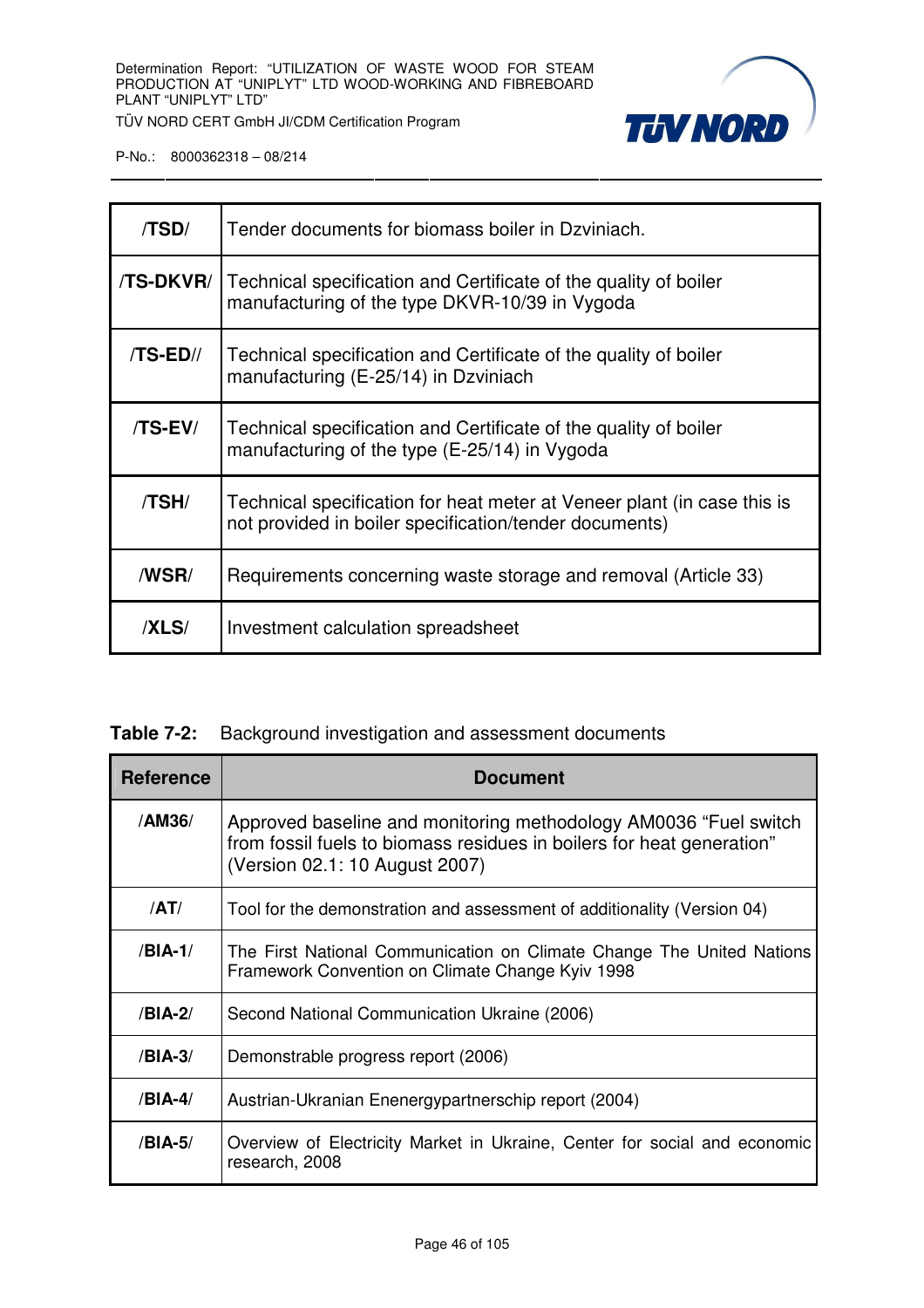

| <b>Reference</b> | <b>Document</b>                                                                                                                                                                                                                    |
|------------------|------------------------------------------------------------------------------------------------------------------------------------------------------------------------------------------------------------------------------------|
| /BIA-6/          | Ukrainian Heating Sector Review Center for social and economic research,<br>2008                                                                                                                                                   |
| /BIA-7/          | Strategy for Ukraine, Document of the European Bank for Reconstruction<br>and Development (2007)                                                                                                                                   |
| /BIA-8/          | Environmental Performance Reviews Ukraine, second review, Economic<br>Commission for Europe, Committee on Environmental Policy, United Nations<br>(2007)                                                                           |
| /BIA-9/          | Comparative Analysis, EU and Ukraine Security of Energy Supply United<br>Nations Development Programme (2007)                                                                                                                      |
| /BIA-10/         | Ukraine Energy Policy Review IEA 2006                                                                                                                                                                                              |
| /BIA-11/         | National Environmental Policy of Ukraine: Assessment and Development<br>Strategy carried out by Ministry for Environmental Protection of Ukraine,<br>Global Environmental Facility, United Nations Development Programme<br>(2007) |
| /BIA-12/         | Development of the wood prices as per the information about the<br>manufacturer of the building materials in Ukraine, Germany Trade and Invest<br>(Federal Republic of Germany)                                                    |
| /BIA-13/         | Development of the wood prices as per the information provided by the<br>National Center for Marketing and Price Study                                                                                                             |
| /CPM/            | TÜV NORD JI / CDM CP Manual (incl. CP procedures and forms)                                                                                                                                                                        |
| /EF/             | Standardized emission factors for the Ukrainian electricity grid as determined<br>by the Global Carbon B.V. and verified by TUV SUD.                                                                                               |
| /GBM/            | Guidance on Criteria for baseline setting and monitoring                                                                                                                                                                           |
| /GCP/            | Guidelines for users of the Joint Implementation project design document<br>form (version 03)                                                                                                                                      |
| /GJI/            | Guidelines for the implementation of Article 6 of the Kyoto Protocol as per<br>9/CMP.1                                                                                                                                             |
| /HCR/            | Order N 342 by Ministry of Environmental Protection of Ukraine (17.07.2006)<br>On approval of requirements to preparation of the joint implementation<br>projects                                                                  |
| /MDT/            | Tool to determine methane emissions avoided from disposal of waste at a                                                                                                                                                            |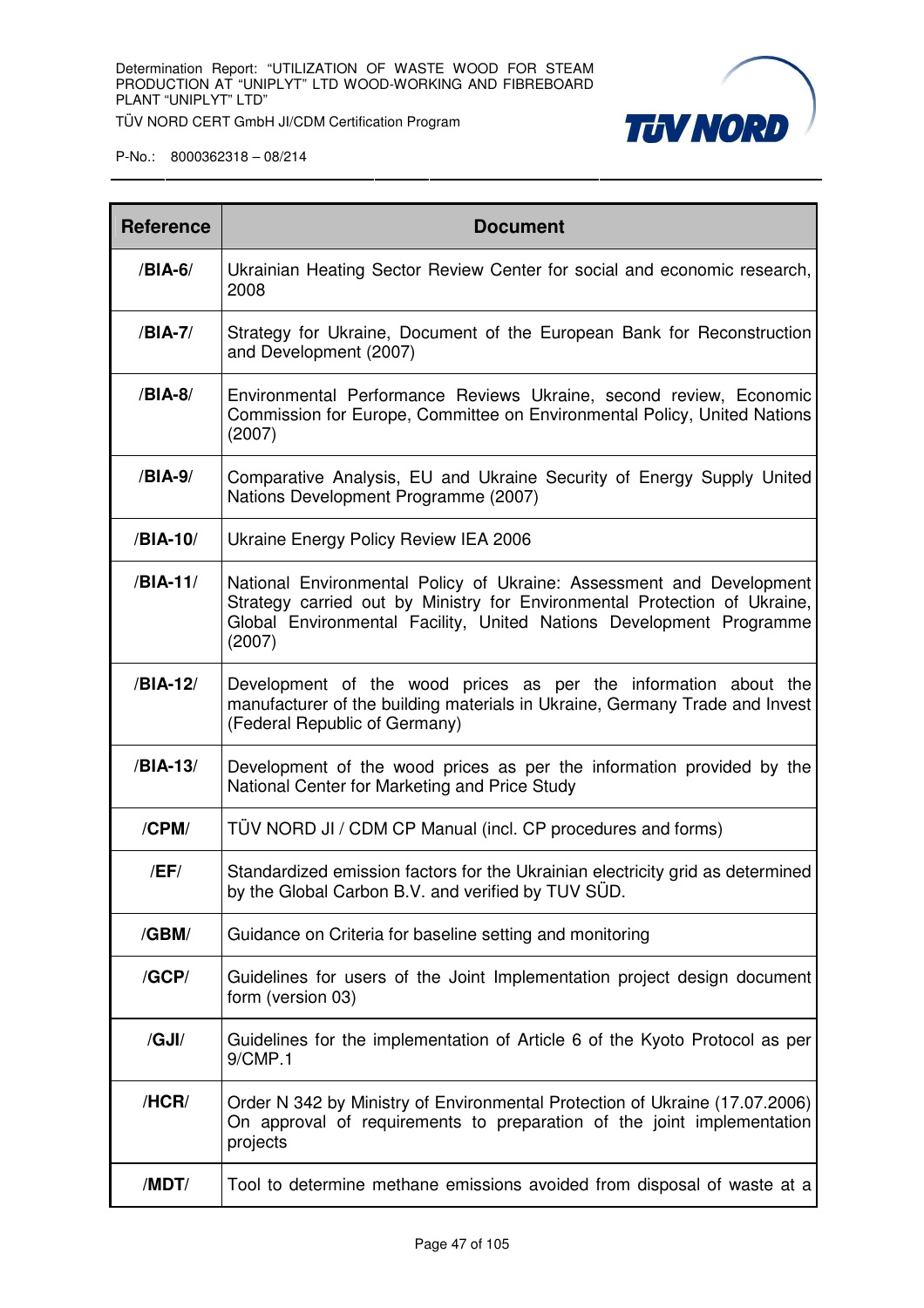

| <b>Reference</b> | <b>Document</b>                        |
|------------------|----------------------------------------|
|                  | solid waste disposal site (Version 04) |

# **Table 7-3:** Websites used

| <b>Reference</b> | Link                                                                                                     | Organisation                                                                                                              |
|------------------|----------------------------------------------------------------------------------------------------------|---------------------------------------------------------------------------------------------------------------------------|
| /bemnw/          | http://www.bemnw.ru/?modul<br>$e=$ articles $&$ id=75                                                    | Bijskenergomash Sewero-Zapad                                                                                              |
| $/d$ na $/$      | http://www.neia.gov.ua/                                                                                  | National Environmental Investment Agency of<br>Ukraine                                                                    |
| $/$ ipcc $/$     | www.ipcc-nggip.iges.or.jp                                                                                | <b>IPCC</b> publications                                                                                                  |
| $/I-GTU/$        | http://energy.ihs.com/News/P<br>ress-Releases/2008/IHS-<br><b>CERA-Power-Capital-Costs-</b><br>Index.htm | <b>IHS, Construction Costs for New Power Plants</b><br>Continue to Escalate: IHS CERA Power<br><b>Capital Costs Index</b> |
| /unfccc/         | http://cdm.unfccc.int                                                                                    | <b>UNFCCC</b>                                                                                                             |

**Table 7-4:** List of interviewed persons

| <b>Reference</b> | Mol <sup>1</sup> |                                  | <b>Name</b>        | <b>Organisation / Function</b>                              |
|------------------|------------------|----------------------------------|--------------------|-------------------------------------------------------------|
| /IM01/           | V                | $\boxtimes$ Mr.<br>∃Ms.          | Volodymyr Pylypiv  | Head<br>purchase<br>0f<br>department<br>"Uniplyt" Ltd.      |
| /IM02/           | ٧                | $\square$ Mr.<br>$\boxtimes$ Ms. | Tetiana Yelovikova | Consultant<br>Scientific<br>Engineering<br>Centre "Biomass" |

1) Means of Interview: (**T**elephone, **E**-Mail, **V**isit)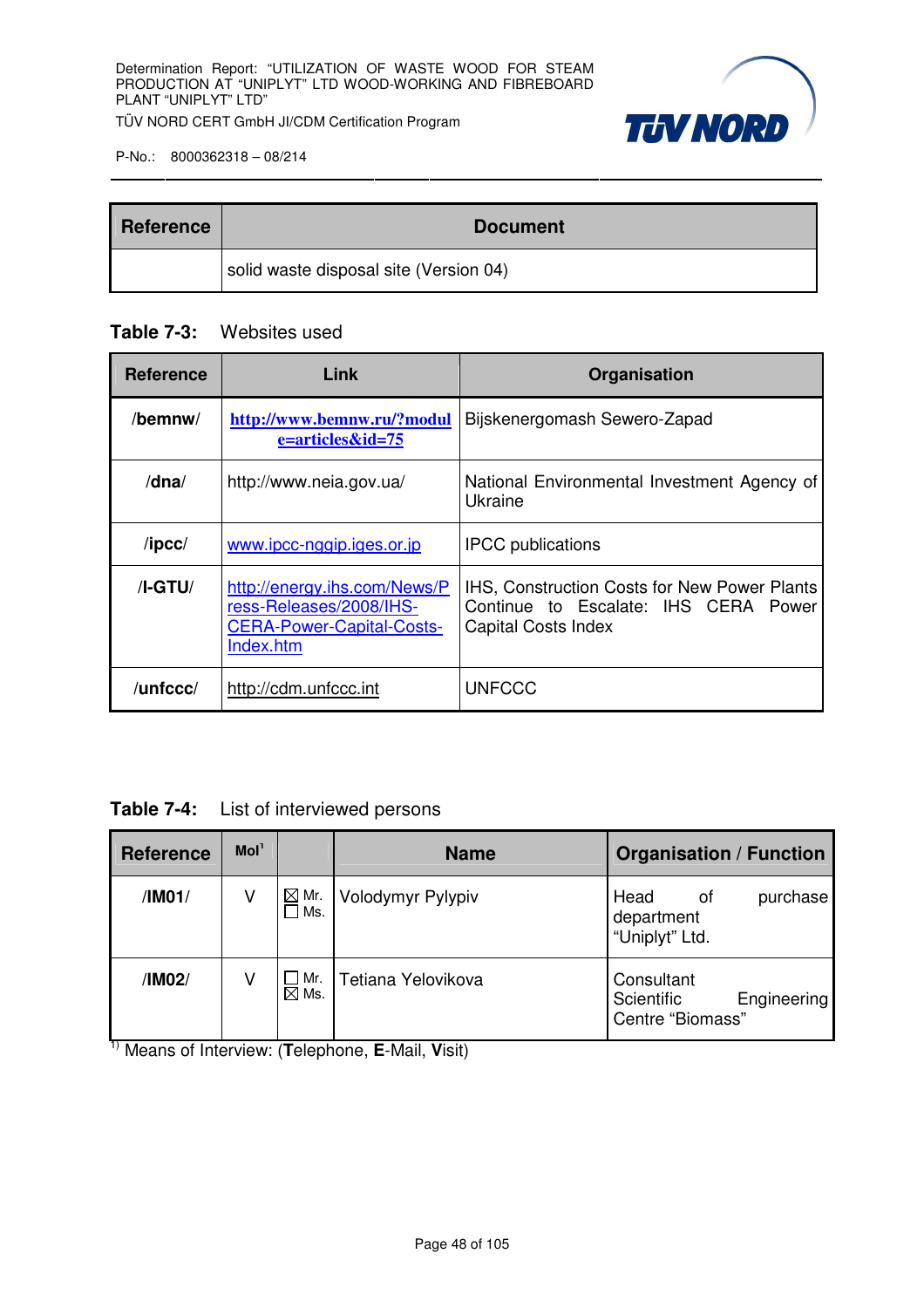

# **ANNEX**

| A1: | <b>Determination Protocol</b> |
|-----|-------------------------------|
|-----|-------------------------------|

- **A2:** Assessment of Baseline **Identification**
- **A3:** Assessment of Financial **Parameters**
- **A4:** Assessment of Barrier analysis
- **A5:** Outcome of the GSCP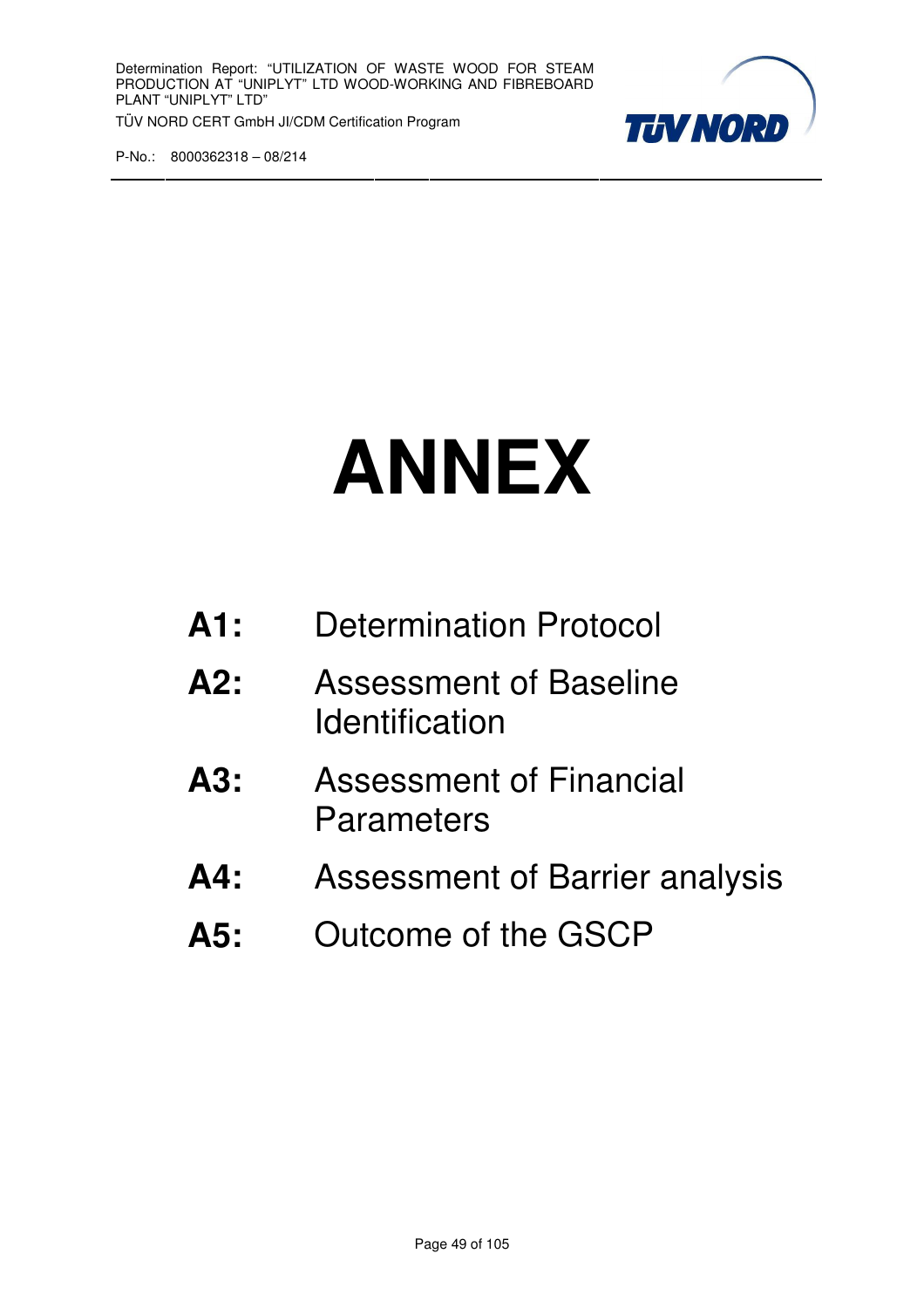P-No.: 8000362318 – 08/214

# **ANNEX 1: DETERMINATION PROTOCOL**

**Table A-1:** Requirements Checklist

| <b>Checklist Item</b><br>(incl. guidance for the determination team)                                                                                                                                                                                              | <b>Determination Team Comments</b><br>(Means and results of assessment)                                                                                                                                                                                                                                                                                                     | Ref.       | <b>Draft</b><br>Concl.                   | <b>Final</b><br>Concl. |
|-------------------------------------------------------------------------------------------------------------------------------------------------------------------------------------------------------------------------------------------------------------------|-----------------------------------------------------------------------------------------------------------------------------------------------------------------------------------------------------------------------------------------------------------------------------------------------------------------------------------------------------------------------------|------------|------------------------------------------|------------------------|
| A. General Description of Project Activity                                                                                                                                                                                                                        |                                                                                                                                                                                                                                                                                                                                                                             |            |                                          |                        |
| <b>Participation Requirements</b><br>A.1.                                                                                                                                                                                                                         |                                                                                                                                                                                                                                                                                                                                                                             |            |                                          |                        |
| Referring to Part A and Annex 1 of the PDD as well as<br>the JI glossary with respect to terms Party, Letter of<br><b>Approval, Authorization and Project Participant.</b>                                                                                        |                                                                                                                                                                                                                                                                                                                                                                             |            |                                          |                        |
| A.1.1. Which Parties and project Participants are<br>participating in the project?                                                                                                                                                                                | Parties involved are Ukraine acting as a Host Party. Legal<br>Project Participant of the Host Country is the "Uniplyt" Ltd<br>OJSC "Oil Company Rosneft".                                                                                                                                                                                                                   | <b>PDD</b> | OK                                       | OK                     |
| A.1.2. Have the involved Parties provided a valid and<br>complete letter of approval and have all private<br>public project participants been authorized by<br>an involved Party? At this stage of the project<br>at least the Host country approval is required. | Letter of Approval can be applied only after the issuance of<br>the positive determination opinion.<br>A positive determination opinion as confirmed by an<br>Independent Entity is a prerequisite for the Host Country<br>Approval that can be issued on request by the Designated<br>Focal Point of the Ukraine - National Environmental<br>Investment Agency of Ukraine. | <b>PDD</b> | LoA<br>will be<br>applie<br><sub>U</sub> |                        |

Page 50 of 105

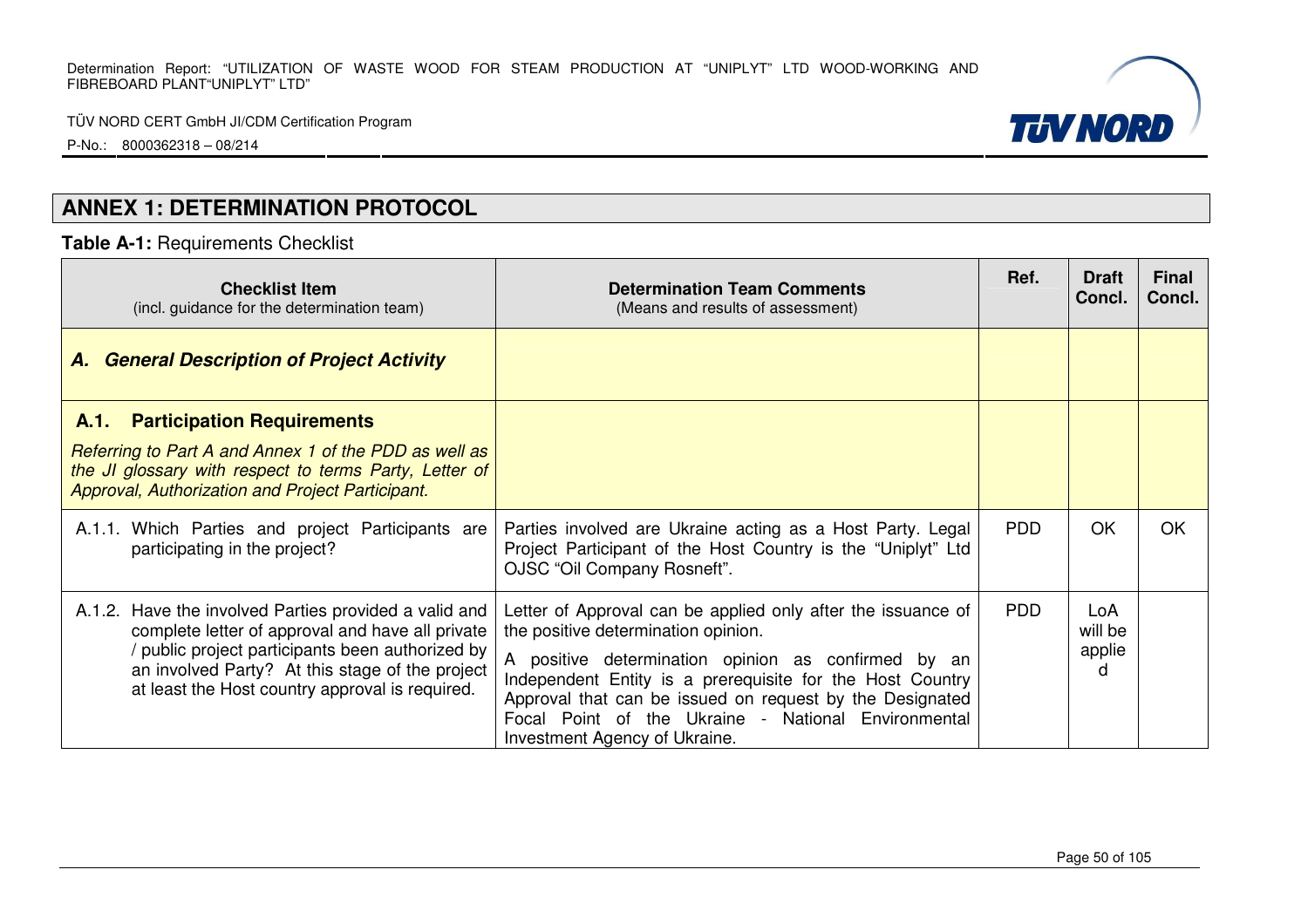#### TÜV NORD CERT GmbH JI/CDM Certification Program



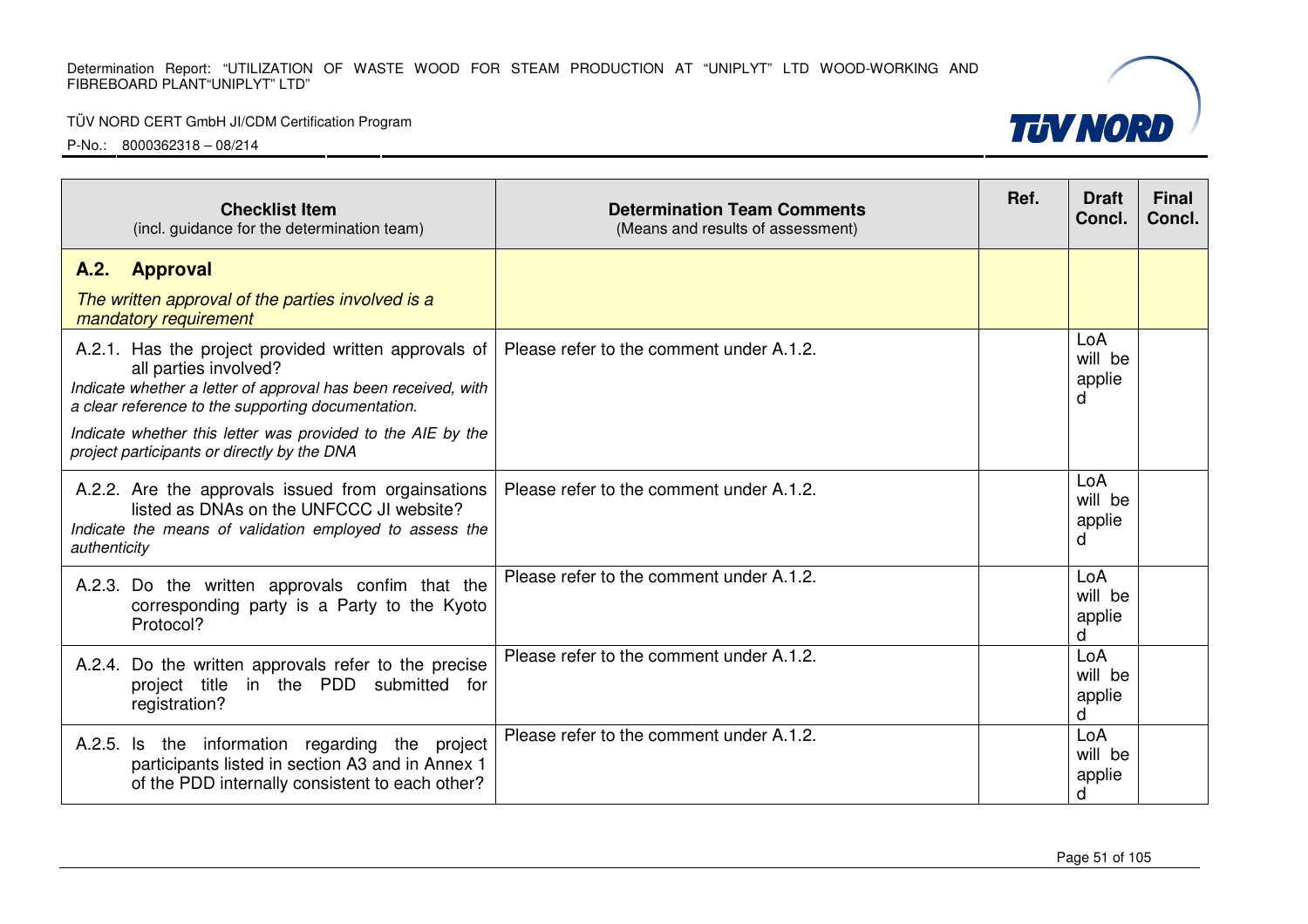## TÜV NORD CERT GmbH JI/CDM Certification Program

| <b>Checklist Item</b><br>(incl. guidance for the determination team)                                                                                                                                                                                                                   | <b>Determination Team Comments</b><br>(Means and results of assessment)                                                                            | Ref.       | <b>Draft</b><br>Concl.        | <b>Final</b><br>Concl. |
|----------------------------------------------------------------------------------------------------------------------------------------------------------------------------------------------------------------------------------------------------------------------------------------|----------------------------------------------------------------------------------------------------------------------------------------------------|------------|-------------------------------|------------------------|
| A.2.6. Are all project participants listed in the PDD<br>approved at least by one Party involved?<br>Indicate whether the participation of the project participant(s)<br>has been approved by a Party to the Kyoto Protocol.<br>Describe the means of validation employed to draw this | Please refer to the comment under A.1.2.                                                                                                           |            | LoA<br>will be<br>applie<br>d |                        |
| conclusion.                                                                                                                                                                                                                                                                            |                                                                                                                                                    |            |                               |                        |
| A.2.7. Are any other project participants approved but<br>not listed in the PDD?                                                                                                                                                                                                       | Please refer to the comment under A.1.2.                                                                                                           |            | LoA<br>will be<br>applie<br>d |                        |
| A.3.<br><b>PDD editorial aspects</b>                                                                                                                                                                                                                                                   |                                                                                                                                                    |            |                               |                        |
| The PDD used as a basis for determination PDD shall<br>be prepared in accordance with the latest template and<br>guidance from the JI Supervisory Committee available<br>on the UNFCCC website.                                                                                        |                                                                                                                                                    |            |                               |                        |
| A.3.1. Has the latest version of the PDD form been<br>applied?                                                                                                                                                                                                                         | Yes, the Project Design Document Form Version 01 - in<br>effect as of 15 June 2006 – has been used. This is the latest<br>version of the PDD form. | <b>PDD</b> | <b>GAR</b><br><b>B5</b>       | <b>OK</b>              |

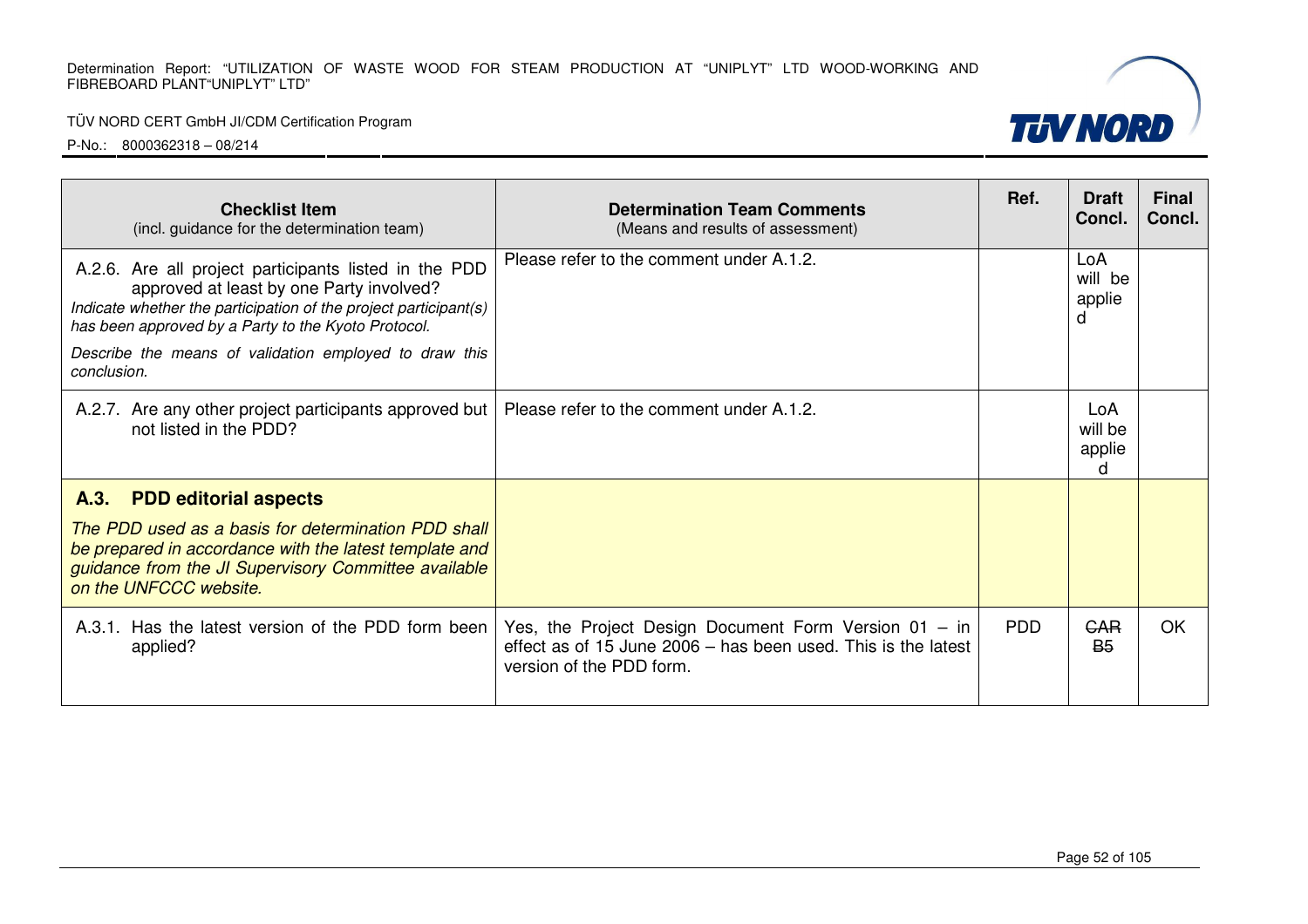## TÜV NORD CERT GmbH JI/CDM Certification Program



| <b>Checklist Item</b><br>(incl. guidance for the determination team)                                                                                                                                                                                                               | <b>Determination Team Comments</b><br>(Means and results of assessment)                                                                                                                                                                                                                                  | Ref.                        | <b>Draft</b><br>Concl. | <b>Final</b><br>Concl. |
|------------------------------------------------------------------------------------------------------------------------------------------------------------------------------------------------------------------------------------------------------------------------------------|----------------------------------------------------------------------------------------------------------------------------------------------------------------------------------------------------------------------------------------------------------------------------------------------------------|-----------------------------|------------------------|------------------------|
| A.3.2. Has the PDD been duly filled in accordance<br>with the latest guidance(s)?                                                                                                                                                                                                  | Guidelines for users of the JI PDD form Version 03 (JISC 13)<br>have been used for completing the PDD. According to the<br>JISC $13th$ meeting, these Guidelines should be taken into<br>account for all PDDs to be published from 1 January 2009.<br>Hence the PDD is in line with the latest guidance. | <b>PDD</b>                  | OK                     | OK                     |
| <b>Technology to be employed</b><br>A.4.<br>Determination of project technology focuses on the<br>project engineering, choice of technology and<br>competence/ maintenance needs. The AIE should<br>ensure that environmentally safe and sound<br>technology and know-how is used. |                                                                                                                                                                                                                                                                                                          |                             |                        |                        |
| A.4.1. Does the PDD contain a clear, accurate and<br>complete project description?<br>The PDD shall contain a clear description of the project<br>activity which provides the reader with a clear understanding                                                                    | The project activity involves replacement of the natural gas<br>fired steam boilers by waste wood fired boiler at "Uniplyt" Ltd.<br>Within the implementation of the project activity two waste<br>wood fired steam boilers will be installed at each site, i.e. one                                     | <b>PDD</b><br>/BPV/<br>/TS/ | <b>OK</b>              | <b>OK</b>              |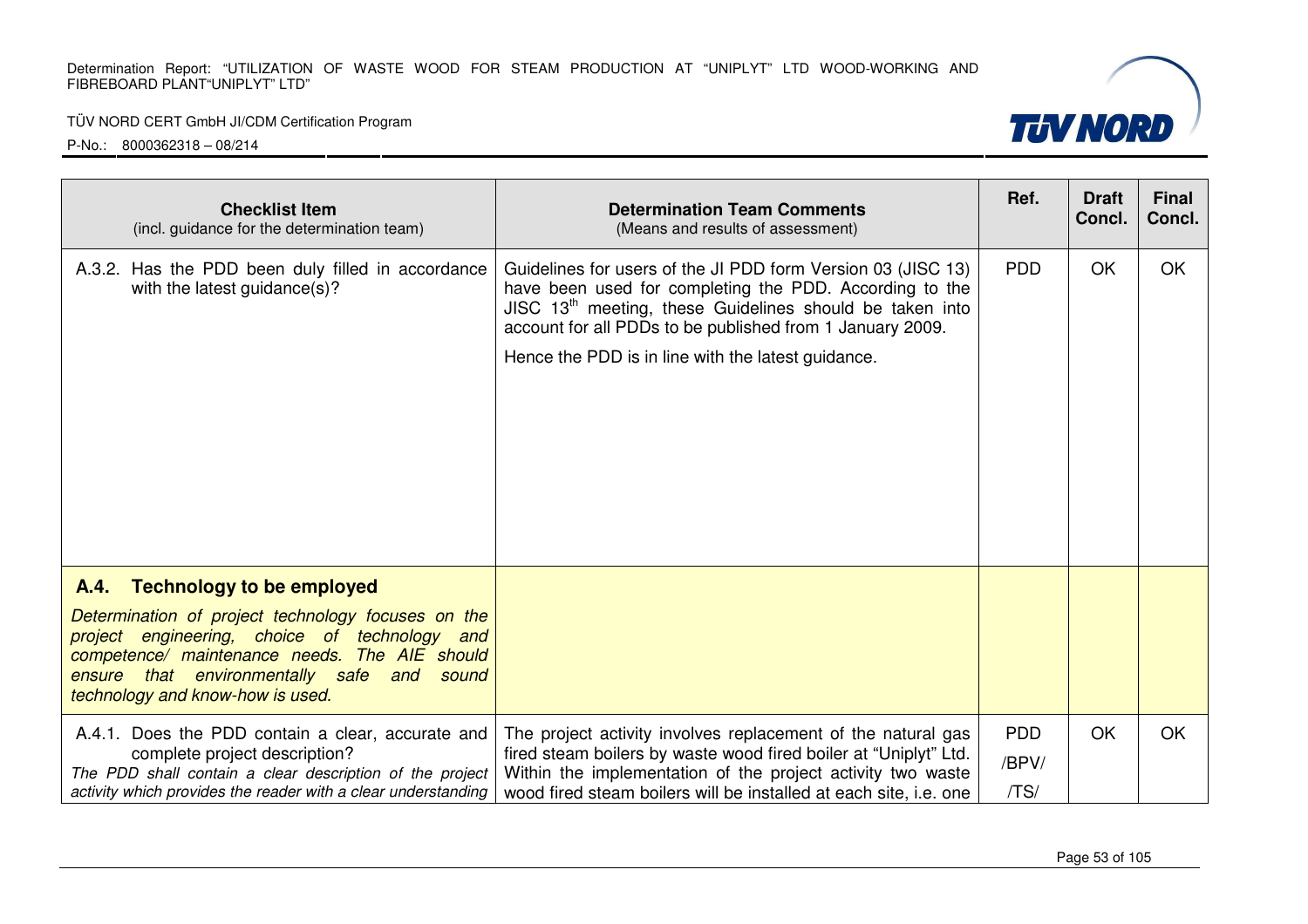#### TÜV NORD CERT GmbH JI/CDM Certification Program



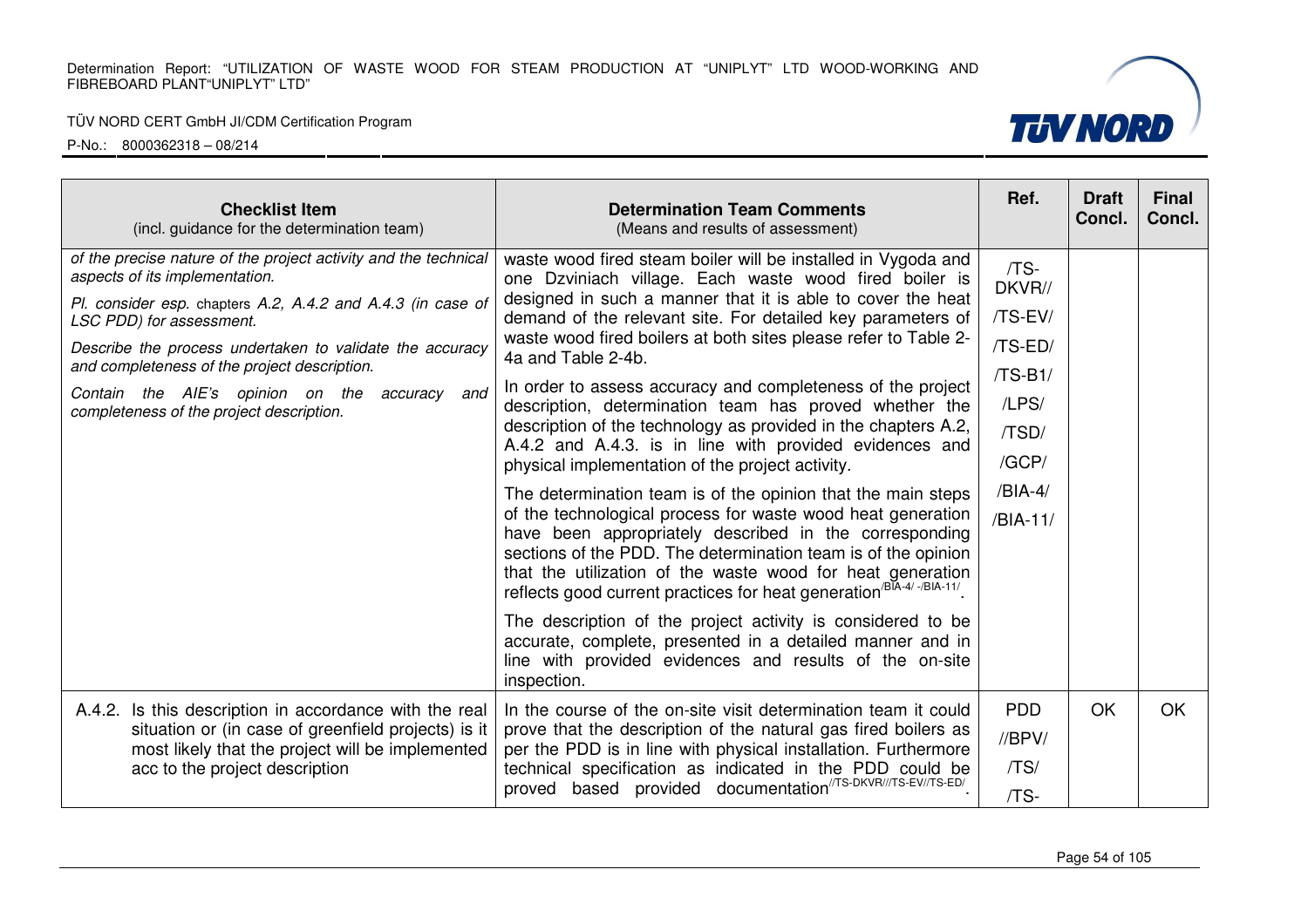#### TÜV NORD CERT GmbH JI/CDM Certification Program



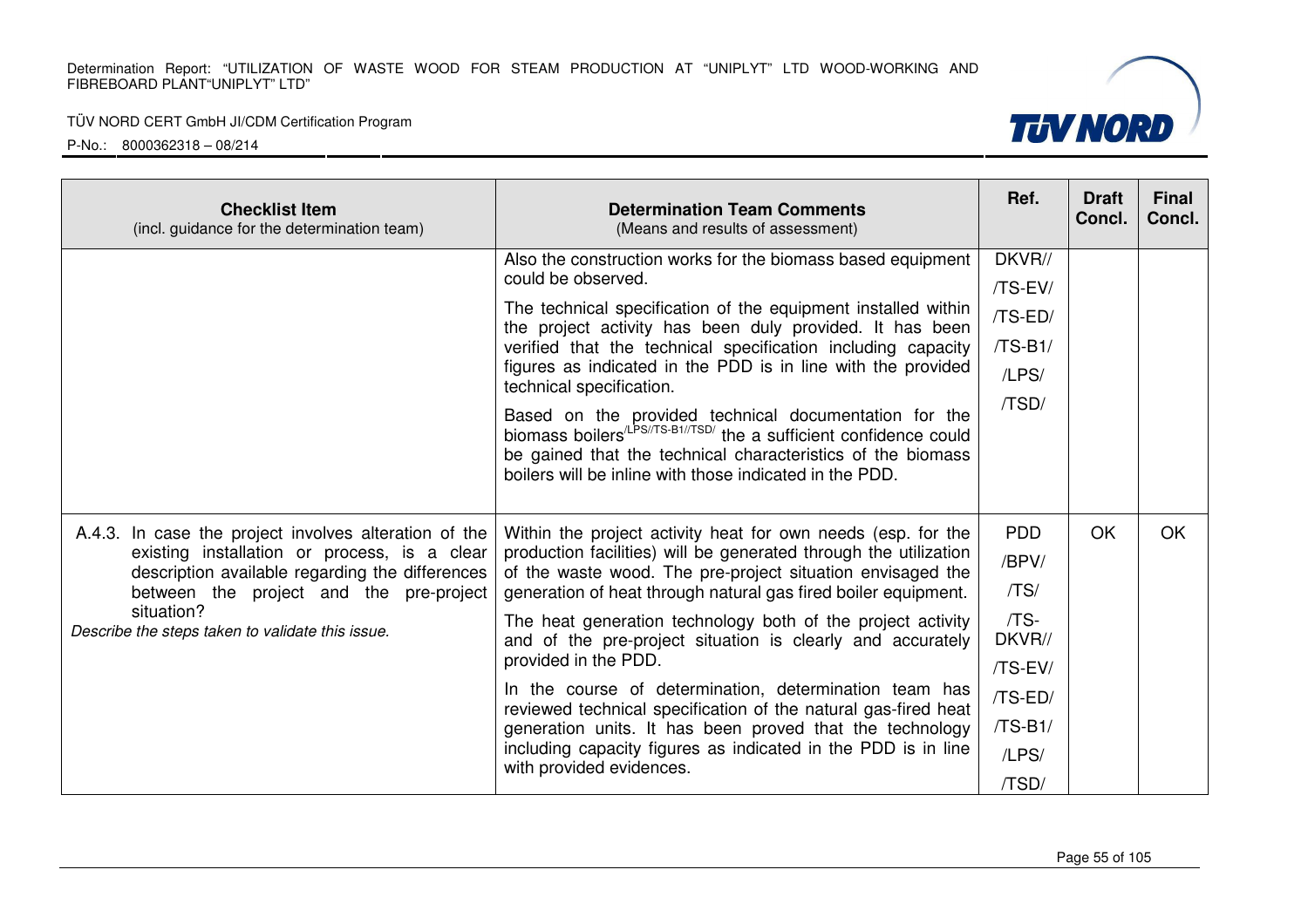#### TÜV NORD CERT GmbH JI/CDM Certification Program

P-No.: 8000362318 – 08/214



**TUV NORD**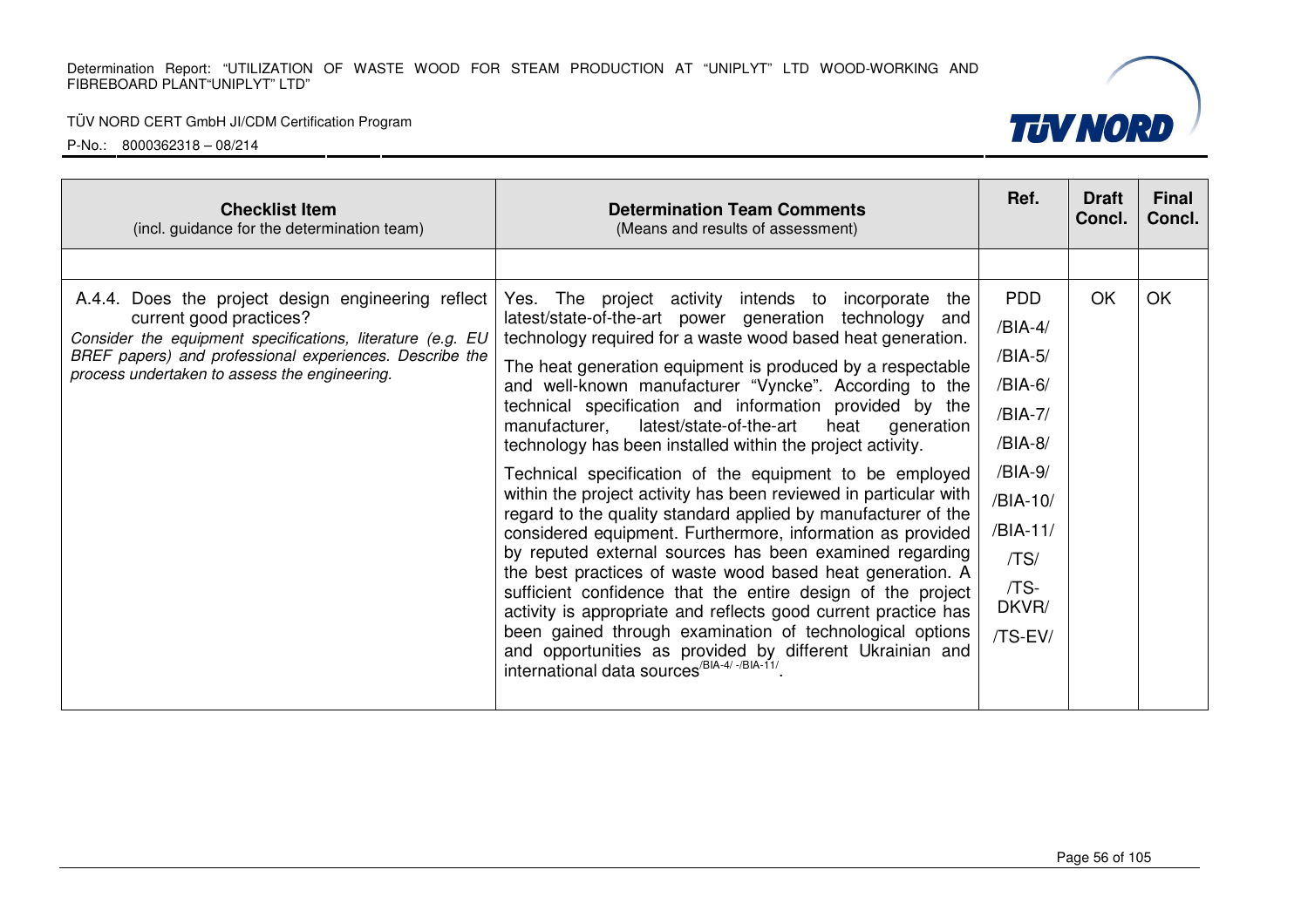

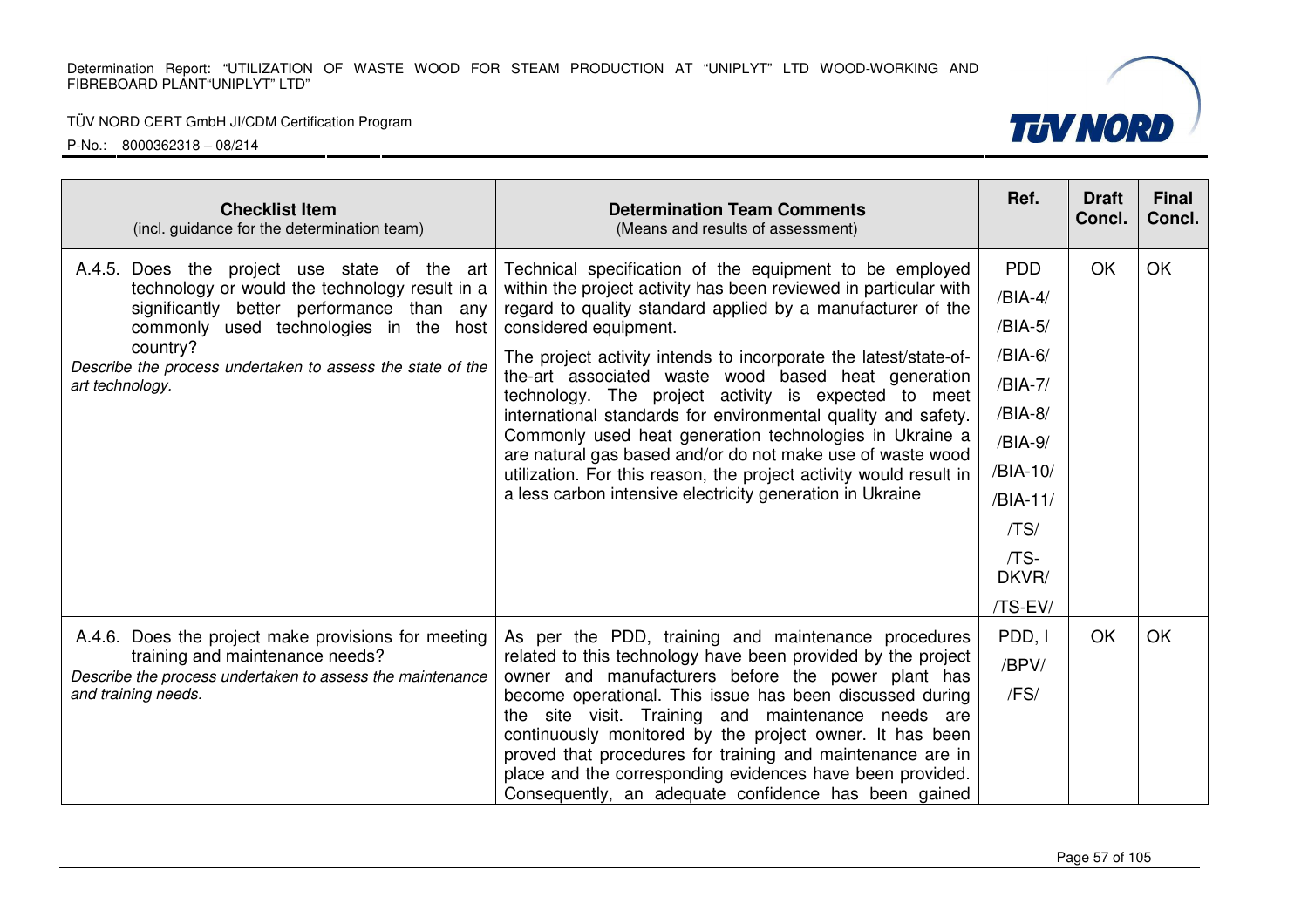## TÜV NORD CERT GmbH JI/CDM Certification Program

| <b>Checklist Item</b><br>(incl. guidance for the determination team)                                                                                                                                                                                   | <b>Determination Team Comments</b><br>(Means and results of assessment)   | Ref. | <b>Draft</b><br>Concl. | <b>Final</b><br>Concl. |
|--------------------------------------------------------------------------------------------------------------------------------------------------------------------------------------------------------------------------------------------------------|---------------------------------------------------------------------------|------|------------------------|------------------------|
|                                                                                                                                                                                                                                                        | proving that sufficient efforts have been made for this sake.             |      |                        |                        |
| <b>Small scale project activity</b><br>A.5.<br>It is assessed whether the project qualifies as small-<br>scale JI project activity                                                                                                                     |                                                                           |      |                        |                        |
| A.5.1. Does the project qualify as a small scale CDM<br>project activity as defined in decision 4 /<br>CMP.1 annex II?<br>Describe the steps taken to validate this issue.                                                                             | Not applicable, because the project activity is a large scale<br>project. |      |                        | <b>OK</b>              |
| A.5.2. Does the project apply one of the approved<br>small scale categories and any methodology<br>and tool referred therein?<br>Describe the steps taken to validate this issue. Check, if<br>applicable the expiry dates of the applied methodology. | Not applicable, because the project activity is a large scale<br>project. |      |                        | <b>OK</b>              |
| A.5.3. Is the small scale project activity not a<br>debundled component of a larger project<br>activity?<br>Describe the steps taken to validate this issue. PI refer to the<br>Compendium of guidance on debundling (EB 36, Annex 27).                | Not applicable, because the project activity is a large scale<br>project. |      |                        | OK                     |
| <b>B.</b> Project Baseline, Additionality and<br><b>Monitoring Plan</b>                                                                                                                                                                                |                                                                           |      |                        |                        |

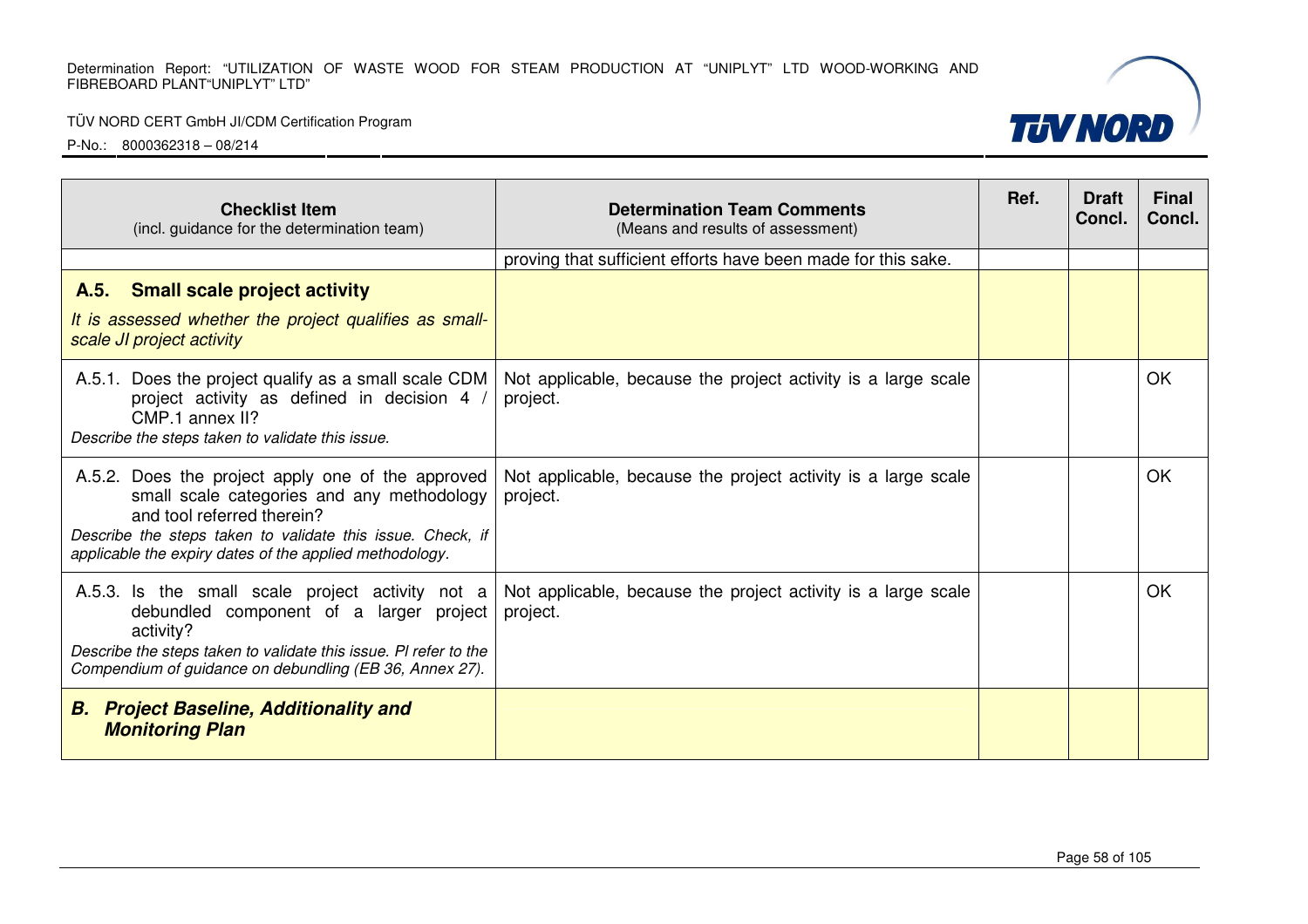#### TÜV NORD CERT GmbH JI/CDM Certification Program



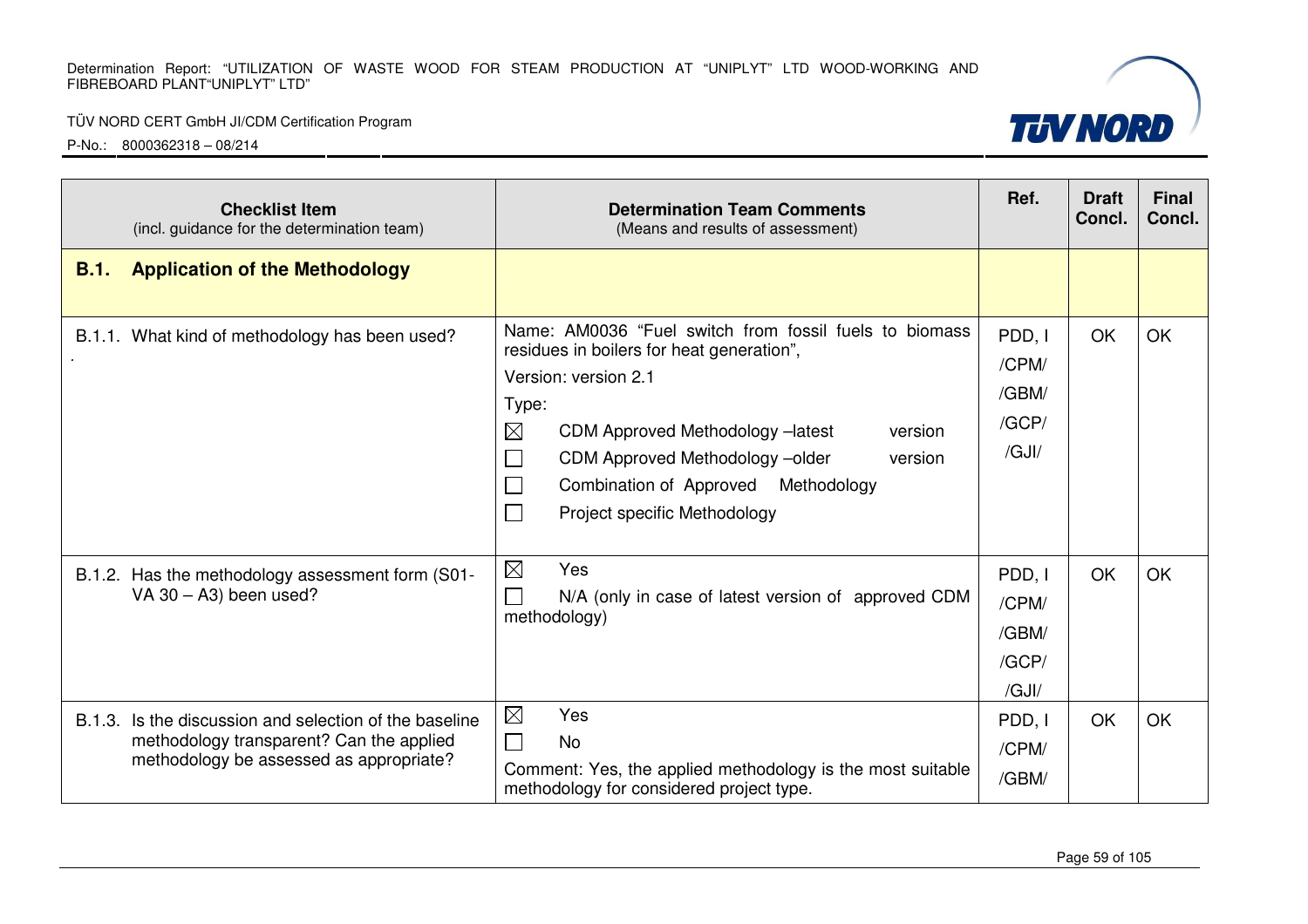## TÜV NORD CERT GmbH JI/CDM Certification Program

P-No.: 8000362318 – 08/214

| <b>Checklist Item</b><br>(incl. guidance for the determination team)                                                                                                                           | <b>Determination Team Comments</b><br>(Means and results of assessment)                                                                                                                                                               | Ref.   | <b>Draft</b><br>Concl.       | <b>Final</b><br>Concl. |
|------------------------------------------------------------------------------------------------------------------------------------------------------------------------------------------------|---------------------------------------------------------------------------------------------------------------------------------------------------------------------------------------------------------------------------------------|--------|------------------------------|------------------------|
|                                                                                                                                                                                                |                                                                                                                                                                                                                                       | /GCP/  |                              |                        |
|                                                                                                                                                                                                |                                                                                                                                                                                                                                       | /GJI/  |                              |                        |
| B.1.4. Is the chosen methodology applied correctly?                                                                                                                                            | Yes based on the analysis of the project design document                                                                                                                                                                              | PDD, I | <b>GAR</b><br>B <sub>1</sub> | <b>OK</b>              |
|                                                                                                                                                                                                | and supporting documentations it could be proved that the<br>methodology has been applied correctly.                                                                                                                                  | /CPM/  |                              |                        |
|                                                                                                                                                                                                | <b>CAR B1</b> has been raised and successfully closed.                                                                                                                                                                                | /GBM/  |                              |                        |
|                                                                                                                                                                                                |                                                                                                                                                                                                                                       | /GCP/  |                              |                        |
|                                                                                                                                                                                                |                                                                                                                                                                                                                                       | /GJI/  |                              |                        |
| B.1.5. Does the baseline methodology specify data                                                                                                                                              | The<br>methodology specifies procedures for identifying<br>baseline scenario. The required procedure has been followed<br>by project participant.                                                                                     | PDD, I | <b>GAR</b>                   | OK                     |
| sources and assumptions?                                                                                                                                                                       |                                                                                                                                                                                                                                       | /CPM/  | <b>B2</b>                    |                        |
|                                                                                                                                                                                                | Furthermore the methodology contains specific requirements                                                                                                                                                                            | /GBM/  |                              |                        |
|                                                                                                                                                                                                | for justification of the remaining lifetime of the existing<br>equipment. As described in this report the justification<br>provided by project participant is in line with methodology<br>requirements.                               | /GCP/  |                              |                        |
|                                                                                                                                                                                                |                                                                                                                                                                                                                                       | /GJI/  |                              |                        |
|                                                                                                                                                                                                | <b>CAR B2</b> has been raised and successfully closed.                                                                                                                                                                                |        |                              |                        |
| B.1.6. Does the baseline methodology sufficiently<br>describe the underlying rationale for the<br>algorithm/formulae used to determine baseline<br>emissions (e.g. marginal vs. average, etc.) | The applied methodology is an CDM approved methodology<br>so that it can be concluded that baseline methodology<br>sufficiently describes the underlying rationale for the<br>algorithm/formulae used to determine baseline emissions | PDD, I | OK                           | <b>OK</b>              |
|                                                                                                                                                                                                |                                                                                                                                                                                                                                       | /CPM/  |                              |                        |
|                                                                                                                                                                                                |                                                                                                                                                                                                                                       | /GBM/  |                              |                        |
|                                                                                                                                                                                                |                                                                                                                                                                                                                                       | /GCP/  |                              |                        |
|                                                                                                                                                                                                |                                                                                                                                                                                                                                       | /GJI/  |                              |                        |

Page 60 of 105

**TUV NORD**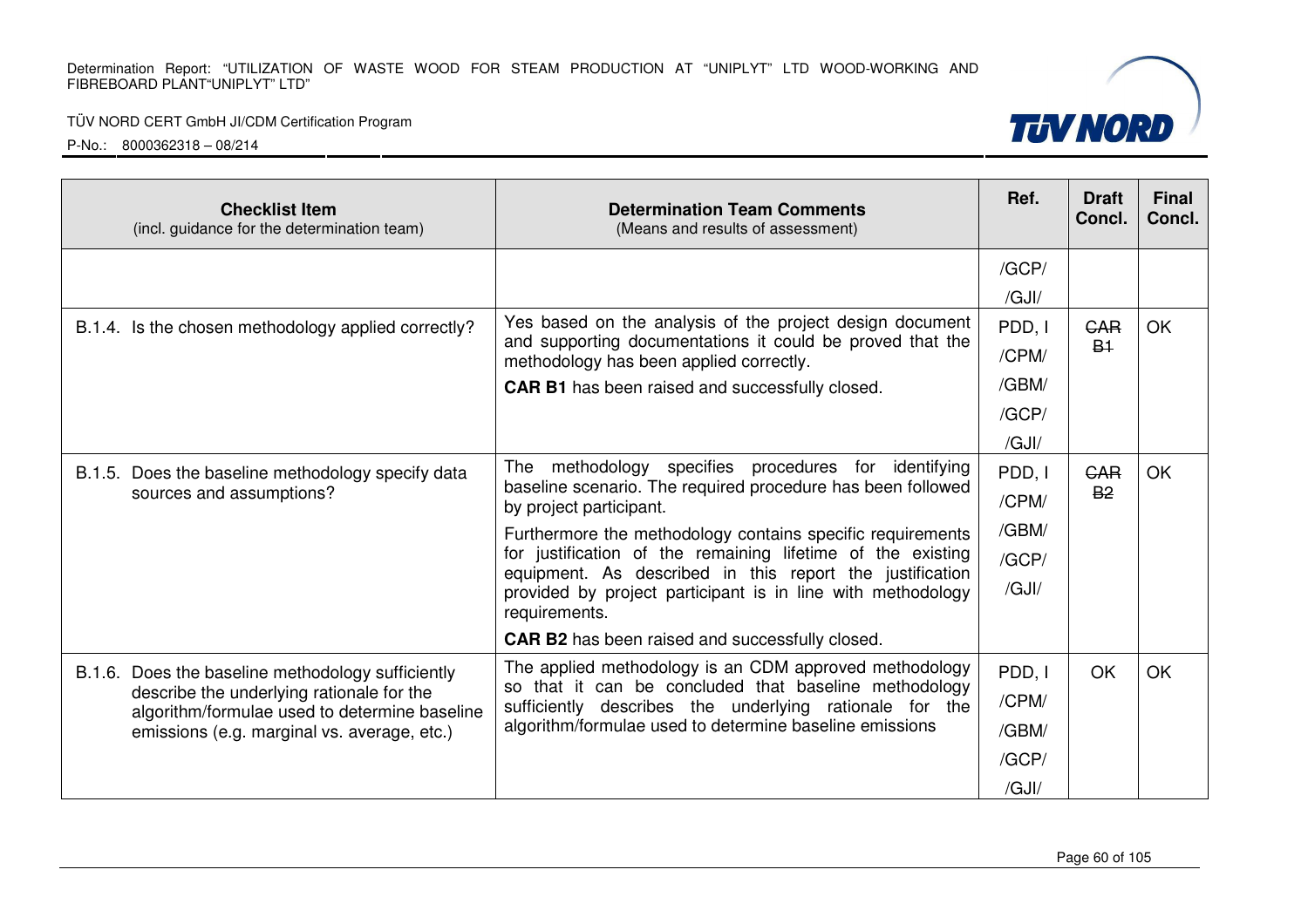## TÜV NORD CERT GmbH JI/CDM Certification Program

| <b>Checklist Item</b><br>(incl. guidance for the determination team)                                                                                                                                                                                                                                                | <b>Determination Team Comments</b><br>(Means and results of assessment)                                                                                                              | Ref.   | <b>Draft</b><br>Concl.  | <b>Final</b><br>Concl. |
|---------------------------------------------------------------------------------------------------------------------------------------------------------------------------------------------------------------------------------------------------------------------------------------------------------------------|--------------------------------------------------------------------------------------------------------------------------------------------------------------------------------------|--------|-------------------------|------------------------|
| B.1.7. Does the baseline methodology specify types<br>of variables used (e.g. fuels used, fuel<br>consumption rates, etc)?                                                                                                                                                                                          | Please refer to the comments above.                                                                                                                                                  | PDD, I | OK                      | OK                     |
| B.1.8. Does the baseline methodology specify the<br>spatial level of data (local, regional, national)?                                                                                                                                                                                                              | Please refer to the comments above.                                                                                                                                                  | PDD, I | OK                      | OK                     |
| B.1.9. Is the applied CDM methodology identical with<br>the version available on the UNFCCC<br>website? (Valid only projects where CDM<br>Approved Methodology has been used)<br>Describe the steps taken to validate this issue.                                                                                   | determination proved that CDM Approved<br>Yes,<br>the<br>Methodology as available on the UNFCCC website has been<br>used.                                                            | PDD, I | OK                      | OK                     |
| B.1.10. Are all applicability criteria in the methodology,<br>the applied tools or any other methodology<br>component referred to therein fulfilled?<br>Describe for each applicability criterion listed in the selected<br>approved methodology the steps taken to assess the<br>information contained in the PDD. | Yes, all applicability criteria are fulfilled. For detailed<br>assessment of the particular criteria please refer to the<br>applicability assessment in section 5.2. of this report. | PDD, I | <b>GAR</b><br><b>B2</b> | OK                     |
| B.1.11. Is the project in accordance to every other<br>stipulation or requirement mentioned in all<br>sections of the methodology?                                                                                                                                                                                  | Yes, please refer to B.1.5. and B.1.10                                                                                                                                               | PDD, I | OK                      | OK                     |
| Describe the steps taken to check whether the proposed<br>project activity meets all the other possible stipulations and                                                                                                                                                                                            |                                                                                                                                                                                      |        |                         |                        |

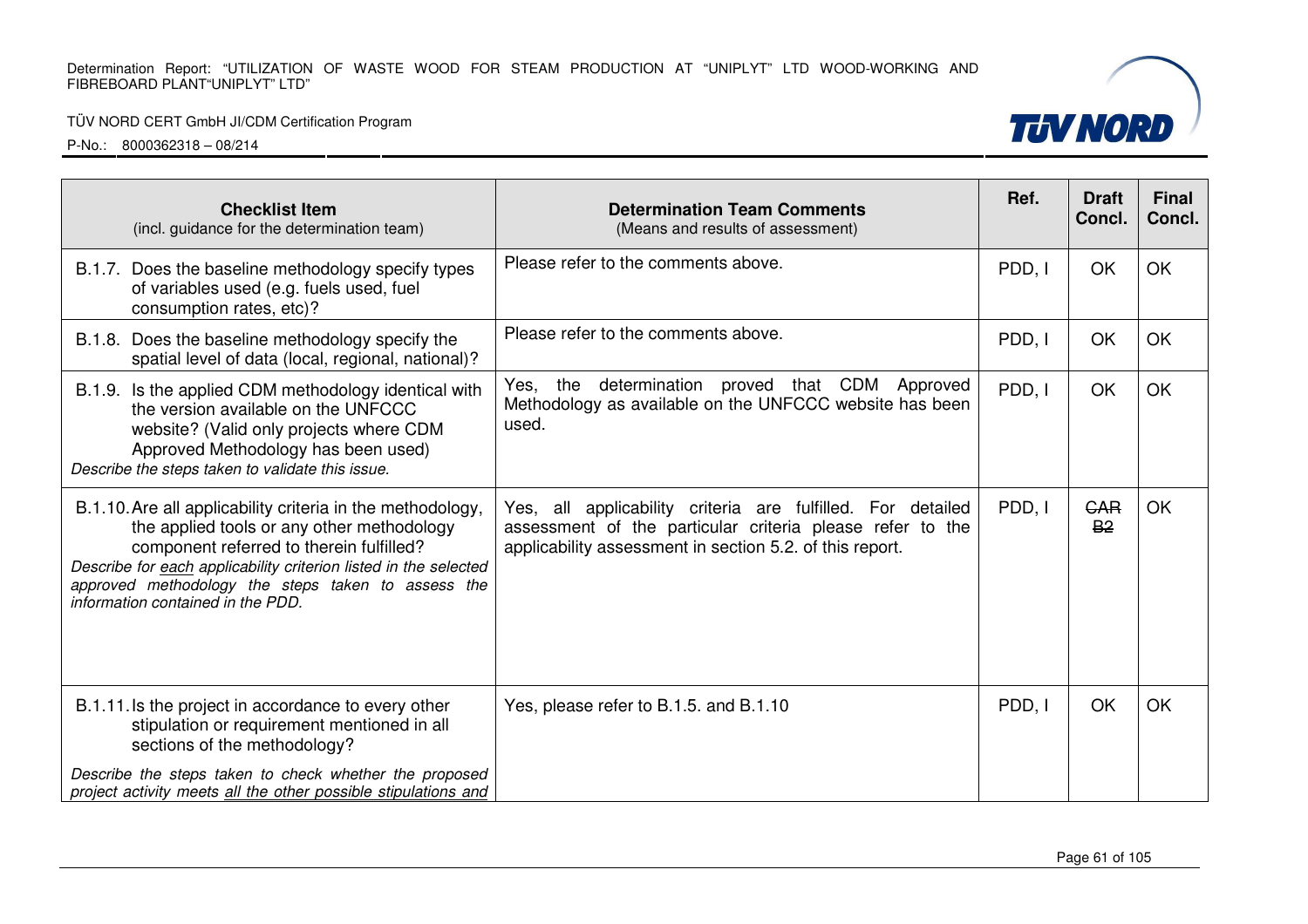#### TÜV NORD CERT GmbH JI/CDM Certification Program



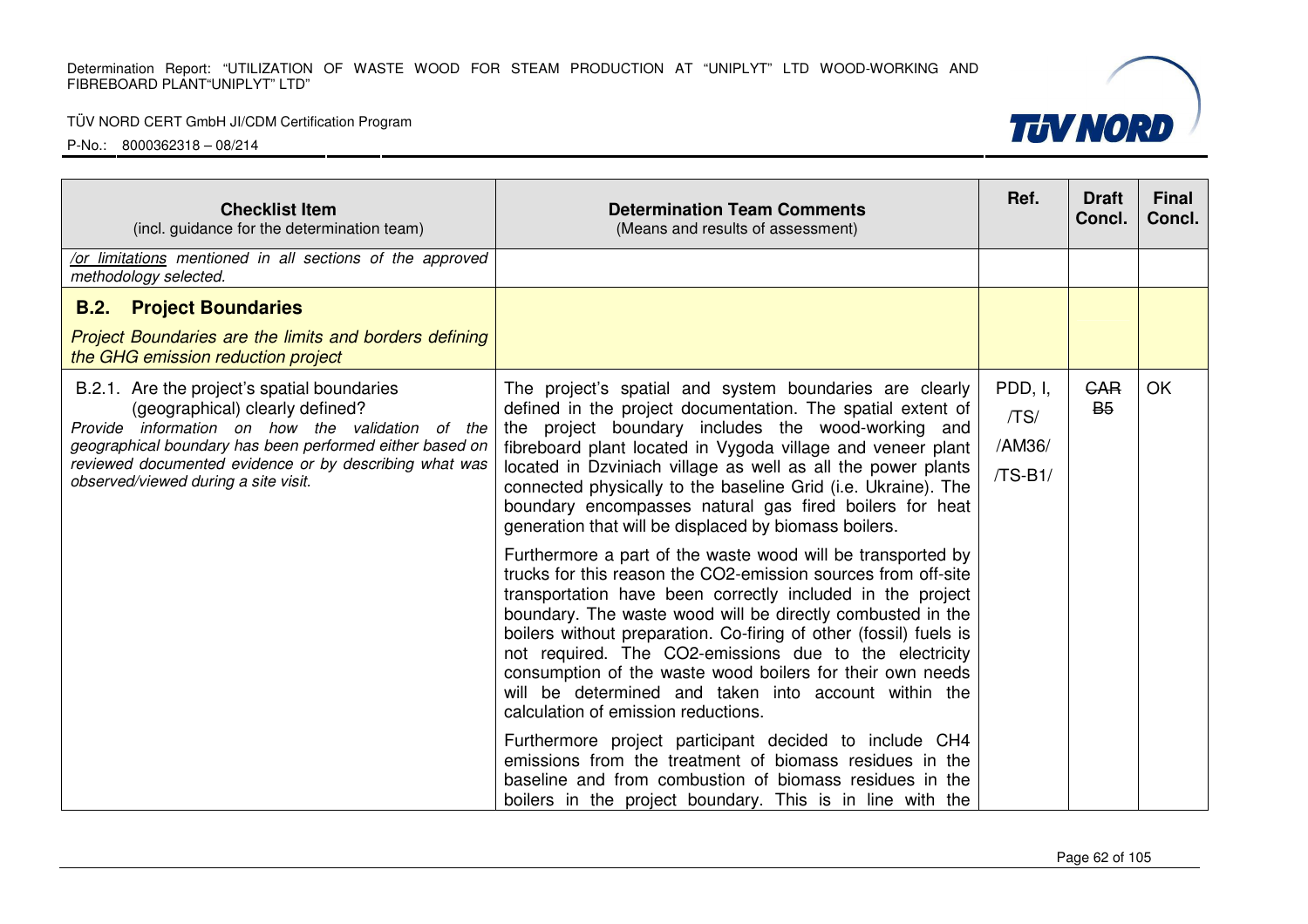| <b>Checklist Item</b><br>(incl. guidance for the determination team)                                                                                                                                                                                                                                                                               | <b>Determination Team Comments</b><br>(Means and results of assessment)                                                                                                                                                                                                                                                                                                                                                                                            | Ref.                      | <b>Draft</b><br>Concl.             | <b>Final</b><br>Concl. |
|----------------------------------------------------------------------------------------------------------------------------------------------------------------------------------------------------------------------------------------------------------------------------------------------------------------------------------------------------|--------------------------------------------------------------------------------------------------------------------------------------------------------------------------------------------------------------------------------------------------------------------------------------------------------------------------------------------------------------------------------------------------------------------------------------------------------------------|---------------------------|------------------------------------|------------------------|
|                                                                                                                                                                                                                                                                                                                                                    | methodology because dumping and decay of biomass<br>residues under mainly aerobic conditions has been identified<br>as a baseline scenario.                                                                                                                                                                                                                                                                                                                        |                           |                                    |                        |
|                                                                                                                                                                                                                                                                                                                                                    | The project boundary is clearly described in words and a<br>visualisation of the physical project boundary as well as a<br>table defining all significant GHG gases has been included in<br>the PDD.                                                                                                                                                                                                                                                               |                           |                                    |                        |
| B.2.2. Are all sources and GHGs included in the<br>project boundary as required in the applied<br>methodology?<br>Provide information on how the validation of the GHGs and<br>sources has been performed either based on reviewed<br>documented evidence or by describing<br>what was<br>observed/viewed during a site visit.                     | The determination team has examined the equipment and<br>facilities required for the heat generation as well as treatment<br>of the biomass residues w.r.t. the potential sources of GHG<br>gas emissions. It could be verified that all anthropogenic<br>emissions by sources under the control of the project<br>participants that are significant and reasonably attributable to<br>the JI project have been appropriately included in the project<br>boundary. | PDD, I,<br>/TS/<br>/AM36/ | GAR<br><b>B<sub>5</sub></b>        | <b>OK</b>              |
| B.2.3. In case the methodology allows to choose<br>whether a source and/or gas is to be included,<br>is the choice sufficiently explained and<br>justified?<br>Confirm if the justification provided by the PPs is<br>based on assessment<br>reasonable,<br>of supporting<br>documented evidence provided by the PPs or by onsite<br>observations. | Yes, the inclusion of the $CH_4$ emissions form the uncontrolled<br>burning or decay of the biomass residues and from the<br>combustion of the biomass residues can be decided by PP.<br>The decision to include these sources is in line with the<br>methodology.                                                                                                                                                                                                 | PDD, I,<br>/TS/<br>/AM36/ | <b>GAR</b><br><b>B<sub>5</sub></b> | <b>OK</b>              |

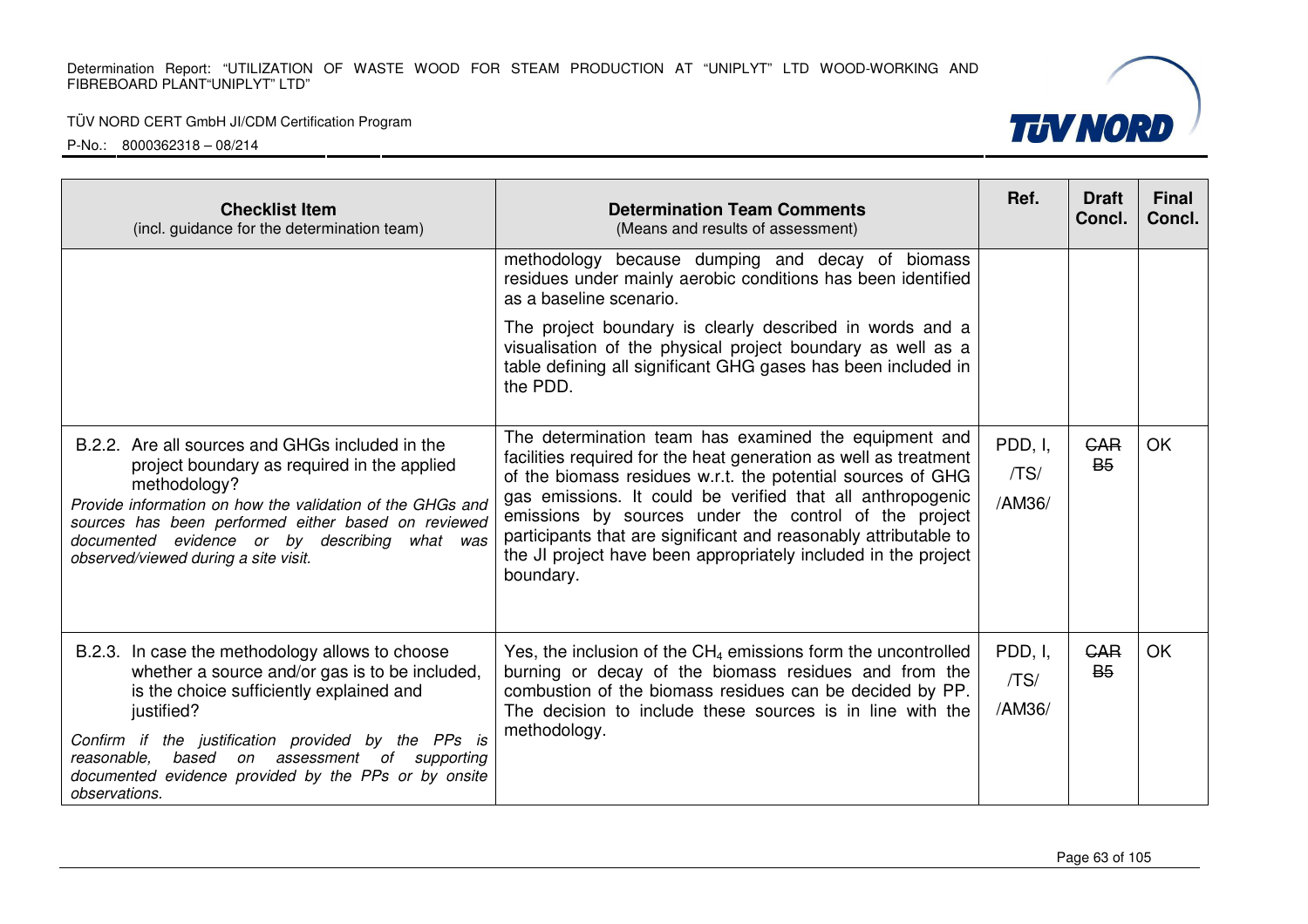#### TÜV NORD CERT GmbH JI/CDM Certification Program



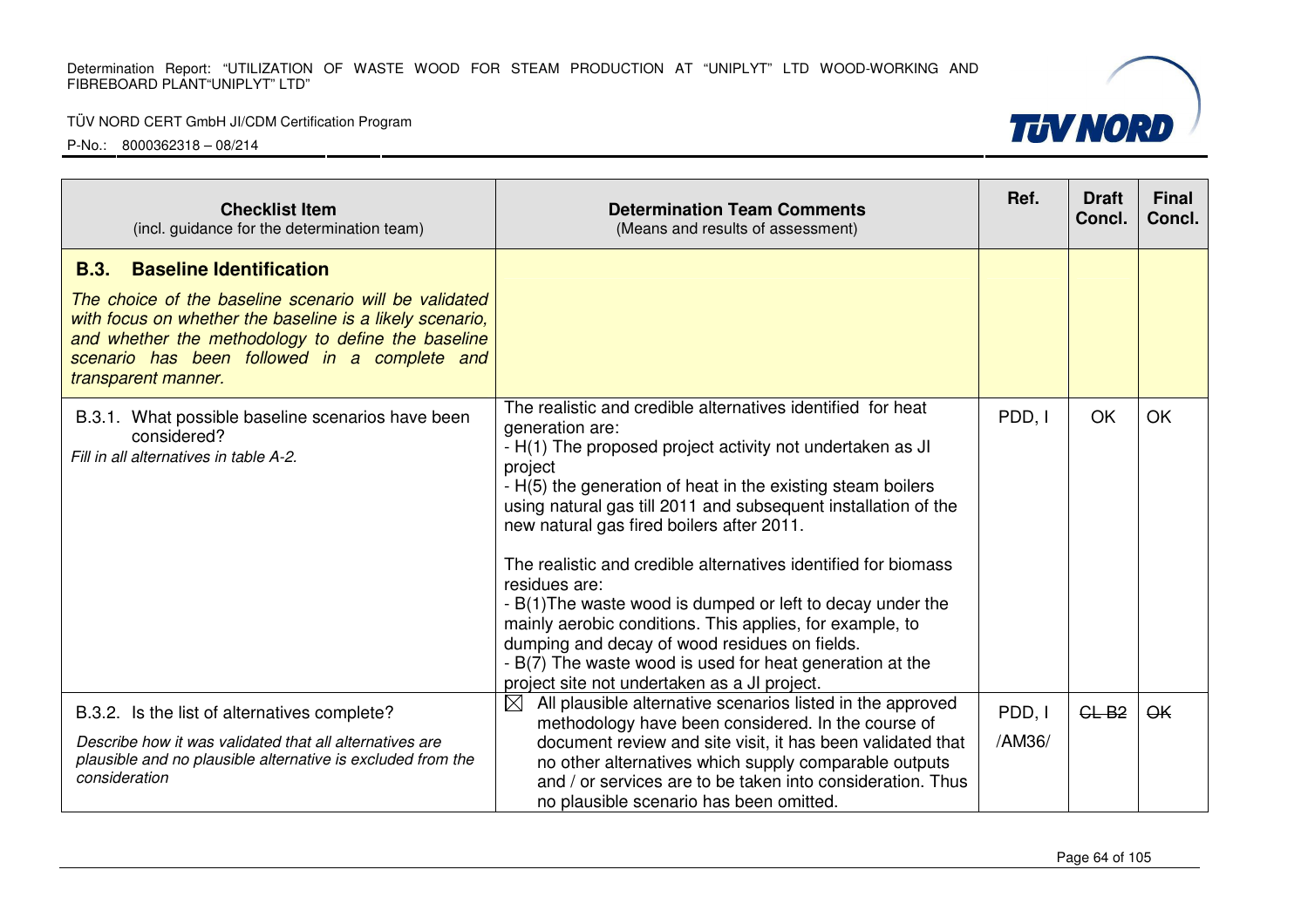#### TÜV NORD CERT GmbH JI/CDM Certification Program



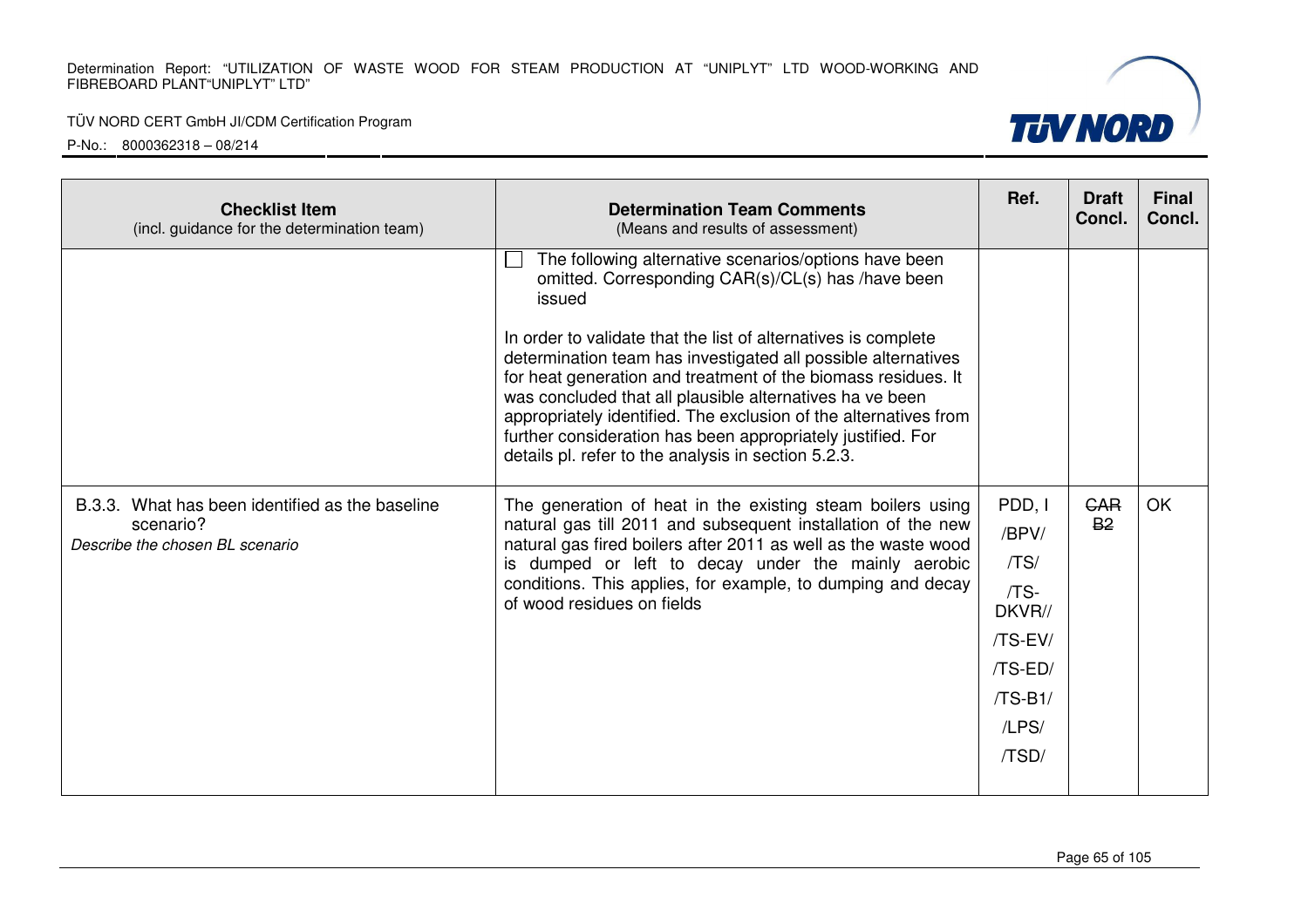#### TÜV NORD CERT GmbH JI/CDM Certification Program



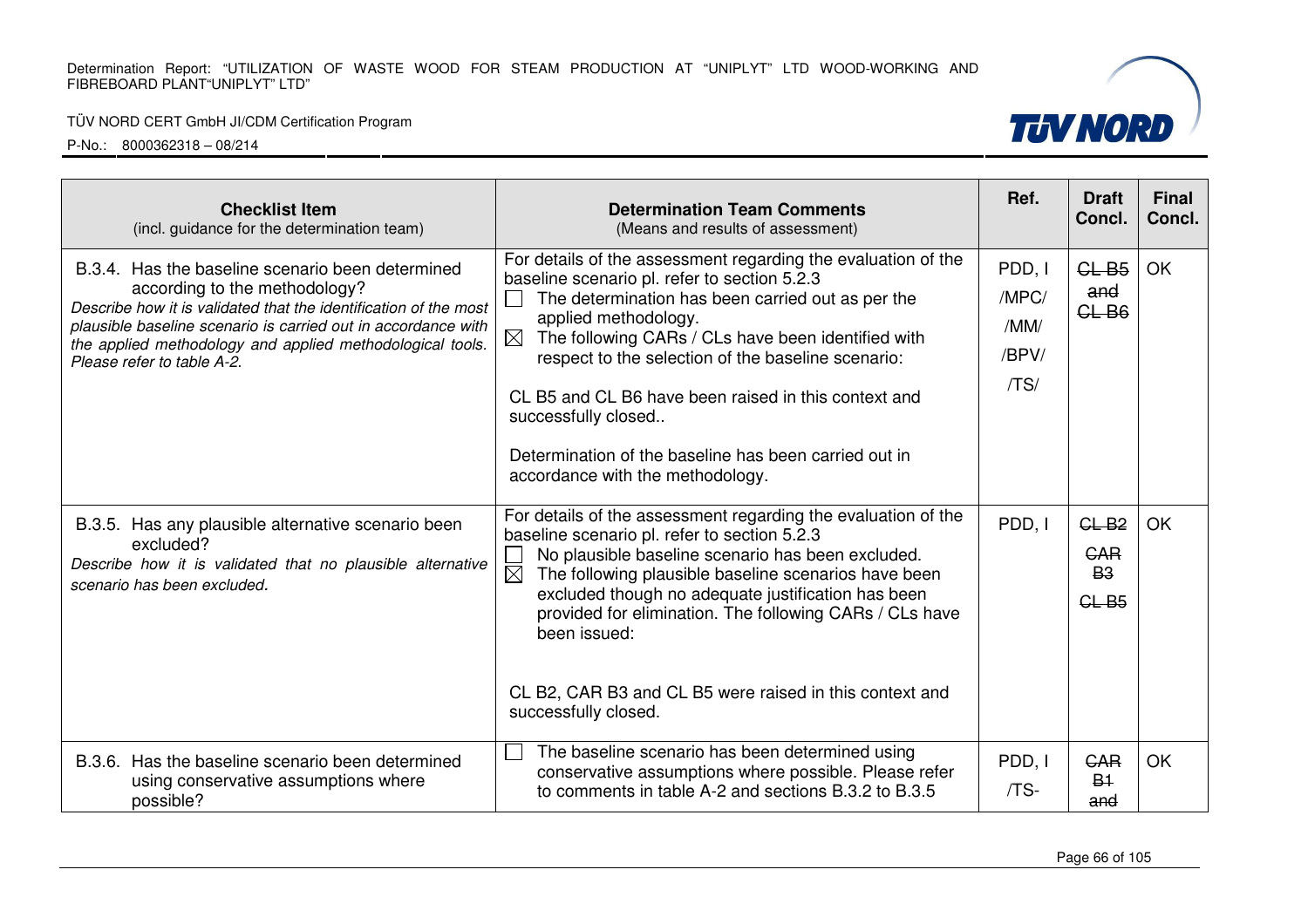#### TÜV NORD CERT GmbH JI/CDM Certification Program



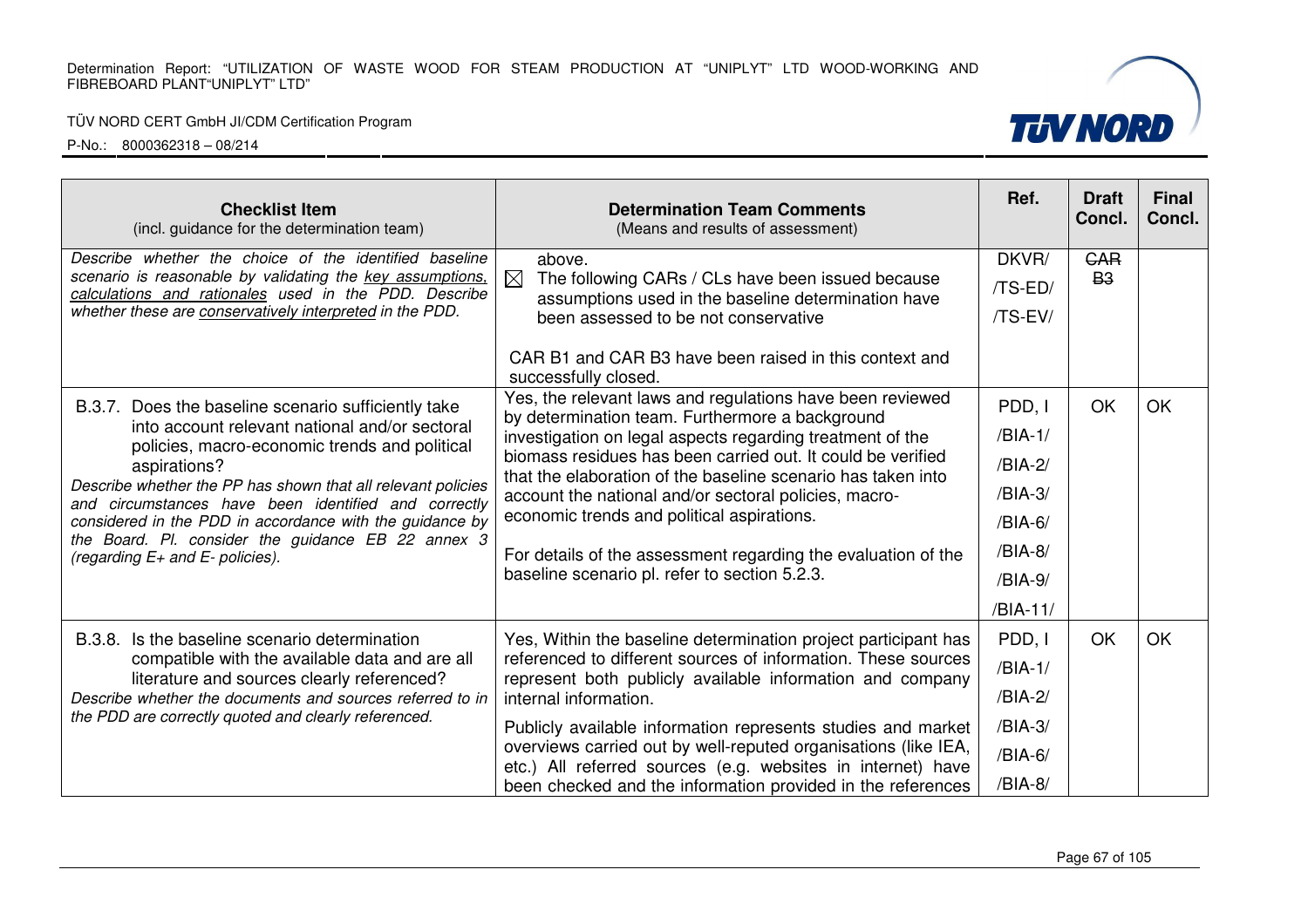| <b>Checklist Item</b><br>(incl. guidance for the determination team)                                                                                                                                                                                                                                        | <b>Determination Team Comments</b><br>(Means and results of assessment)                                                                                                                                                                                                                                                                                                                                                           | Ref.                     | <b>Draft</b><br>Concl.                        | <b>Final</b><br>Concl. |
|-------------------------------------------------------------------------------------------------------------------------------------------------------------------------------------------------------------------------------------------------------------------------------------------------------------|-----------------------------------------------------------------------------------------------------------------------------------------------------------------------------------------------------------------------------------------------------------------------------------------------------------------------------------------------------------------------------------------------------------------------------------|--------------------------|-----------------------------------------------|------------------------|
|                                                                                                                                                                                                                                                                                                             | sources could be proved.<br>The same is valid for documents provided by project<br>participant. All required documentation has been provided<br>and its correctness could be verified.                                                                                                                                                                                                                                            | /BIA-9/<br>/BIA-11/      |                                               |                        |
| <b>B.4.</b> Additionality Determination<br>The assessment of additionality will be validated with<br>focus on whether the project itself is not a likely<br>baseline scenario.<br><b>B.4.1. Methodology</b>                                                                                                 |                                                                                                                                                                                                                                                                                                                                                                                                                                   |                          |                                               |                        |
| B.4.1.1.<br>Did the additionality justification follow the<br>requirements of the applied methodology<br>and/or methodological tools?<br>Describe how it is validated that additionality justification is<br>carried out in accordance with the applied methodology<br>and/or applied methodological tools. | PP has justified the additionality by means of applying<br>Additionality Tool <sup>TA</sup> . This is in line with methodology<br>(AM0036)<br>In accordance with the Additionality Tool the additionality has<br>to be justified through identification of the baseline scenario<br>and common practice analysis. Both steps have been<br>appropriately carried out in the PDD. For details please refer<br>to the section 5.2.3. | PDD, I<br>/TA/<br>/AM36/ | <b>CAR</b><br><b>B4</b><br>$GL-B6$<br>$GL-B7$ | <b>OK</b>              |
| <b>B.4.2. Consideration of JI before project start</b>                                                                                                                                                                                                                                                      |                                                                                                                                                                                                                                                                                                                                                                                                                                   |                          |                                               |                        |

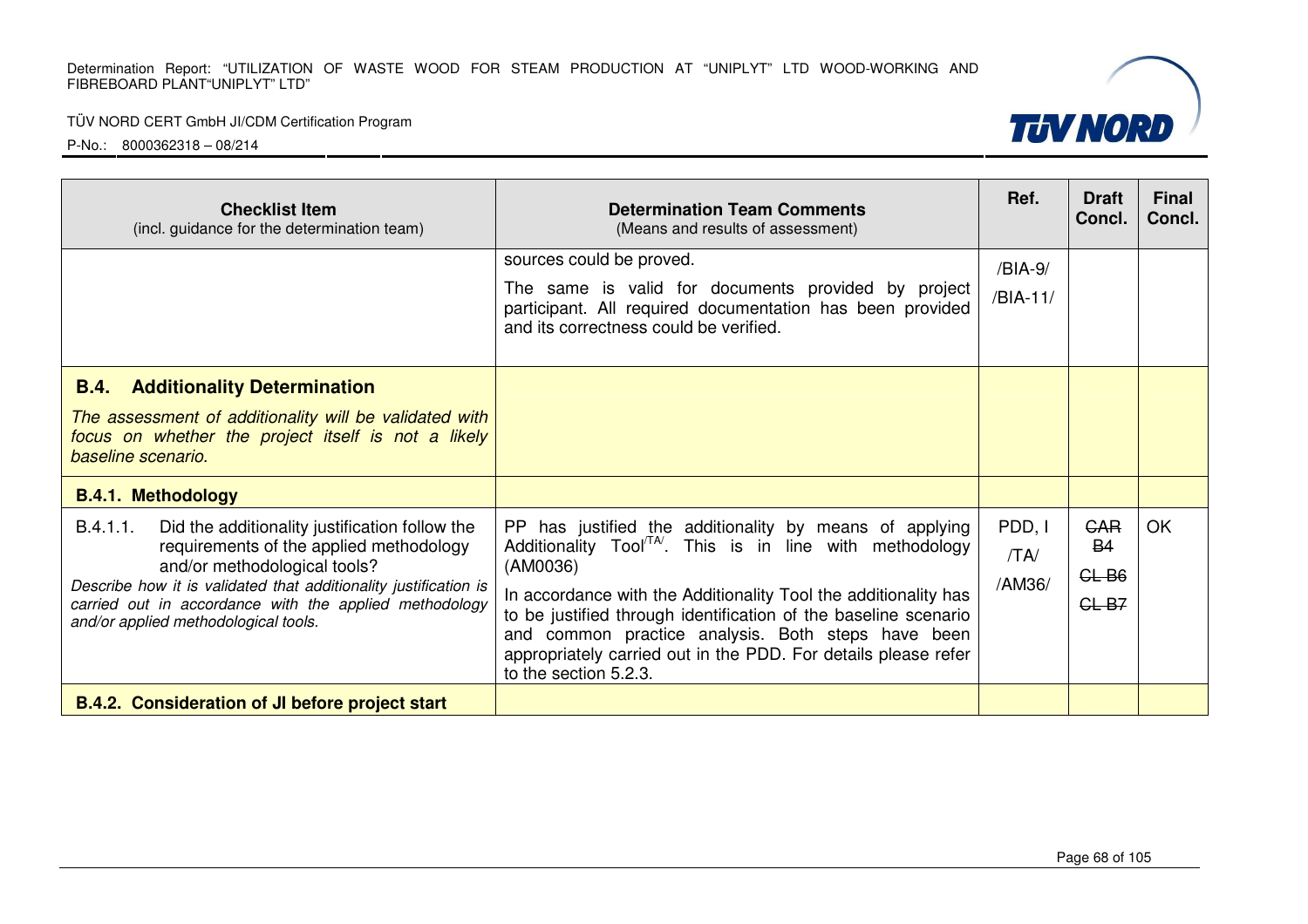P-No.: 8000362318 – 08/214



<sup>8</sup> GUIDELINES FOR USERS OF THE JOINT IMPLEMENTATION PROJECT DESIGN DOCUMENT FORM (VERSION 03)

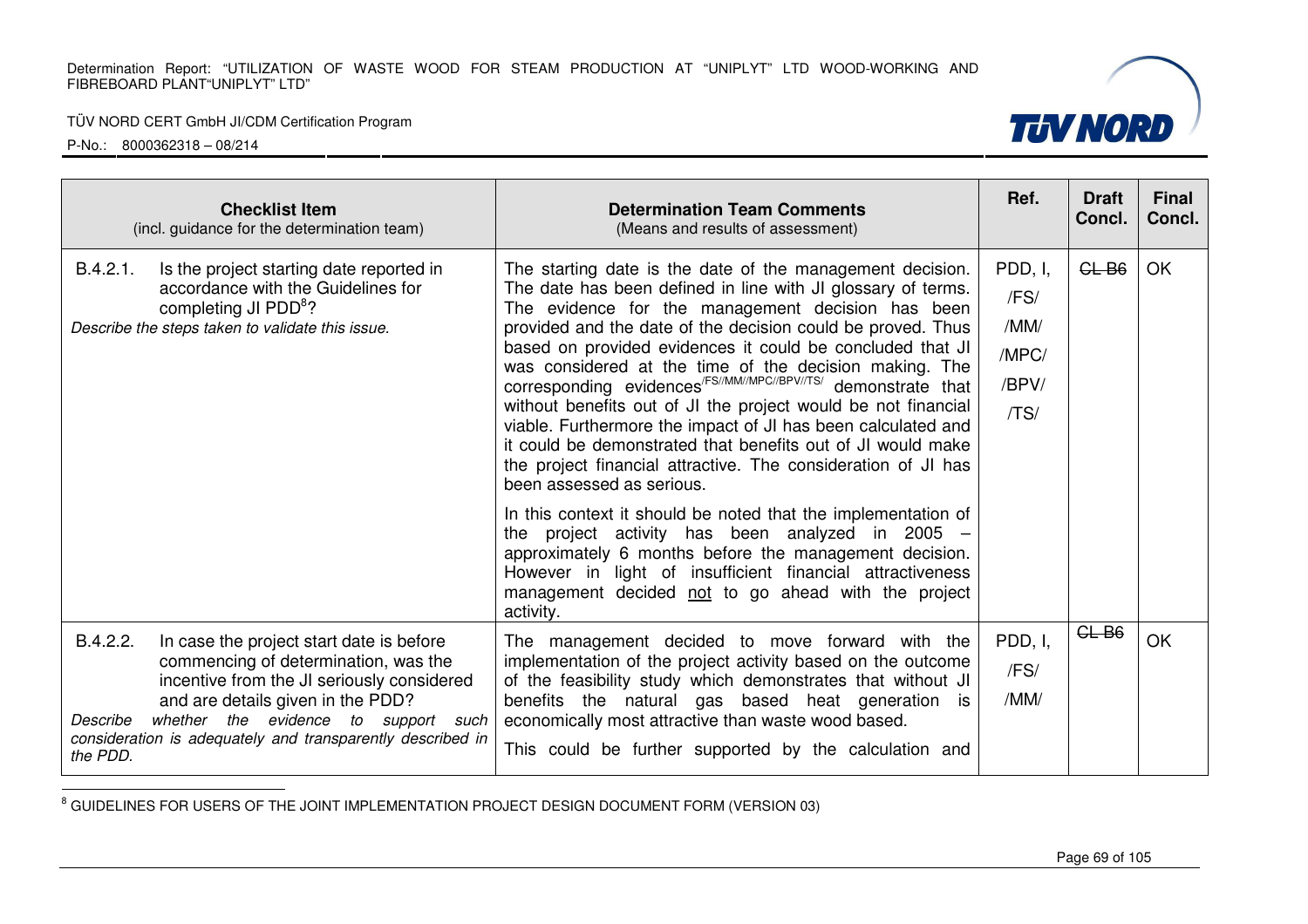| <b>Checklist Item</b><br>(incl. guidance for the determination team)                                                                                                                                                                                                                                       | <b>Determination Team Comments</b><br>(Means and results of assessment)                                                                                                                                                                                   | Ref.                    | <b>Draft</b><br>Concl. | <b>Final</b><br>Concl. |
|------------------------------------------------------------------------------------------------------------------------------------------------------------------------------------------------------------------------------------------------------------------------------------------------------------|-----------------------------------------------------------------------------------------------------------------------------------------------------------------------------------------------------------------------------------------------------------|-------------------------|------------------------|------------------------|
|                                                                                                                                                                                                                                                                                                            | comparison of the levelized heat generation costs.                                                                                                                                                                                                        |                         |                        |                        |
| B.4.2.3.<br>How and when was the decision to<br>proceed with the project taken?<br>Describe the steps taken to validate the starting date.                                                                                                                                                                 | Please refer to the comment above and management<br>decision of 2006 has been provided to the determination<br>team.                                                                                                                                      | PDD, I,<br>/FS/<br>/MM/ | CLB6                   | <b>OK</b>              |
| B.4.2.4.<br>Is the project start date consistent with the<br>available evidences?<br>Describe the evidence assessed regarding the prior<br>consideration of the JI (if necessary). Describe whether the<br>evidence to support such consideration is adequately and<br>transparently described in the PDD. | Yes, the determination team has reviewed provided<br>evidences and the consistence of the project starting date<br>could be proved. The project start date is consistent with the<br>date of the management decision as per the minutes of<br>meeting.    | PDD, I,<br>/FS/<br>/MM/ | $GL-B6$                | <b>OK</b>              |
| B.4.2.5.<br>Was the decision to proceed with the<br>project taken by a person which has the<br>authority to do so?<br>Describe the steps taken to validate this issue.                                                                                                                                     | Yes, all provided evidences include an approval of the<br>authorized persons. The provided evidences haven been<br>checked and it could the corresponding approvals of the<br>authorized persons could be verified.                                       | PDD, I,<br>/FS/<br>/MM/ | $GL-B6$                | <b>OK</b>              |
| B.4.2.6.<br>How was the JI involved in the decision<br>making process?<br>Describe the steps taken to validate this issue.                                                                                                                                                                                 | Levelized heat generation costs of the gas based heat<br>generation and that of the waste wood have been determined<br>and compared. It was concluded that without JI the project<br>would be not economically attractive for the project<br>participant. | PDD, I,<br>/FS/<br>/MM/ | $CL-B6$                | <b>OK</b>              |
| B.4.2.7.<br>Can the JI involvement in the decision<br>assessed as serious?<br>Describe whether or not the project would have been                                                                                                                                                                          | Yes, please refer to the comments above.                                                                                                                                                                                                                  | PDD, I,<br>/FS/<br>/MM/ | $GL-B6$                | <b>OK</b>              |

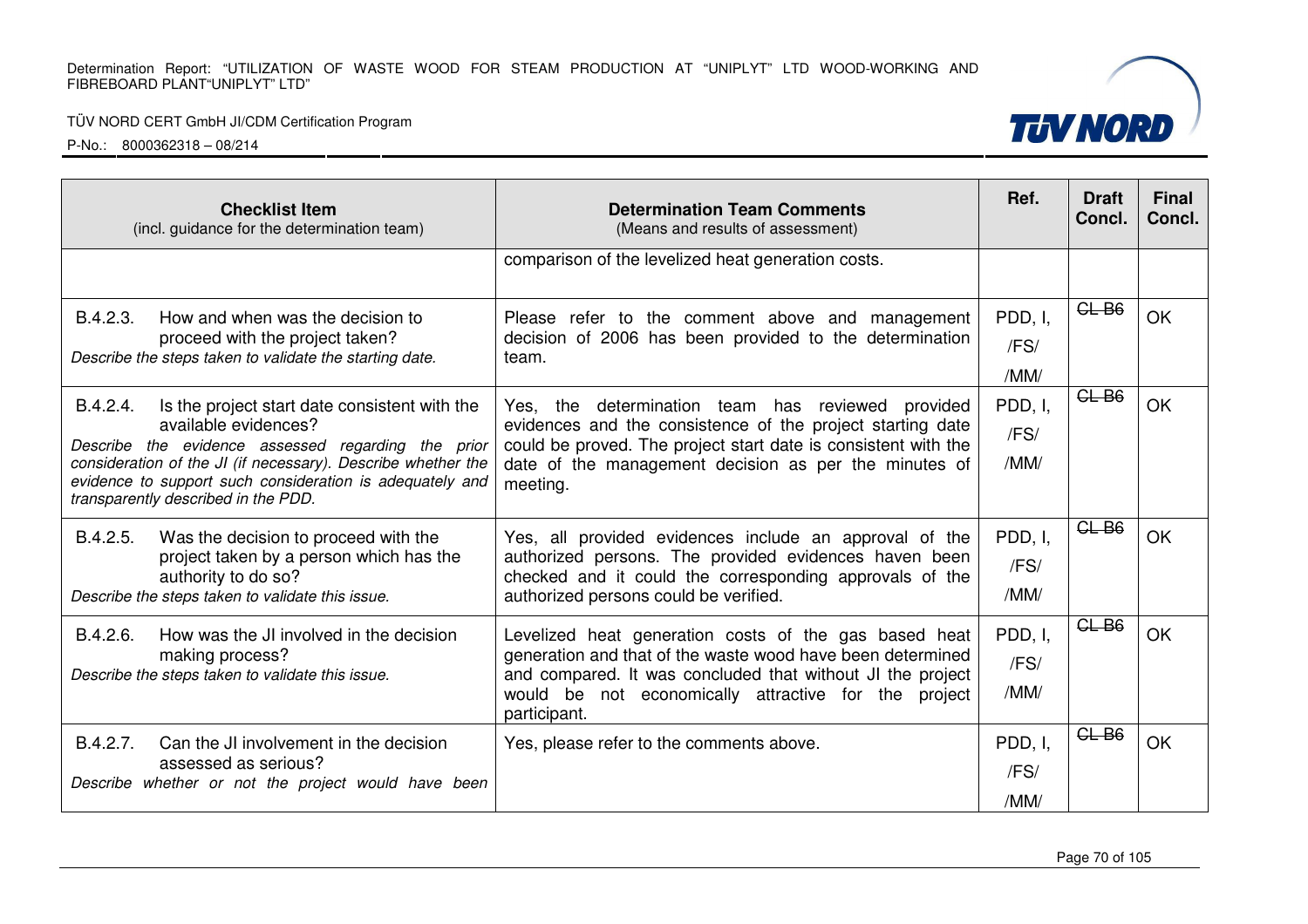#### TÜV NORD CERT GmbH JI/CDM Certification Program



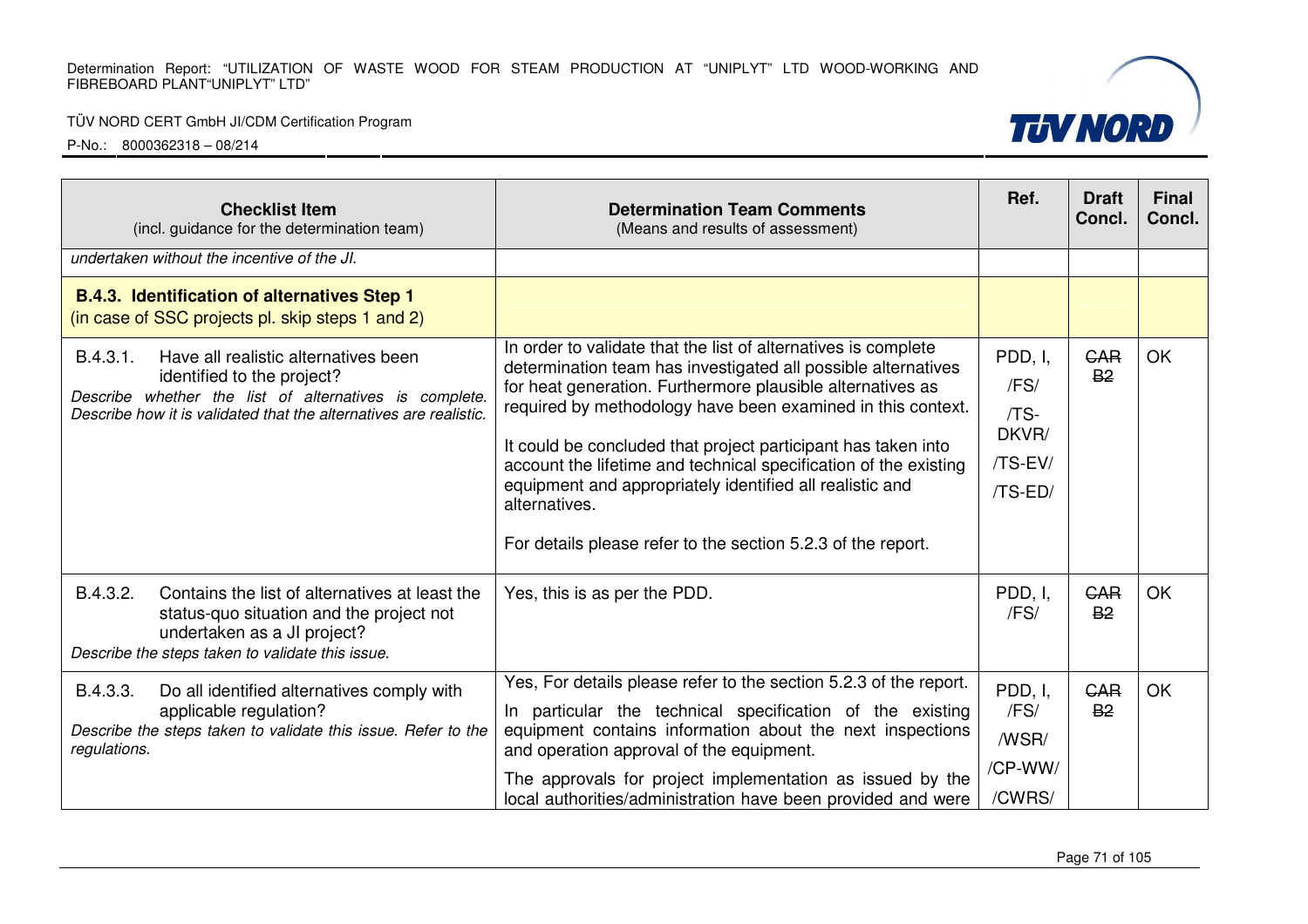

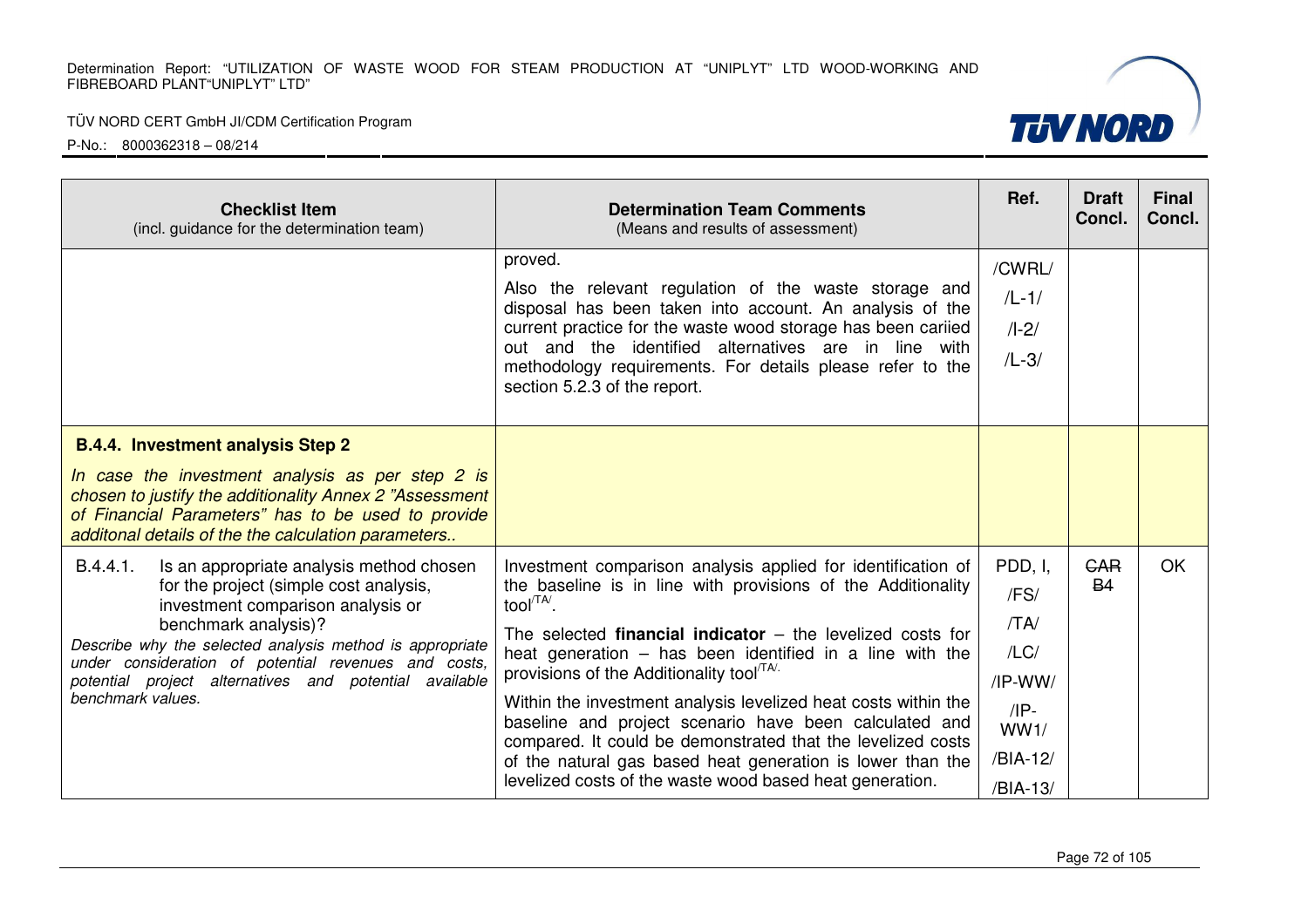#### TÜV NORD CERT GmbH JI/CDM Certification Program



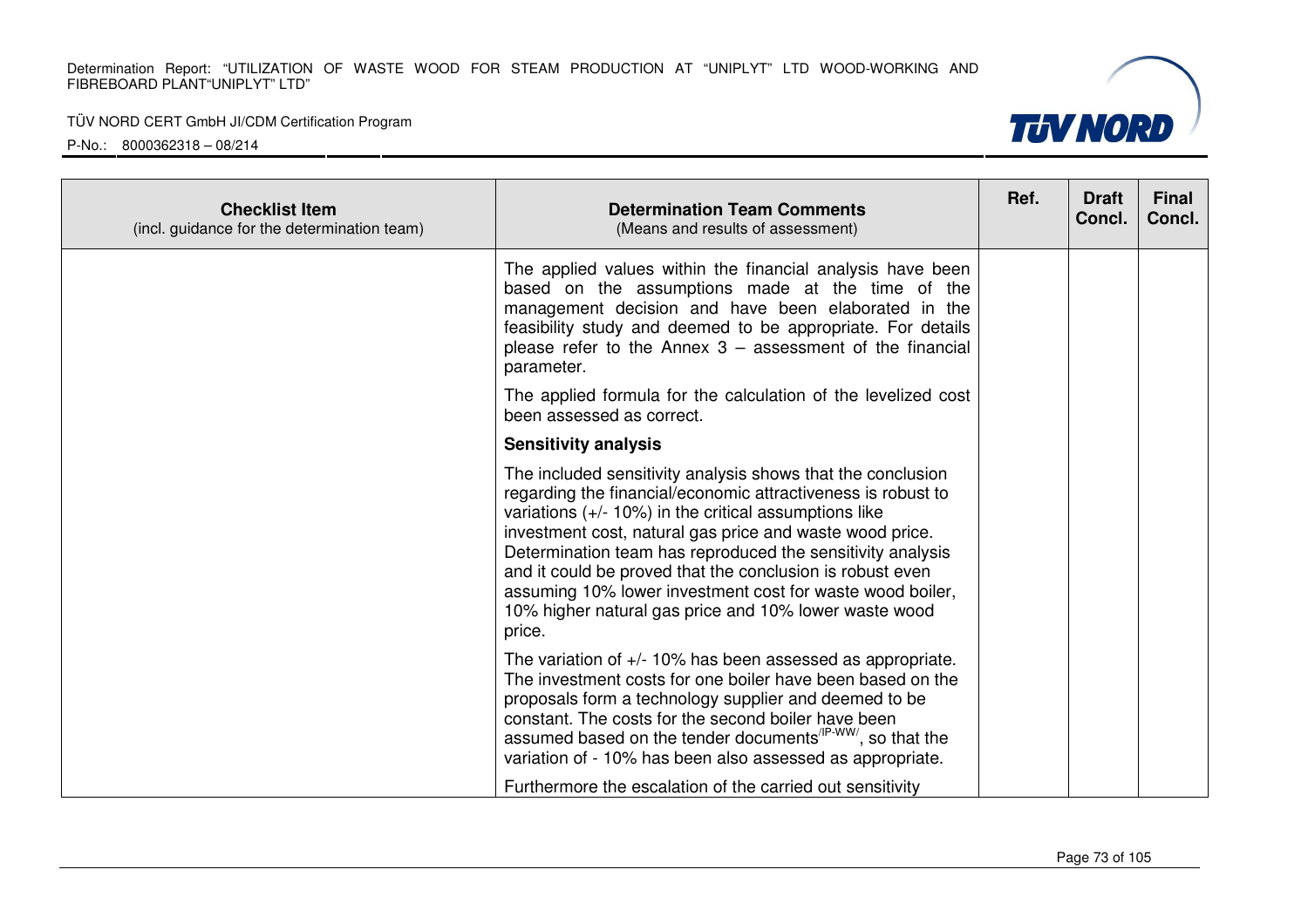## TÜV NORD CERT GmbH JI/CDM Certification Program

|                                   | <b>Checklist Item</b><br>(incl. guidance for the determination team)                                                                                                                                                                                                                                                                                                                                                                                                                                                                             | <b>Determination Team Comments</b><br>(Means and results of assessment)                                                                                                                                                                                                                                                                                                       | Ref.                                                                      | <b>Draft</b><br>Concl. | <b>Final</b><br>Concl. |
|-----------------------------------|--------------------------------------------------------------------------------------------------------------------------------------------------------------------------------------------------------------------------------------------------------------------------------------------------------------------------------------------------------------------------------------------------------------------------------------------------------------------------------------------------------------------------------------------------|-------------------------------------------------------------------------------------------------------------------------------------------------------------------------------------------------------------------------------------------------------------------------------------------------------------------------------------------------------------------------------|---------------------------------------------------------------------------|------------------------|------------------------|
|                                   |                                                                                                                                                                                                                                                                                                                                                                                                                                                                                                                                                  | analysis showed that the conclusion is robust even assuming<br>10% variation of the natural gas and waste wood price.                                                                                                                                                                                                                                                         |                                                                           |                        |                        |
| B.4.4.2.                          | Is a clear, viewable and unprotected Excel<br>spreadsheet available for the investment<br>calculation?<br>Describe the steps taken to validate this issue.                                                                                                                                                                                                                                                                                                                                                                                       | Yes, the excel spreadsheet available for the investment<br>calculation is a clear, viewable and unprotected. The<br>calculation has been reproduced by the determination team<br>and the main results could be proved.                                                                                                                                                        | PDD, I,<br>/FS/<br>/XLS/                                                  | OK                     | OK                     |
| B.4.4.3.<br>potential fair value. | Does the period chosen for the investment<br>analysis reflect the technical lifetime of the<br>project activity or in case a shorter period<br>is chosen, is the fair value of the project<br>activity's assets at the end of the<br>investment analysis period (as a cash<br>inflow) included?<br>Describe how the technical lifetime / period chosen for<br>calculating financial parameter(s) is reviewed and which<br>documents were utilised in the course of review. Describe<br>furthermore the approach used to check the inclusion of a | The investment analysis reflects the technical lifetime 20 year<br>of the equipment. The technical lifetime applied for the waste<br>wood boilers is as per the technical specification provided.<br>The time for replacement of the existing gas boilers has been<br>selected in accordance with technical specification and<br>remaining technical lifetime of the boilers. | PDD, I,<br>/FS/<br>/TS-<br>DKVR/<br>/TS-EV/<br>$/TS$ -ED $/$<br>$/TS-B1/$ | <b>OK</b>              | <b>OK</b>              |
| B.4.4.4.                          | Are depreciation and other non-cash<br>related items added back to net profits for<br>the purpose to calculate the financial<br>indicator?                                                                                                                                                                                                                                                                                                                                                                                                       | The depreciation and other non-cash related items are not<br>relevant for the determination of the levelized heat costs.                                                                                                                                                                                                                                                      | PDD, I,<br>/FS/<br>/XLS/                                                  | <b>OK</b>              | <b>OK</b>              |
| B.4.4.5.                          | Is taxation excluded in the investment<br>analysis or is the benchmark intended for                                                                                                                                                                                                                                                                                                                                                                                                                                                              | The calculation of the levelized costs in the baseline scenario<br>is consistent with that of the project scenario.                                                                                                                                                                                                                                                           | PDD, I,<br>/FS/                                                           | $GL-B7$                | OK                     |

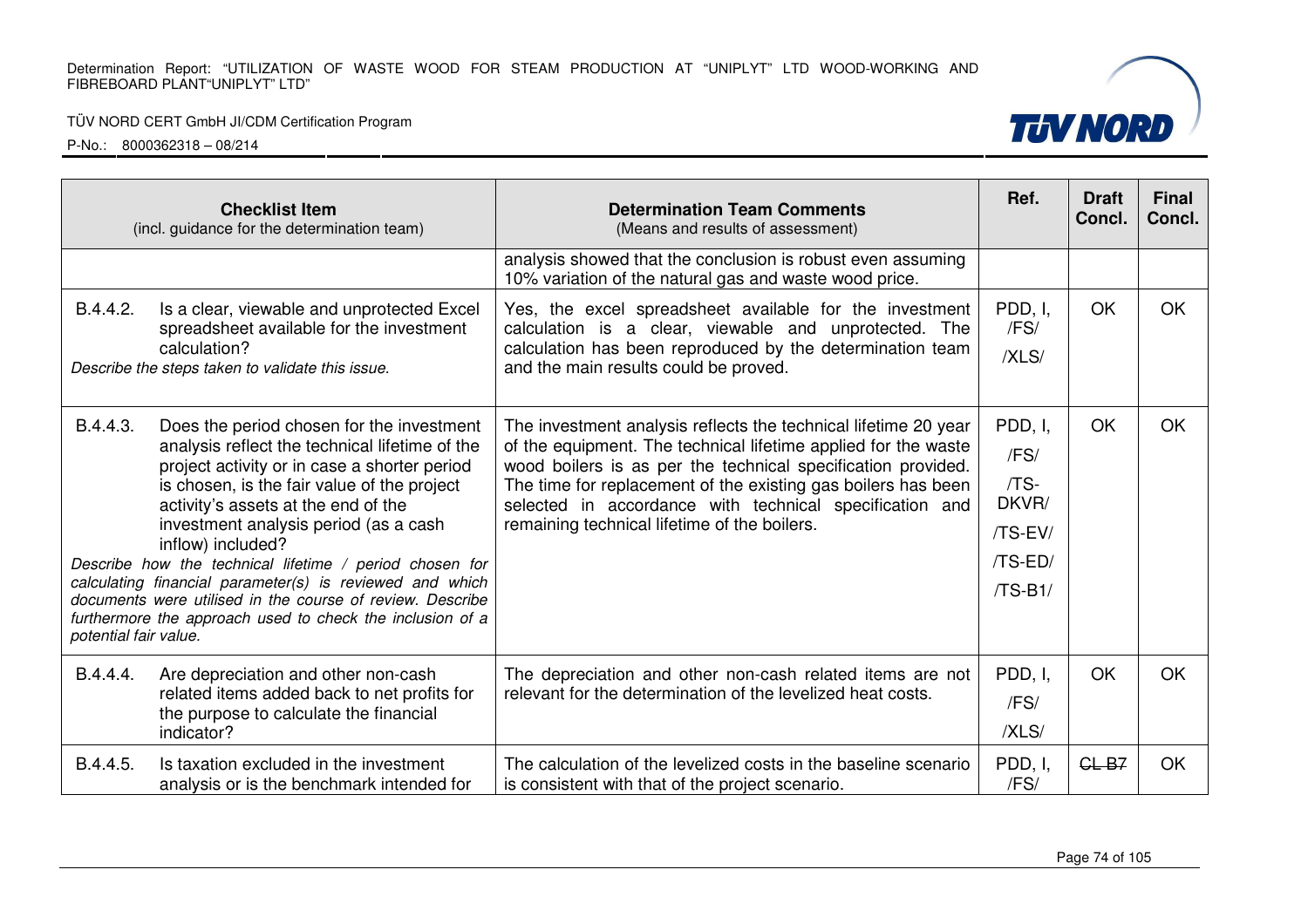#### TÜV NORD CERT GmbH JI/CDM Certification Program



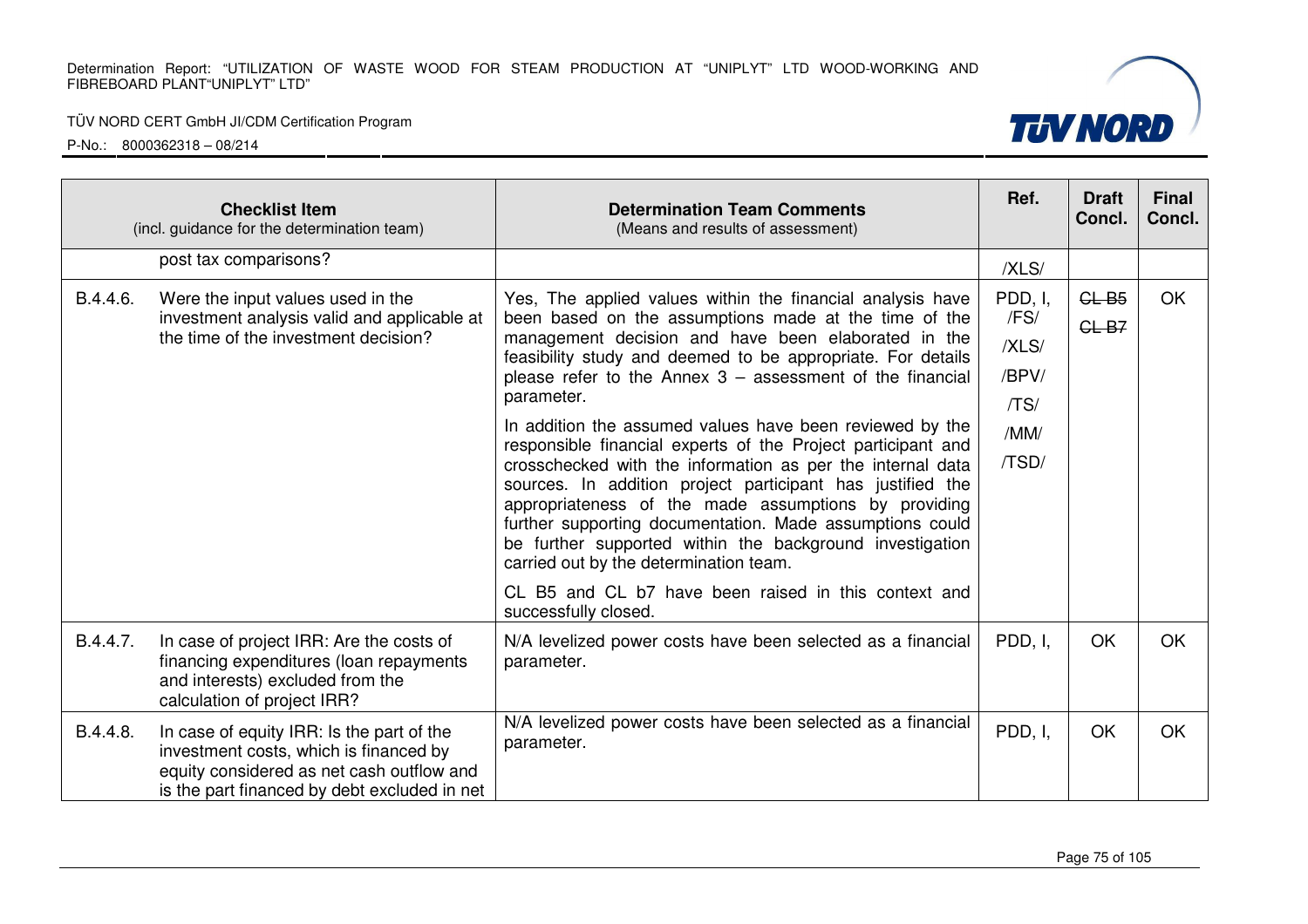## TÜV NORD CERT GmbH JI/CDM Certification Program

| <b>Checklist Item</b><br>(incl. guidance for the determination team) |                                                                                                                                                                                                                                           | <b>Determination Team Comments</b><br>(Means and results of assessment)                                                                                                                                                                           | Ref.    | <b>Draft</b><br>Concl. | <b>Final</b><br>Concl. |
|----------------------------------------------------------------------|-------------------------------------------------------------------------------------------------------------------------------------------------------------------------------------------------------------------------------------------|---------------------------------------------------------------------------------------------------------------------------------------------------------------------------------------------------------------------------------------------------|---------|------------------------|------------------------|
|                                                                      | cash outflow?                                                                                                                                                                                                                             |                                                                                                                                                                                                                                                   |         |                        |                        |
| B.4.4.9.                                                             | Is the type of benchmark chosen<br>appropriate for the type of IRR calculated<br>(e.g. local commercial lending rates or<br>weighted average costs of capital for<br>project IRR; required/expected returns on<br>equity for equity IRR)? | N/A levelized power costs have been selected as a financial<br>parameter.                                                                                                                                                                         | PDD, I, | OK                     | OK                     |
| B.4.4.10.                                                            | Is the benchmark value suitable for the<br>project activity?                                                                                                                                                                              | levelized power costs have been selected as a financial<br>parameter.                                                                                                                                                                             | PDD, I, | OK                     | <b>OK</b>              |
| B.4.4.11.                                                            | Is it ensured that the project cannot be<br>developed by other developers than the<br>PP?                                                                                                                                                 | Yes, the project is carried out at the premises of the project<br>participant where the project participant has a control over<br>the production facilities and energy generation. Hence the<br>project can not be developed by other developers. | PDD, I, | OK                     | <b>OK</b>              |
| B.4.4.12.                                                            | Was the benchmark consistently used in<br>the past for similar projects with similar<br>risks?                                                                                                                                            | Yes, please refer to the comments above.                                                                                                                                                                                                          | PDD, I, | OK                     | <b>OK</b>              |
| B.4.5. Barrier analysis Step 3 or SSC additionality<br>assessment    |                                                                                                                                                                                                                                           |                                                                                                                                                                                                                                                   |         |                        |                        |
| B.4.5.1.                                                             | Are there any barriers given which have a<br>clear and definable impact on the                                                                                                                                                            | All the barriers identified are considered to be convincing and<br>serious obstacles for implementation of the project activity.                                                                                                                  | PDD, I  | OK                     | OK                     |

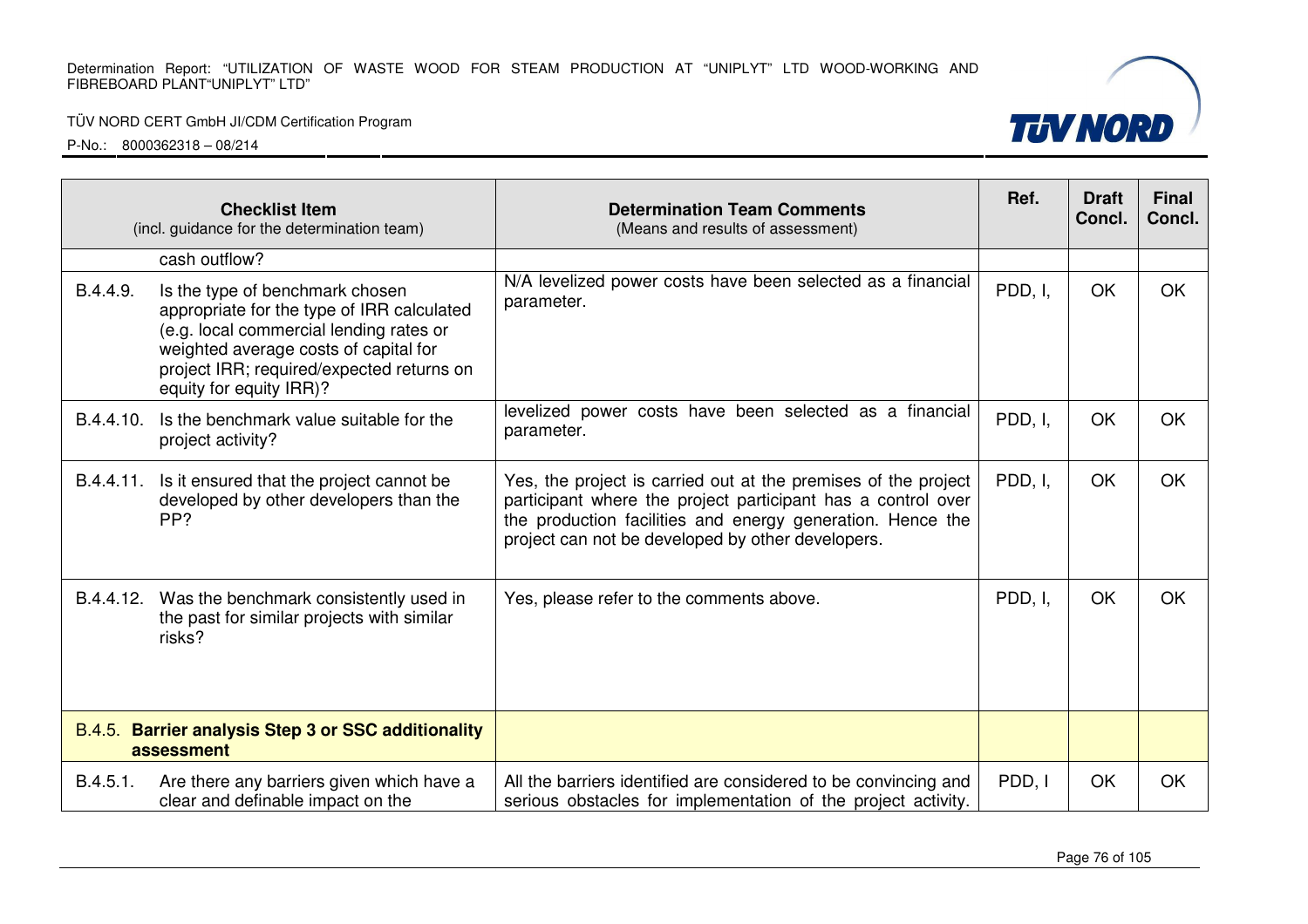#### TÜV NORD CERT GmbH JI/CDM Certification Program



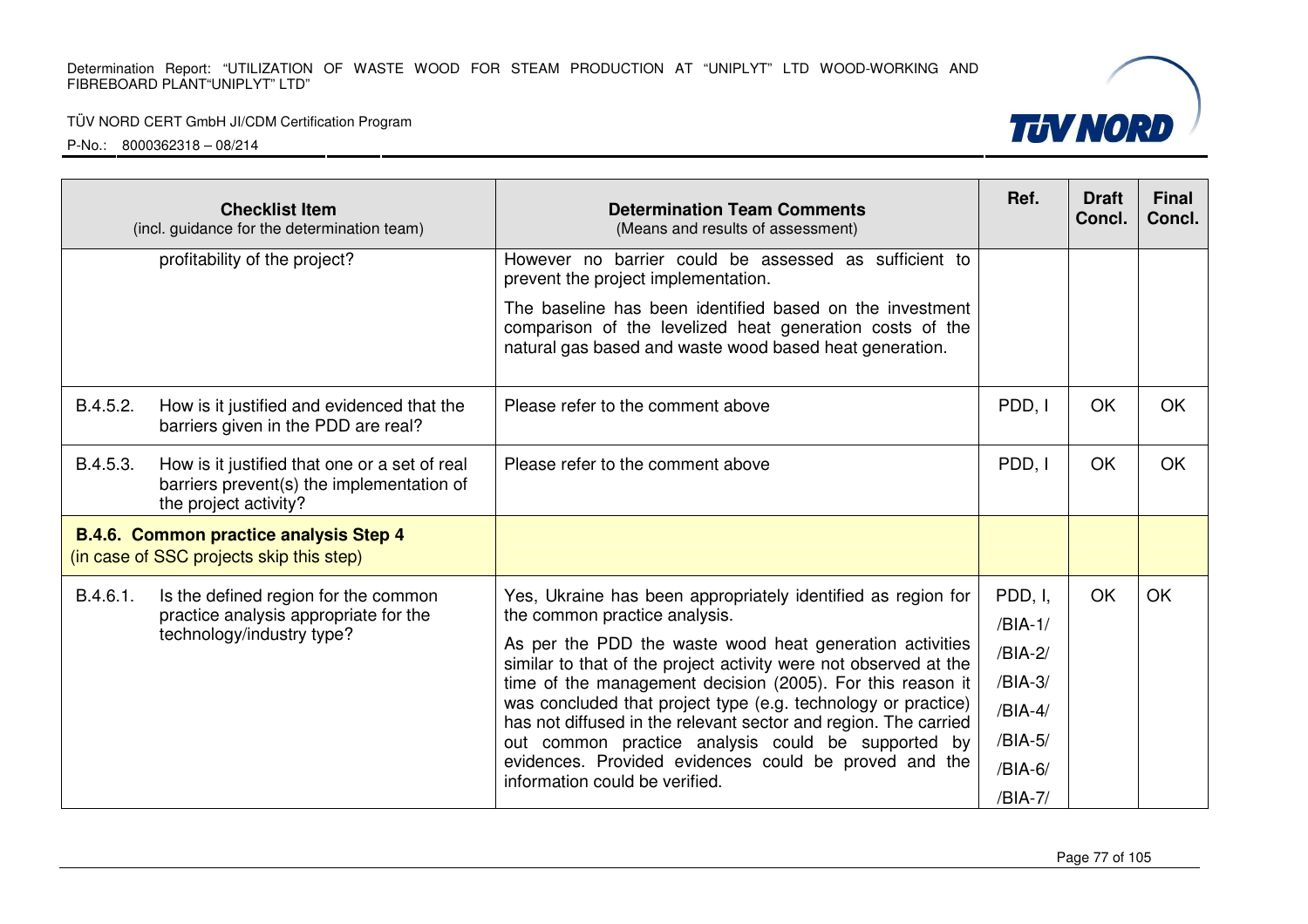

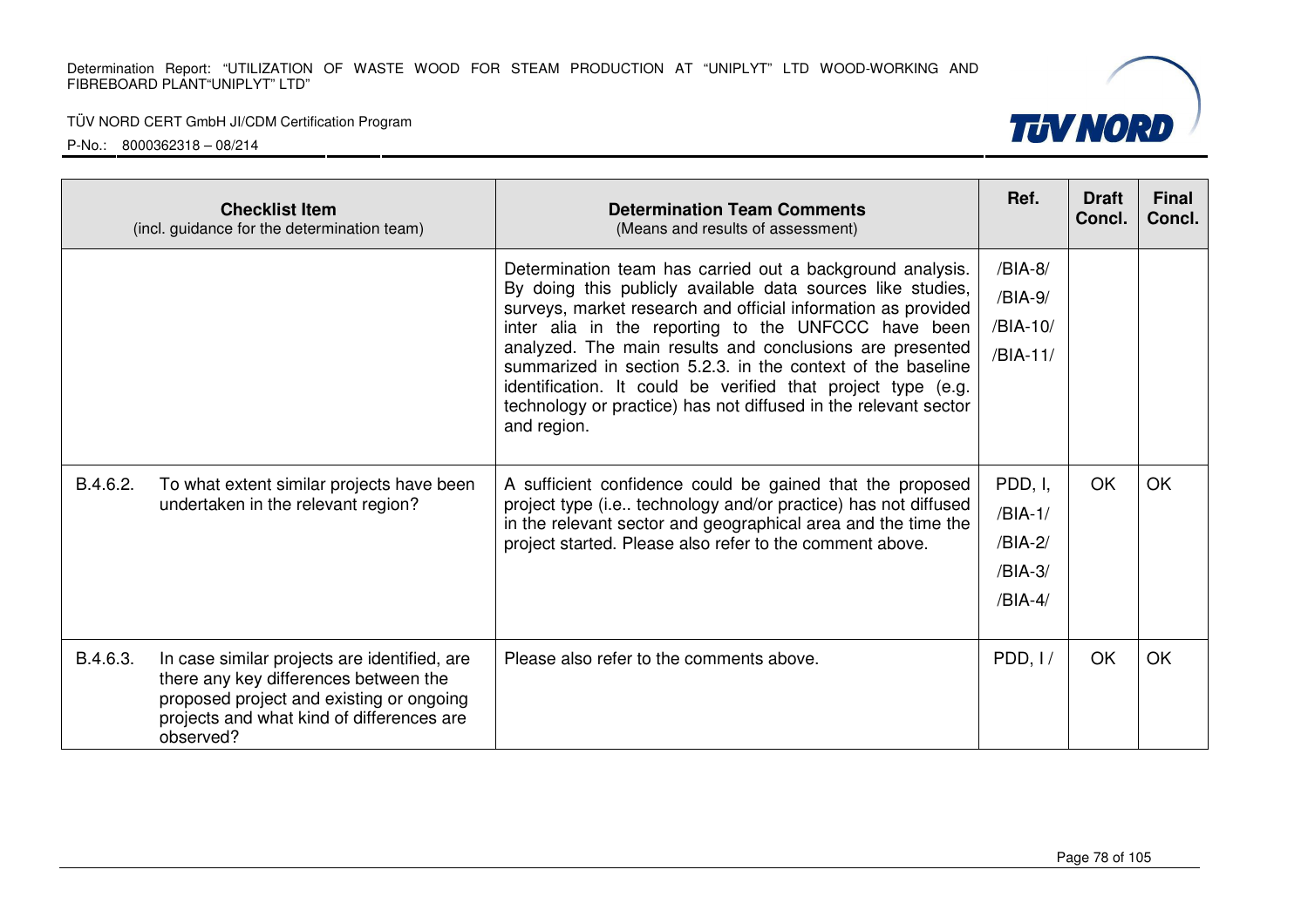## TÜV NORD CERT GmbH JI/CDM Certification Program

| <b>Checklist Item</b><br>(incl. guidance for the determination team)                                                                                                                                                                                                                                                                                                                                                             | <b>Determination Team Comments</b><br>(Means and results of assessment)                                                                                                                                                                                                                                                                                                                                                                                                                                                                                                                                                                                                                                                                                                                                                                   | Ref. | <b>Draft</b><br>Concl. | <b>Final</b><br>Concl. |
|----------------------------------------------------------------------------------------------------------------------------------------------------------------------------------------------------------------------------------------------------------------------------------------------------------------------------------------------------------------------------------------------------------------------------------|-------------------------------------------------------------------------------------------------------------------------------------------------------------------------------------------------------------------------------------------------------------------------------------------------------------------------------------------------------------------------------------------------------------------------------------------------------------------------------------------------------------------------------------------------------------------------------------------------------------------------------------------------------------------------------------------------------------------------------------------------------------------------------------------------------------------------------------------|------|------------------------|------------------------|
| <b>Ex-Ante Calculation of GHG Emission</b><br>B.5.<br><b>Reductions</b><br>It is assessed whether the ex-ante calculations of<br>project emissions, baseline emissions, leakage<br>emissions are stated according to the methodology<br>and whether the argumentation for the choice of<br>default factors and values – where applicable – is<br>justified. Furthermore calculation of emission<br>reductions shall be assessed. |                                                                                                                                                                                                                                                                                                                                                                                                                                                                                                                                                                                                                                                                                                                                                                                                                                           |      |                        |                        |
| B.5.1. Are the equations applied correctly according<br>to the applied approved methodology?<br>Describe clearly the steps taken to assess whether The<br>methodology has been applied correctly to calculate project<br>emissions, baseline emissions, leakage and emission<br>reductions.                                                                                                                                      | $\boxtimes$<br>The equations applied for calculation are correctly<br>applied according to the approved methodology.<br>The following mistakes have been identified in this<br>context:<br>The calculation of estimated emission reduction reductions<br>has been carried out and results are presented in the section<br>E of the PDD. The calculations as presented in this section<br>strictly follow the algorithm developed in the monitoring plan.<br>The determination team has reproduced the calculation of the<br>forecasted emission reduction by applying the formulae for<br>project, baseline and leakage emissions as described in the<br>PDD. The expected amount of emission reductions as stated<br>in the PDD could be proved through the carrying out own<br>estimations based on the input values as provided in the |      | <b>GAR</b><br>$E+$     | OK                     |

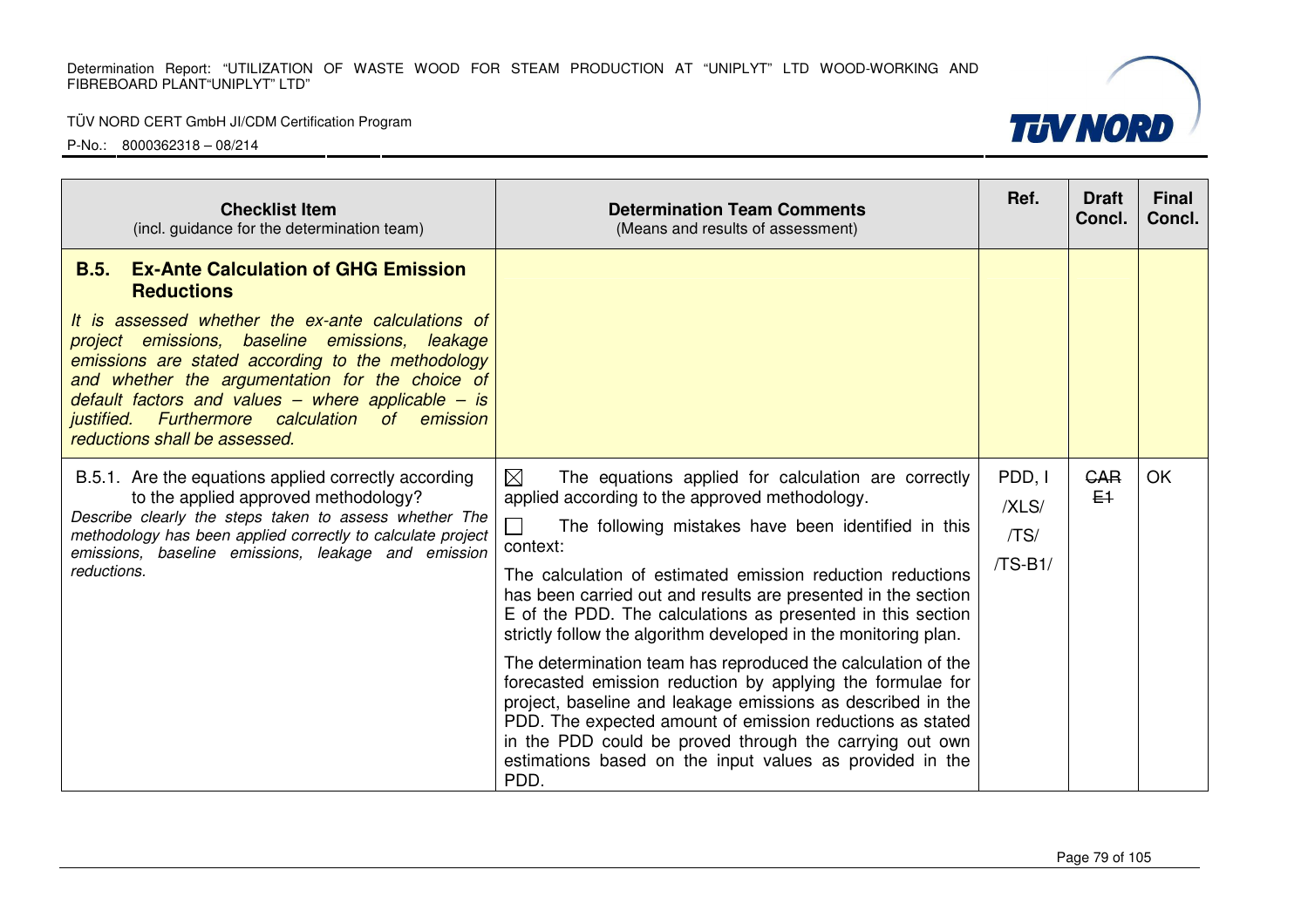

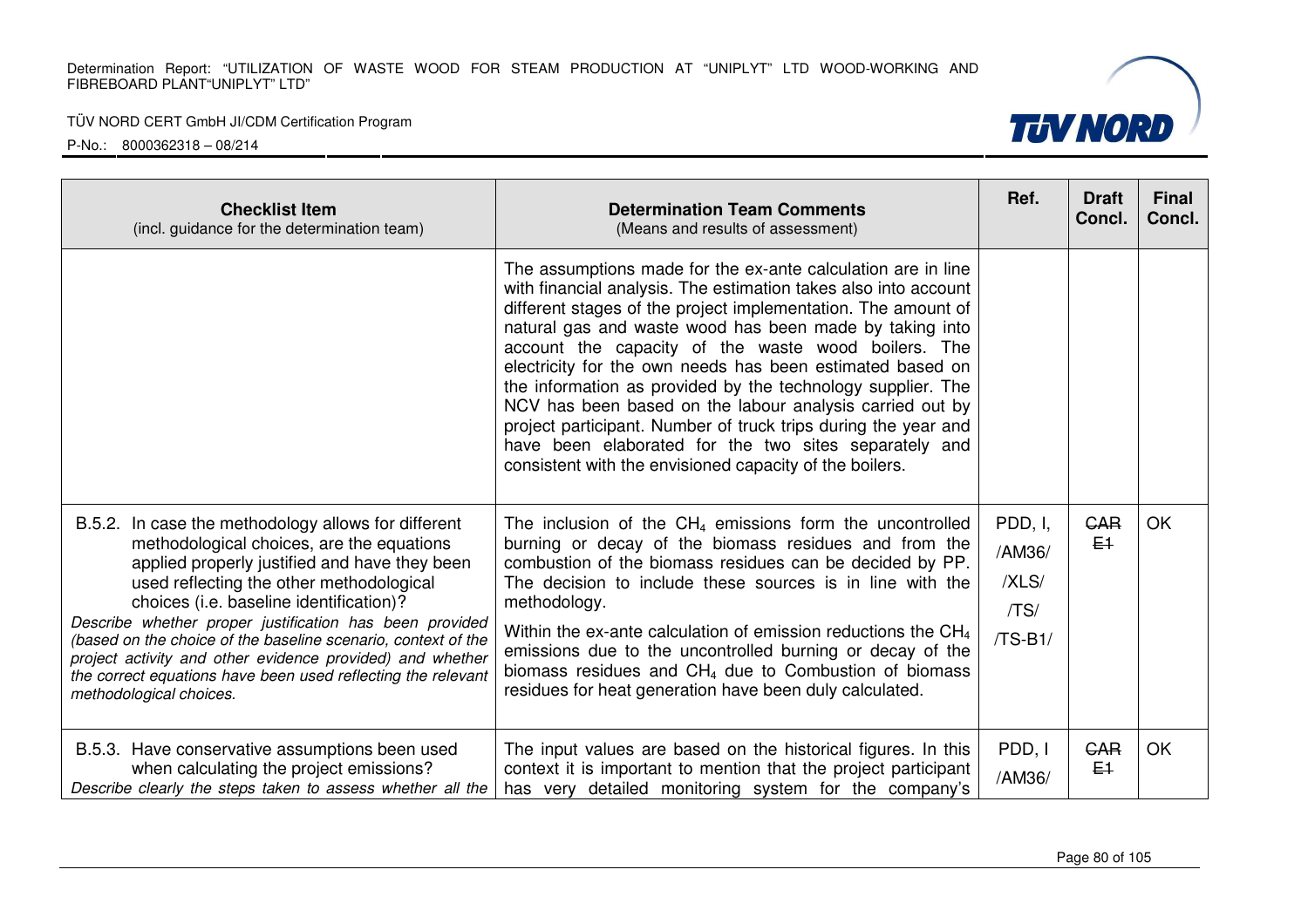## TÜV NORD CERT GmbH JI/CDM Certification Program

| <b>Checklist Item</b><br>(incl. guidance for the determination team)                                                                                                                                                                                                                                                                                                                                                                         | <b>Determination Team Comments</b><br>(Means and results of assessment)                                                                                                                                                                                                                                                                                                      | Ref.                        | <b>Draft</b><br>Concl. | <b>Final</b><br>Concl. |
|----------------------------------------------------------------------------------------------------------------------------------------------------------------------------------------------------------------------------------------------------------------------------------------------------------------------------------------------------------------------------------------------------------------------------------------------|------------------------------------------------------------------------------------------------------------------------------------------------------------------------------------------------------------------------------------------------------------------------------------------------------------------------------------------------------------------------------|-----------------------------|------------------------|------------------------|
| assumptions and data used by the PP are listed in the PDD<br>including references and sources and are conservatively<br>interpreted in the PDD.                                                                                                                                                                                                                                                                                              | internal purposes. Information collected and archived since<br>the implementation of the project activity could be used for<br>the estimation of emission reductions. The corresponding<br>evidences have been proved and the elaboration of the<br>assumed values could be assessed as appropriate.                                                                         |                             |                        |                        |
|                                                                                                                                                                                                                                                                                                                                                                                                                                              | For details please refer to the assessment in the section 5.                                                                                                                                                                                                                                                                                                                 |                             |                        |                        |
| B.5.4. Are all data and parameters which remain<br>fixed throughout the crediting period correct,<br>applicable to the project and will lead to a<br>conservative estimation of emission<br>reductions?<br>Describe clearly the steps taken to assess whether the<br>values used for the fixed parameters are considered<br>reasonable, correct and applicable in the context of the<br>project activity. Check esp. chapter 6.2 of the PDD. | GWP of 21 tCO <sub>2</sub> /tCH <sub>4</sub> . This is in line with IPCCC values                                                                                                                                                                                                                                                                                             | PDD, I<br>/IPCCC/<br>/AM36/ | OK                     | <b>OK</b>              |
| B.5.5. Are all ex-ante calculation values for<br>monitoring parameters reasonable?<br>Describe clearly the steps taken to assess whether the<br>values used for the monitoring parameters are considered<br>reasonable, applicable and conservative in the context of<br>the project activity                                                                                                                                                | All "Values of data to be applied for the purpose of<br>$\boxtimes$<br>calculating expected emissions reductions" are<br>considered to be reasonable, applicable and<br>conservative.<br>The following mistakes have been identified in this<br>context:<br>The monitoring plan provides a complete list of the<br>parameters to be monitored for determination the project, | PDD, I                      | OK                     | <b>OK</b>              |

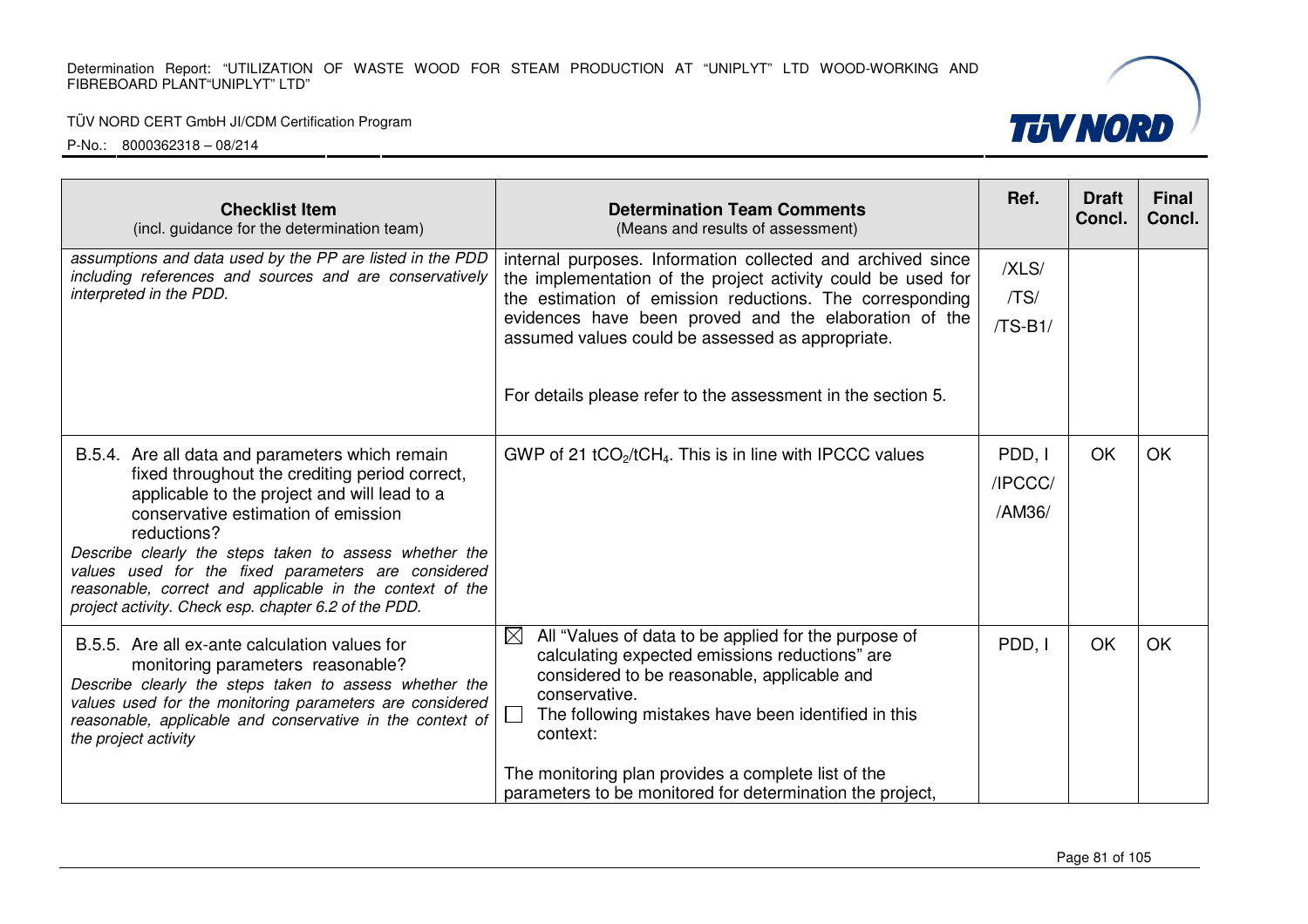## TÜV NORD CERT GmbH JI/CDM Certification Program

| <b>Checklist Item</b><br>(incl. guidance for the determination team)                                                                                                                   | <b>Determination Team Comments</b><br>(Means and results of assessment)                                                                                                                                                                                                                                      | Ref.   | <b>Draft</b><br>Concl.                  | <b>Final</b><br>Concl. |
|----------------------------------------------------------------------------------------------------------------------------------------------------------------------------------------|--------------------------------------------------------------------------------------------------------------------------------------------------------------------------------------------------------------------------------------------------------------------------------------------------------------|--------|-----------------------------------------|------------------------|
|                                                                                                                                                                                        | baseline and leakage emissions. For the values which remain<br>fixed throughout a crediting period a sufficient substantiation<br>of the conservative value has been provided.                                                                                                                               |        |                                         |                        |
| B.5.6. Are the emission reductions real, measurable<br>and give long-term benefits related to the<br>mitigation of climate change.<br>Describe the steps taken to validate this issue. | Yes, the project will lead to a real reduction of GHG<br>emissions through replacement of the natural gas based heat<br>generation through the waste wood based. The developed<br>monitoring plan provides a clear and transparent procedure<br>to measure/calculate the emission reductions.                | PDD, I | OK                                      | <b>OK</b>              |
|                                                                                                                                                                                        | As already indicated PP was able to sufficiently demonstrate<br>that the baseline scenario would occur in the absence of the<br>project activity. For this reason determination team agrees<br>that the project activity will lead to the long-term benefits<br>related to the mitigation of climate change. |        |                                         |                        |
|                                                                                                                                                                                        | For further details please refer to the assessment undertaken<br>in this section.                                                                                                                                                                                                                            |        |                                         |                        |
| <b>B.6.</b><br><b>Monitoring of Emission Reductions</b>                                                                                                                                |                                                                                                                                                                                                                                                                                                              |        |                                         |                        |
| assessed whether the monitoring plan is<br>It is<br>appropriate for the project activity and in line with the<br>applied methodology.                                                  |                                                                                                                                                                                                                                                                                                              |        |                                         |                        |
| B.6.1. Are all monitoring parameters required by the<br>applied methodology contained in the                                                                                           | The project involves utilization of waste wood for heat<br>generation. In the absence of project activity the heat would                                                                                                                                                                                     | PDD, I | <b>GAR</b><br>$\mathsf{D}$ <sup>1</sup> | <b>OK</b>              |
| monitoring plan?<br>Assess whether all applicable parameters listed in the                                                                                                             | be otherwise generated in the natural gas based steam<br>boilers. According to this, the developed monitoring includes                                                                                                                                                                                       |        | <b>GAR</b><br>D2                        |                        |

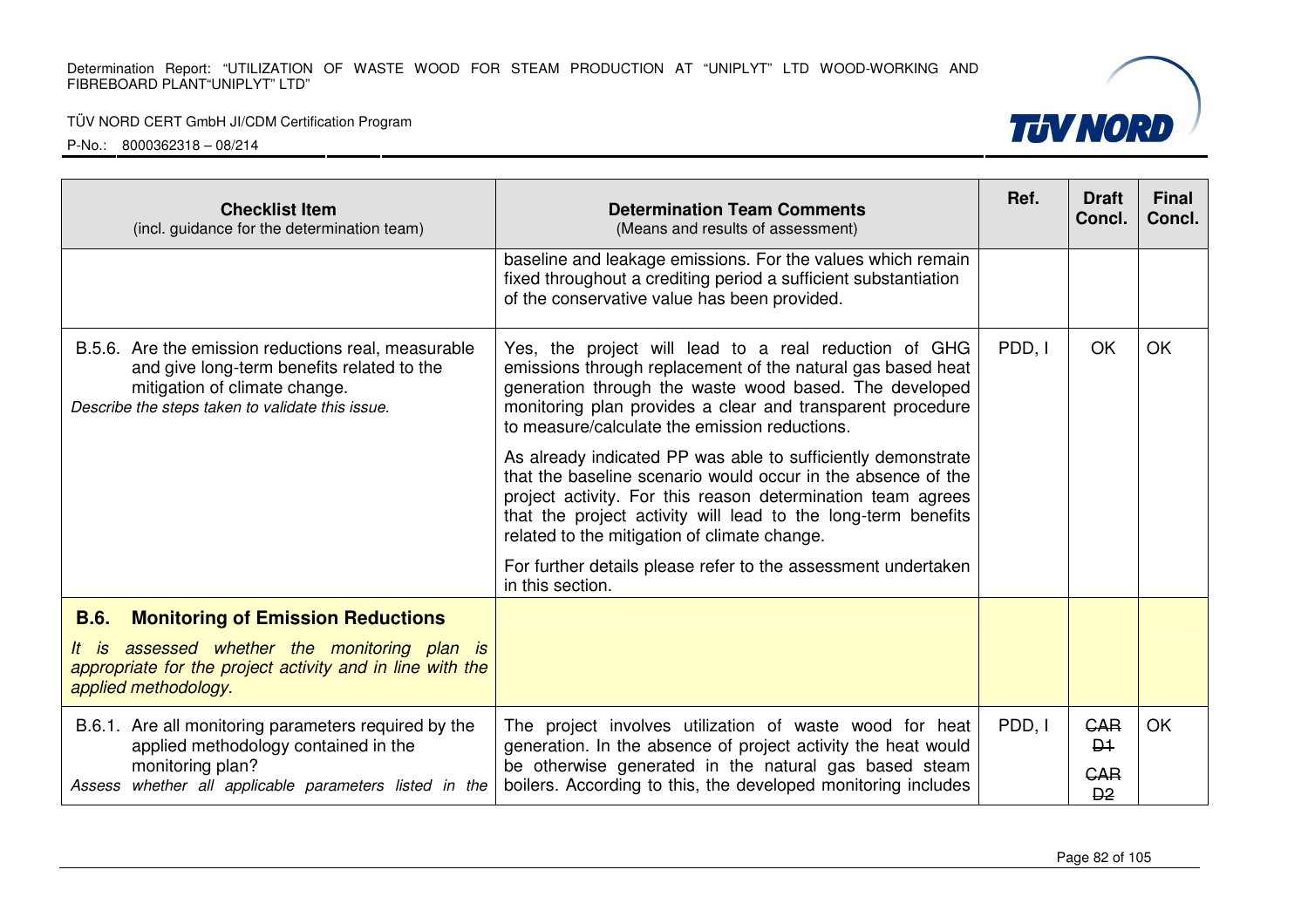#### TÜV NORD CERT GmbH JI/CDM Certification Program



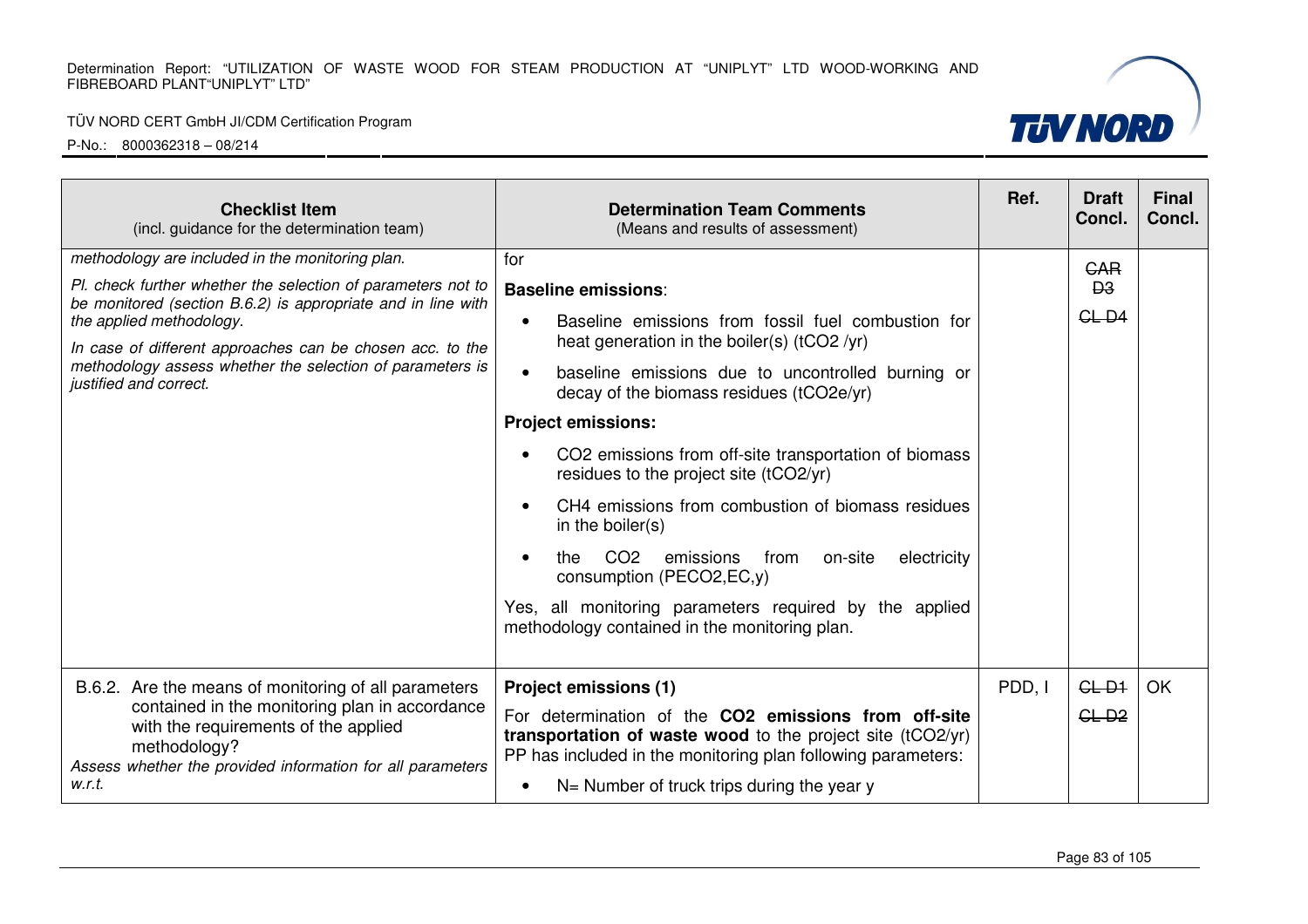#### TÜV NORD CERT GmbH JI/CDM Certification Program



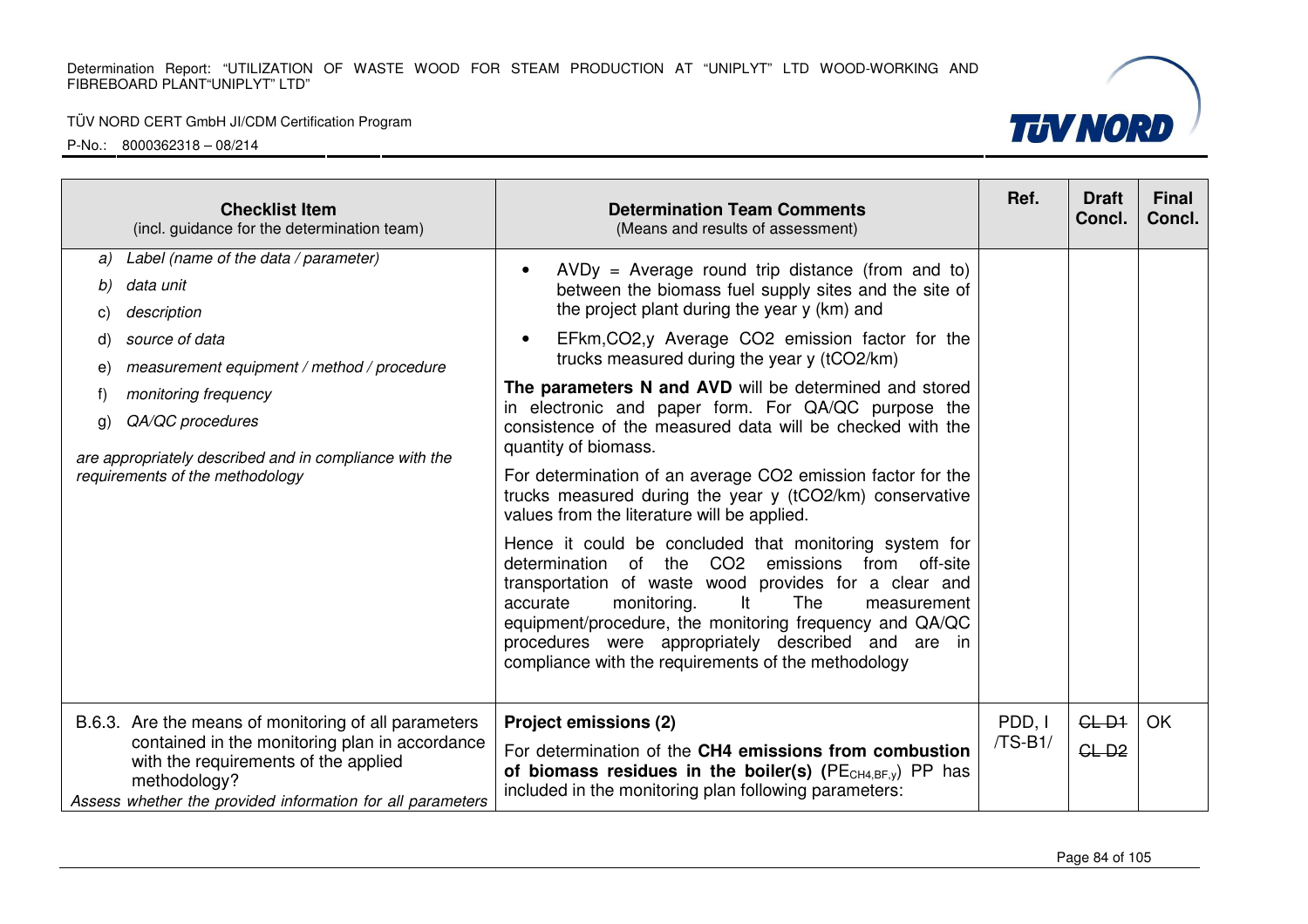#### TÜV NORD CERT GmbH JI/CDM Certification Program



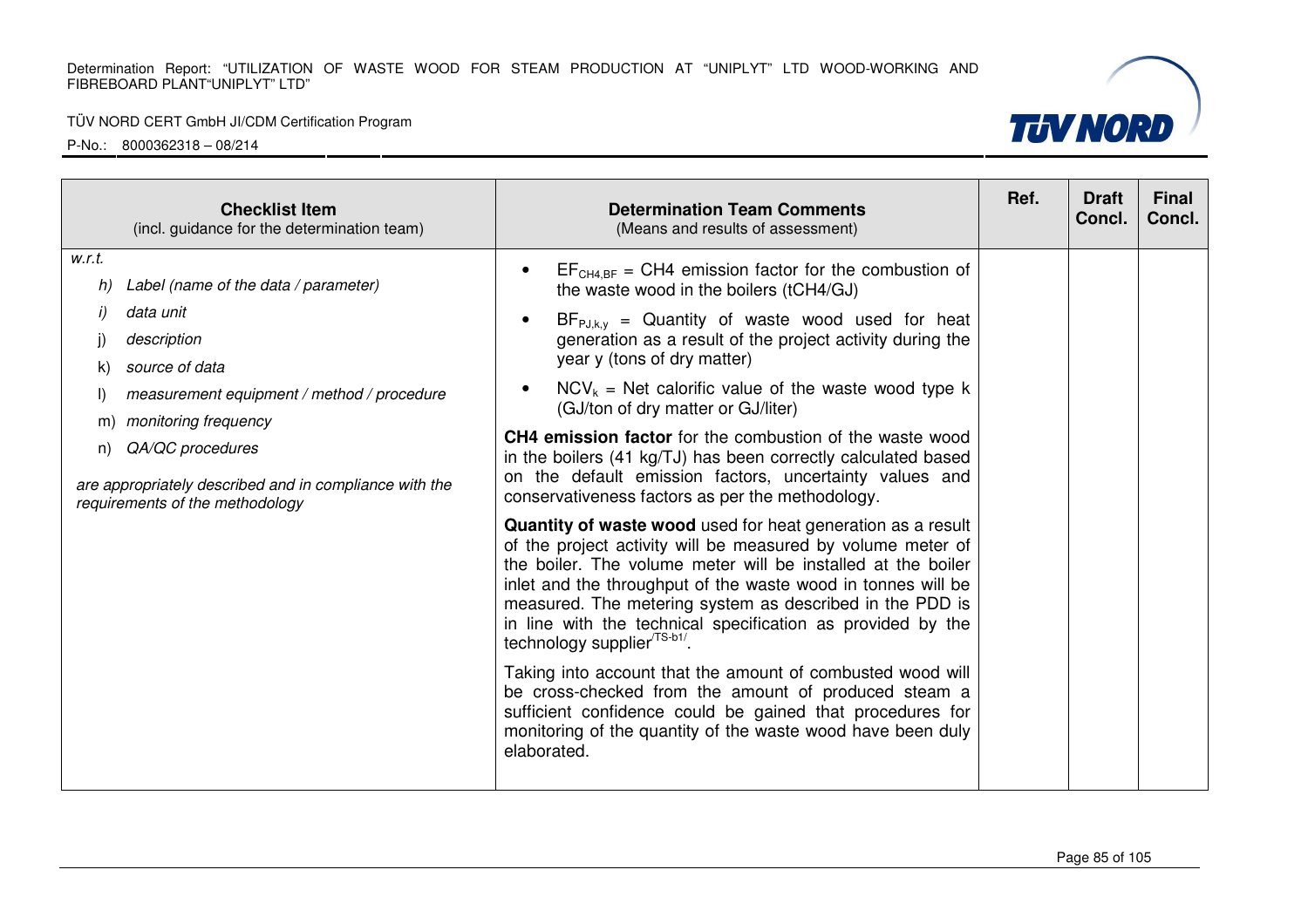TÜV NORD CERT GmbH JI/CDM Certification Program



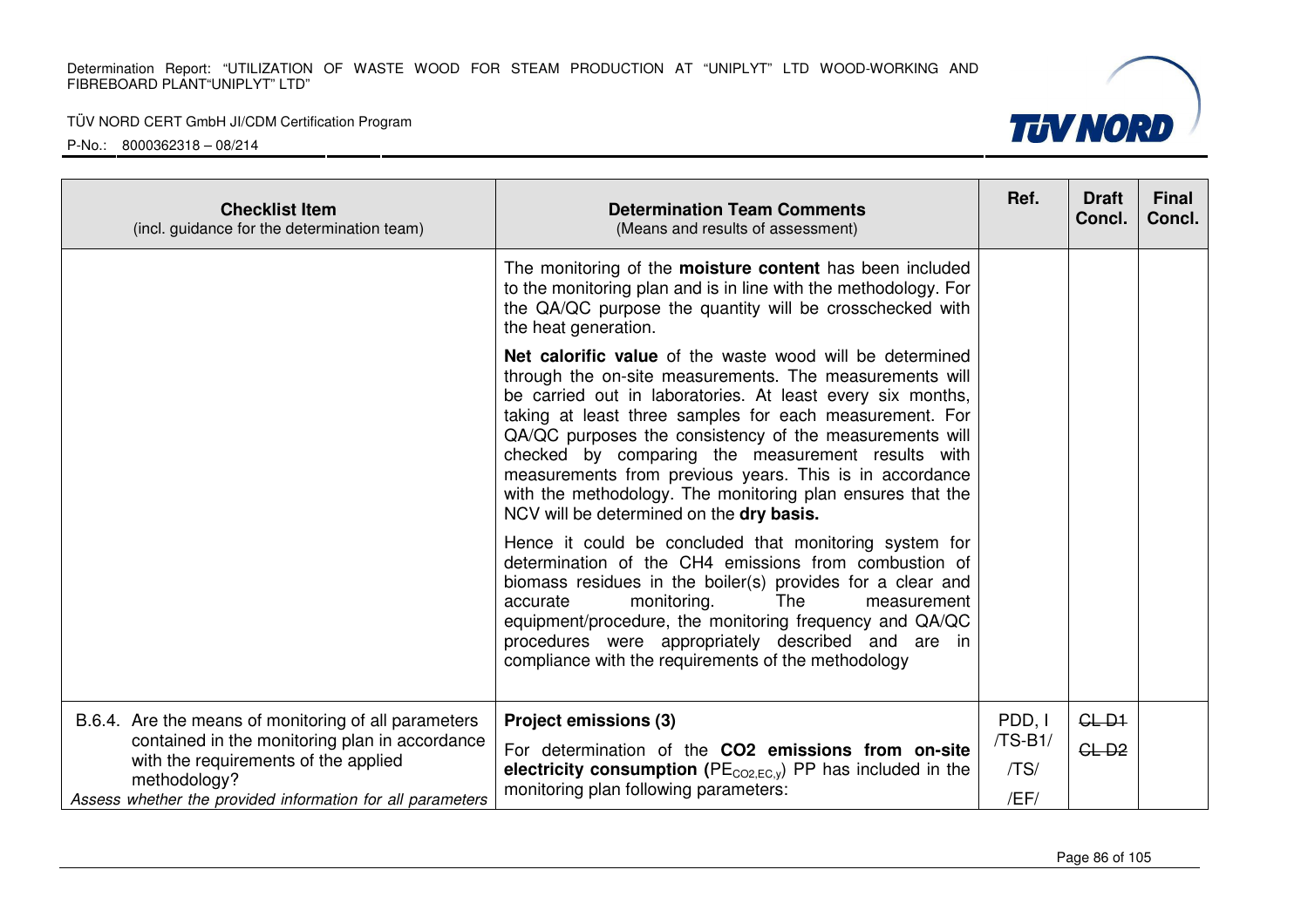

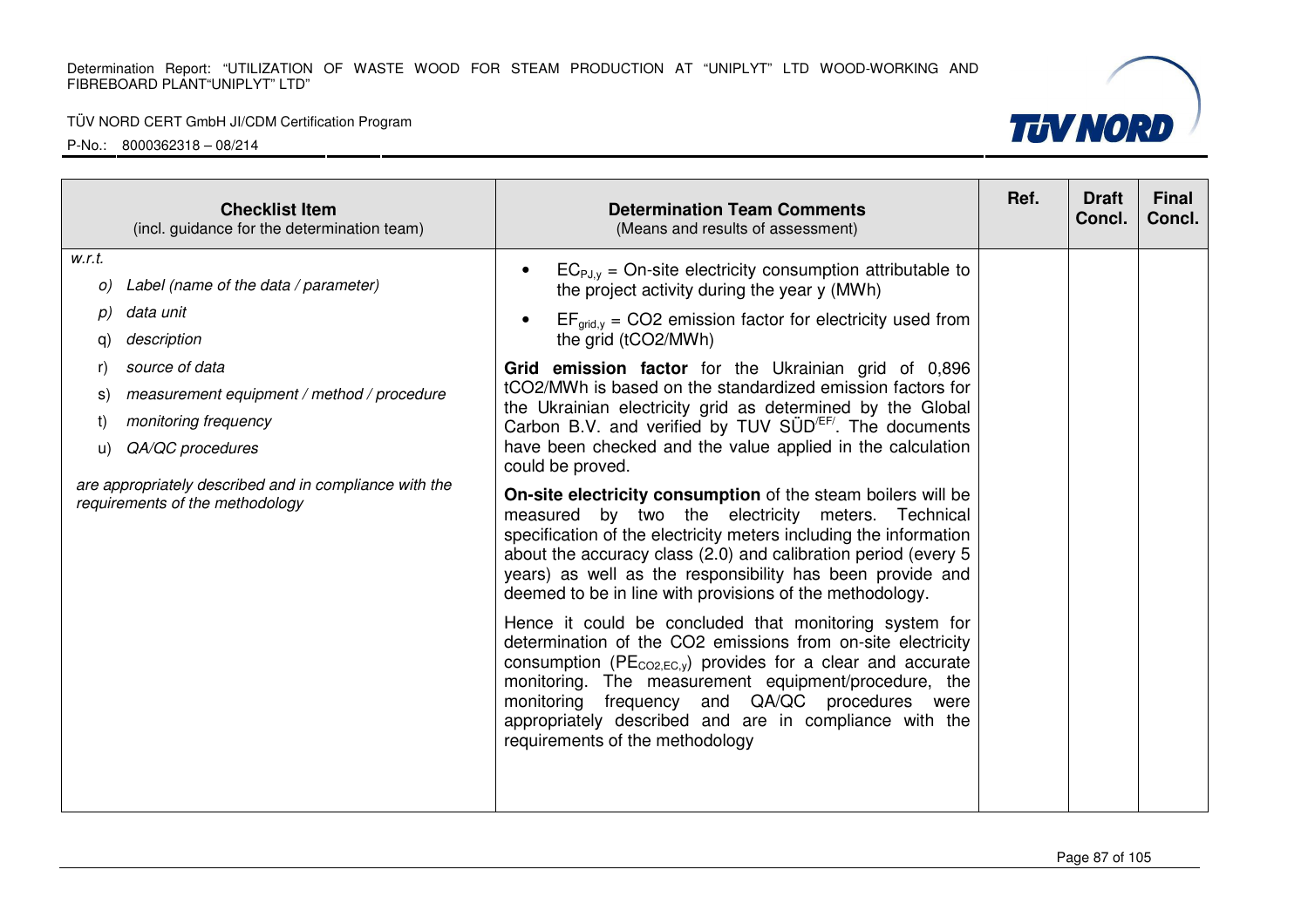#### TÜV NORD CERT GmbH JI/CDM Certification Program



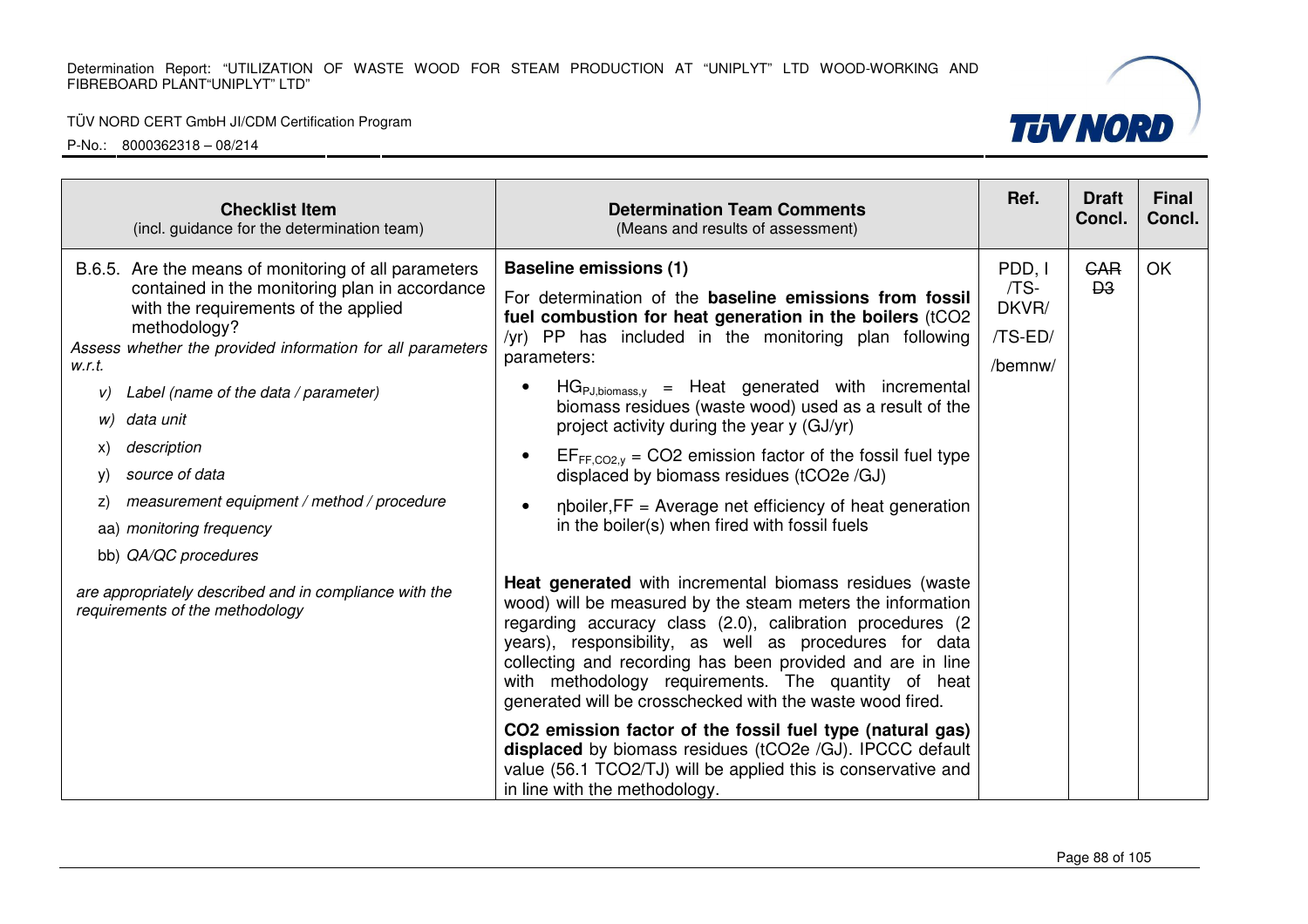

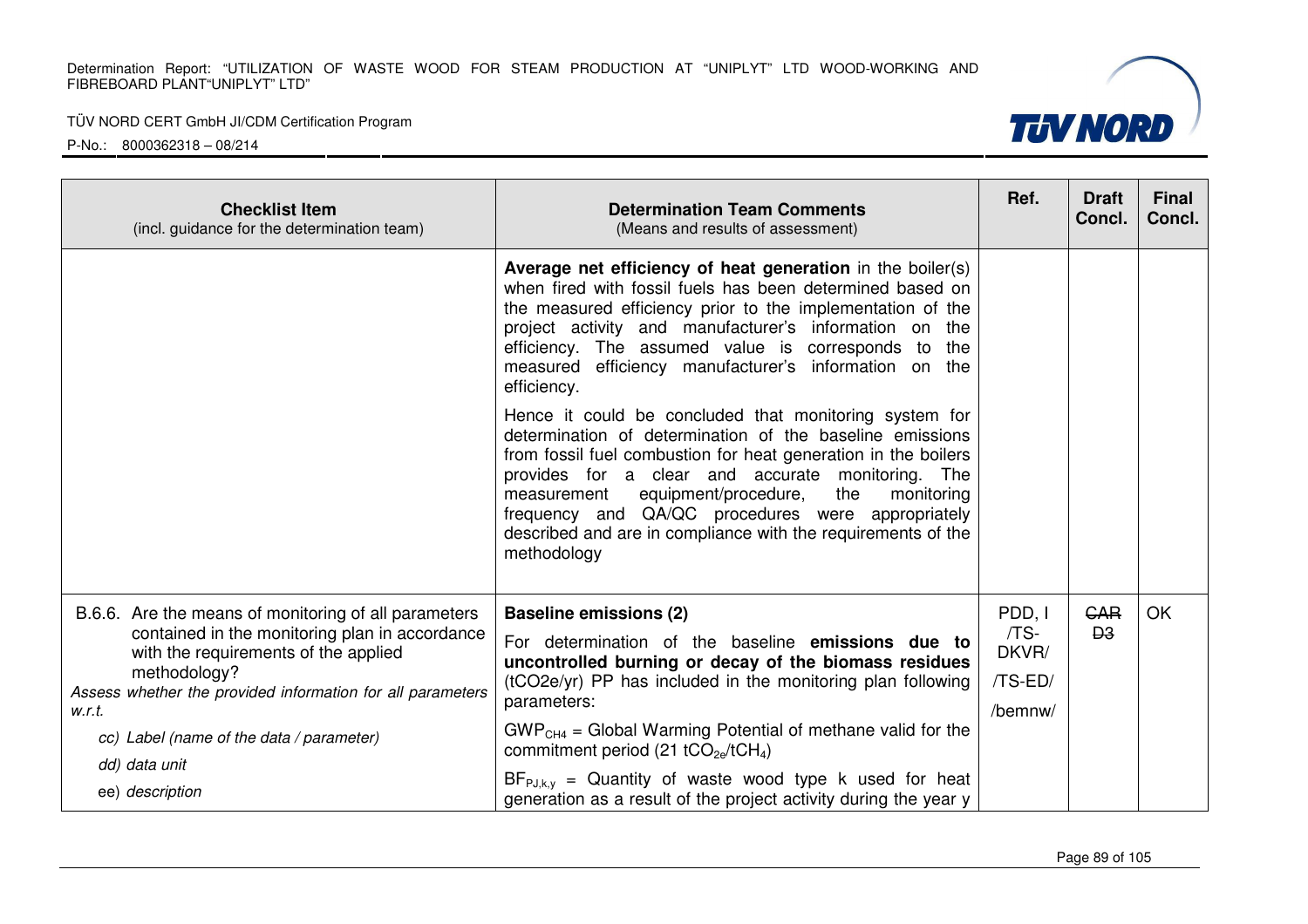#### TÜV NORD CERT GmbH JI/CDM Certification Program



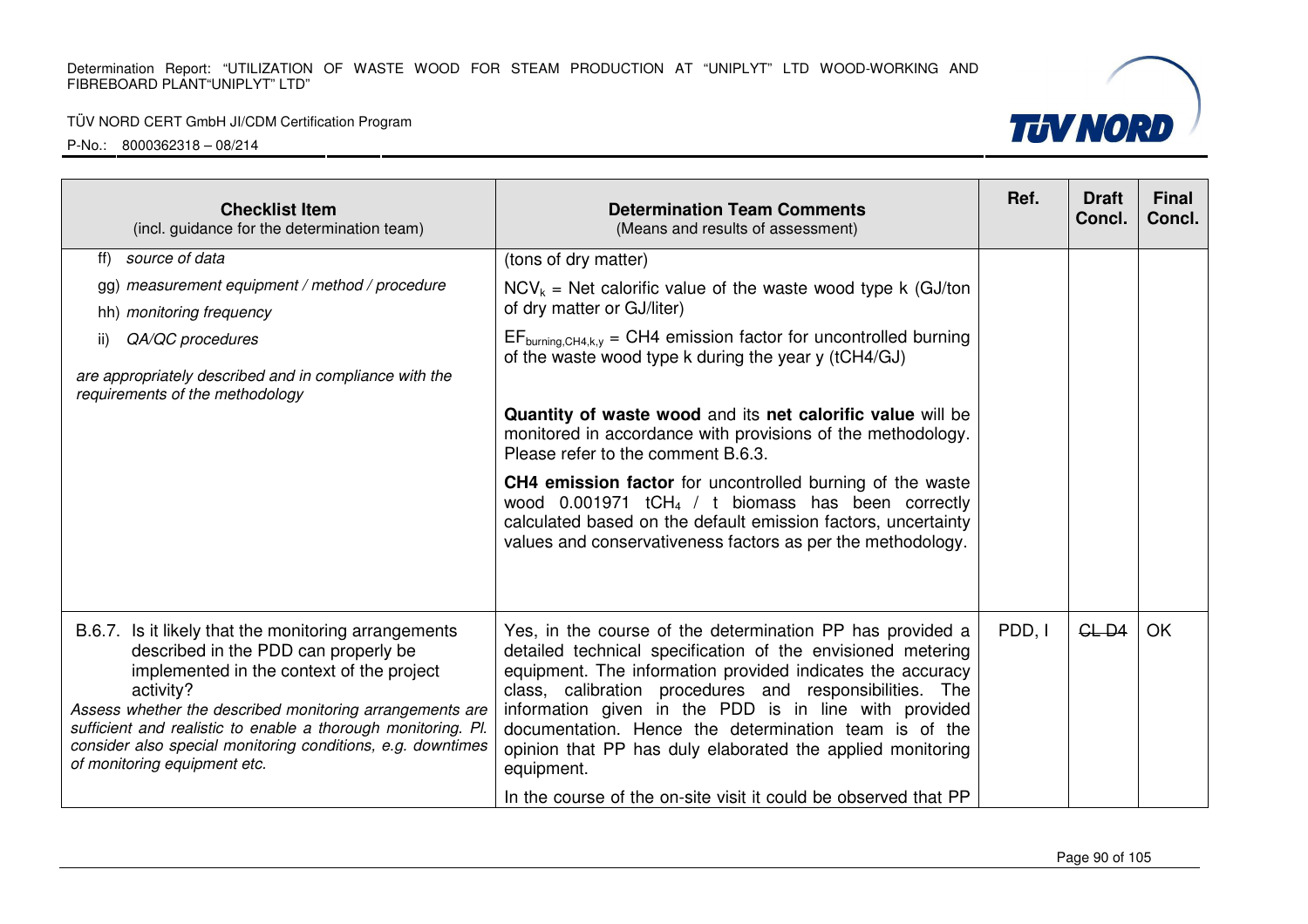| <b>Checklist Item</b><br>(incl. guidance for the determination team)                                                                                                                                                                                                                                                                                                                                                            | <b>Determination Team Comments</b><br>(Means and results of assessment)                                                                                                                                                                                                                                                                                                                                                                                                                                                                                                                                                                                                                                                                               | Ref.   | <b>Draft</b><br>Concl.     | <b>Final</b><br>Concl. |
|---------------------------------------------------------------------------------------------------------------------------------------------------------------------------------------------------------------------------------------------------------------------------------------------------------------------------------------------------------------------------------------------------------------------------------|-------------------------------------------------------------------------------------------------------------------------------------------------------------------------------------------------------------------------------------------------------------------------------------------------------------------------------------------------------------------------------------------------------------------------------------------------------------------------------------------------------------------------------------------------------------------------------------------------------------------------------------------------------------------------------------------------------------------------------------------------------|--------|----------------------------|------------------------|
|                                                                                                                                                                                                                                                                                                                                                                                                                                 | has a well experienced personnel and a good monitoring<br>system for the existing equipment (natural gas boilers).<br>Hence a sufficient confidence could be gained that<br>monitoring arrangements required for the JI project activity<br>will be properly incorporated in the existing monitoring<br>system of the company.                                                                                                                                                                                                                                                                                                                                                                                                                        |        |                            |                        |
| B.6.8. Are the QA/QC procedures appropriate<br>sufficient to ensure the emission reductions<br>achieved from the project activit can be<br>reported ex-post and verified?<br>Please consider the description given in section B.7.2.<br>Describe which QA/QC provisions are considered. Address<br>Quality Management System provisions, calibration and<br>maintenance of equipment. Address further any review<br>procedures. | Yes, this issue has been discussed during the on-site visit<br>and later in the course of determination. The company has<br>implemented monitoring system for the existing technology.<br>For the JI project activity project participant has elaborated<br>procedures for data management and processing within the<br>particular stages of the monitoring. Double check procedures<br>have been introduced to ensure high quality project<br>management. Different tasks within the monitoring are clearly<br>allocated to the personal of the different departments of the.<br>Personal and the corresponding tasks/responsibilities of the<br>project monitoring are clearly defined. Furthermore all<br>procedures have been clearly documented. | PDD, I | $GL-D4$                    | <b>OK</b>              |
| B.6.9. Are procedures identified for data<br>management?<br>Check whether appropriate provisions are considered for<br>data management including responsibilities, what records to<br>keep, storage area of records and how to process                                                                                                                                                                                          | Yes, project participant has elaborated procedures for data<br>management and processing within the particular stages of<br>the monitoring. Double check procedures have been<br>introduced to ensure high quality project management.<br>Different tasks within the monitoring are clearly allocated to                                                                                                                                                                                                                                                                                                                                                                                                                                              | PDD, I | <b>GAR</b><br>$\mathsf{P}$ | <b>OK</b>              |

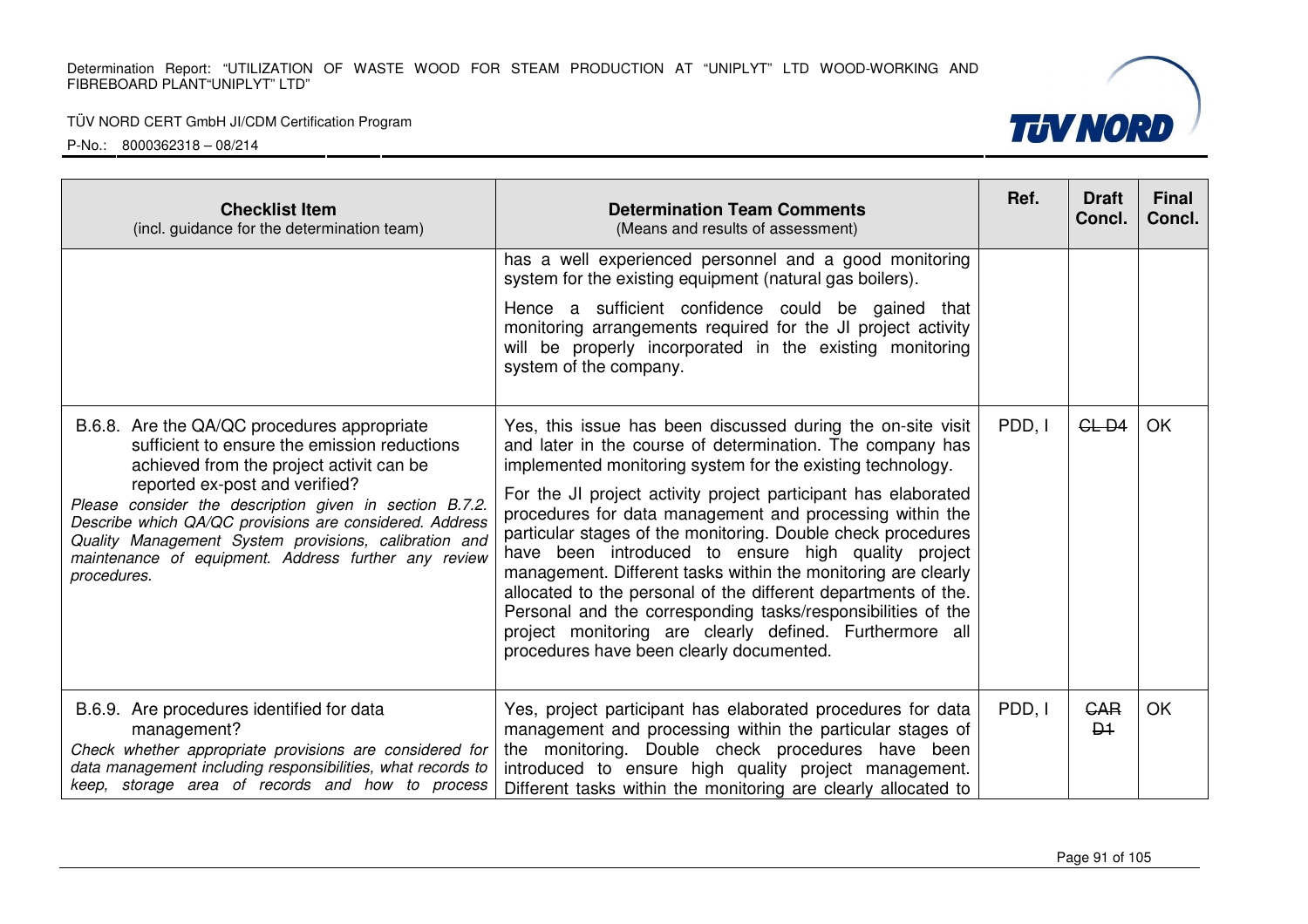

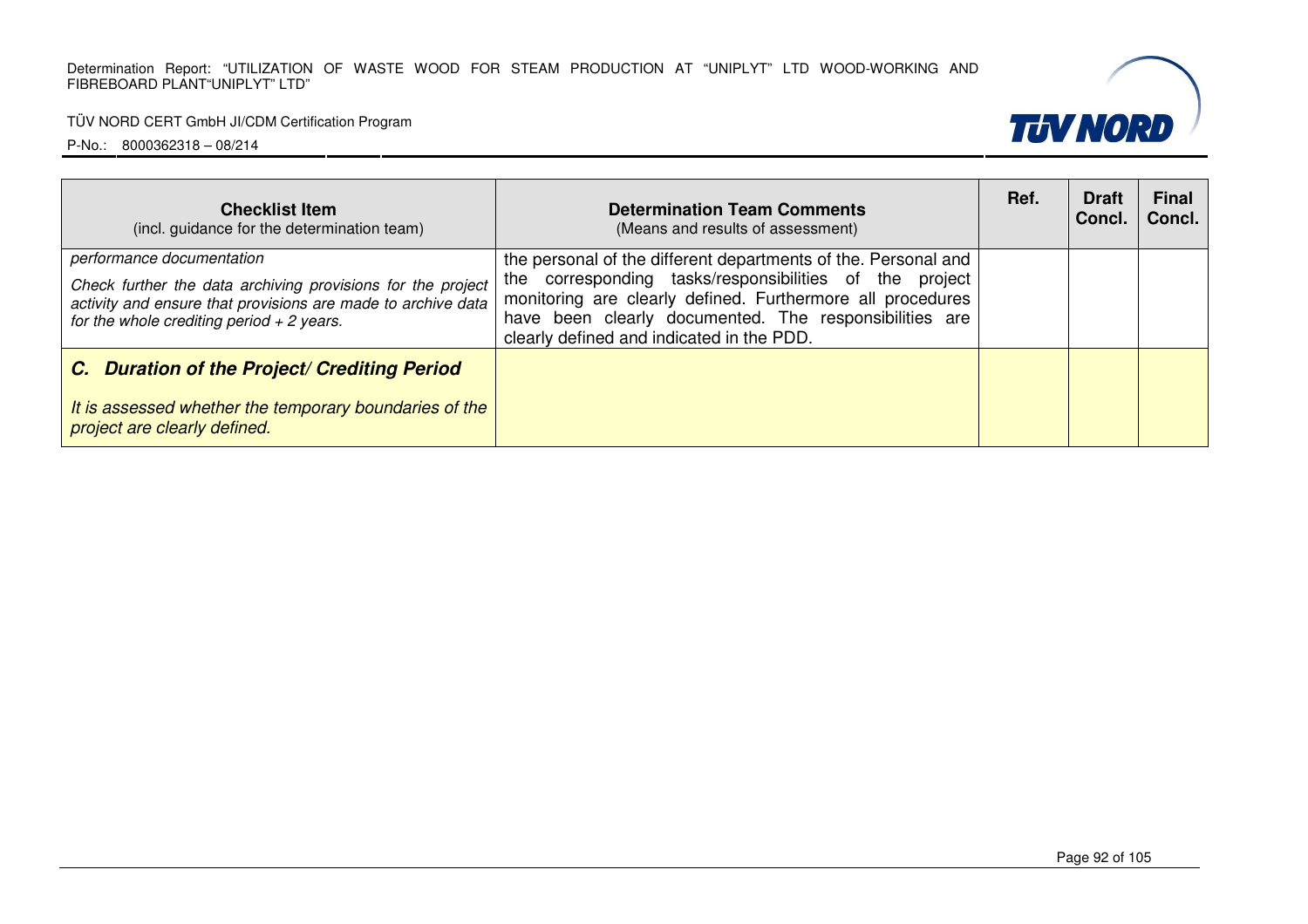#### TÜV NORD CERT GmbH JI/CDM Certification Program



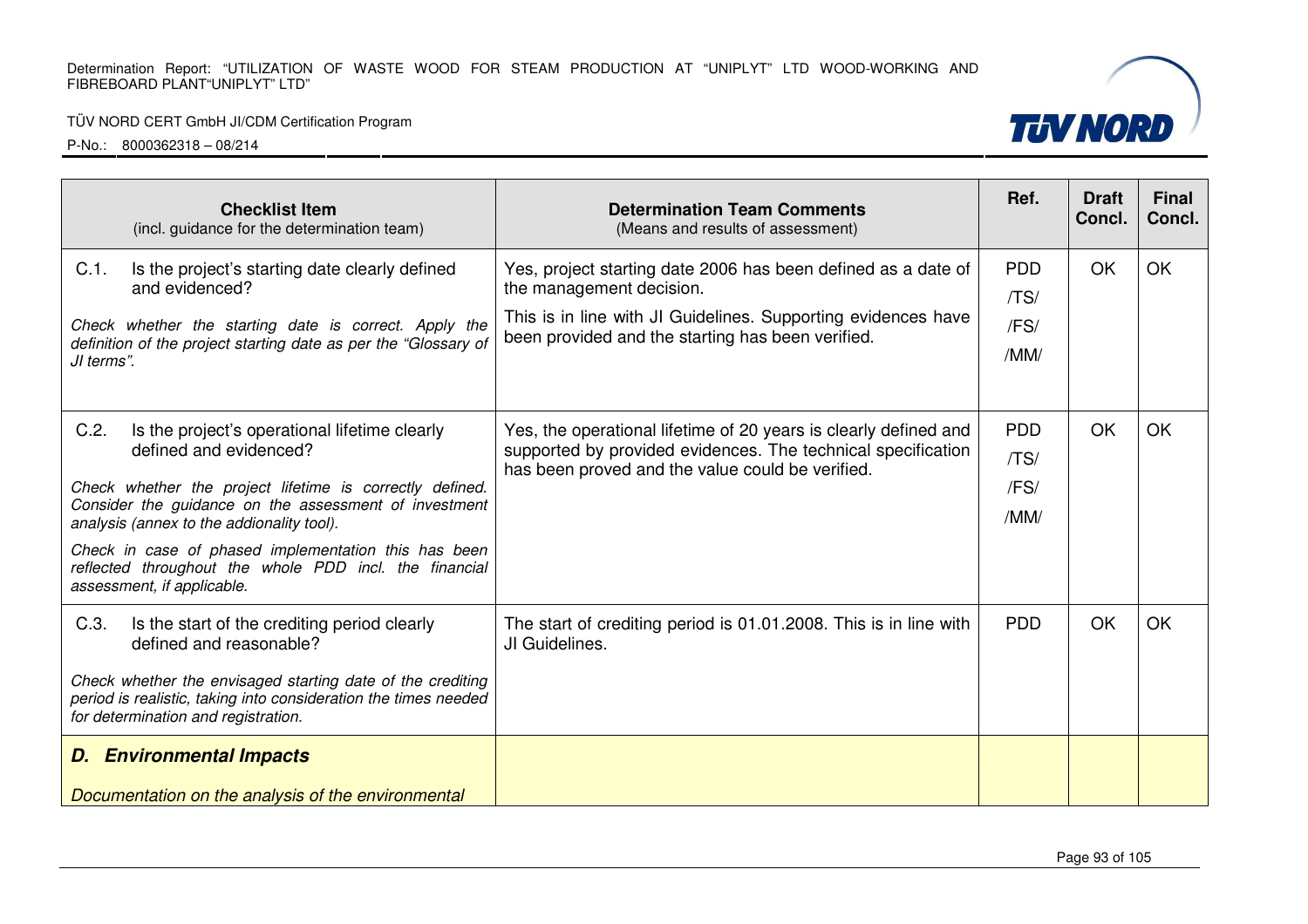## TÜV NORD CERT GmbH JI/CDM Certification Program

| <b>Checklist Item</b><br>(incl. guidance for the determination team)                          | <b>Determination Team Comments</b><br>(Means and results of assessment)                                                                                                                     | Ref.       | <b>Draft</b><br>Concl. | <b>Final</b><br>Concl. |
|-----------------------------------------------------------------------------------------------|---------------------------------------------------------------------------------------------------------------------------------------------------------------------------------------------|------------|------------------------|------------------------|
| impacts will be assessed, and if deemed significant, an<br>EIA should be provided to the AIE. |                                                                                                                                                                                             |            |                        |                        |
| D.1.1. Are there any Host Party requirements for an                                           | Yes, according to the relevant Ukrainian regulation an                                                                                                                                      | <b>PDD</b> | <b>OK</b>              | <b>OK</b>              |
| Environmental Impact Assessment (EIA)?<br>Check the host party regulations, regarding EIA.    | Environmental Impact Assessment (EIA) has to be carried<br>out.                                                                                                                             | /LPC/      |                        |                        |
|                                                                                               |                                                                                                                                                                                             | /EEC/      |                        |                        |
|                                                                                               |                                                                                                                                                                                             | /MPC/      |                        |                        |
|                                                                                               |                                                                                                                                                                                             | $/L-1/$    |                        |                        |
|                                                                                               |                                                                                                                                                                                             | $/L - 2/$  |                        |                        |
|                                                                                               |                                                                                                                                                                                             | $/L-3/$    |                        |                        |
| D.1.2. In case an Environmental Impact Assessment                                             | Yes, Environmental Impact Assessment (EIA) has been<br>carried out in accordance with Ukrainian regulations.<br>Within the EIA a detailed assessment on soil resources, air,                | <b>PDD</b> | OK                     | <b>OK</b>              |
| (EIA) is requested by the host party, has it<br>been carried out and if applcable duly        |                                                                                                                                                                                             | /LPC/      |                        |                        |
| approved?                                                                                     |                                                                                                                                                                                             | /EEC/      |                        |                        |
| Check the EIA and its approval, if applicable.                                                | vegetation, animal world, etc. has been carried out.                                                                                                                                        | /MPC/      |                        |                        |
|                                                                                               | The EIA has been proved and approved by the Expert<br>conclusion for the ecology inspection of the Ivano-Frankivsk                                                                          | $/L-1/$    |                        |                        |
|                                                                                               | of the Ministry of Environmental Protection region Nº08-4/81                                                                                                                                | $/L - 2/$  |                        |                        |
|                                                                                               | dated 10.08.2007.                                                                                                                                                                           | $/L-3/$    |                        |                        |
|                                                                                               | Following evidences have been proved<br>Expert report of the department of the normative-<br>technical work (24.07.2007).<br>Certificate of the state environmental inspection<br>$\bullet$ |            |                        |                        |

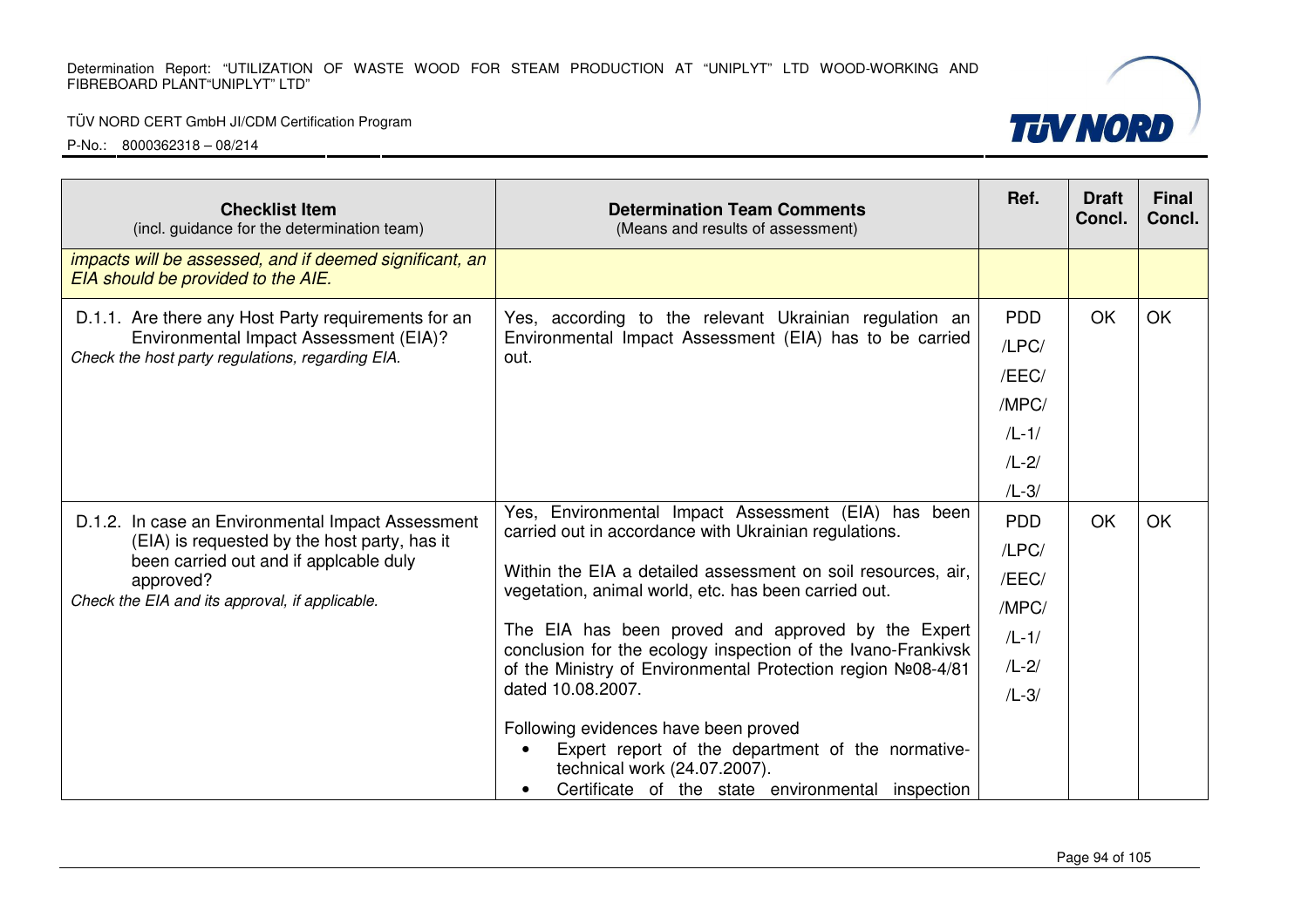## TÜV NORD CERT GmbH JI/CDM Certification Program

| <b>Checklist Item</b><br>(incl. guidance for the determination team)                                                                                                                                                                                                                  | Ref.                                                                                                                                                                                                        | <b>Draft</b><br>Concl.                                                       | <b>Final</b><br>Concl. |           |
|---------------------------------------------------------------------------------------------------------------------------------------------------------------------------------------------------------------------------------------------------------------------------------------|-------------------------------------------------------------------------------------------------------------------------------------------------------------------------------------------------------------|------------------------------------------------------------------------------|------------------------|-----------|
|                                                                                                                                                                                                                                                                                       | regarding the waste wood fired project (10.08.2007)<br>has been provided. Certificate of the complex state<br>inspection (20.08.2007)<br>and compliance with Host Country regulations could be<br>verified. |                                                                              |                        |           |
| D.1.3. Has an analysis of the environmental impacts<br>of the project activity been sufficiently<br>described and in line with the host party<br>environmental legislation?<br>Check the PDD (section D). Check whether the project will<br>create any adverse environmental effects. | Yes analysis of the environmental impacts of the project<br>activity has been sufficiently described and is in line with the<br>host party environmental legislation.                                       | <b>PDD</b><br>/LPC/<br>/EEC/<br>/MPC/                                        | OK                     | <b>OK</b> |
| Check the relevant national environmental legislation.                                                                                                                                                                                                                                |                                                                                                                                                                                                             | $/L - 1/$<br>$/L-2/$<br>$/L-3/$                                              |                        |           |
| D.1.4. Are transboundary environmental impacts<br>considered in the analysis?<br>Check the documents and local official sources / expertise<br>regarding transboundary environmental impacts.                                                                                         | Yes, please refer to the comment above.                                                                                                                                                                     | <b>PDD</b><br>/LPC/<br>/EEC/<br>/MPC/<br>$/L - 1/$<br>$/L - 2/$<br>$/L - 3/$ | OK                     | <b>OK</b> |

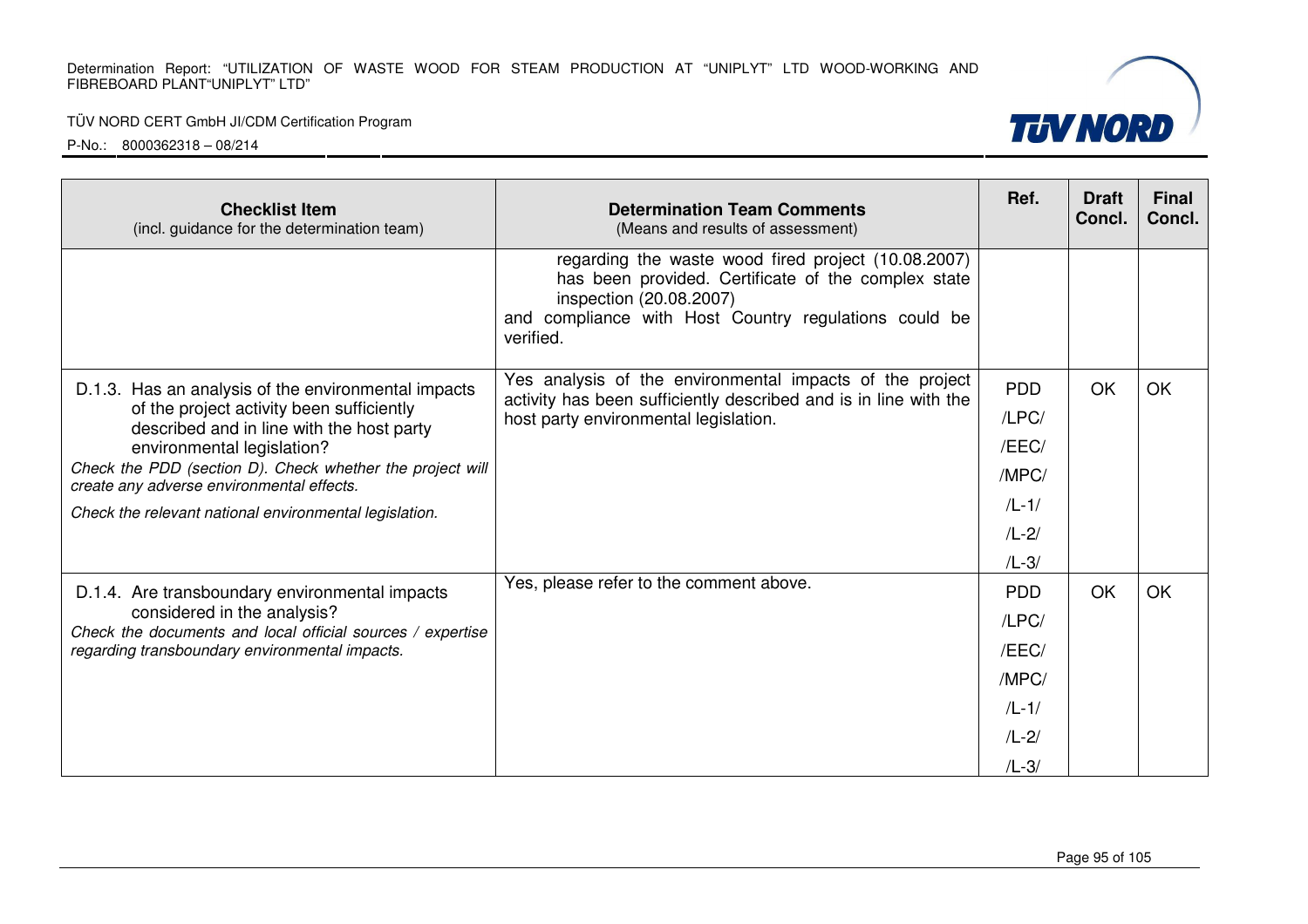## TÜV NORD CERT GmbH JI/CDM Certification Program

P-No.: 8000362318 – 08/214

| <b>Checklist Item</b><br>(incl. guidance for the determination team)                                                                                                                                                                                                                                                                                                                                                                                                 | <b>Determination Team Comments</b><br>(Means and results of assessment)                                                                                                                                                                                                                                                                                                                                                                                                                                      | Ref.           | <b>Draft</b><br>Concl. | <b>Final</b><br>Concl. |
|----------------------------------------------------------------------------------------------------------------------------------------------------------------------------------------------------------------------------------------------------------------------------------------------------------------------------------------------------------------------------------------------------------------------------------------------------------------------|--------------------------------------------------------------------------------------------------------------------------------------------------------------------------------------------------------------------------------------------------------------------------------------------------------------------------------------------------------------------------------------------------------------------------------------------------------------------------------------------------------------|----------------|------------------------|------------------------|
| <b>Stakeholder Comments</b><br>E.<br>The AIE should ensure that stakeholder comments<br>have been invited with appropriate media and that due<br>account has been taken of any comments received.                                                                                                                                                                                                                                                                    |                                                                                                                                                                                                                                                                                                                                                                                                                                                                                                              |                |                        |                        |
| $E.1$ .<br>Have relevant local stakeholders been invited<br>to consultation prior to the publication of the<br>PDD?<br>Check by means of document review and interviews with<br>local stakeholders if and when a local stakeholder<br>consultation process has been carried out.                                                                                                                                                                                     | Yes, Information on the construction and the commissioning<br>has been submitted to the local administration which<br>represents the interests of the local stakeholders for the<br>examination and approval. Provided information did not raise<br>any negative comments. The implementation of the project is<br>supported by the administration.<br>Furthermore the information has been published newspapers<br>and internet. A corresponding evidences and links have been<br>provided and were proved. | PDD, I<br>/SC/ | OK                     | <b>OK</b>              |
| E.2.<br>Can the local stakeholder consultation process<br>be assessed as adequate?<br>Describe what assessment steps have been undertaken to<br>assess the adequacy of the stakeholder consultation<br>process. Give a final opinion on the adequacy.<br>Please consider the following requirements in this context:<br>(a) Comments by local stakeholders that can reasonably be<br>considered relevant for the proposed JI project activity, have<br>been invited; | Yes, Please refer to the comment above                                                                                                                                                                                                                                                                                                                                                                                                                                                                       | PDD, I         | OK                     | OK                     |



**TUV NORD**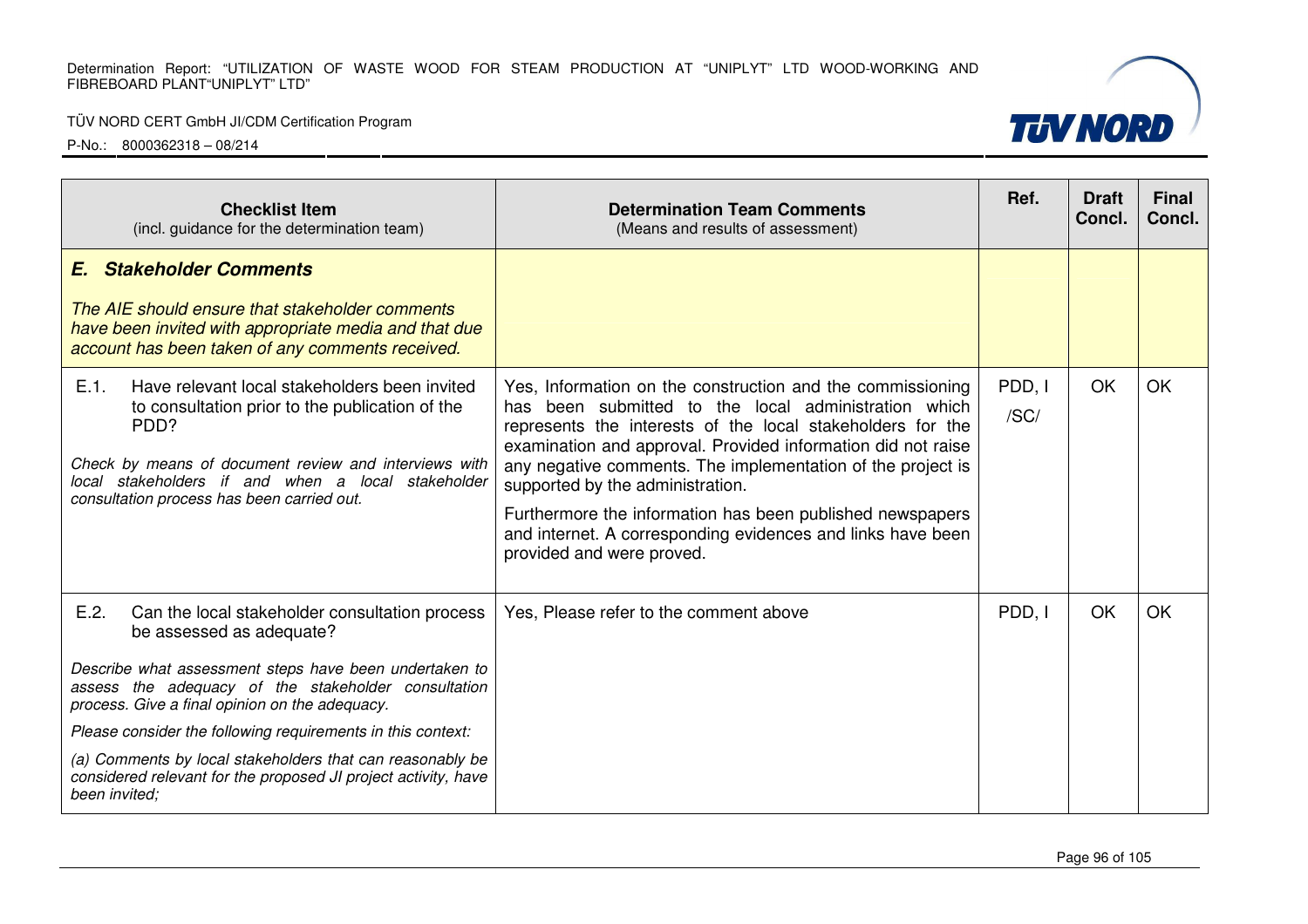### TÜV NORD CERT GmbH JI/CDM Certification Program

| <b>Checklist Item</b><br>(incl. guidance for the determination team)                                                           | <b>Determination Team Comments</b><br>(Means and results of assessment) | Ref. | <b>Draft</b><br>Concl. | <b>Final</b><br>Concl. |
|--------------------------------------------------------------------------------------------------------------------------------|-------------------------------------------------------------------------|------|------------------------|------------------------|
| (b) The summary of the comments received as provided in<br>the PDD is complete;                                                |                                                                         |      |                        |                        |
| (c) The project participants have taken due account of any<br>comments received and have described this process in the<br>PDD. |                                                                         |      |                        |                        |

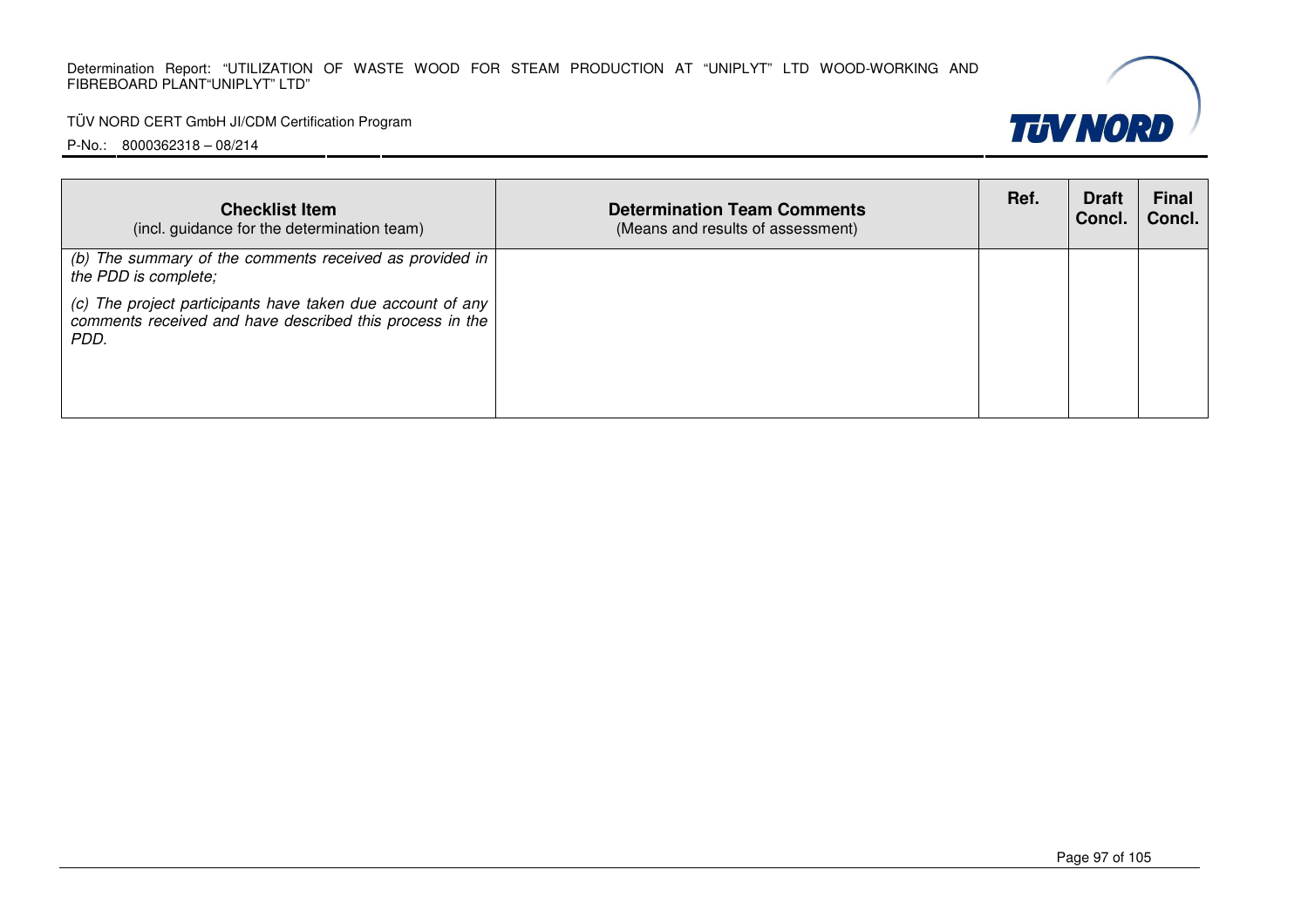P-No.: 8000362318 – 08/214



## **ANNEX 2: ASSESSMENT OF BASELINE IDENTIFICATION**

**Table A-2:** Assessment of Baseline Identification

|             | Baseline is not identified              |
|-------------|-----------------------------------------|
| $\boxtimes$ | Assessment of baseline Please see below |

Please refer to the analysis in section 5.2.3 of this report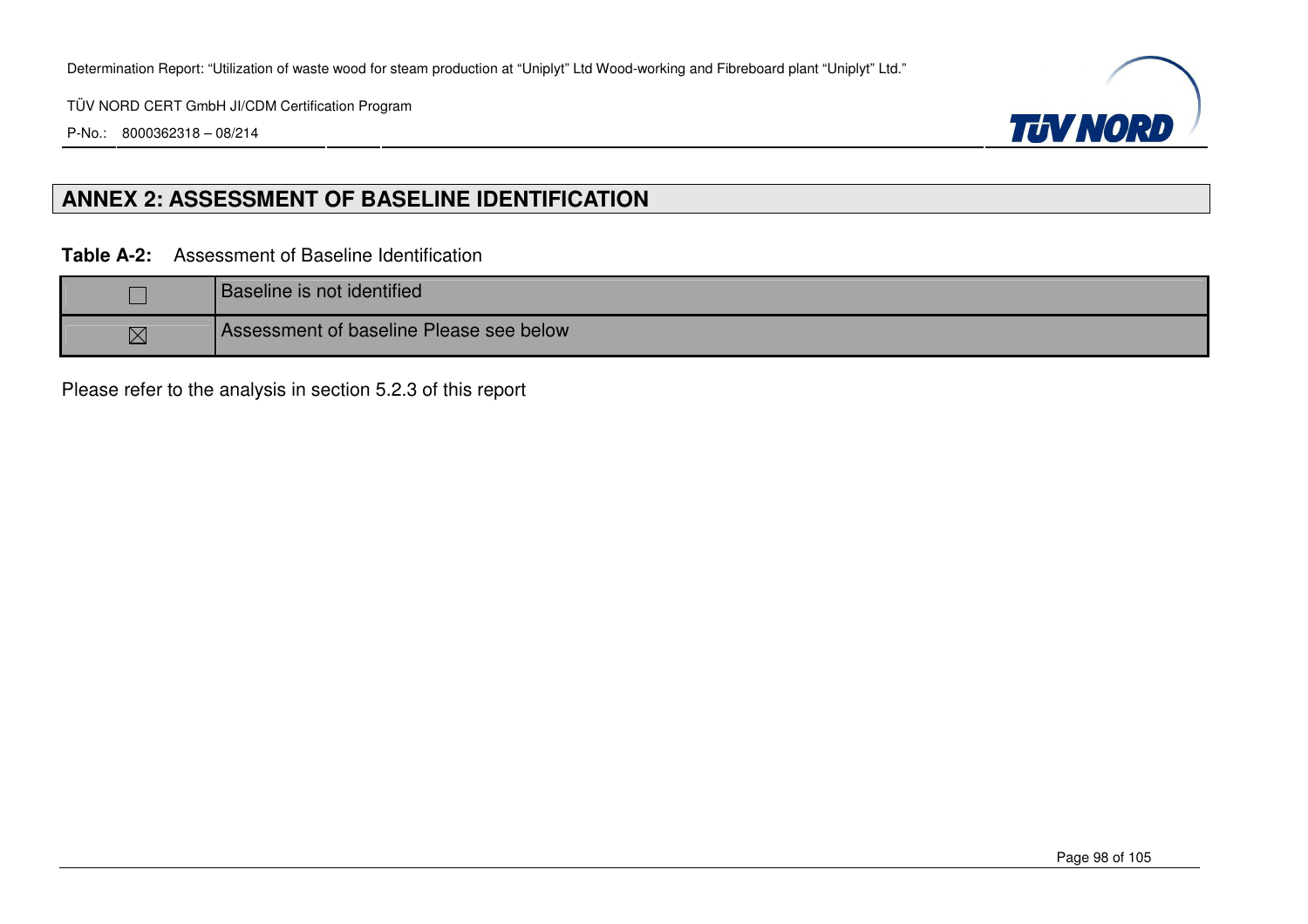P-No.: 8000362318 – 08/214



## **ANNEX 3: ASSESSMENT OF FINANCIAL PARAMETERS**

**Table A-3:** Assessment of Financial Parameters

|                                               | No financial parameters are used for additionality justification |                                                  |                                                           |                      |                                                                                                                       |             |                                                                                                                                                                                                                                                                                                                                                                                                                                                                                                                                                                                                                          |  |
|-----------------------------------------------|------------------------------------------------------------------|--------------------------------------------------|-----------------------------------------------------------|----------------------|-----------------------------------------------------------------------------------------------------------------------|-------------|--------------------------------------------------------------------------------------------------------------------------------------------------------------------------------------------------------------------------------------------------------------------------------------------------------------------------------------------------------------------------------------------------------------------------------------------------------------------------------------------------------------------------------------------------------------------------------------------------------------------------|--|
| $\boxtimes$                                   |                                                                  | Assessment of all financial parameters see below |                                                           |                      |                                                                                                                       |             |                                                                                                                                                                                                                                                                                                                                                                                                                                                                                                                                                                                                                          |  |
|                                               |                                                                  |                                                  |                                                           |                      | <b>DOE ASSESSMENT</b>                                                                                                 |             |                                                                                                                                                                                                                                                                                                                                                                                                                                                                                                                                                                                                                          |  |
| Value<br><b>Parameter</b><br>applied          |                                                                  | <b>Unit</b>                                      | <b>Source of Information</b><br>(please<br>document       | indicate   Reference | <b>Appropri</b><br><b>Correctne</b><br>ateness<br>ss of<br>of<br>value<br>informati<br>applied<br><b>on</b><br>source |             | <b>Comment</b>                                                                                                                                                                                                                                                                                                                                                                                                                                                                                                                                                                                                           |  |
| Installed capacity<br>(Vygoda)                | 13,3                                                             | <b>MW</b>                                        | Technical specification<br>and Feasibility Study          | /TS-B1/<br>/TS/      | $\boxtimes$                                                                                                           | $\boxtimes$ | The capacity is as per the technical specification<br>and the feasibility study. The documents have<br>been checked and the value applied in the IRR<br>calculation could be proved.                                                                                                                                                                                                                                                                                                                                                                                                                                     |  |
| <b>Investment</b><br>cost<br>Waste<br>boilers | wood 8,578,291                                                   | €                                                | Technical specification /TS-B1/<br>and Feasibility Study. | /BPV//FS/            | $\boxtimes$                                                                                                           | $\boxtimes$ | The investment costs of boiler 1 in Vygoda are as<br>per feasibility study and the corresponding<br>contracts. The document has been checked and<br>the value applied in the IRR calculation could be<br>proved. The investment cost for the boiler Nr.2<br>have been elaborated based on the equipment<br>cost as given within the commercial offer of other<br>technology suppliers. The document has been<br>checked and the value applied in the IRR<br>calculation could be proved. In addition cost for<br>construction, design have been elaborated based<br>on the costs of the boiler 1 and taking into account |  |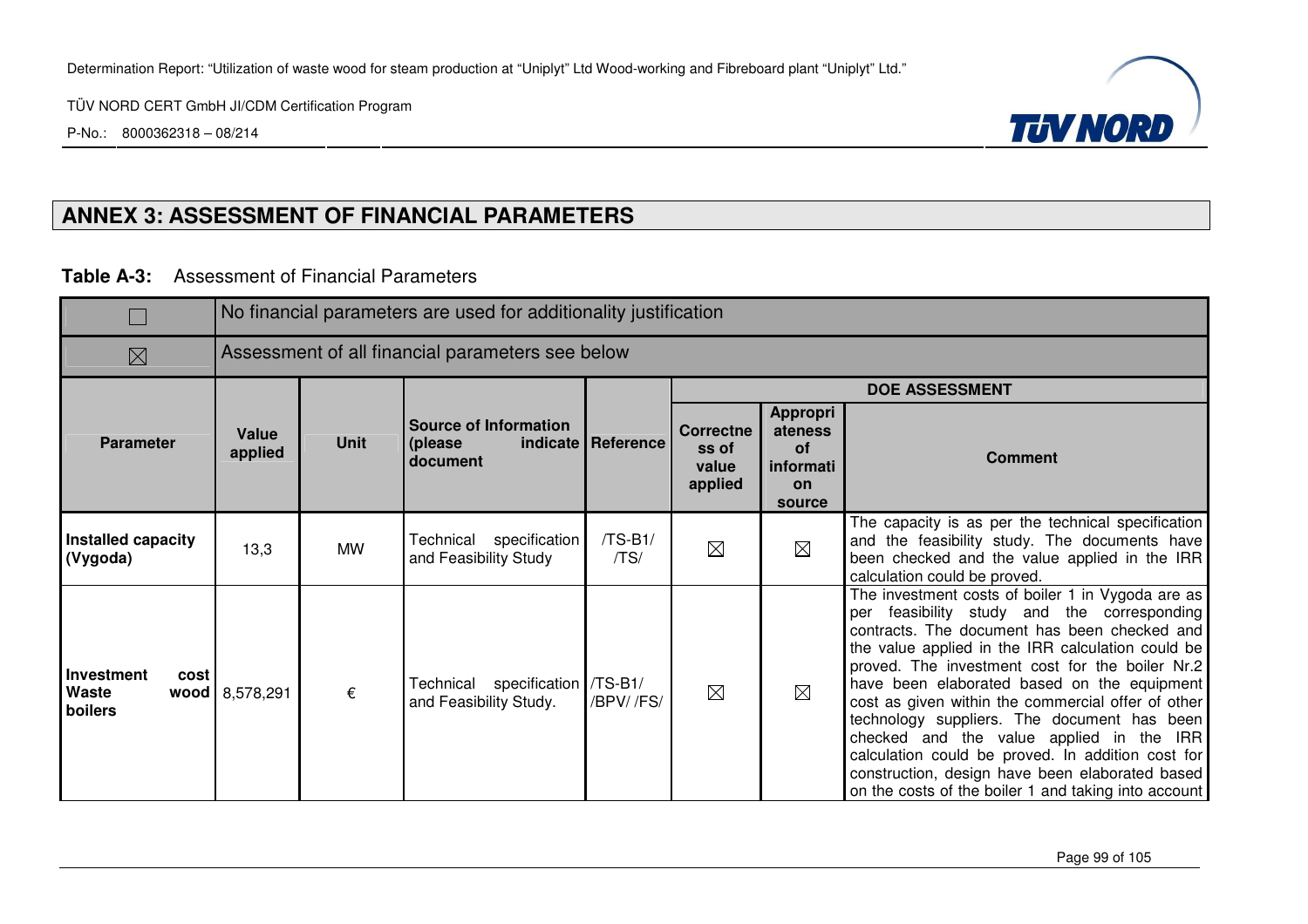

|                                             |           |               |                                            |           |             |             | lower capacity of the boiler 2. The applied value of<br>particular costs has been discussed in the course<br>of the determination. A sufficient confidence could<br>be gained that the costs have been elaborated in a<br>conservative manner.                                                                                                                                                                                              |
|---------------------------------------------|-----------|---------------|--------------------------------------------|-----------|-------------|-------------|---------------------------------------------------------------------------------------------------------------------------------------------------------------------------------------------------------------------------------------------------------------------------------------------------------------------------------------------------------------------------------------------------------------------------------------------|
| Investment<br>cost<br>natural gas boilers.  | 5,440,367 | €             | Proposal for a natural<br>gas fired boiler | $/I-G/$   | $\boxtimes$ | ⊠           | For the purposes of conservativeness project<br>participant has appropriately assumed that within<br>the baseline scenario the installation of the new<br>gas fired boilers would be necessary. The<br>assumed time of replacement (2011) is in line with<br>the next technical inspection of the existing gas<br>boilers (2011).<br>The applied value could be verified based on the<br>provided proposal for natural gas fired boilers of |
|                                             |           |               |                                            |           |             |             | similar type.                                                                                                                                                                                                                                                                                                                                                                                                                               |
| <b>Efficiency</b>                           | 78        | $\frac{1}{6}$ | <b>Technical specification</b>             | $/TS-B1/$ | $\boxtimes$ | $\boxtimes$ | The efficiency is as per is as per the technical<br>specification and the feasibility study. The<br>documents have been checked and the value<br>applied in the IRR calculation could be proved.                                                                                                                                                                                                                                            |
| <b>Load rate</b>                            | 100       | $\frac{1}{6}$ | <b>Technical specification</b>             | $/TS-B1/$ | $\boxtimes$ | $\boxtimes$ | The assumed load rate is 100%. This value is in<br>line with assumption as per the feasibility study.<br>The documents have been checked and the value<br>applied in the IRR calculation could be proved.                                                                                                                                                                                                                                   |
| <b>Heat losses</b>                          | 3         | $\%$          | <b>Technical specification</b>             | $/TS-B1/$ | $\boxtimes$ | ⊠           | The assumed value of heat losses 100%. This<br>value is in line with assumption as per the<br>feasibility study. The documents have been<br>checked and the value applied in the IRR<br>calculation could be proved.                                                                                                                                                                                                                        |
| <b>Low Calorific value</b><br>of waste wood | 10,3      | MJ/kg         | <b>Technical specification</b>             | /FS/      | $\boxtimes$ | $\boxtimes$ | The assumed lower heating value is as per<br>commercial proposal of technology supplier. This<br>value is comparable with IPCCC values and<br>considered to be appropriate. The documents have<br>been checked and the value applied in the IRR<br>calculation could be proved.                                                                                                                                                             |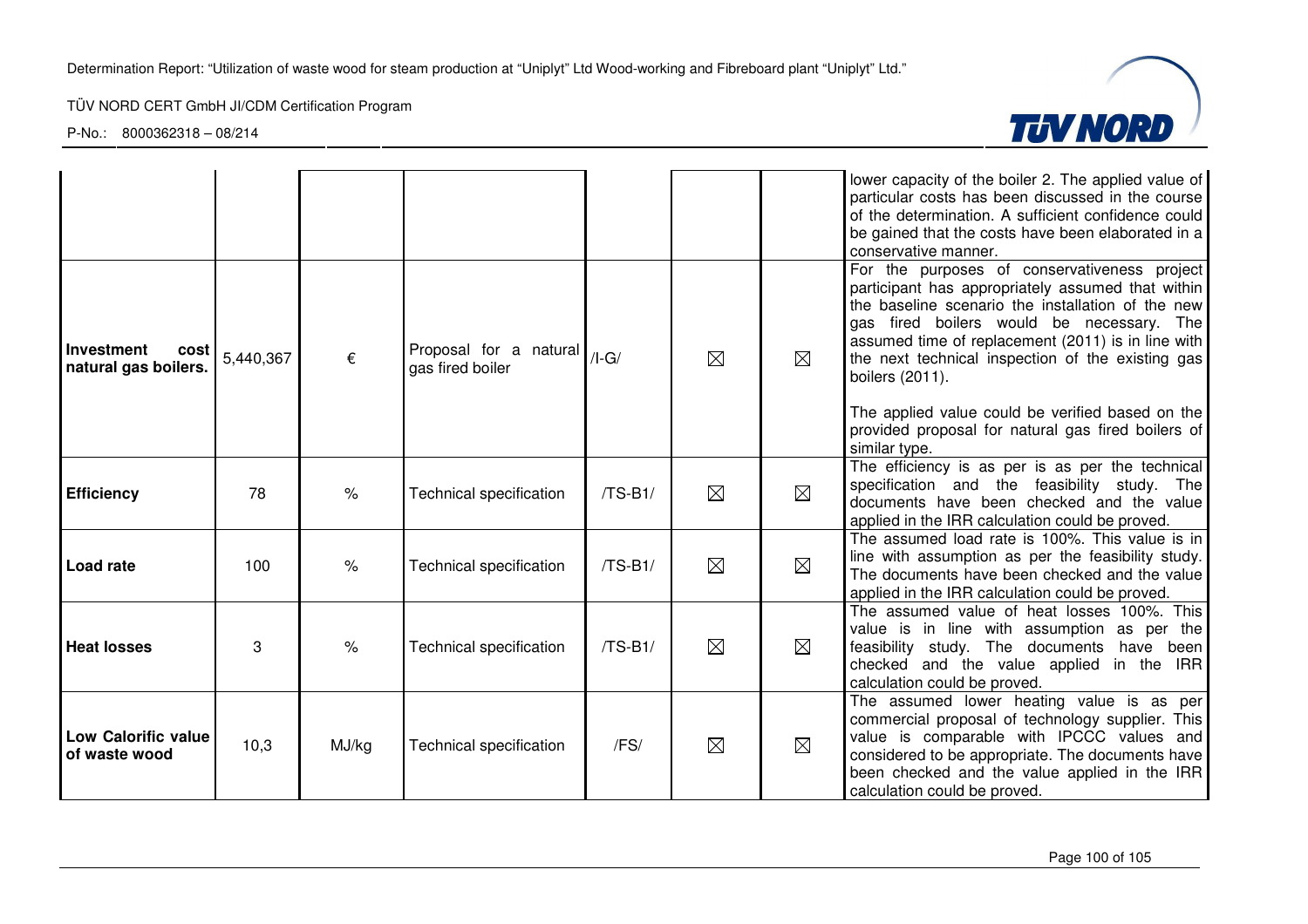

| Natural gas price                             | 656,6 |               | UAH/1000m3 Natural Gas Contract.                                                      | /IP-Gas/  | $\boxtimes$ | $\boxtimes$ | The natural gas price has been assumed based on<br>the natural gas price as per the contract between<br>project participant and fuel supplier. The value of<br>natural gas price is in line with provided evidences.<br>The management decision to go ahead with the<br>project was in 2006. Within the financial analysis<br>for the years 2006, 2007 and 2008 real gas tariffs<br>have been assumed. This has been assessed as<br>conservative and appropriate.<br>For the years $2009 - 2025$ an escalation of 8% has<br>been assumed. In light of the difficult gas disputes<br>with the Ukrainian main gas suppliers occurring<br>every year the escalation of the 8% has been<br>assessed as appropriate. |
|-----------------------------------------------|-------|---------------|---------------------------------------------------------------------------------------|-----------|-------------|-------------|-----------------------------------------------------------------------------------------------------------------------------------------------------------------------------------------------------------------------------------------------------------------------------------------------------------------------------------------------------------------------------------------------------------------------------------------------------------------------------------------------------------------------------------------------------------------------------------------------------------------------------------------------------------------------------------------------------------------|
| <b>Escalation of the</b><br>natural gas price | 8     | $\frac{1}{6}$ | estimates based<br>Own<br>the<br>historical<br>on<br>escalation of the gas<br>tariffs | /XLS/     | $\boxtimes$ | $\boxtimes$ | The escalation of the gas prices has been based<br>on the own estimates and historical escalation of<br>the gas tariffs for own production facilities. The<br>evidences have been provided and the historical<br>figures could be proved. Within the financial<br>analysis for the years 2006, 2007 and 2008 real<br>gas tariffs have been assumed. This has been<br>assessed as conservative and appropriate.<br>For the years $2009 - 2025$ an escalation of 8% has<br>been assumed. The assumed value deemed to be<br>plausible considering the steady increasing natural<br>gas supply prices.                                                                                                              |
| Waste wood                                    | 15,63 | €/m3          | Contract<br>with<br>fuel  <br>supplier                                                | $/IP-WW/$ | ⊠           | ⊠           | The price for the waste wood as applied within the<br>financial analysis is as per the contracts with<br>potential waste wood suppliers. The documents<br>have been checked and the value applied in the<br>IRR calculation could be proved.                                                                                                                                                                                                                                                                                                                                                                                                                                                                    |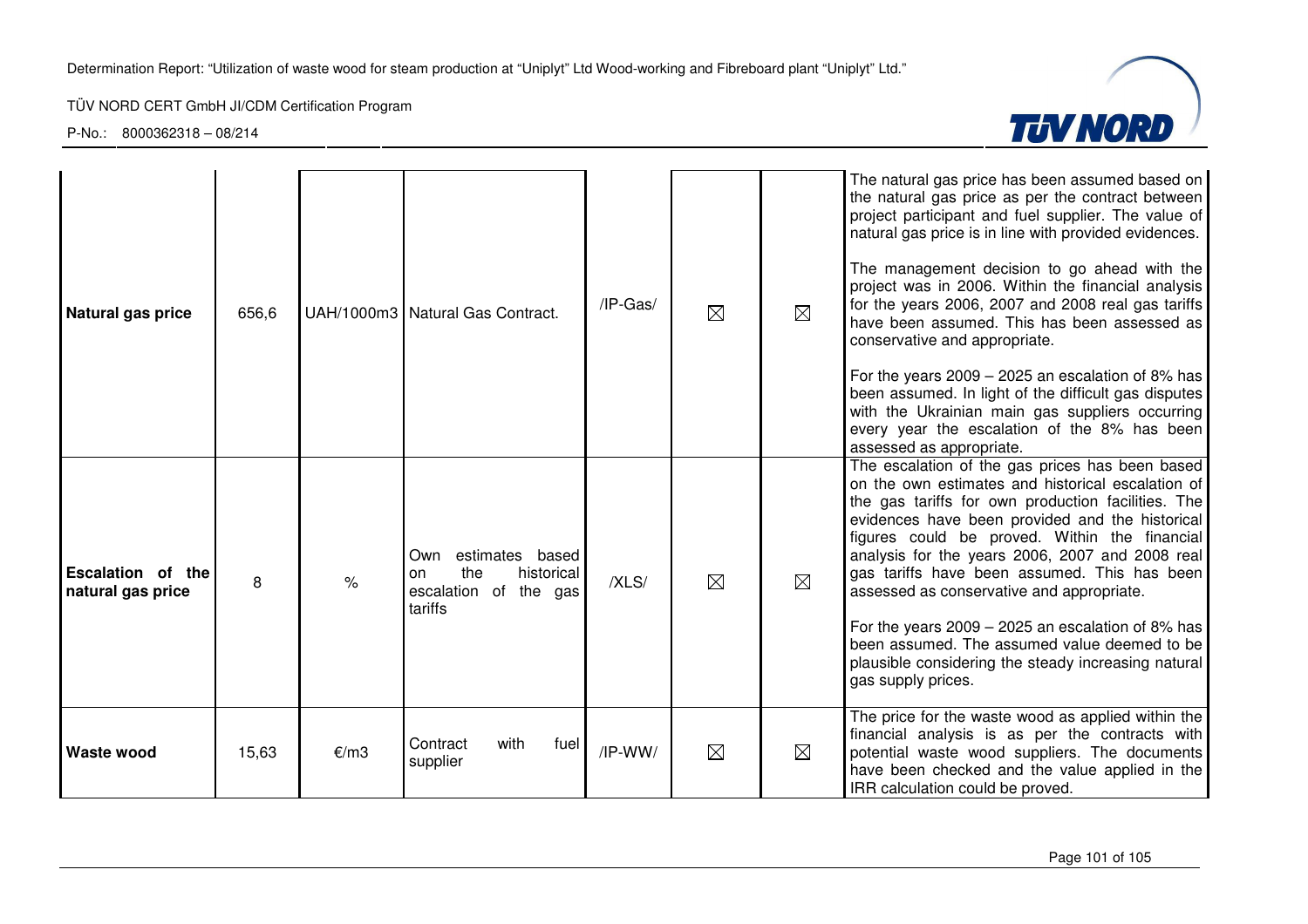

| Escalation of the<br>waste woos price | 10        | $\frac{9}{6}$ | estimates based<br>Own<br>the<br>historical<br>on<br>escalation of the waste<br>wood prices. | /XLS/<br>$/IP-WW1/$<br>/BIA-12/<br>/BIA-13/ | $\boxtimes$ | ⊠           | The escalation of the waste wood prices has been<br>based on the own estimates and historical<br>escalation of the waste wood. The evidences for<br>the increasing waste wood prices have been<br>provided and the historical figures could be proved.<br>The assumed values can be further supported by<br>development of the wood prices in the years<br>2005/2006/2007 as provided by other official and<br>publicly available data sources like Germany Trade<br>and National Centre for Marketing and Price Study.<br>According to these data sources the wood prices<br>have significantly increased in the considered time<br>period. The indicated increase (64-100%) is<br>significantly higher than the assumed value (10%)<br>for the waste wood. Hence determination team<br>agreed that the escalation of 10% has been duly<br>elaborated. |
|---------------------------------------|-----------|---------------|----------------------------------------------------------------------------------------------|---------------------------------------------|-------------|-------------|---------------------------------------------------------------------------------------------------------------------------------------------------------------------------------------------------------------------------------------------------------------------------------------------------------------------------------------------------------------------------------------------------------------------------------------------------------------------------------------------------------------------------------------------------------------------------------------------------------------------------------------------------------------------------------------------------------------------------------------------------------------------------------------------------------------------------------------------------------|
| <b>Electricity tariff</b>             | 53,80     | €/MWh         | Contract with electricity<br>supplier                                                        |                                             |             |             | The price for the electricity as applied within the<br>financial analysis is as per the contracts with<br>electricity suppliers. The documents have been<br>checked and the value applied in the IRR<br>calculation could be proved.                                                                                                                                                                                                                                                                                                                                                                                                                                                                                                                                                                                                                    |
| <b>Operating Costs:</b>               | 1 331 282 | €/year        | Operating<br>Costs<br>breakdown estimations.                                                 | /TS/                                        | $\boxtimes$ | $\boxtimes$ | The annual operating costs include costs for the<br>waste wood supply, electricity for boiler house<br>needs as well as labour costs and the<br>maintenance.<br>Waste wood as well as the electricity for own<br>needs are considered to be appropriate. (for details<br>pl. refer to the information above)<br>The value for labour costs and the maintenance<br>were estimated based on current personel costs                                                                                                                                                                                                                                                                                                                                                                                                                                        |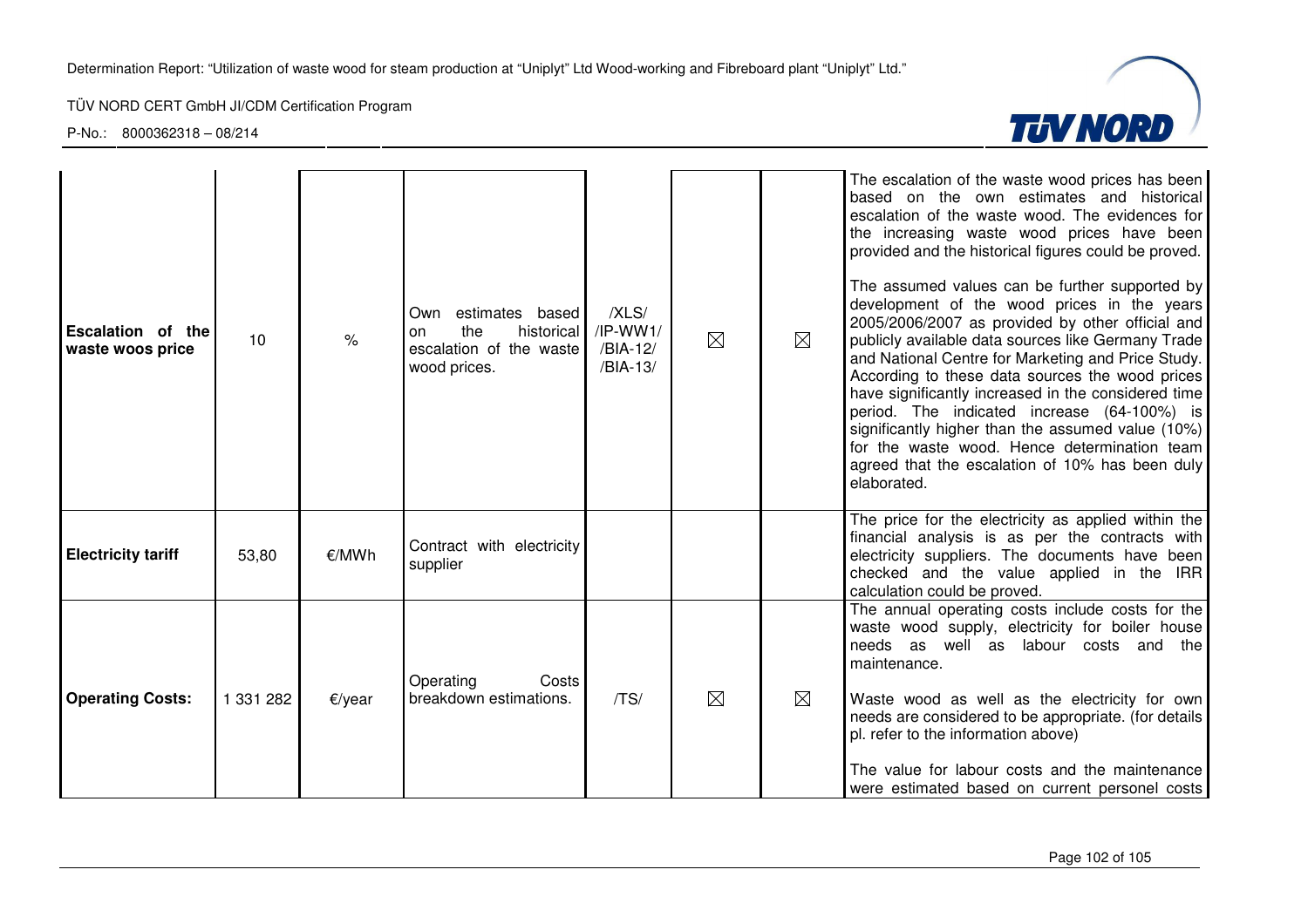

|                         |                          |           |                         |                |             |             | and information provided in technical specification.<br>Labour costs and the maintenance make up<br>approx 10 % of the total operating costs. The<br>assumed values for labour costs and the<br>maintenance have been discussed during the site<br>visit. The values were deemed to be appropriate<br>and conservative estimated. |
|-------------------------|--------------------------|-----------|-------------------------|----------------|-------------|-------------|-----------------------------------------------------------------------------------------------------------------------------------------------------------------------------------------------------------------------------------------------------------------------------------------------------------------------------------|
| <b>Project Lifetime</b> | 20                       | year      | Technical specification | /FS/           | $\boxtimes$ | ⊠           | The price for the waste wood as applied within the<br>financial analysis is as per the contracts with<br>potential waste wood suppliers. The documents<br>have been checked and the value applied in the<br>IRR calculation could be proved.                                                                                      |
| Interest on loan        | As per the<br><b>XLS</b> | $E$ /year | Loan agreemnt           | /CA1/<br>/CA2/ | $\boxtimes$ | $\boxtimes$ | The loan agreements with banks have been<br>provided and the applied values of the interests on<br>loan could be verified.                                                                                                                                                                                                        |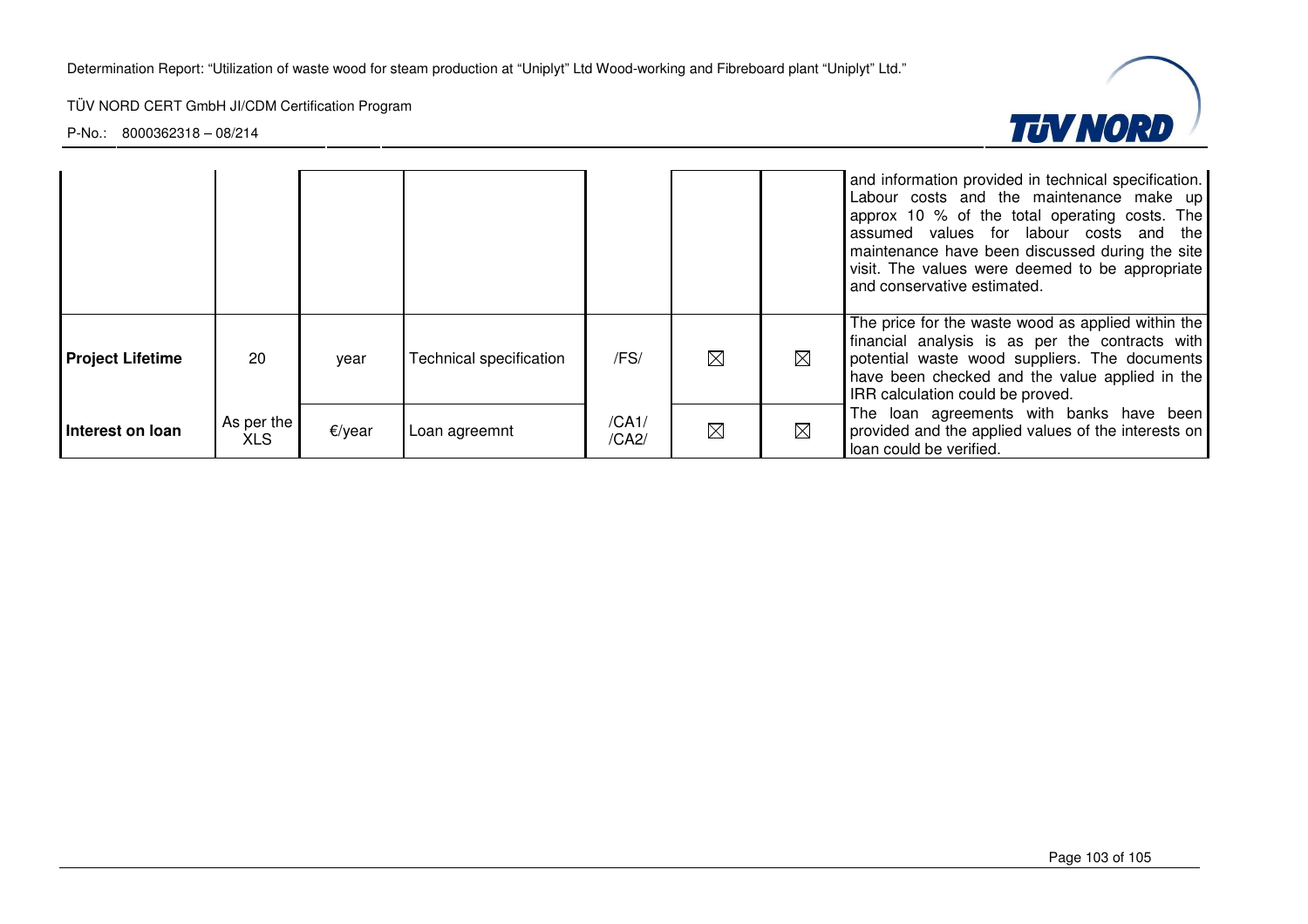P-No.: 8000362318 – 08/214



## **ANNEX 4: ASSESSMENT OF BARRIER ANALYSIS**

**Table A-4:** Assessment of Barrier Analysis

| $\boxtimes$                                |  | No barrier parameters are used for additionality justification |                         |                                                 |                                    |  |  |
|--------------------------------------------|--|----------------------------------------------------------------|-------------------------|-------------------------------------------------|------------------------------------|--|--|
| Assessment of barriers see below           |  |                                                                |                         |                                                 |                                    |  |  |
| Kind of                                    |  |                                                                |                         |                                                 | Assessment of validation team      |  |  |
| <b>Barrier</b><br>(invest,<br>tech, other) |  | <b>Description of Barrier</b>                                  | <b>Evidence</b><br>used | Appropriat<br>eness of<br>information<br>source | <b>Explanation of final result</b> |  |  |
|                                            |  |                                                                |                         | $\boxtimes$                                     |                                    |  |  |

Project participant has carried out a barrier analysis in the context of the Baseline justification. Additionality justification has been based mainly on the investment analysis. For details on the assessment of the baseline identification please refer to the section 5.2. of this report.